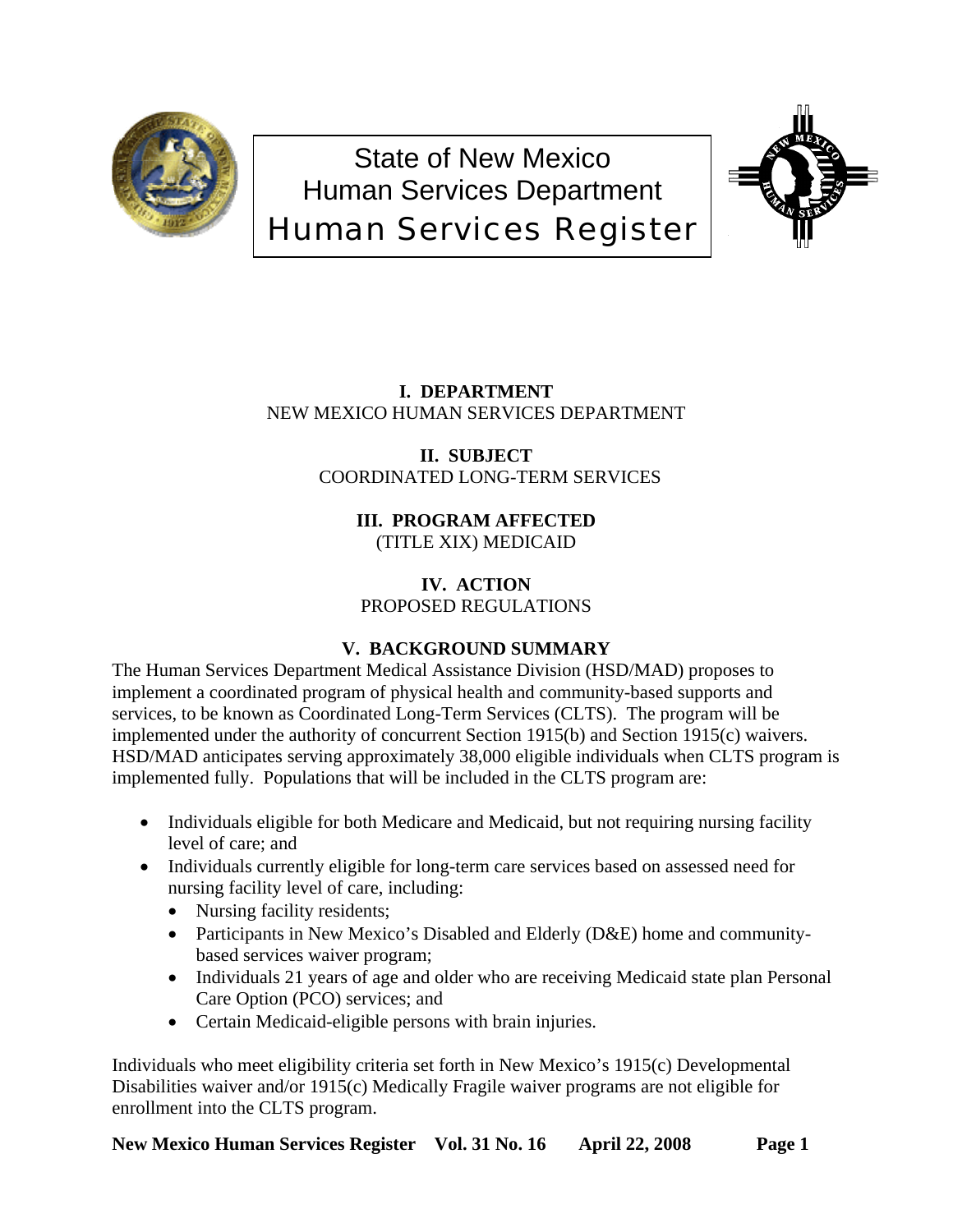The development and implementation of CLTS has been and will continue to be a collaborative effort among HSD/MAD, the Aging and Long-Term Services Department (ALTSD), and other key stakeholders. Working together, these agencies and stakeholders intend to:

- Rebalance Medicaid long-term supports and services from a heavy reliance on nursing facility services to expanded utilization of community-based supports and services;
- Improve and expand coordination of acute care and community-based supports and services for all consumers and participants; and
- Establish a consumer/participant-focused and directed "continuum of services" approach across each consumer's/participant's lifespan, with the goal of improving the consumer'/participant's health status and quality of life.

## **VI. REGULATIONS**

These proposed regulation changes refer to 8.307 NMAC of the Medical Assistance Program Manual. This register and the proposed changes are available on the Medical Assistance Division web site at <http://www.hsd.state.nm.us/mad/registers/>. If you do not have Internet access, a copy of the regulations may be requested by contacting the Medical Assistance Division at 827-3156.

## **VII. EFFECTIVE DATE**

The Department proposes to implement these regulations effective August 1, 2008.

## **VIII. PUBLIC HEARING**

A public hearing to receive testimony on these proposed regulations will be held at 1:00 p.m., on June 13, 2008, in the Rio Grande Room of the Toney Anaya Building, 2550 Cerrillos Road, Santa Fe, New Mexico.

If you are a person with a disability and you require this information in an alternative format or require a special accommodation to participate in the public hearing, please contact the Division toll free at 1-888-997-2583 and ask for extension 7-3156. In Santa Fe call 827-3156. The Department's TDD system may be accessed toll-free at 1-800-659-8331 or in Santa Fe by calling 827-3184. The Department requests at least ten (10) days advance notice to provide requested alternative formats and special accommodations.

## **IX. ADDRESS**

Interested persons may address written or recorded comments to:

Pamela S. Hyde, J.D., Secretary Human Services Department P.O. Box 2348 Santa Fe, New Mexico 87504-2348

These comments must be received no later than 5:00 p.m., on June 13, 2008. Written and recorded comments will be given the same consideration as oral comments made at the public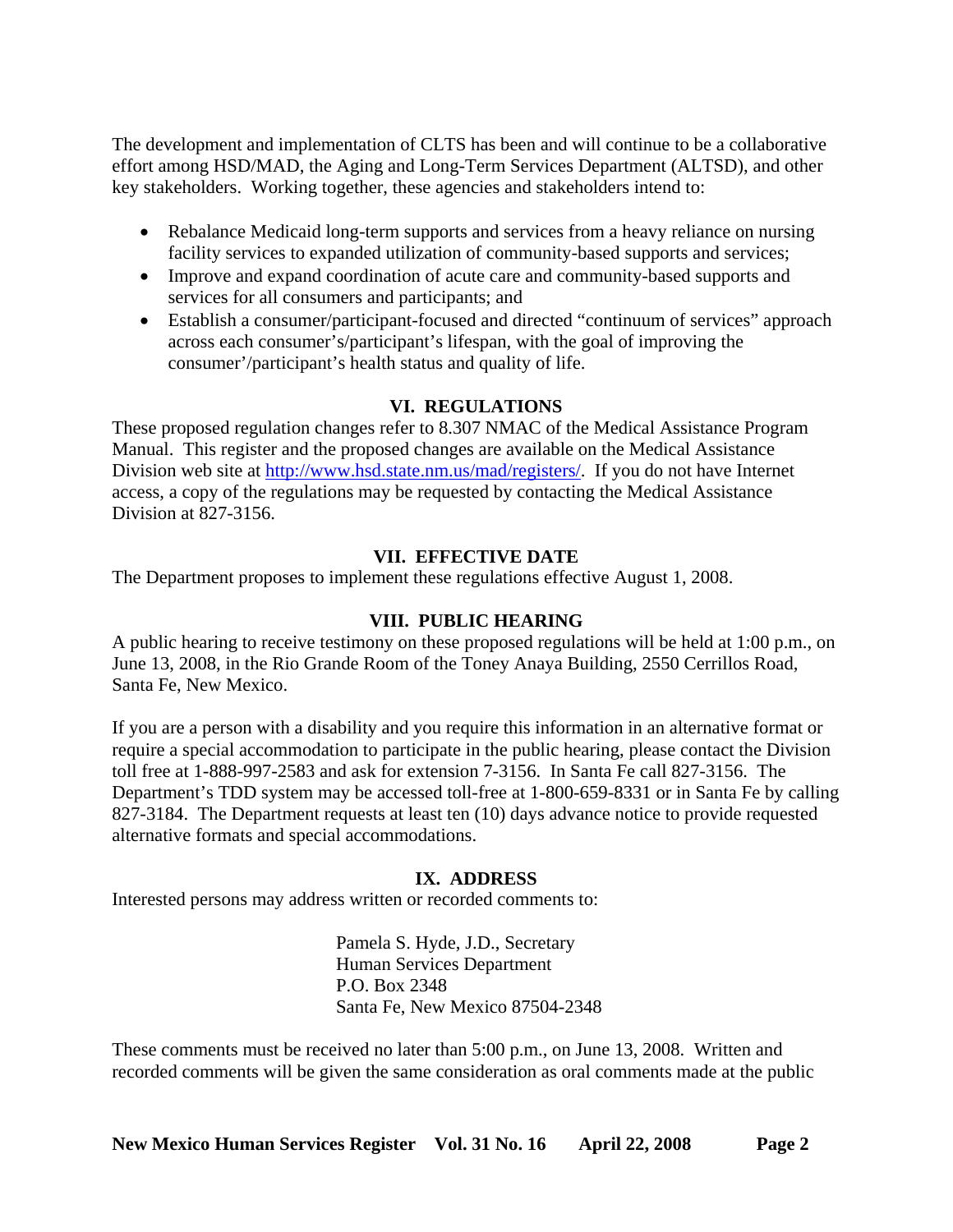hearing. Interested persons may also address comments via electronic mail to: [Magdalena.Romero@state.nm.us.](mailto:Magdalena.Romero@state.nm.us)

## **X. PUBLICATIONS**

Publication of these regulations approved by:

PAMELA S. HYDE, J.D., SECRETARY HUMAN SERVICES DEPARTMENT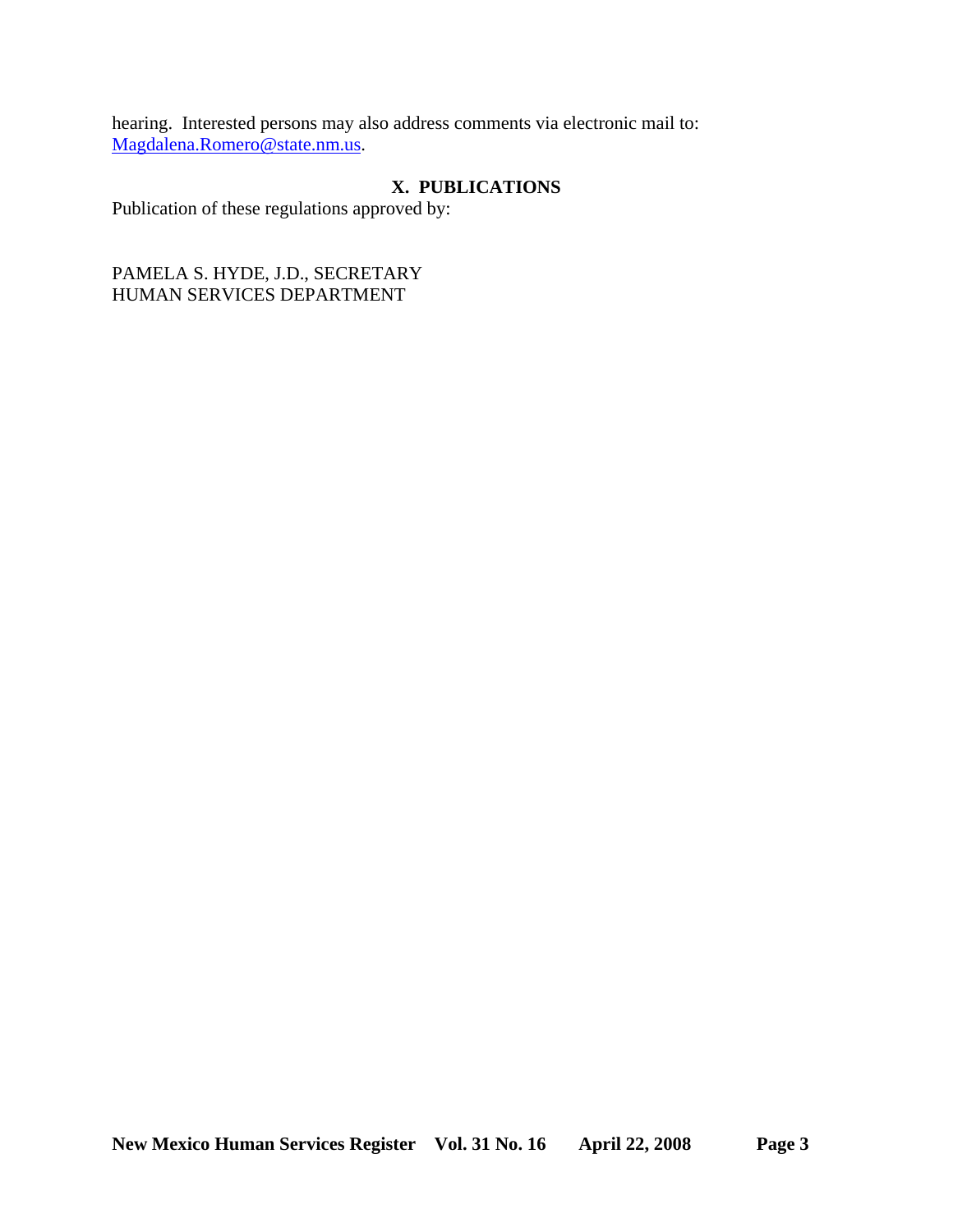#### **TITLE 8 SOCIAL SERVICES CHAPTER 307 COORDINATED LONG-TERM SERVICES PART 1 GENERAL PROVISIONS**

**8.307.1.1 ISSUING AGENCY:** Human Services Department  $[8.307.1.1 \text{ NMAC} - \text{N}, 8-1-08]$ 

**8.307.1.2 SCOPE:** This rule applies to the general public. [8.307.1.2 NMAC – N, 8-1-08]

**8.307.1.3 STATUTORY AUTHORITY:** The New Mexico medicaid program is administered pursuant to regulations promulgated by the federal department of health and human services under Title XIX of the Social Security Act, as amended, and by the state human services department pursuant to state statute. See NMSA 1978 Section 27-2-12 et. seq. [8.307.1.3 NMAC - N, 8-1-08]

**8.307.1.4 DURATION:** Permanent  $[8.307.1.4 \text{ NMAC} - \text{N}, 8-1-08]$ 

**8.307.1.5 EFFECTIVE DATE:** August 1, 2008, unless a later date is cited at the end of a section.  $[8.307.1.5 NMAC - N, 8-1-08]$ 

**8.307.1.6 OBJECTIVE:** The objective of these regulations is to provide policies for the service portion of the New Mexico medicaid coordinated long-term services program.  $[8.307.1.6 NMAC - N, 8-1-08]$ 

**8.307.1.7 DEFINITIONS:** The state of New Mexico is committed to improving the health status of New Mexico residents whose health care services are funded by the Title XIX (medicaid) program. As a means of improving health status, a coordinated long-term services program has been implemented. This section contains the glossary for the New Mexico medicaid coordinated long-term services policy. The following definitions apply to terms used in this chapter.

A. Definitions beginning with letter "A":

 (1) **Abuse:** Provider practices that are inconsistent with sound fiscal, business or medical practices and result in unnecessary cost to medicaid, or the interagency behavioral health purchasing collaborative (the collaborative), in reimbursement for services that are not medically necessary, or in services that fail to meet professionally recognized standards for health care. Abuse also includes client or member practices that result in unnecessary costs to medicaid or the collaborative.

 (2) **Action:** The denial or limited authorization of a requested service, including the type or level of service; the reduction, suspension, or termination of a previously authorized service; the denial, in whole or in part, of payment for a service; or the failure to provide services in a timely manner. An untimely service authorization constitutes a denial and is thus considered an action.

 (3) **Activities of daily living:** Activities necessary for daily living, including eating, dressing, oral hygiene, bathing, mobility, toileting, grooming, taking medications, transferring from a bed or chair, and walking, consistent with NMSA 1978 §28-17-3

 (4) **Advance directive:** Written instructions relating to the provision of health services when an adult is incapacitated. May include an advance directive, mental health advance directive, living will, durable health care power of attorney, durable mental health care power of attorney, or advance health directive. See generally NMSA 1978 §§27-7A-1 to 27-7A-18 and §§24-7B-1 to 27-7B-16.

 (5) **Adverse determination:** A determination by the coordinated long-term services managed care organization (CLTS MCO)/single statewide entity (SE), or by its utilization review agent, that the health care services furnished or proposed to be furnished to a member are not medically necessary or are not appropriate.

(6) **ALTSD:** The New Mexico aging and long-term services department.

 (7) **Appeal, member:** A request from a member or provider, on the member's behalf with the member's written permission, for review by the coordinated long-term services managed care organization (CLTS MCO) or the single statewide entity (SE) for behavioral health of a CLTS MCO/SE action as defined above in Paragraph (2) of Subsection A of 8.307.1.7 NMAC.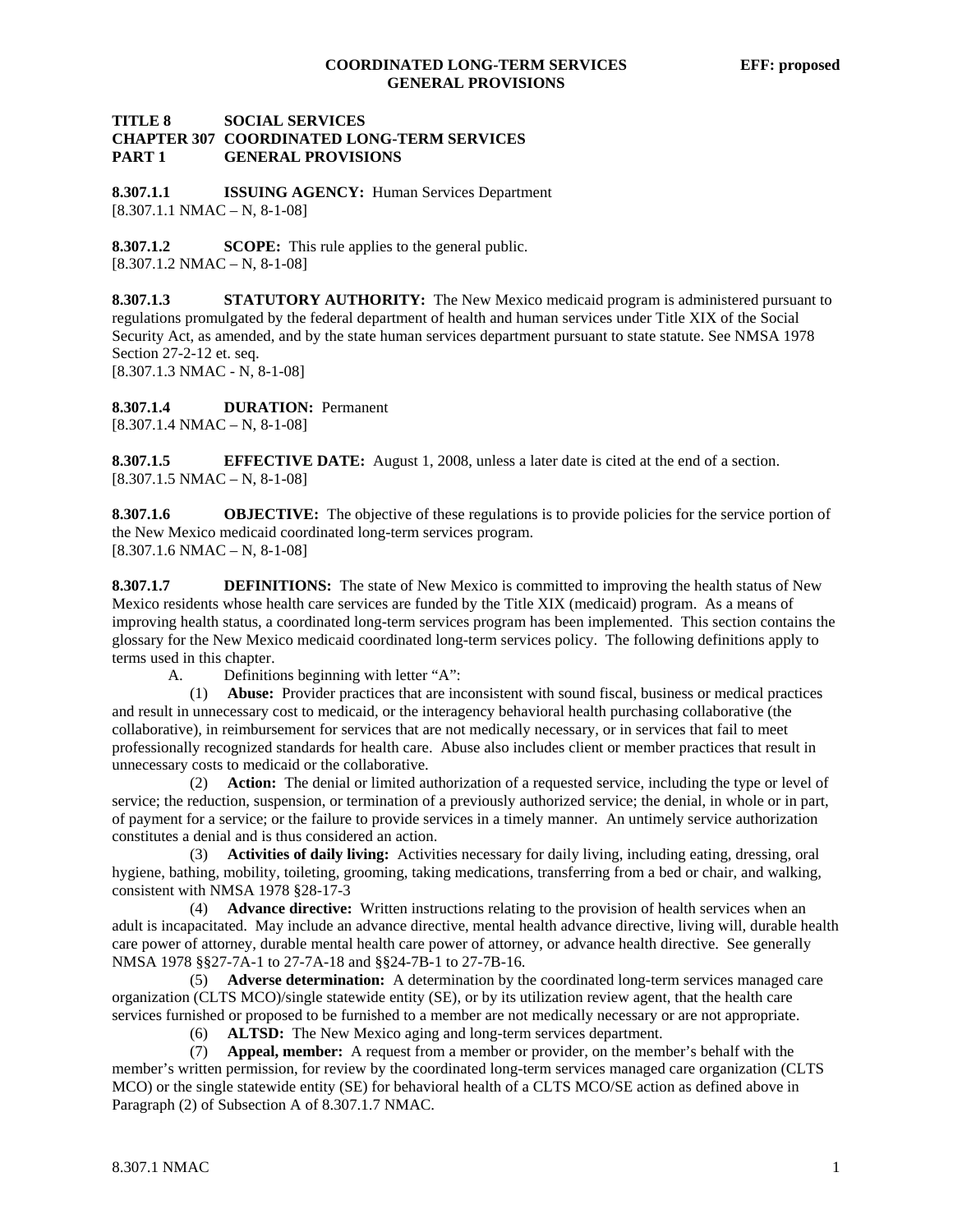(8) **Appeal, provider:** A request by a provider for a review by a CLTS MCO/SE of a CLTS MCO/SE action related to the denial of payment or an administrative denial.

 (9) **Approvals:** Approvals are either initial or concurrent review decisions, which yield utilization management authorizations based on the client meeting the clinical criteria for the requested medicaid service(s) or level of care.

 (10) **Assignment algorithm:** Predetermined method for assigning mandatory enrollees who do not select a CLTS MCO.

 (11) **Assisted living services:** Residential services that include personal support services, companion services, and assistance with medication administration, as set forth in department of health regulations 7.8.2 NMAC, *Residential Health Facilities*.

 (12) **At risk:** The period of time that a member is enrolled with a CLTS MCO/SE, during which the CLTS MCO/SE is responsible for providing covered services under capitation.

B. Definitions beginning with letter "B":

 (1) **Begin date:** The first day of the first full month following selection of or assignment to a CLTS MCO/SE.

(2) **Behavioral health:** Refers to mental health and substance abuse.

 (3) **Behavioral health planning council (BHPC):** Refers to the council created by HB 271 to meet federal advisory council requirements and to provide consistent, coordinated input to behavioral health service delivery in New Mexico. The SE will be expected to interact with the BHPC as an advisory council

 (4) **Behavioral health purchasing collaborative:** Refers to the interagency behavioral health purchasing collaborative pursuant to the passage of HB 271, effective May 19, 2004. The collaborative is made up of 17 publicly funded statutory member agencies, including eight agencies that provide and fund direct services, including the human services department.

 (5) **Benefit package:** Medicaid covered services that must be furnished by the CLTS MCO/SE, and for which payment is included in the capitation rate.

C. Definitions beginning with letter "C":

 (1) **Capitation:** A per-member, monthly payment to a CLTS MCO/SE that covers contracted services and is paid in advance of service delivery. A set amount of money received or paid out, based on membership rather than on services delivered. It is usually expressed as "per member per month" (PM/PM).

 (2) **Case:** A household that medicaid treats as a unit for purposes of eligibility determination; for example, a parent and child; a legal guardian and child; or a set of siblings.

 (3) **Case management for physical health:** The targeted case management programs that are part of the medicaid benefit package. Targeted case management programs will continue to be important service components. In these programs, case managers typically function independently and assess a member's/family's needs and strengths; develop a service/treatment plan; and coordinate, advocate for and link members to all needed services related to the targeted case management program.

(4) **Claim:** A bill for services, a line item of service, or all services for one member within a bill.

 (5) **Claim dispute:** A dispute, filed by a CLTS MCO/SE or a service provider, involving payment of a claim, denial of a claim, or imposition of a sanction.

 (6) **Clean claim:** A manually or electronically submitted claim from a participating provider that contains substantially all the required data elements necessary for accurate adjudication without the need for additional information from outside the health plan's system. It does not include a claim from a provider who is under investigation for fraud or abuse, or a claim under review for medical necessity. A clean claim is not materially deficient or improper, such as lacking substantiating documentation currently required by the health plan, or has no particular or unusual circumstances requiring special treatment that prevents payment from being made by the health plan within 30 days of the date of receipt if submitted electronically or 45 days if submitted manually.

 (7) **Client:** An individual who has applied for and been determined eligible for Title XIX (medicaid). A "client" may also be referred to as a "member", "customer", or "consumer".

 (8) **CLTS MCO/SE:** The use of CLTS MCO/SE in these coordinated long-term services regulations indicates the following regulation applies to both the CLTS MCO and the SE, who must each comply with the regulation independent of each other.

(9) **CMS:** Centers for medicare and medicaid services.

 (10) **Community-based care:** A system of care that seeks to provide services to the greatest extent possible in or near the member's home community.

 (11) **Complaint:** An expression of dissatisfaction expressed by a complainant, orally or in writing, to the CLTS MCO/SE or to HSD or its designee about any matter related to the CLTS MCO/SE other than an action.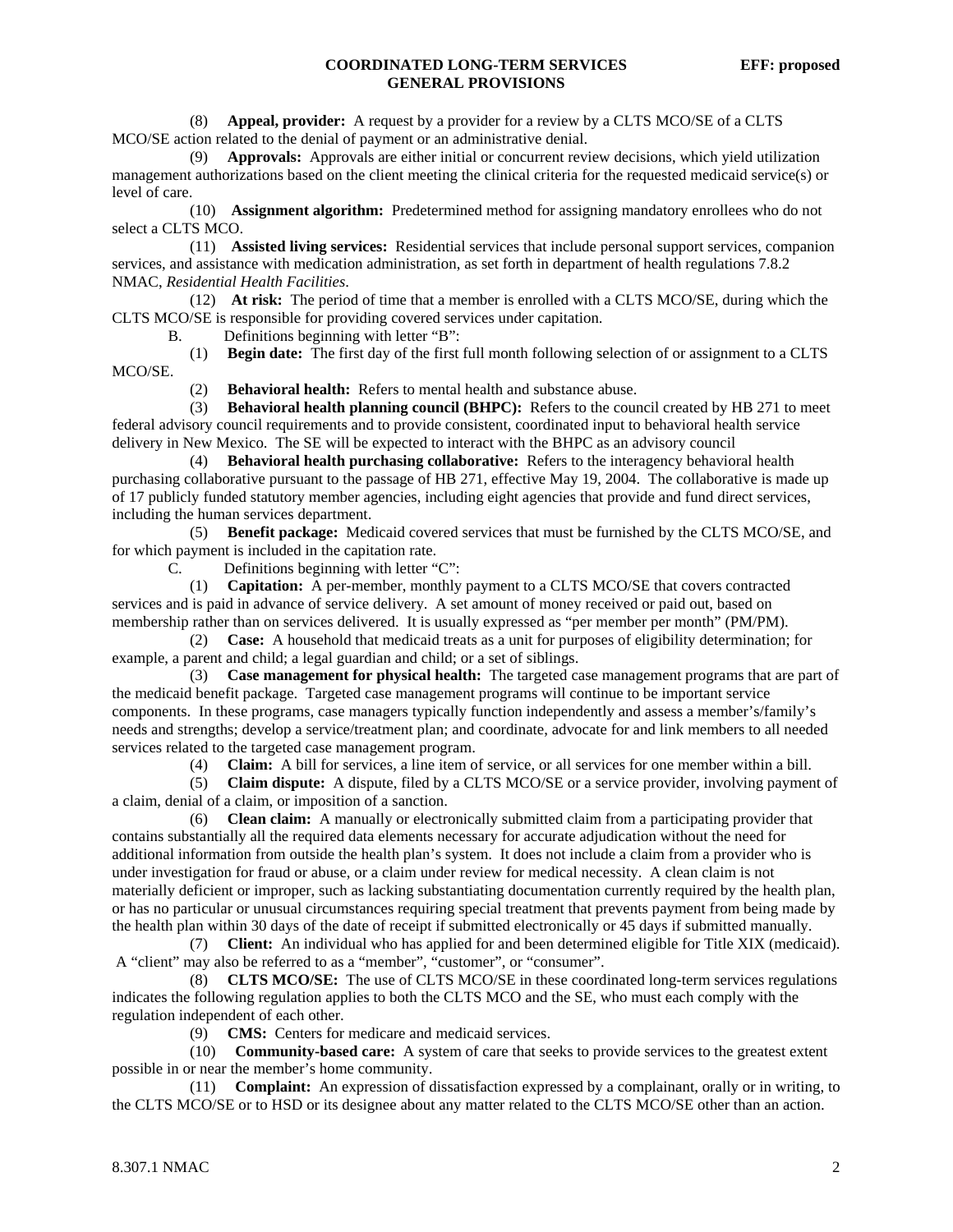Possible subjects for complaints include, but are not limited to, the quality of care or services provided; aspects of interpersonal relationships, such as rudeness of a service provider or employee; or failure to respect a member's rights.

 (12) **Comprehensive community support services (CCSS):** These services are goal-directed mental health rehabilitation services and supports for children, adolescents, and adults necessary to assist individuals in achieving recovery and resiliency goals. These services assist in the development and coordination of a member's service plan and include therapeutic interventions which address barriers that impede the development of skills necessary for independent functioning in the community.

 (13) **Concurrent review:** A process of updating clinical information from a service provider to a CLTS MCO/SE regarding a member who is already receiving a covered service, to evaluate whether the service continues to be medically necessary.

 (14) **Consumer:** An individual who has applied for and been determined eligible for Title XIX (medicaid). A "consumer" may also be referred to as a "member", "customer", "consumer", "participant", "client", or "recipient".

 (15) **Member direction:** The ability of a member to be actively involved in and in control of, to the extent possible, all aspects of the member's individual service plan (ISP); to identify and include others in the ISP planning process; and to hire and direct personal assistance services, as applicable.

 (16) **Continuous quality improvement (CQI):** CQI is a process for improving quality that assumes opportunities for improvement are unlimited; is customer-oriented, data driven, and results in implementation of improvements; and requires continual measurement of implemented improvements and modifications of improvements, as indicated.

 (17) **Coordinated long-term services:** A coordinated program of physical health and communitybased supports and services implemented under the authority of concurrent section 1915(b) and section 1915(c) waivers.

 (18) **Copayment:** A monetary amount specified by the state that the member pays directly to the CLTS MCO/SE or to a service provider at the time that covered services are rendered.

 (19) **Critical incident:** A reportable incident that may include, but is not limited to, abuse, neglect or exploitation; death; environmental hazards; law enforcement intervention; or emergency services, and which encompasses the full range of physical health, medicaid state plan, and home and community-based services.

 (20) **Cultural competence:** A set of congruent behaviors, attitudes and policies that come together in a system, agency, or among professionals, that enables them to work effectively in cross-cultural situations. Cultural competency involves the integration and transformation of knowledge, information and data about individuals and groups of people into specific clinical standards, skills, service approaches, techniques, and marketing programs that match an individual's culture to increase the quality and appropriateness of health care and outcomes.

D. Definitions beginning with letter "D":

 (1) **Delegation:** A formal process by which a CLTS MCO/SE gives another entity the authority to perform certain functions on its behalf. The CLTS MCO/SE retains full accountability for the delegated functions.

 (2) **Denial, administrative/technical:** A denial of authorization requests due to the requested procedure, service or item not being covered by medicaid, not being on the CLTS MCO/SE formulary or due to provider noncompliance with administrative policies and procedures established by either the CLTS MCO/SE or the medical assistance division.

. (3) **Denial, clinical:** A non-authorization decision at the time of an initial request for a medicaid service or a formulary exception request based on the member not meeting medical necessity for the requested service. The utilization management (UM) staff may recommend an alternative service, based on the client's need for a lower level of service. If the requesting provider accepts this alternative service, it is considered a new request for the alternative service and a clinical denial of the original service request.

 (4) **Disease management plan:** A comprehensive plan following nationally recognized components for chronic disease interventions including population identification/stratification processes, collaborative practice models, patient self-management education processes, evidence-based practice guidelines, process and outcome measurements, and internal quality improvement processes.

 (5) **Disenrollment, CLTS MCO initiated:** When requested by a CLTS MCO for substantial reason, removal of a medicaid member from membership in the requesting CLTS MCO, as determined by HSD, on a caseby-case basis.

 (6) **Disenrollment, member initiated (switch):** When requested by a member for substantial reason, transfer of a medicaid member as determined by HSD on a case-by-case basis, from one CLTS MCO to a different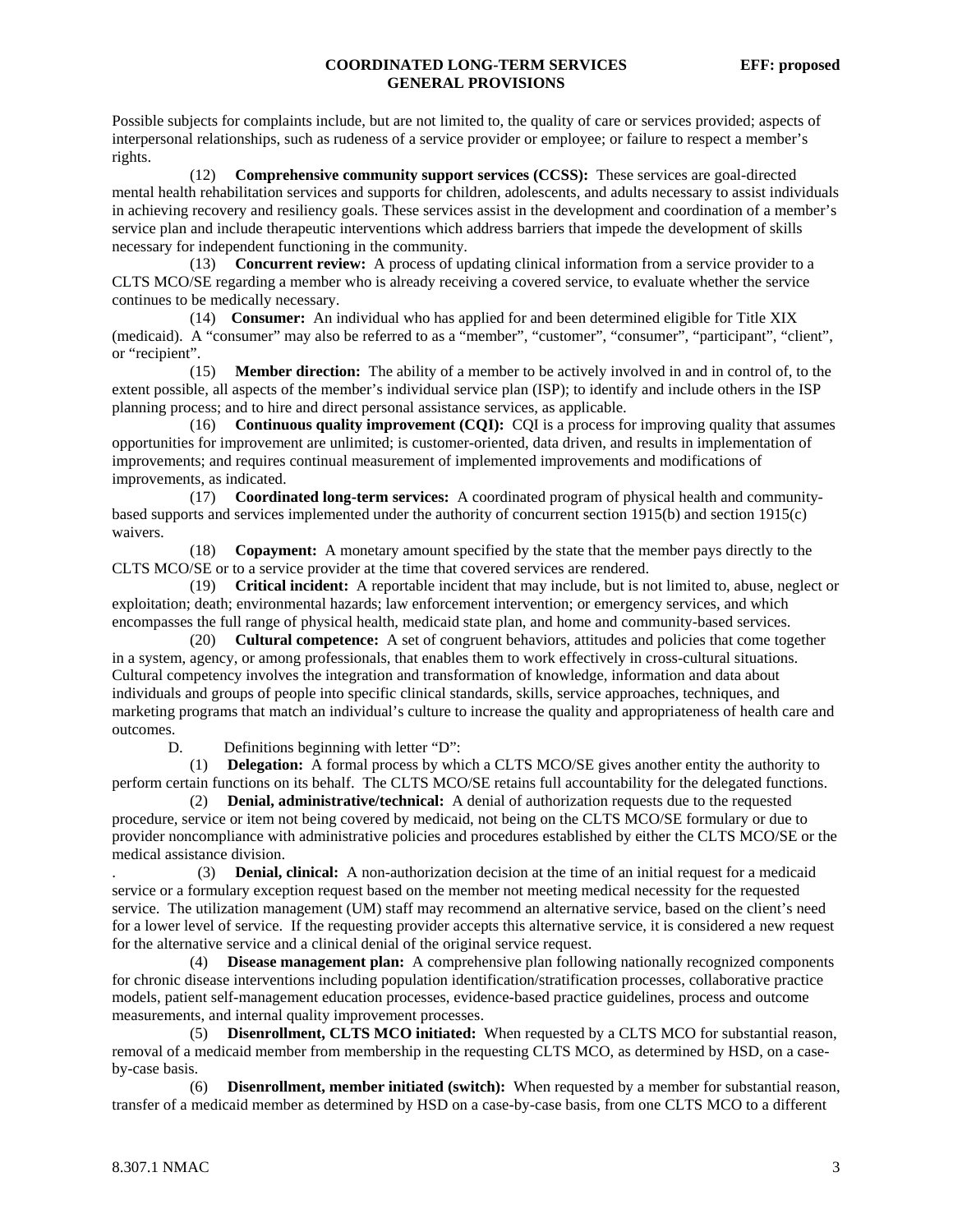CLTS MCO during a member lock-in period.

 (7) **Durable medical equipment (DME):** Equipment that can withstand repeated use, is primarily used to serve a medical purpose, is not useful to individuals in the absence of an illness or injury, and is appropriate for use at home.

E. Definitions beginning with letter "E":

 (1) **Emergency:** An emergency condition is a medical or behavioral health condition manifesting itself by acute symptoms of sufficient severity (including severe pain) such that a prudent layperson, who possesses an average knowledge of health and medicine could reasonably expect the absence of immediate medical attention to result in placing the health of the individual (or with respect to a pregnant woman, the health of the woman or her unborn child) in serious jeopardy, serious impairment to body function or serious dysfunction of any bodily organ or part.

 (2) **Encounter:** The record of a physical or behavioral health service rendered by a provider to a CLTS MCO/SE member, client, customer, or consumer.

 (3) **Encounter data:** Data elements from encounters for fee-for-service or capitated service proxy claims. Encounter data elements are a combination of those elements required by HIPAA-compliant transaction formats that comprise a minimum core data set.

 (4) **Enrollee:** A medicaid participant who is currently enrolled in a CLTS MCO/SE in a coordinated long-term services program.

(5) **Enrollee rights**: Rights that each coordinated long-term services enrollee is guaranteed.

 (6) **Enrollment:** The process of enrolling eligible clients in a CLTS MCO/SE for purposes of management and coordination of health service delivery.

(7) **EPSDT:** Early and periodic screening, diagnostic and treatment.

 (8) **Exemption:** Removal of a medicaid member from mandatory enrollment in coordinated longterm services, and placement in the medicaid fee-for-service program. Such action is only for substantial reason, as determined by HSD on a case-by-case basis.

 (9) **Expedited appeal:** A federally mandated provision for an expedited resolution within three working days of the requested appeal, which includes an expedited review by the CLTS MCO/SE of a CLTS MCO/SE action.

 (10) **External quality review organization (EQRO):** An independent organization with clinical and health services expertise capable of reviewing the evidence of compliance of health care delivery and internal quality assurance/improvement requirements.

F. Definitions beginning with letter "F":

 (1) **Family-centered care:** When the child is the patient, the system of care reflects the importance of the family or legal guardian in the way services are planned and delivered. Family-centered care facilitates collaboration between family members and medical professionals, builds on individual and family strengths, and respects diversity of families.

 (2) **Family planning services:** Services provided to members of childbearing age to temporarily or permanently prevent or delay pregnancy (see MAD-762, *Reproductive Health Services*).

 (3) **Fee-for-service (FFS):** The traditional medicaid payment method whereby payment is made by HSD to a service provider after services are rendered and billed.

 (4) **Federally qualified health center (FQHC):** An entity that meets the requirements and receives a grant and funding pursuant to Section 330 of the Public Health Service Act. An FQHC may include an outpatient health program or facility operated by a tribe or tribal organization under the Indian Self-Determination Act (PL 93- 638), or an urban indian organization receiving funds under Title V of the Indian Health Care Improvement Act.

 (5) **Fraud:** An intentional deception or misrepresentation made by an entity or person, including but not limited to, a CLTS MCO/SE, subcontractor, provider, or client, with the knowledge that the deception could result in some unauthorized benefit to himself or to some other previously described entity or person. It includes any act that constitutes fraud under applicable federal or state law.

 (6) **Full benefit dual eligible:** An individual enrolled in medicare and eligible for full medicaid benefits, not limited to covering costs, such as medicare premiums.

 (7) **Full risk contracts:** Contracts that place the CLTS MCO/SE at risk for furnishing or arranging for comprehensive services.

G. Definitions beginning with letter "G":

 (1) **Gag order:** Subcontract provisions or CLTS MCO/SE practices, either written, oral or implied, that effectively prevent a provider from furnishing accurate or complete information to members about options for diagnosis or treatment of physical, mental or behavioral illness, injury, or condition; or prevent a provider from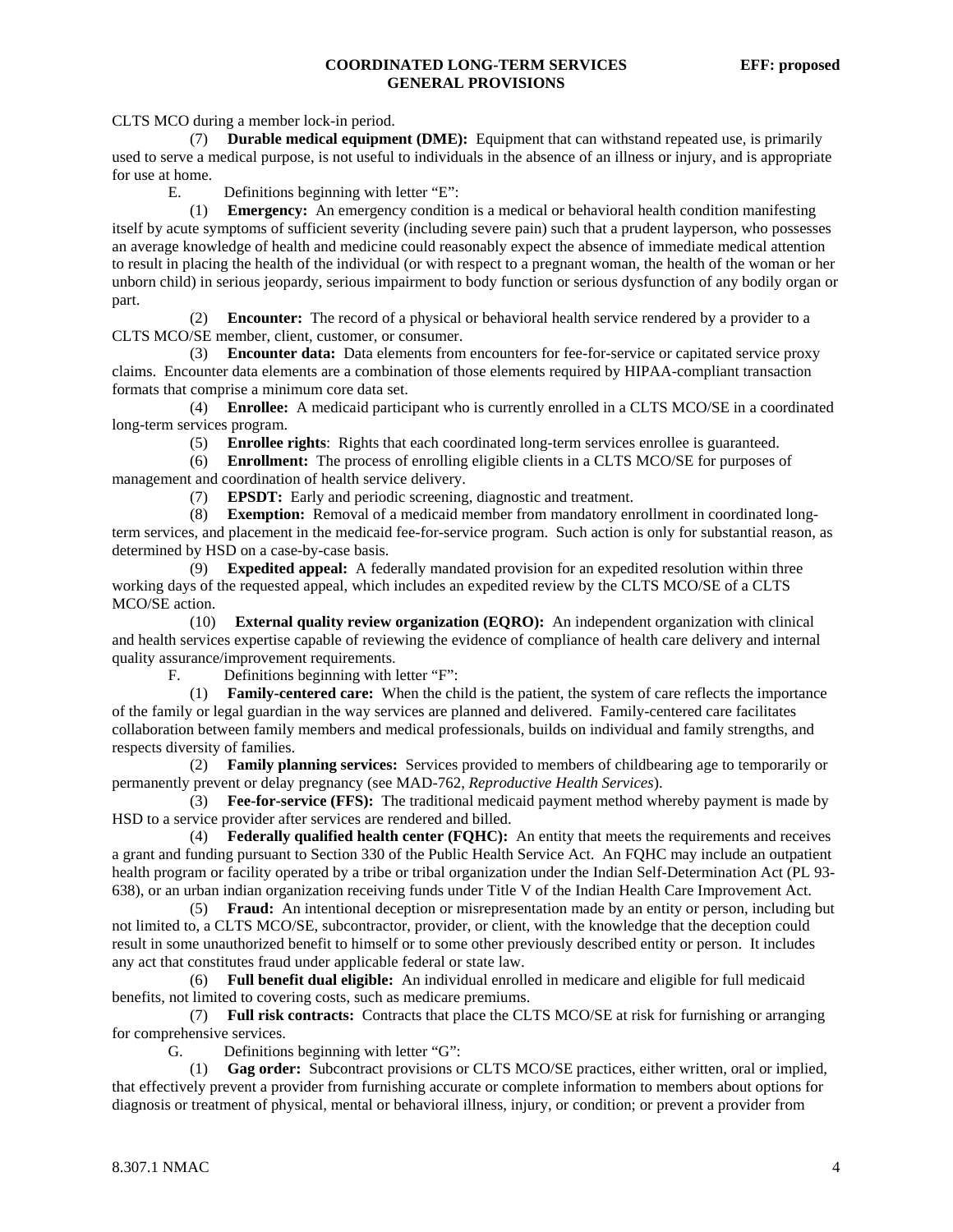talking to the member or HSD about the CLTS MCO/SE or its business practices.

 (2) **Grievance, member:** An oral or written statement by a member expressing dissatisfaction with any aspect of a CLTS MCO/SE or its operations that is not a CLTS MCO/SE action.

(3) **Grievance, provider:** An oral or written statement by a provider to the CLTS MCO/SE

expressing dissatisfaction with any aspect of a CLTS MCO/SE or its operations that is not a CLTS MCO/SE action. H. Definitions beginning with letter "H":

 (1) **HCFA:** Health care financing administration. Effective 2001, the name was changed to centers for medicare and medicaid services (CMS).

 (2) **Health plan:** A health maintenance organization (HMO), managed care organization (MCO), prepaid inpatient health plan (PIHP), or third party payer or their agents.

 (3) **Hearing or fair hearing:** An administrative hearing that is held so that evidence may be presented. (See 8.352.2 NMAC, *Recipient Hearings*.)

(4) **HIPAA:** Health Insurance Portability and Accountability Act of 1996.

 (5) **Hospitalist:** A physician employed by a hospital to manage the services of a member admitted to the hospital for inpatient services.

 (6) **Human services department (HSD):** The sole executive department in New Mexico responsible for the administration of Title XIX (medicaid). "HSD" may also indicate the department's designee, as applicable. I. Definitions beginning with letter "I":

 (1) **IBNR (claims incurred but not reported):** Claims for services authorized or rendered for which the CLTS MCO/SE has incurred financial liability, but the claim has not been received by the CLTS MCO/SE. This estimating method relies on data from prior authorization and referral systems, other data analysis systems and accepted accounting practices.

 (2) **Individualized service plan (ISP):** An individualized service plan developed with and for members who have chronic or complex conditions, and with others involved in the member's services, to improve functional outcomes, including the standards in NMAC 8.314.2.15, *Individualized Service Plan*. An ISP includes, but is not limited to: a member's history; a summary of current medical and social needs and concerns; short and long-term service needs and goals; a list of services required and their frequency; and a description of who will provide the services. An ISP must be in accordance with the approved CMS coordinated long-term services home and community-based waiver program and New Mexico medicaid state plan.

 (3) **Individuals with special health care needs (ISHCN):** Individuals who have, or are at an increased risk for, a chronic physical, developmental, behavioral, neurobiological or emotional condition, or have low to severe functional limitation and who also require health and related services of a type or amount beyond that required by individuals generally.

 $J - K$ . [RESERVED]

L. Definitions beginning with letter "L": **Long-term services:** A continuum of services and supports, ranging from in-home and community-based services for the elderly and individuals with disabilities who need help in maintaining their independence to institutional services for those who require an institutional level of support. Throughout the continuum of long-term services and supports, the goal is to provide needed services and supports to the member while striving to maintain the member's independence to the greatest extent possible.

M. Definitions beginning with letter "M":

 (1) **Managed care organization (MCO):** An organization licensed to manage, coordinate and assume financial risk on a capitated basis for the delivery of specified services to enrolled members from a certain geographic area. Also referred to as a managed care plan and managed care program.

 (2) **Marketing:** The act or process of promoting a business or commodity. Marketing materials include brochures, leaflets, internet, newspaper, magazine, radio, television, billboard materials, yellow page advertisements, and any other presentation materials used by a CLTS MCO/SE, CLTS MCO/SE representative, or CLTS MCO/SE subcontractor to attract or retain medicaid enrollment.

 (3) **Medicaid:** The medical assistance program authorized under Title XIX of the Social Security Act or its successors, furnished to New Mexico residents who meet specific eligibility requirements.

 (4) **Medical/clinical home:** A conceptual model that facilitates the provision of quality care that is accessible, family-centered, continuous, coordinated, compassionate and culturally competent.

#### (5) **Medically necessary services:**

(a) Medically necessary services are clinical and rehabilitative physical or behavioral health

 (i) are essential to prevent, diagnose or treat medical conditions or are essential to enable the individual to attain, maintain or regain functional capacity;

services that: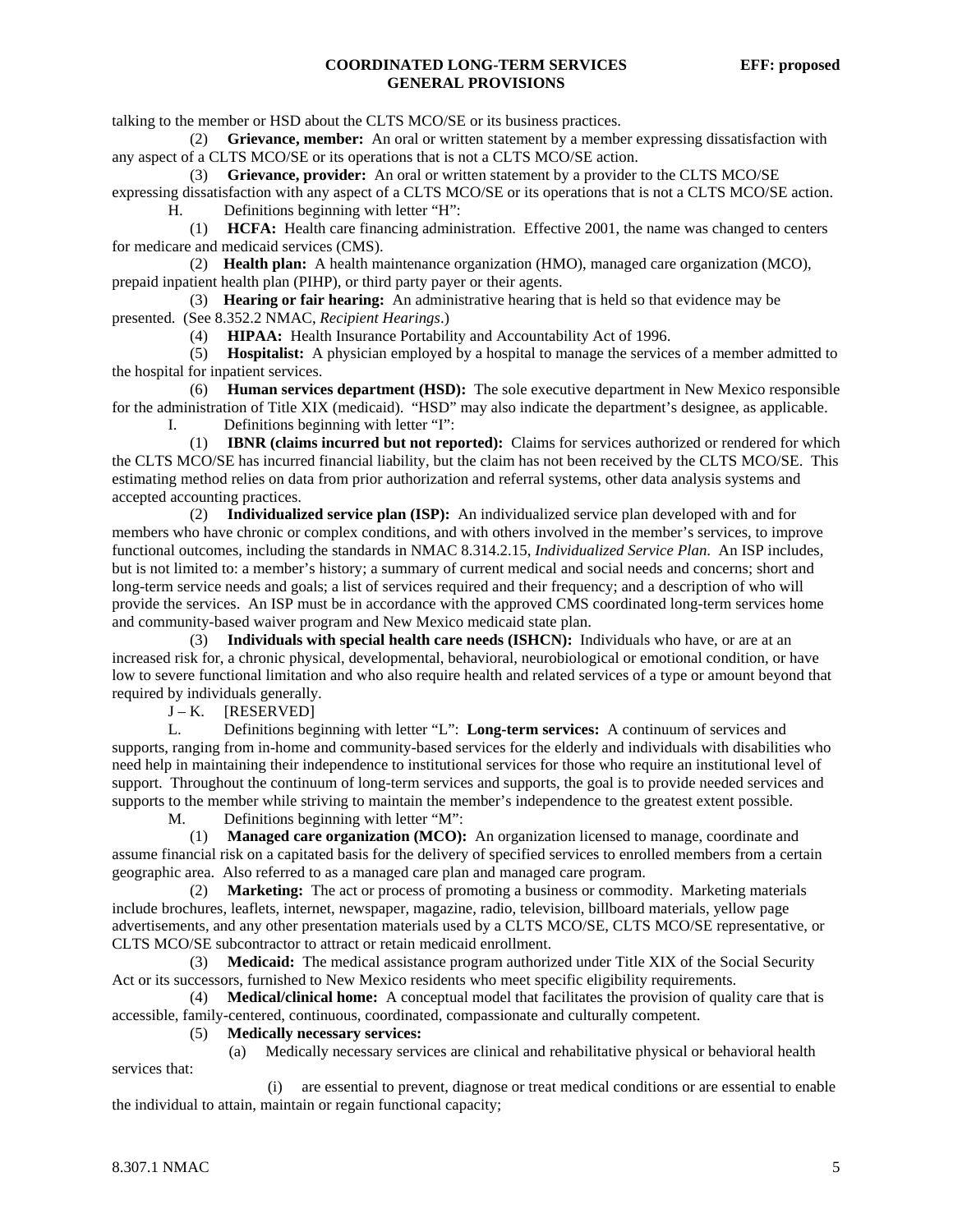(ii) are delivered in the amount, duration, scope and setting that is clinically appropriate to the specific physical, mental and behavioral health care needs of the individual;

(iii) are provided within professionally accepted standards of practice and national

guidelines; and

 (iv) are required to meet the physical and behavioral health needs of the individual and are not primarily for the convenience of the individual, the provider or the payer.

(b) Application of the definition:

 (i) a determination that a health care service is medically necessary does not mean that the health care service is a covered benefit or an amendment, modification or expansion of a covered benefit;

 (ii) the CLTS MCO/SE making the determination of the medical necessity of clinical, rehabilitative and supportive services consistent with the medicaid benefit package applicable to an eligible individual shall do so by: 1) evaluating individual physical and behavioral health information provided by qualified professionals who have personally evaluated the individual within their scope of practice, who have taken into consideration the individual's clinical history including the impact of previous treatment and service interventions and who have consulted with other qualified health care professionals with applicable specialty training, as appropriate; 2) considering the views and choices of the individual or the individual's legal guardian, agent or surrogate decision maker regarding the proposed covered service as provided by the clinician or through independent verification of those views; and 3) considering the services being provided concurrently by other service delivery systems;

 (iii) physical and behavioral health services shall not be denied solely because the individual has a poor prognosis; required services may not be arbitrarily denied or reduced in amount, duration or scope to an otherwise eligible individual solely because of the diagnosis, type of illness or condition; and

(iv) decisions regarding benefit coverage for children shall be governed by the EPSDT

coverage rules.

(6) **Member:** A client enrolled in a CLTS MCO/SE.

(7) **Member month:** A calendar month during which a member is enrolled in a CLTS MCO/SE.

N. Definitions beginning with letter "N":

 (1) **National committee for quality assurance (NCQA):** A private national organization that develops quality standards for managed health care.

 (2) **Network provider:** An individual provider, clinic, group, association or facility employed by or contracted with a CLTS MCO/SE to furnish medical or behavioral health services to the CLTS MCO's/SE's members under the provisions of the medicaid coordinated long-term services contract.

 (3) **Non-contracted provider (non-network provider):** An individual service provider, clinic, group, association or facility that provides covered services but does not have a contract with the CLTS MCO/SE. (4) **Nursing facility:** A medicare/medicaid facility licensed and certified in accordance with 42 CFR

483 to provide inpatient room, board and nursing services to members who require these services on a continuous basis but who do not require hospital services or direct daily services from a physician.

O. [RESERVED]

P. Definitions beginning with letter "P":

 (1) **Participant:** An individual who has applied for and been determined eligible for Title XIX (medicaid). A "participant" may also be referred to as a "member", "customer", "consumer", "client", or "recipient".

 (2) **Pend decision:** A prior authorization decision is considered pended when the decision is delayed due to lack of documentation, inability to contact parties involved or other reason which delays finalizing an approval. A decision by a CLTS MCO/SE to pend approval does not extend or modify required utilization management decision timelines.

 (3) **Performance improvement project (PIP):** A CLTS MCO/SE QM program activity must include projects that are designed to achieve significant improvement in clinical or non-clinical care areas. PIPs must involve measurements using objective quality indicators, system intervention to achieve improvement, evaluation of the effectiveness of interventions, and activities for increasing or sustaining improvement. Outcomes must be measurable over a period of time.

 (4) **Performance measurement (PM):** Data specified by the state that enables the CLTS MCO's/SE's performance to be determined.

 (5) **Person-centered planning:** A process through which each consumer or participant is actively engaged, to the extent that the consumer or participant desires, in identifying their needs, goals and preferences, and in developing strategies to address those needs, goals and preferences.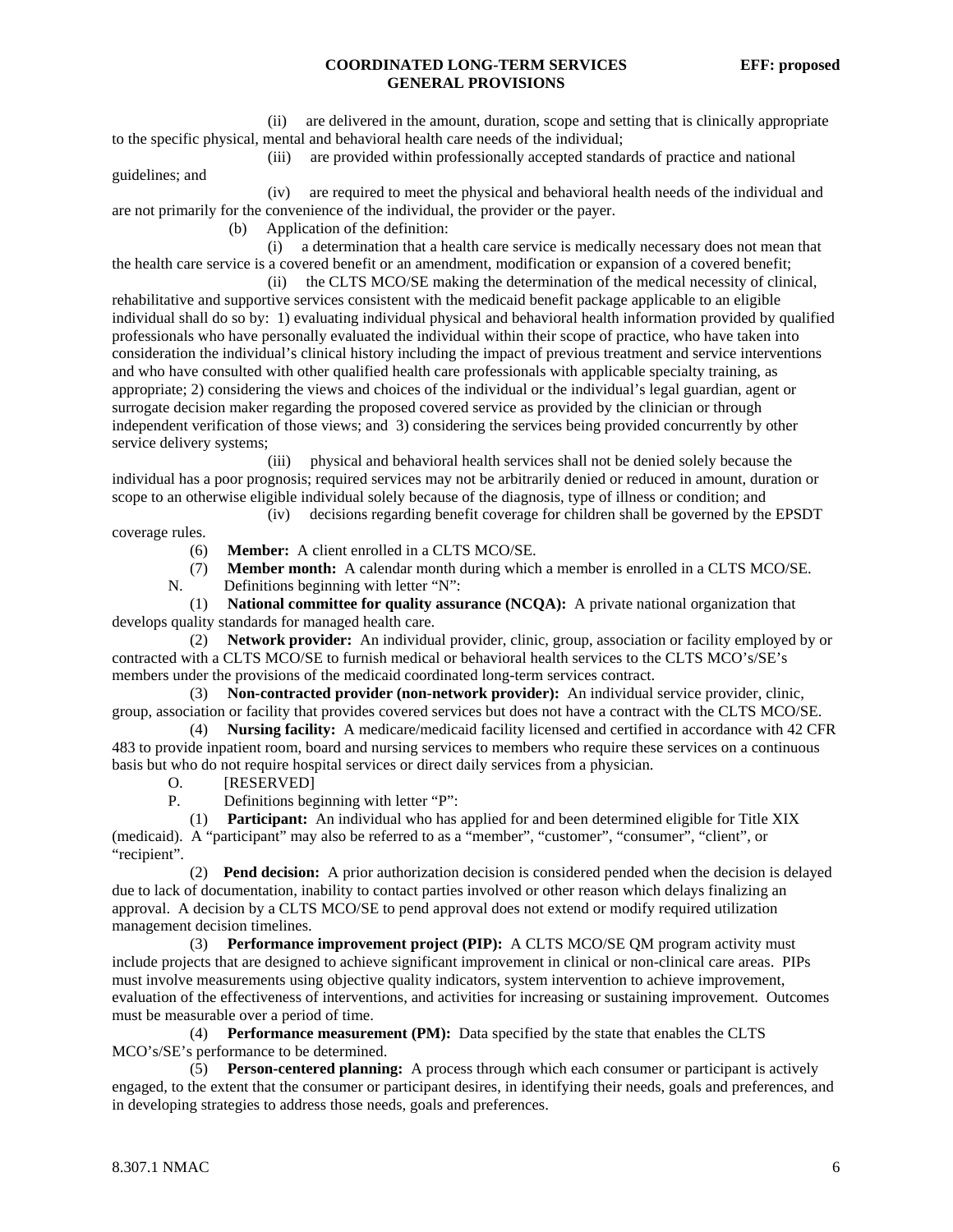(6) **Plan of care:** A written document including all medically necessary services to be provided by the CLTS MCO/SE for a specific member.

(7) **Policy:** The statement or description of requirements.

 (8) **Post-stabilization care services:** Services related to an emergency medical condition that are provided after a member is medically stabilized in order to maintain the stabilized condition, or, under the circumstances described in 42 CFR §438.114(b) and (e) and 42 CFR §422.113(c)(iii) to improve or resolve the member's condition.

 (9) **Potential enrollee:** A medicaid recipient who is subject to mandatory enrollment or may voluntarily elect to enroll in a given coordinated long-term services program, but is not yet a member of a specific CLTS MCO/SE.

 (10) **Pregnancy-related services:** Medically necessary medical or surgical services related to pregnancy, including procedures to terminate pregnancy.

 (11) **Preventive health services:** Services that follow current national standards for prevention including both physical and behavioral health.

 (12) **Primary care:** All health services and laboratory services customarily furnished by or through a general practitioner, family physician, internal medicine physician, obstetrician/gynecologist, pediatrician, physician assistant or certified nurse practitioner.

 (13) **Primary care case management (PCCM):** A medical care model in which clients are assigned to a primary care provider who is responsible for managing the quality, appropriateness, and efficiency of the care they receive. The primary care provider is responsible for furnishing case management services to medicaid eligible recipients that include the location, coordination,, and monitoring of primary health care services and the appropriate referral to specialty care services.

 (14) **Primary care case manager:** A physician, a physician group practice, an entity that medicaideligible recipients employ or arrange with physicians to furnish primary care case management services or, at stat option, any of the following:

- (a) a physician assistant;
- (b) a nurse practitioner; or
- (c) a certified nurse midwife.

 (15) **Primary care provider (PCP):** A provider who agrees to manage and coordinate the care provided to members in the coordinated long-term services program.

(16) **Procedure:** Process required to implement a policy.

 (17) **Provider lock-in, PCP lock-in:** A situation in which the CLTS MCO/SE requires that a member see a specific identified network provider, while ensuring reasonable access to additional services, when the CLTS MCO/SE identifies utilization of unnecessary services or when a member's behavior is detrimental or indicates a need to provide case continuity.

 Q. Definitions beginning with letter "Q": **Quality assurance:** A process that is adopted by a health services entity that follows written standards and criteria. The process includes the activities of a health services entity or any of its committees that: investigate the quality of health services through the review of professional practices, home and community-based service provider practices, training and experience; investigate patient cases or conduct of licensed health service providers; or encourage proper utilization of health care services and facilities. Quality assurance follows a process of discovery, both prospective and retrospective to evaluate the program; identifies areas for remediation; and implements quality improvement strategies to ensure that appropriate and timely action is taken, as indicated.

R. Definitions beginning with letter "R":

 (1) **Rate cell:** A combination of category of eligibility and demographics used to isolate utilization patterns for the determination of capitation.

 (2) **Received but unpaid claims (RBUC):** Claims received by the CLTS MCO/SE but not paid, affecting appropriate expense and aging accounting categories. Such claims are counted as of the date of receipt by the CLTS MCO/SE.

 (3) **Reduction of care:** A utilization management staff authorization of the type of service requested by the provider but in lesser amounts or units of service than were originally requested. The authorization is based on the client's physical health (medical needs) or behavioral health (clinical needs).

 (4) **Referral:** Any specialty, inpatient, outpatient, or diagnostic services that a physician or physician group orders or arranges, but does not provide directly.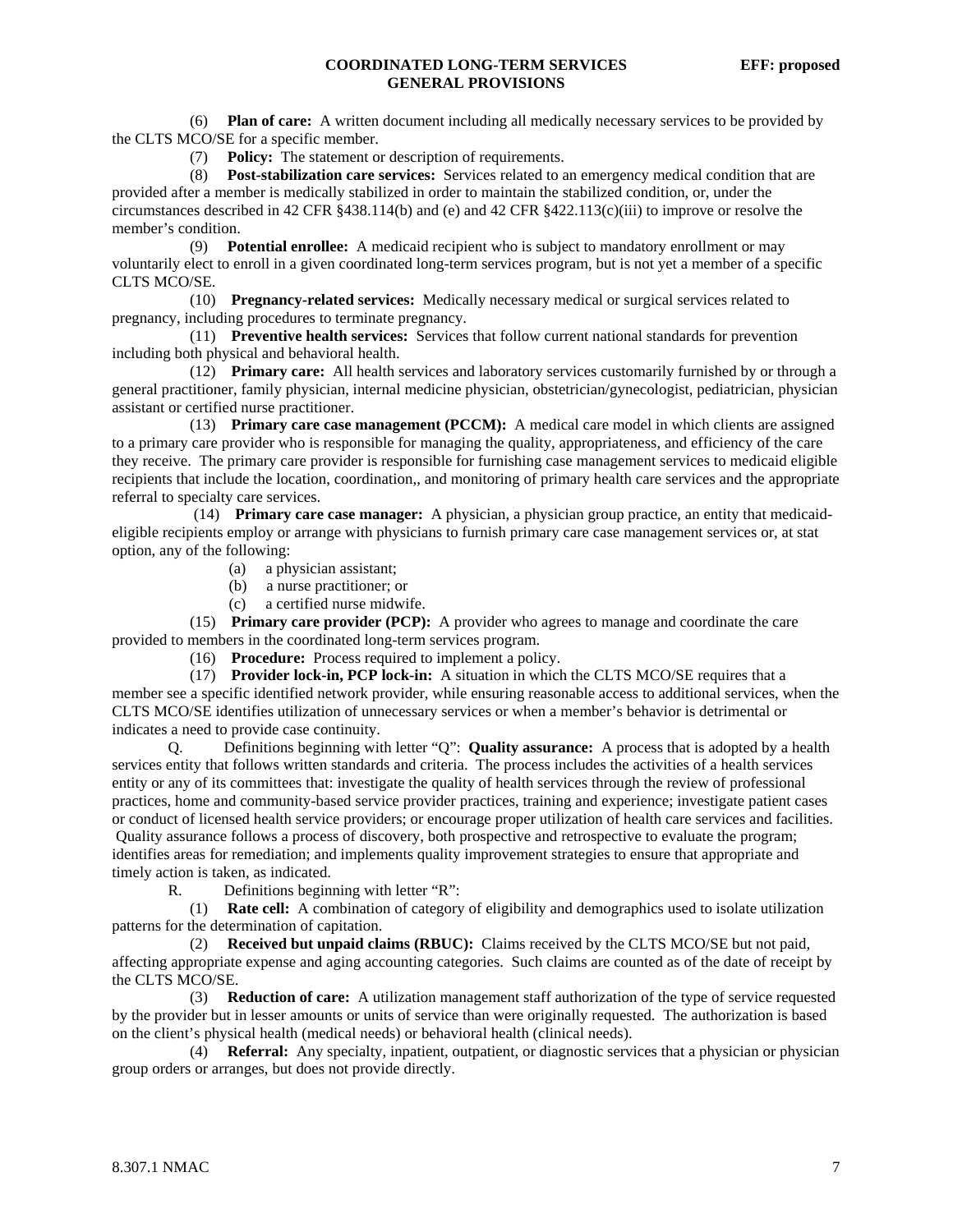(5) **Reinsurance:** Reinsurance is a proactive financial tool that may be used by a CLTS MCO/SE to minimize exposure to losses incurred when members utilize health care services beyond anticipated levels or overall member utilization is greater than expected.

 (6) **Risk:** The possibility that revenues of a CLTS MCO/SE will not be sufficient to cover expenditures incurred in the delivery of contractual services.

(7) **Routine care:** All care that is not emergent or urgent.

S. Definitions beginning with letter "S":

 (1) **Service coordination:** A specialized service management that is performed by a service coordinator, in collaboration with the member and/or the member's family or representatives as appropriate, that is person-centered, and that includes, but is not limited to: (1) identification of the member's needs, including physical health services, mental health services, social services, and long-term support services; and development of the member's ISP or treatment plan to address those needs; (2) assistance to ensure timely and coordinated access to an array of providers and services; (3) attention to addressing unique needs of members; and (4) coordination with other services delivered outside the ISP, as necessary and appropriate. Service coordination operates independently from the CLTS MCO/SE and has a separately defined function with a dedicated service coordinator, but is structurally linked to the other CLTS MCO/SE systems, such as quality assurance, member services and grievances. Clinical and other decisions shall be based on medical necessity and not on fiscal considerations.

 (2) **Service coordinator:** The individual with primary responsibility for providing service coordination/management to members who have complex service needs, including long-term service and supports or needs, or who otherwise want assistance with service planning. The service coordinator does not need to be a medical professional. The service coordinator is authorized by the CLTS MCO/SE to approve the provision and delivery of covered services.

 (3) **Single statewide entity (SE):** The entity selected by the state of New Mexico through the behavioral health collaborative to perform all contract functions defined in the behavioral health request for proposals (RFP). The SE is a single contractor selected to provide all defined service responsibilities statewide, including medicaid behavioral health benefits. The SE will administer both the medicaid managed care and medicaid fee-for-service (FFS) programs for all medicaid behavioral health services. The SE shall be responsible for contracting with providers, paying provider claims, assuring care coordination, conducting utilization review and utilization management activities, assuring quality review and service delivery improvement, credentialing practitioners and provider agencies, privileging practitioners to deliver critical services or service approaches, evaluating and monitoring service delivery, and conducting any other administrative functions necessary to achieve the goals of the collaborative. The SE is the agent of the collaborative and shall "coordinate", "braid" or "blend" the funding, human resources and service capacity available from the various state agencies to as to increase flexibility, maximize available resources and create a seamless single behavioral health service delivery system for New Mexico.

 (4) **Special needs individual:** A medicare advantage (MA) eligible individual who is institutionalized, is entitled to medical assistance under a state plan under Title XIX, or has a severe or disabling chronic condition(s) and would benefit from enrollment in a specialized MA plan.

 (5) **Special needs plan:** A specialized MA coordinated service plan for special needs individuals that exclusively or disproportionately serves special needs individuals.

 (6) **State plan:** A statewide plan for medicaid services submitted for approval to CMS under Title XIX of the federal Social Security Act.

 (7) **Subcontract:** A written agreement between a CLTS MCO/SE and a third party, or between a subcontractor and another subcontractor, to provide services.

 (8) **Subcontractor:** A third party who contracts with a CLTS MCO/SE or a CLTS MCO/SE subcontractor for the provision of services.

 (9) **Suspension or suspended provider:** A service provider that has been convicted of a programrelated offense in a federal, state or local court. Items or services furnished by a suspended provider will not be reimbursed under medicaid.

T. Definitions beginning with letter "T":

 (1) **Terminations of care:** The utilization management review decision made during a concurrent review that yields a denial based on the current service being no longer medically necessary.

 (2) **Third party:** An individual entity or program that is or may be, liable to pay all or part of the expenditures for medicaid members for services furnished under a state plan.

 (3) **Tribal facility 638:** A facility operated by a Native American or Indian tribe authorized to provide services pursuant to the Indian Self-Determination and Education Assistance Act.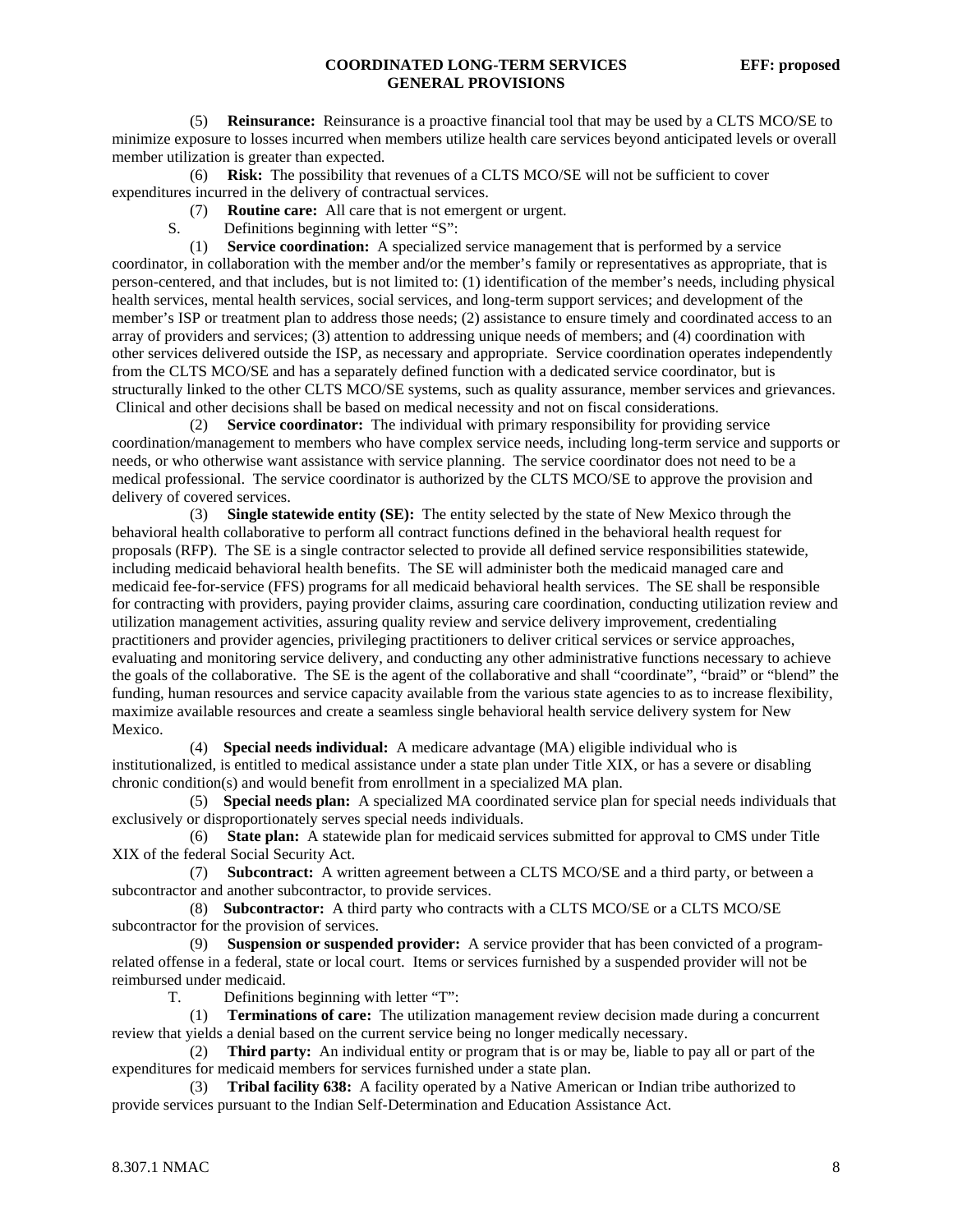(4) **Tribal provider or indian health service (IHS) provider:** A facility that is operated by a Native American/Alaskan Indian tribe authorized to provide services as defined in the Health Care Improvement Act, 25 USC §§1601, et seq.

U. Definitions beginning with letter "U":

 (1) **Urgent condition:** Acute signs and symptoms that, by reasonable medical judgment, represent a condition of sufficient severity such that the absence of medical attention within 24 hours could reasonably be expected to result in an emergency condition.

 (2) **Utilization management:** A system for reviewing the appropriate and efficient allocation of health care services given or proposed to be given to a member.

V. Definitions beginning with letter "V": **Value-added service:** Any service or benefit offered by the CLTS MCO/SE that is not included in the coordinated long-term services benefit package and is not a medicaid funded service, benefit or entitlement under the New Mexico Public Assistance Act.

W. Definitions beginning with letter "W": **Waiver program:** One or more of the state of New Mexico medicaid home and community-based services waiver programs.

 $X - Z$ . [RESERVED]

 $[8.307.1.7 \text{ NMAC} - \text{N}, 8-1-08]$ 

**8.307.1.8 MISSION STATEMENT:** The mission of the medical assistance division is to ensure access to quality and cost-effective health care.

[8.307.1.8 NMAC – N, 8-1-08]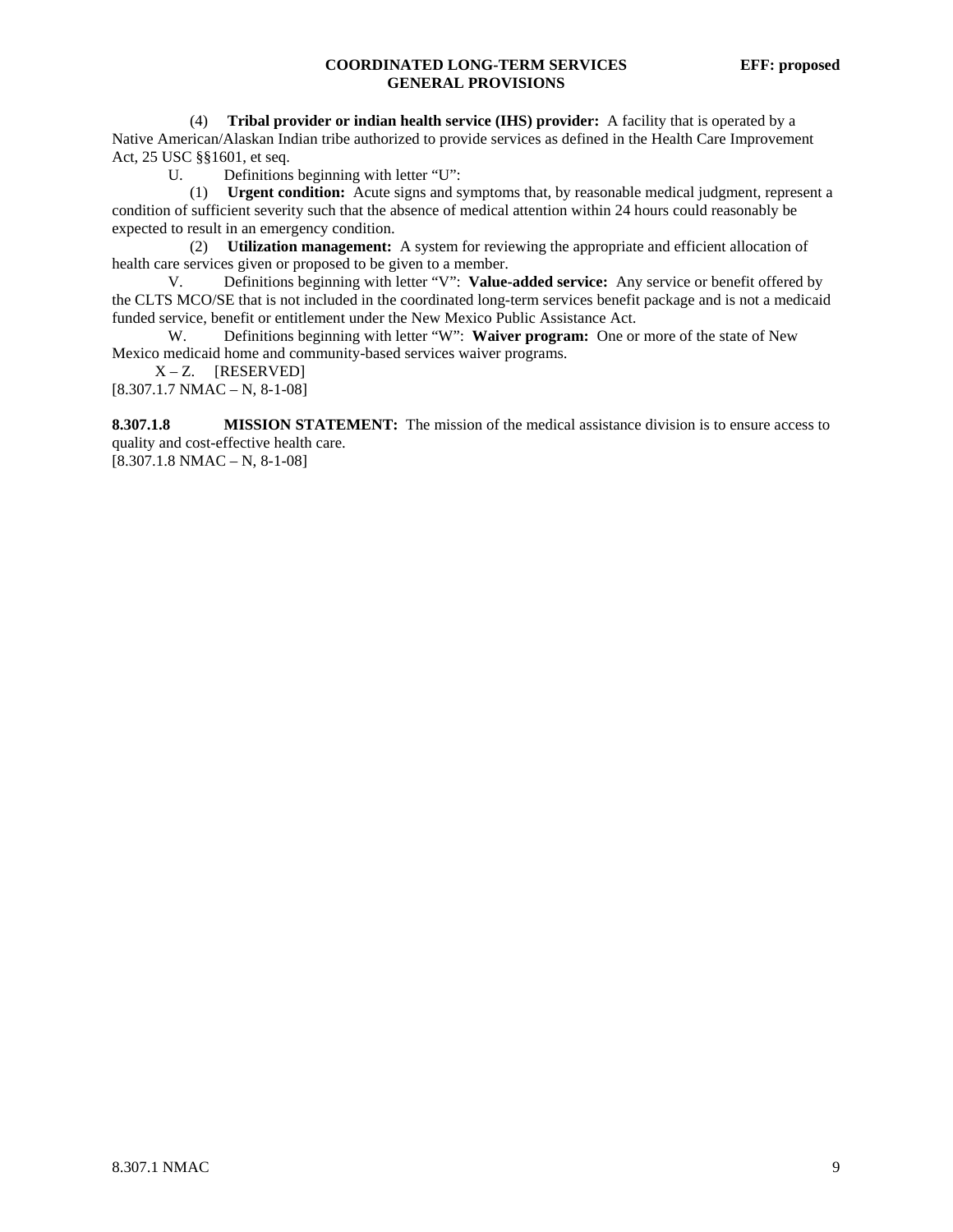#### **TITLE 8 SOCIAL SERVICES CHAPTER 307 COORDINATED LONG-TERM SERVICES PART 2 MEMBER EDUCATION**

**8.307.2.1 ISSUING AGENCY:** Human Services Department  $[8.307.2.1 \text{ NMAC} - \text{N}, 8-1-08]$ 

**8.307.2.2 SCOPE:** This rule applies to the general public.  $[8.307.2.2 \text{ NMAC} - \text{N}, 8-1-08]$ 

**8.307.2.3 STATUTORY AUTHORITY:** The New Mexico medicaid program is administered pursuant to regulations promulgated by the federal department of health and human services under Title XIX of the Social Security Act, as amended, and by the state human services department pursuant to state statute. See NMSA 1978 Section 27-2-12 et. seq. [8.307.2.3 NMAC – N, 8-1-08]

**8.307.2.4 DURATION:** Permanent  $[8.307.2.4 \text{ NMAC} - \text{N}, 8-1-08]$ 

**8.307.2.5 EFFECTIVE DATE:** August 1, 2008, unless a later date is cited at the end of a section.  $[8.307.2.5 NMAC - N, 8-1-08]$ 

**8.307.2.6 OBJECTIVE:** The objective of these regulations is to provide policies for the service portion of the New Mexico medicaid coordinated long-term services program.  $[8.307.2.6 NMAC - N, 8-1-08]$ 

**8.307.2.7 DEFINITIONS:** See 8.307.1.7 NMAC.  $[8.307.2.7 \text{ NMAC} - \text{N}, 8-1-08]$ 

**8.307.2.8 MISSION STATEMENT:** The mission of the medical assistance division is to ensure access to quality and cost-effective health care.

 $[8.305.2.8 NMAC - N, 8-1-08]$ 

**8.307.2.9 MEMBER EDUCATION:** Medicaid members and/or their legal guardian(s) shall be educated about their rights and responsibilities; service availability and administrative rules under the coordinated long-term services program; and the meaning of member direction and how to exercise their right to make choices about their services. Member education is initiated when a member becomes eligible for medicaid and is augmented by information provided by the human services department (HSD) or its designee and the coordinated long-term services managed care organization (CLTS MCO) or the single statewide entity (SE). The CLTS MCO shall employ sufficient staff to coordinate communication with members and perform other member services functions, including problem resolution and inquiries, as designated.

 A. **Policies and procedures:** The CLTS MCO shall have and comply with written policies and procedures regarding the treatment of minors; adults who are in the custody of the state; children and adolescents who are under the jurisdiction of the children, youth and families department; and any individual who is unable to exercise rational judgment or give informed consent under applicable federal and state laws and regulations. The CLTS MCO shall maintain and comply with written policies and procedures:

 (1) that describe a process to detect, measure and eliminate operational bias or discrimination against enrolled members by the CLTS MCO and its subcontractors;

 (2) regarding the right of members and/or their legal guardian(s) to select a primary care provider (PCP) and to make decisions regarding needed social services and supports;

(3) governing the development and distribution of marketing materials for members;

 (4) that are available to members and/or their representative(s), upon request, for review during normal business hours;

 (5) with respect to advance directives, the CLTS MCO shall provide adult members with written information on advance directive policies that includes a description of applicable state laws and regulations. The information must reflect changes in state laws and regulations no later than 90 days after the effective date of such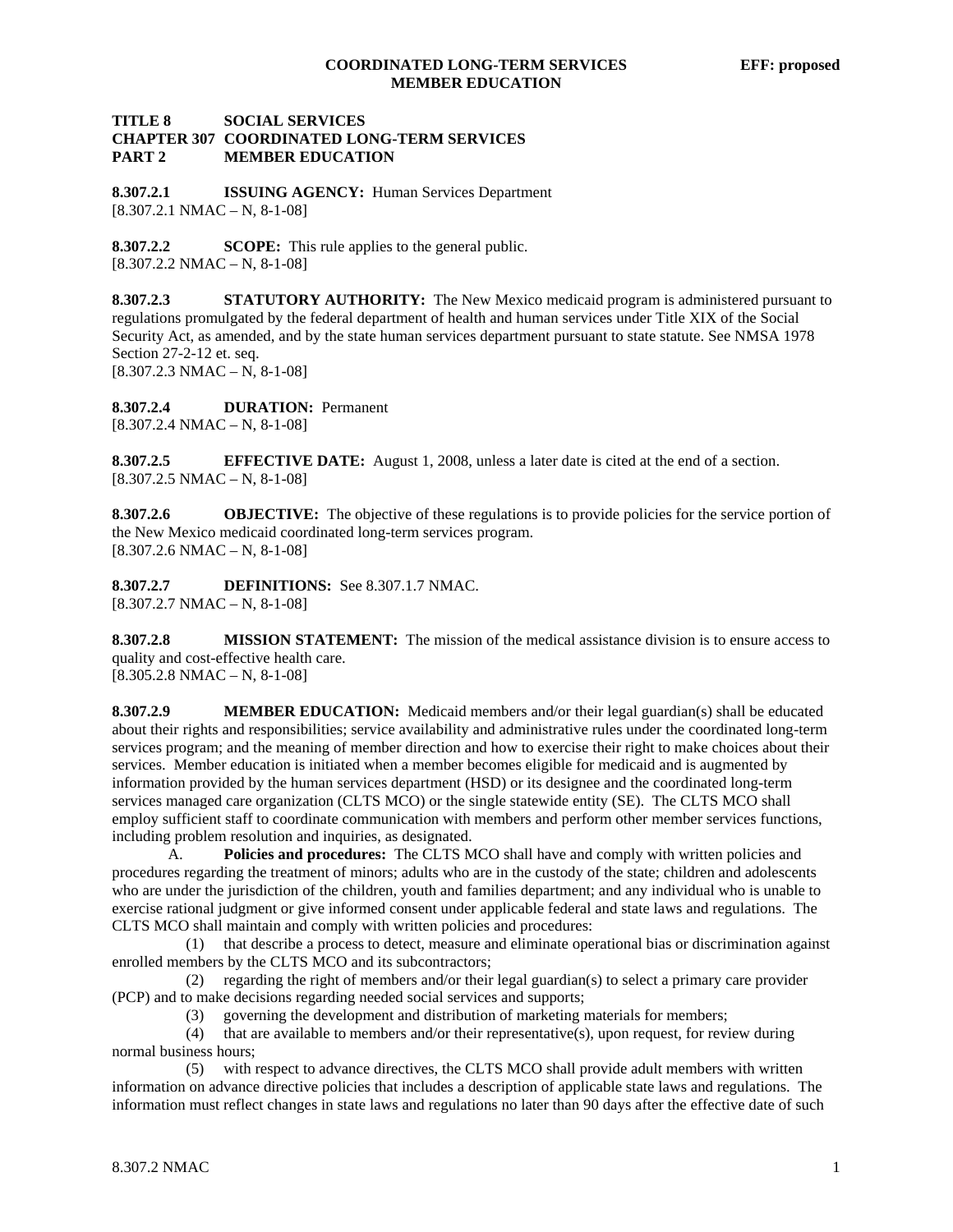#### **COORDINATED LONG-TERM SERVICES EFF: proposed MEMBER EDUCATION**

changes; and

(6) to ensure through its network providers that:

 (a) written information is provided to adult members concerning their rights to accept or refuse medical or surgical treatment or home and community-based services, and to formulate advance directives; including the CLTS MCO's policies and procedures with respect to the implementation of such rights;

 (b) documentation exists in the member's record concerning whether or not the member has executed an advance directive;

 (c) discrimination is prohibited against a member in the provision of services or based on whether the member has executed an advance directive;

(d) compliance with federal and state laws and regulations is met;

(e) education is provided for staff and the community on issues concerning advance directives;

and

 (f) members are informed that complaints concerning noncompliance with advance directive requirements may be filed with the state survey and certification agency, currently the department of health.

 (7) to ensure provider notification to the member regarding abnormal results of diagnostic laboratory, diagnostic imaging and other testing, and, if clinically indicated, informing the member of a scheduled follow-up visit. Confirmation of this shall be documented in the member's record at the service provider's office; and

 (8) to ensure that its network providers and facilities are in compliance with the Americans with Disabilities Act (ADA), 42 USC §§12101, et. seq., and its regulations.

B. **Initial information:** The education of the member is initiated by the eligibility determination agencies. HSD or its designee distributes information about medicaid coordinated long-term services and the enrollment process to these agencies.

C. **Enrollment information:** Once a member is determined to be a CLTS MCO/SE mandatory participant, HSD or its designee will provide the member with information about services included in the CLTS MCO/SE benefit package and the CLTS MCOs from which the member can choose to enroll as a member, including information about the member's disenrollment rights at the time of enrollment and annually thereafter.

 D. **Informational materials:** The CLTS MCO/SE is responsible for providing members and potential members a member handbook and a provider directory within 30 calendar days of being notified of the member's enrollment, or upon request by the member or the state. The CLTS MCO/SE may direct a member requesting a member handbook or provider directory to an internet site, unless the member makes a specific request for a printed document. The member handbook and provider directory shall be available in formats other than English. If there is a prevalent population of 5% or more within the CLTS MCO/SE membership, as determined by the CLTS MCO/SE or HSD or its designee, these materials shall be made available in the language of the identified prevalent population. The state must grant prior approval of all informational materials used by the CLTS MCO.

(1) The CLTS MCO member handbook must include the following:

(a) CLTS MCO/SE demographic information, including the organization's hotline telephone

 (b) information on how to obtain services such as after-hour and emergency services, including the 911 telephone system or its local equivalent;

 (c) member bill of rights and member responsibilities, including any restrictions on the member's freedom of choice among network providers;

(d) information regarding language accessibility;

(e) information pertaining to coordination of services by and with primary care providers

(PCPs);

number;

 (f) information regarding the member's right of access to and coverage of emergency services, including the fact that the member has a right to use any hospital or other setting for emergency services; and what constitutes an emergency medical condition, emergency services, and post-stabilization services;

- (g) description of mandatory benefits;
- (h) information on accessing behavioral health or other specialty services;
- (i) limitations on the receipt of services from out-of-network providers;
- (j) list of services for which prior authorization or a referral is required and the method of obtaining both;

PCP;

- (k) policy on referrals for specialty services and other benefits not furnished by the member's
	- (l) notice to members about the grievance process, appeals process, and HSD's fair hearing

process;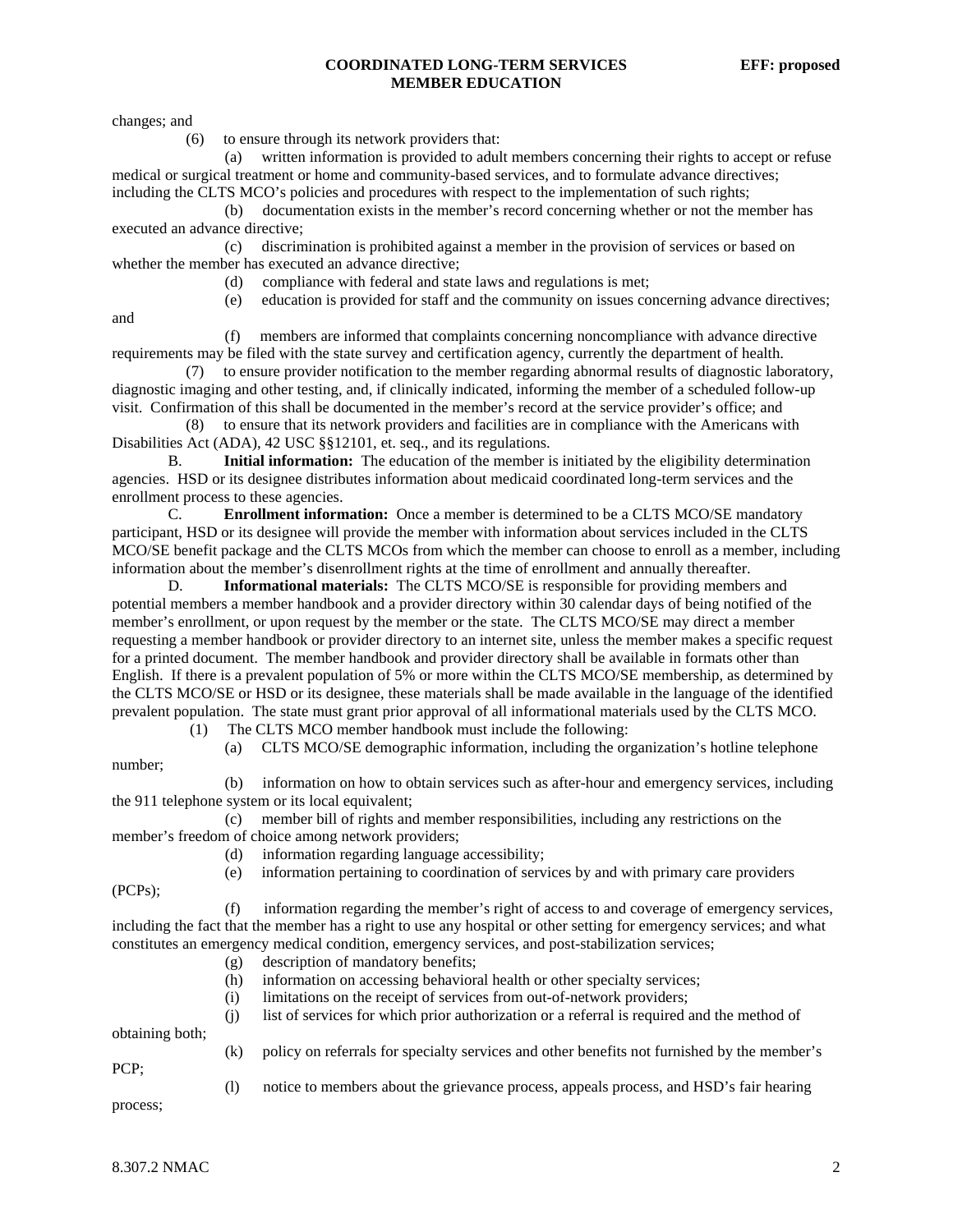#### **COORDINATED LONG-TERM SERVICES EFF: proposed MEMBER EDUCATION**

 (m) information on the member's right to terminate enrollment and the process for voluntarily disenrolling from the plan;

- (n) information regarding advance health directives;
- (o) information regarding obtaining a second opinion;
- (p) information on cost sharing, if any;
- (q) how to obtain information, upon request, determined by HSD or its designee as essential

during the member's initial contact with the CLTS MCO, which may include a request for information regarding the CLTS MCO's structure, operation, and physician's or senior staff's incentive plans;

(r) populations excluded from enrollment and subject to mandatory enrollment;

 (s) physical health benefits under the medicaid state plan that are not covered by the contract, and how the member will be able to access those benefits;

 (t) the CLTS MCO's policy on referrals for specialty services, long-term services and supports and other benefits; and

 (u) language to clearly explain that a Native American member may self-refer to an indian health service (IHS) or tribal health care facility for services; and a separate section with a listing of all IHS and tribal facilities, including hospitals, outpatient clinics, pharmacies and dental clinics.

- (2) The SE member handbook shall include the following:
	- (a) MCO/SE demographic information, including the organization's hotline telephone number;

 (b) information on how to obtain services such as after-hours and emergency services, including the 911 telephone system or its local equivalent;

 (c) member bill of rights and member responsibilities, including any restrictions on the member's freedom of choice among network providers;

- (d) information pertaining to coordination of care with PCPs;
- (e) how to obtain care in emergency and urgent conditions;
- (f) description of mandatory benefits;

 (g) information on accessing behavioral health services, including a discussion of the member's rights to self-refer;

 (h) limitations to the receipt of care from out-of-network providers; a list of services for which prior authorization or a referral is required and the method of obtaining both;

- (j) notice to members about the grievance process and about HSD's fair hearing process;
- (k) information regarding advance directives;
- (l) information regarding obtaining a second opinion;
- (m) information on cost sharing, if any;

 (n) how to obtain information, upon request, determined by HSD as essential during the member's initial contact with the SE, which may include a request for information regarding the SE's structure, operation, and physician's or senior staff's incentive plans.

- (3) The provider directory must include the following:
	- (a) CLTS MCO/SE addresses and telephone numbers;

 (b) a listing of primary care and specialty providers with the identity, location, phone number, qualifications, area of special expertise, and non-English languages spoken. CLTS MCO specialty providers for self-referral shall include, but not be limited to, family planning providers, urgent and emergency care providers, IHS, other Native American providers, and pharmacies;

 (c) SE: a listing of behavioral health providers with the name, location, phone number, and qualifications to include area of special expertise and non-English languages spoken that would be helpful to individuals; and

 (d) the material shall be available in a manner and format that can be easily understood by all identified prevalent populations.

#### D. **Other requirements:**

 (1) The CLTS MCO/SE shall provide the member handbook and provider directory to enrolled members within 30 calendar days of enrollment.

 (2) A listing of all benefits, services and goods, including preventive and long-term services included in and excluded from coverage shall be made available to members in a one-page, two-sided summary format, distinguishing between services available pursuant to the state's approved section 1915(b) and section 1915(c) waivers.

 (3) The CLTS MCO shall send out a questionnaire to all new members that must include a question regarding the new member's primary spoken and/or written language within 30 calendar days of enrollment.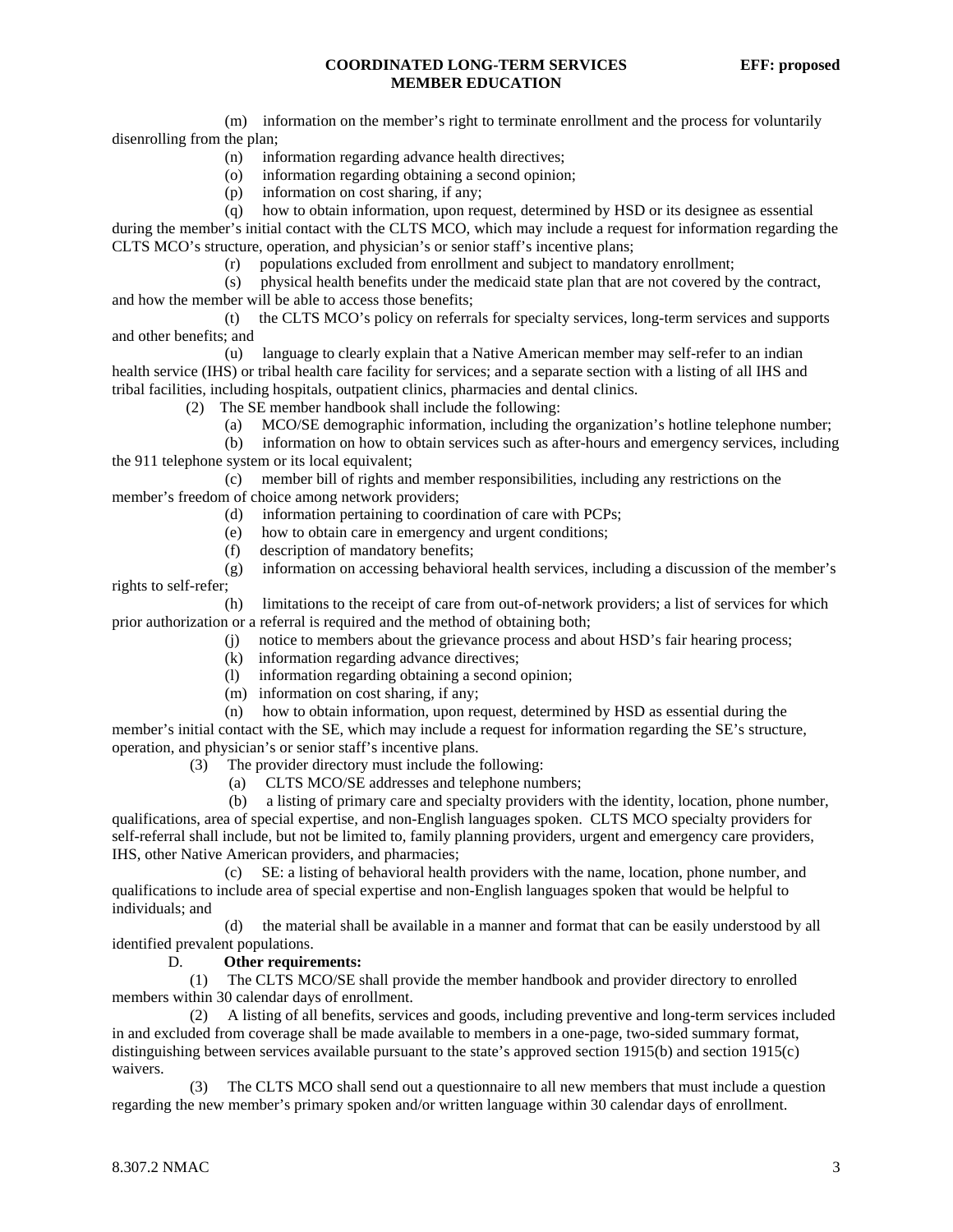#### **COORDINATED LONG-TERM SERVICES EFF: proposed MEMBER EDUCATION**

 (4) The handbook and directory shall: be provided in a comprehensive, understandable format that takes into consideration special needs populations; be written in accordance with federal mandates; and meet communication requirements delineated in 8.307.8.15 NMAC, *Member Bill Of Rights*. This information may also be accessible via the Internet, and must be provided to HSD or its designee as requested.

 (5) Oral and sign language interpretation must be made available free of charge to members and potential members upon request, and be available in all non-English languages.

 (6) The handbook and directory must be available in alternative formats and in an appropriate manner that takes into consideration the special needs of those who, for example, are visually limited or have limited reading proficiency. The CLTS MCO must have a process in place for notifying potential members and members of the availability of these alternative formats.

 (7) The member handbook shall be approved by HSD or its designee prior to distribution to Medicaid members. The SE's behavioral health member (or consumer) handbook shall be approved prior to distribution by HSD or its designee.

 (8) Notification of material changes in the administration of the CLTS MCO/SE, changes to the CLTS MCO's/SE's provider network, significant changes in applicable state law, and any other information deemed relevant by HSD or its designee shall be distributed to the CLTS MCO's members 30 days prior to the intended effective date of the change. In addition, the CLTS MCO/SE shall make a good faith effort to give written notice of termination of a contracted provider to affected members within 15 days after receipt or issuance of termination notice.

(9) Notification about any of these changes may be made without reprinting the entire handbook.

 (10) The CLTS MCO/SE shall notify all members at least once per year of their right to request and obtain member handbooks and provider directories.

 E. **CLTS MCO/SE policies and procedures on member education:** The CLTS MCO/SE shall maintain policies and procedures governing the development and distribution of educational material for members. Policies shall address how members and potential members receive information, the means of dissemination, and the content, comprehension level, and languages of this information. The CLTS MCO/SE shall have written policies and procedures regarding the utilization of information on race, ethnicity, and primary language spoken by its membership.

 F. **Health education:** The CLTS MCO/SE shall provide a continuous program of health education without cost to members. Such a program may include publications (brochures, newsletters), electronic media (films, videotapes), presentations (seminars, lunch-and-learn sessions) and classroom instruction. HSD or its designee shall not approve health education materials. The CLTS MCO/SE shall provide programs of wellness education, including programs provided to address the social, physical, behavioral and emotional consequences of high-risk behaviors.

 G. **Maintenance of toll-free line:** The CLTS MCO/SE shall maintain one or more toll-free telephone lines that are accessible 24 hours a day, seven days a week, to facilitate member access to a qualified clinical staff to answer health-related questions. CLTS MCO/SE members may also leave voice mail messages to obtain other CLTS MCO/SE policy information and to register grievances with the CLTS MCO/SE. The CLTS MCO/SE shall return the telephone call by the next business day.

 H. **Member services meetings:** The CLTS MCO/SE shall meet as requested with HSD or its designee's staff for member services meetings. Member services meetings are held to plan outreach and medicaid enrollment activities and events that will be jointly conducted by the CLTS MCO/SE and HSD or its designee's outreach staff.

 $[8.307.2.9 NMAC - N, 8-1-08]$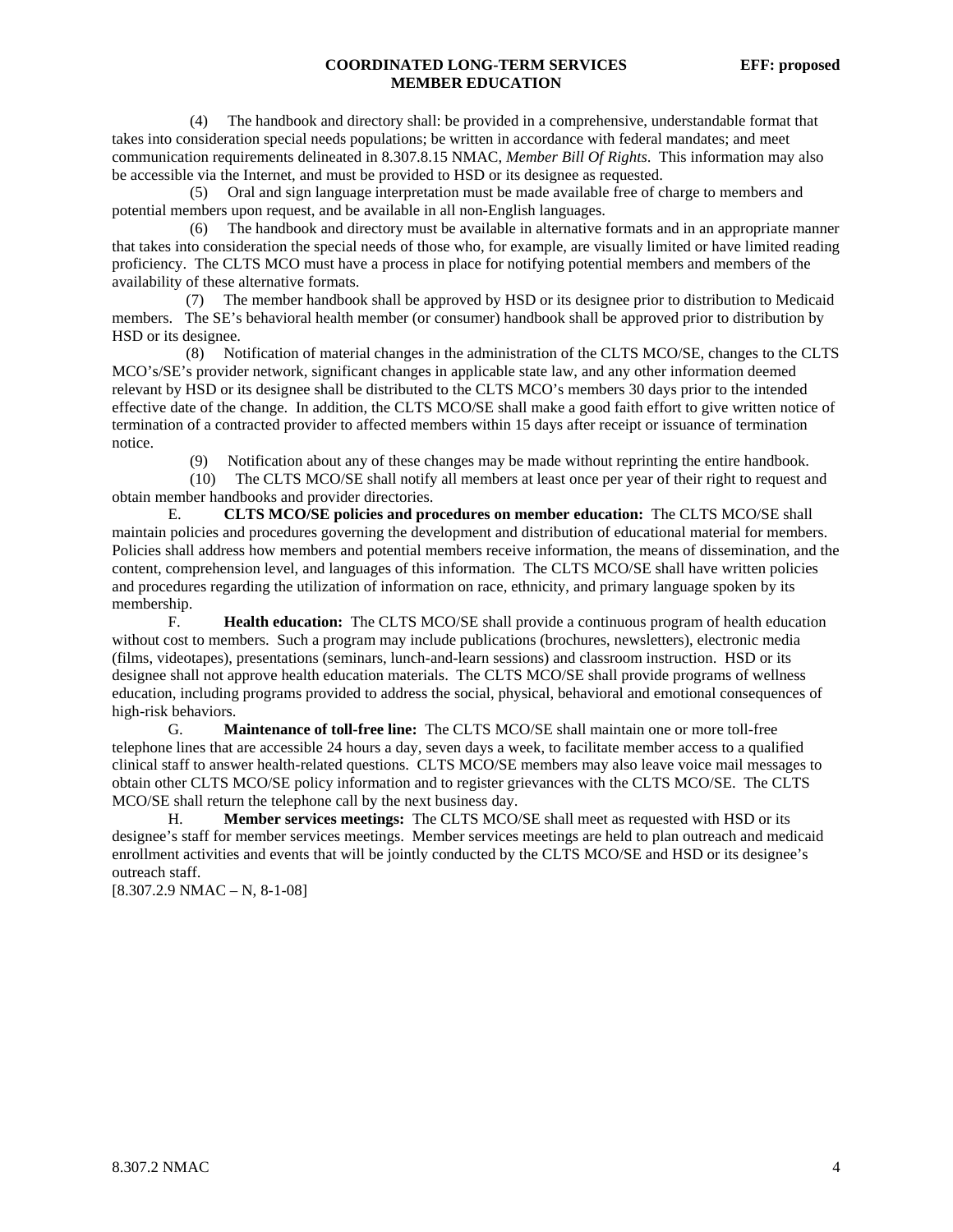#### **TITLE 8 SOCIAL SERVICES CHAPTER 307 COORDINATED LONG-TERM SERVICES PART 3 CONTRACT MANAGEMENT**

**8.307.3.1 ISSUING AGENCY:** Human Services Department  $[8.307.3.1 \text{ NMAC} - \text{N}, 8-1-08]$ 

**8.307.3.2 SCOPE:** This rule applies to the general public.  $[8.307.3.2 NMAC - N, 8-1-08]$ 

**8.307.3.3 STATUTORY AUTHORITY:** The New Mexico medicaid program is administered pursuant to regulations promulgated by the federal department of health and human services under Title XIX of the Social Security Act, as amended, and by the state human services department pursuant to state statute. See NMSA 1978 Section 27-2-12 et. seq. [8.307.3.3 NMAC – N, 8-1-08]

**8.307.3.4 DURATION:** Permanent  $[8.307.3.4 \text{ NMAC} - \text{N}, 8-1-08]$ 

**8.307.3.5 EFFECTIVE DATE:** August 1, 2008, unless a later date is cited at the end of a section.  $[8.307.3.5 NMAC - N, 8-1-08]$ 

**8.307.3.6 OBJECTIVE:** The objective of these regulations is to provide policies for the service portion of the New Mexico medicaid coordinated long-term services program.  $[8.307.3.6 NMAC - N, 8-1-08]$ 

**8.307.3.7 DEFINITIONS:** See 8.307.1.7 NMAC.  $[8.307.3.7 \text{ NMAC} - \text{N}, 8-1-08]$ 

**8.307.3.8 MISSION STATEMENT:** The mission of the medical assistance division is to ensure access to quality and cost-effective health care.

 $[8.307.3.8 \text{ NMAC} - \text{N}, 8-1-08]$ 

#### **8.307.3.9 ELIGIBLE COORDINATED LONG-TERM SERVICES MANAGED CARE**

**ORGANIZATIONS (CLTS MCOs):** The human services department (HSD) shall award risk-based contracts to CLTS MCOs with statutory authority to assume risk and enter into prepaid capitation agreements that meet applicable requirements and standards delineated under state and federal law, including Title IV of the Civil Rights Act of 1964, Title IX of the Education Amendments of 1972 (regarding education programs and activities), the Age Discrimination Act of 1975, the Rehabilitation Act of 1973, and the Americans with Disabilities Act.

 A. **Procurement process:** HSD shall award risk-based contracts to CLTS MCOs using a competitive procurement process that conforms to the terms of the New Mexico Procurement Code. Offerors must submit their responses to the request for proposals in conformity with the requirements specified in the request for proposals.

 B. **Contract issuance:** The risk-based contracts shall be awarded for at least a two-year period. Contracts are issued to offerors meeting requirements specified under the terms of the coordinated long-term services contract.

 $[8.307.3.9 \text{ NMAC} - \text{N}, 8-1-08]$ 

**8.307.3.10 CONTRACT MANAGEMENT:** HSD or its designee is responsible for managing the medicaid contracts issued to the CLTS MCOs/SE. HSD or its designee shall provide the oversight and administrative functions to ensure CLTS MCO compliance with the terms of the medicaid contract. The collaborative or its designee shall provide the oversight and administrative functions to ensure SE compliance with the terms of its contract. HSD, as a member of the collaborative shall provide oversight of the SE contract as it relates to medicaid behavioral health services, providers and members.

 A. **General contract requirements:** The CLTS MCO/SE shall meet all specified terms of the medicaid contract with HSD as it relates to medicaid members and services and the Health Insurance Portability and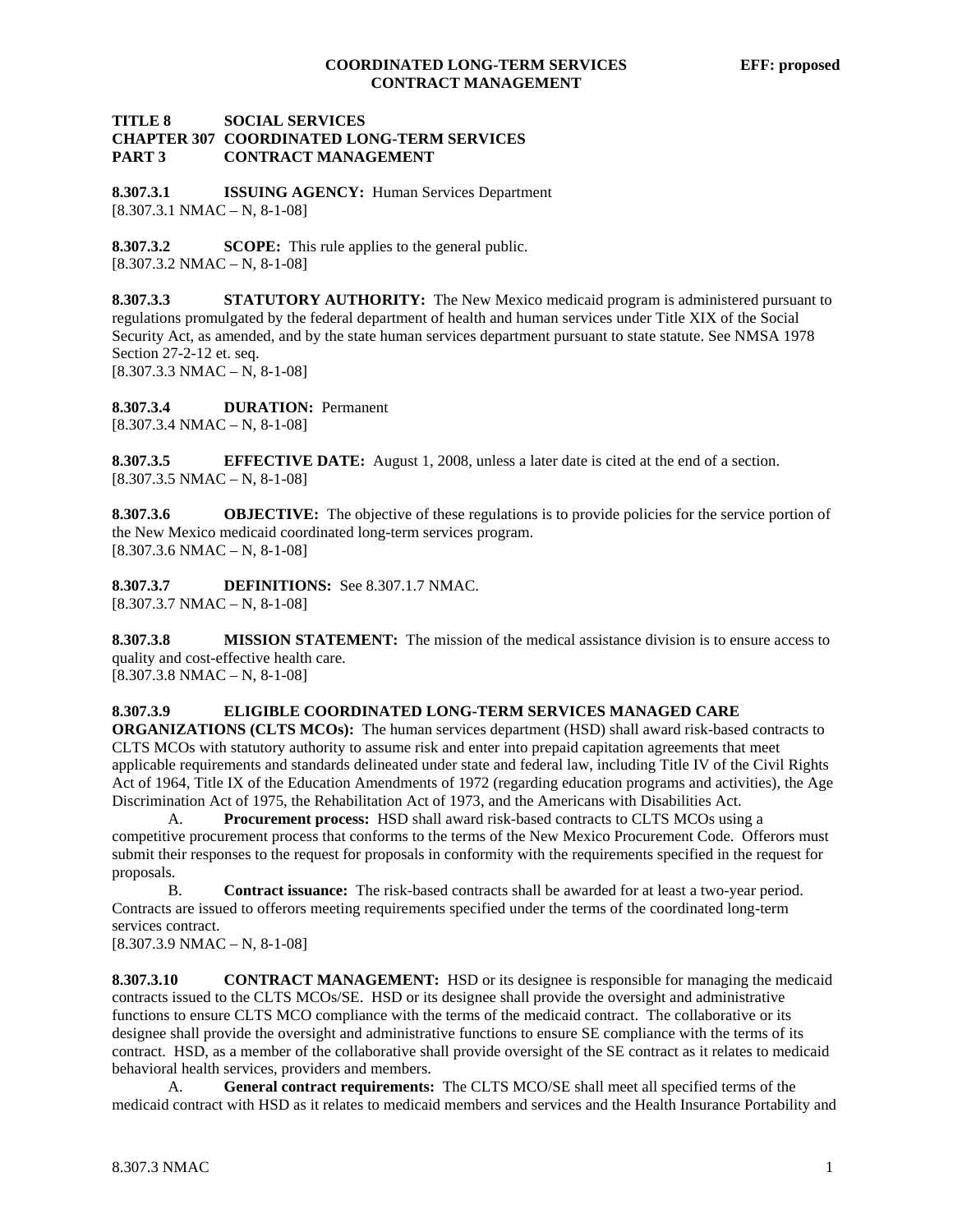Accountability Act of 1996 (HIPAA). This includes, but is not limited to, ensuring confidentiality as it relates to medical records and any other health and enrollment information that identifies a particular member. The CLTS MCO/SE shall be held harmless in conversion to HIPAA electronic transmission formats when delays are the result of implementation issues at HSD.

 B. **Subcontracting requirements:** The CLTS MCO/SE may subcontract to a qualified individual or organization the provision of services defined in the benefit package or other required CLTS MCO/SE functions. The CLTS MCO may not assign, transfer or delegate key management functions such as utilization review, utilization management, or service coordination without the explicit written approval of the state. The CLTS MCO/SE shall submit boilerplate contract language and sample contracts for various types of subcontracts. Any substantive changes to contract templates shall be approved by HSD prior to issuance. The CLTS MCO must oversee and be held accountable for any function or responsibility, including claims submission requirements, that it delegates to any subcontractor. The CLTS MCO shall have policies and procedures to ensure that the subcontractor meets all standards of performance mandated by the state for the coordinated long-term services program, including the use of appropriately qualified staff, application of clinical practice guidelines and utilization management, reporting capability, and ensuring access to services for members. The SE may assign, transfer, or delegate to a subcontractor key management functions including, but not limited to, care coordination and universal credentialing with the explicit written approval of HSD and the collaborative.

 (1) **Credentialing requirements:** The CLTS MCO/SE shall maintain policies and procedures for verifying that the credentials of its service providers and subcontractors meet applicable standards. The CLTS MCO/SE shall assure the prospective subcontractor's ability to perform the activities to be delegated.

 (2) **Review requirements:** The CLTS MCO/SE shall maintain a fully executed original of all subcontracts and make them accessible to HSD or its designee upon request.

(3) **Minimum requirements (CLTS MCO/SE):**

 (a) subcontracts shall be executed in accordance with applicable federal and state laws, regulations, policies and rules;

 (b) subcontracts shall identify the parties of the subcontract and the parties' legal basis to operate in the state of New Mexico;

(c) subcontracts shall include procedures and criteria for terminating the subcontract;

 (d) subcontracts shall identify the services to be performed by the subcontractor and the services to be performed under other subcontracts;

- (e) subcontracts must describe how members access services provided under the subcontract;
- (f) subcontracts shall include reimbursement rates and risk assumption, where applicable;

(g) subcontractors shall maintain records relating to services provided to members for 10 years;

 (h) subcontracts shall require that member information be kept confidential, as defined by federal or state law, and be HIPAA compliant;

 (i) subcontracts shall provide that authorized representatives of the state have reasonable access to facilities, personnel and records for financial and medical audit purposes;

 (j) subcontracts shall include a provision for the subcontractor to release any information necessary to perform any of its obligations to the CLTS MCO/SE, and that the CLTS MCO shall monitor the subcontractor's performance on an ongoing basis and subject the subcontractor to formal review according to a periodic schedule;

 (k) subcontractors shall accept payment from the CLTS MCO/SE for any services included in the benefit package and cannot request payment from HSD for services performed under the subcontract;

 (l) if subcontracts include primary care, long-term services, or home and community-based services, provisions for compliance with PCP requirements delineated in the CLTS MCO contract with HSD apply;

 (m) subcontractors shall comply with all applicable state and federal statutes, rules and regulations, including the prohibition against discrimination;

 (n) subcontracts shall have a provision for terminating, rescinding, or canceling the contracts for violation of applicable HSD requirements;

 (o) subcontracts shall not prohibit a service provider or other subcontractor from entering into a contractual relationship with another CLTS MCO;

 (p) subcontracts may not include incentives or disincentives that encourage a service provider or other subcontractor not to enter into a contractual relationship with another CLTS MCO;

 (q) subcontracts shall not contain any gag order provisions nor sanctions against service providers who assist members in accessing the grievance process or otherwise protecting the interests of members;

(r) subcontracts shall specify the timeframe for submission of encounter data to the CLTS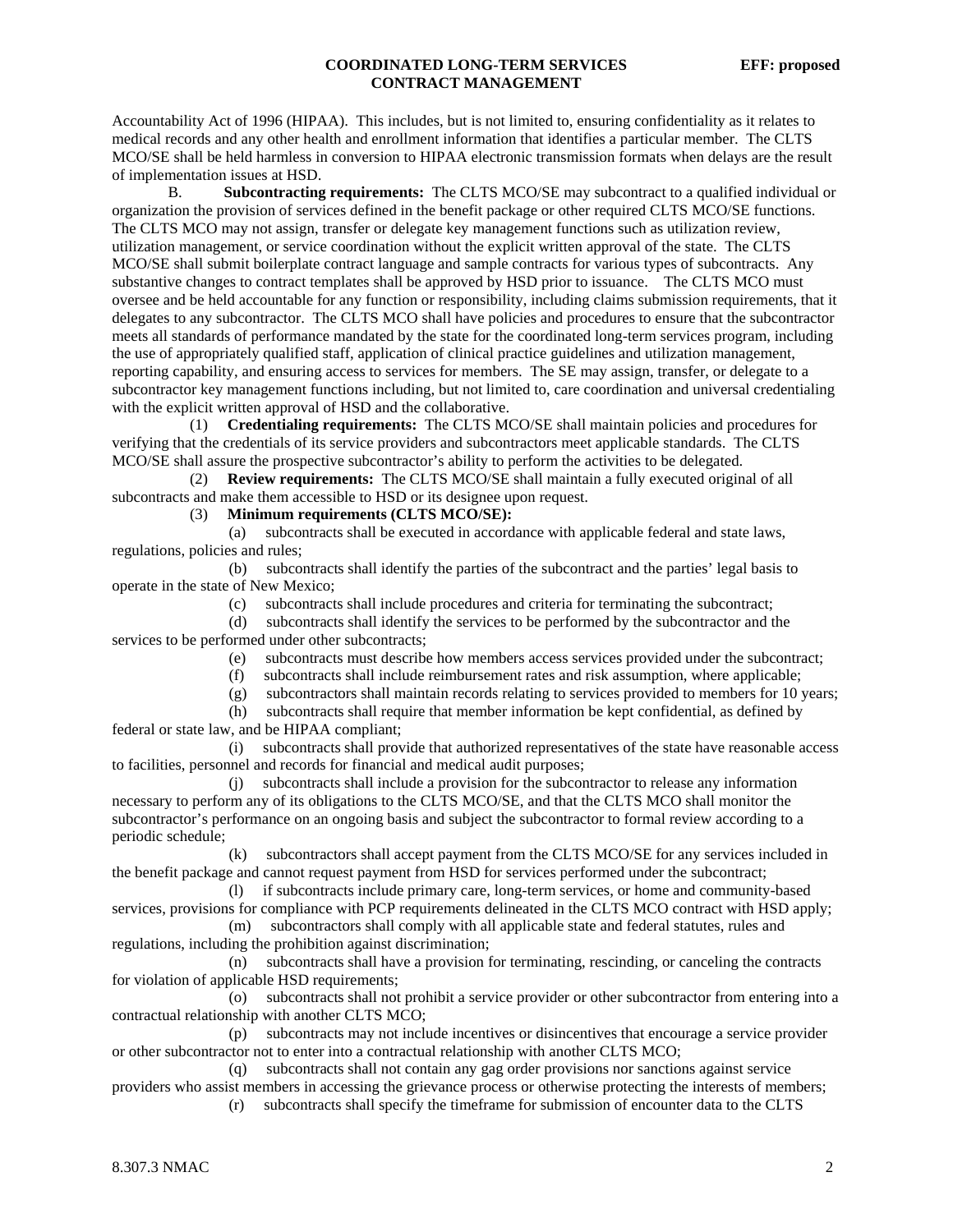MCO/SE;

 (s) subcontractors shall be required to perform criminal background checks on all individuals providing services under the subcontract;

 (t) subcontracts shall ensure that subcontractors agree to hold harmless the state and the CLTS MCO's members in the event that the CLTS MCO cannot or shall not pay for services performed by the subcontractor pursuant to the subcontract;

 (u) subcontracts for pharmacy providers shall include a payment provision consistent with 1978 NMSA §59A-57-1 to 57-11, the Patient Protection Act; and

 (v) subcontracts to entities that receive annual medicaid payments of at least \$5 million shall include detailed information regarding employee education of the New Mexico and federal False Claims Act.

 (4) **Excluded providers:** The CLTS MCO/SE shall not contract with an individual provider or an entity with an individual who is an officer, director, agent, or manager who owns or has a controlling interest in the entity; has been convicted of crimes specified in Section 1128 of the Social Security Act; is excluded from participation in any other state's medicaid program, medicare, or any other public or private health or health insurance program; has been assessed a civil penalty under the provision of Section 1128; or who has a contractual relationship with an entity convicted of a crime specified in Section 1128.

 C. **Provider incentive plans:** The CLTS MCO/SE shall ensure that direct or indirect incentives offered in the subcontract shall not serve as an inducement to reduce or limit medically necessary services to members.

 $[8.307.3.10 NMAC - N, 8-1-08]$ 

#### **8.307.3.11 ORGANIZATIONAL REQUIREMENTS:**

 A. **Organizational structure:** The CLTS MCO/SE shall provide the following information to HSD or its designee and updates, modifications, or amendments to HSD or its designee within 30 days:

 (1) current written charts of organization or other written plans identifying organizational lines of accountability;

 (2) articles of incorporation, bylaws, partnership agreements, or similar documents that describe the CLTS MCO's/SE's mission, organizational structure, board and committee composition, mechanisms to select officers and directors, and board and public meeting schedules; and

 (3) documents describing the CLTS MCO's/SE's relationship with parent affiliated and related business entities including, but not limited to, subsidiaries, joint ventures or sister corporations.

 B. **Policies, procedures and job descriptions:** The CLTS MCO/SE shall establish and maintain written policies, procedures and job descriptions as required by HSD. The CLTS MCO/SE shall establish, maintain and implement guidelines for developing, reviewing and approving policies, procedures and job descriptions. The CLTS MCO/SE shall provide its policies, procedures and job descriptions for key personnel, and guidelines for review to HSD or its designee upon request. The CLTS MCO/SE shall notify HSD or its designee within 30 days when changes in key personnel occur.

 (1) **Review of policies and procedures:** The CLTS MCO/SE shall review its policies and procedures at least every two years, unless otherwise specified herein, to ensure that they reflect current best industry practices. Job descriptions shall be reviewed to ensure that current employee duties reflect written requirements. Modifications or amendments to current policies, procedures or job descriptions of key positions shall be made using the guidelines delineated during the procurement process. Substantive modification or amendment to key positions must be reviewed by HSD or its designee.

 (2) **Distribution of information:** The CLTS MCO/SE shall distribute information to service providers necessary to ensure that providers meet all contract requirements.

 (3) **Business requirements:** The CLTS MCO/SE shall have the administrative, information and other systems in place necessary to fulfill the terms of the medicaid coordinated long-term services and behavioral health contracts. Any change in identified key CLTS MCO/SE personnel shall conform to the requirements of the coordinated long-term services and behavioral health contracts. The CLTS MCO/SE shall retain financial records, supporting documents, statistical records, and all other records for a period of ten (10) years from the date of submission of the final expenditure report, except as specified by HSD or its designee.

 (4) **Financial requirements:** The CLTS MCO/SE shall meet minimum requirements delineated by federal and state law with respect to solvency and performance guarantees for the duration of the contract. In addition, the CLTS MCO/SE shall meet additional financial requirements specified in the contract.

 (5) **Member services:** The CLTS MCO/SE shall have a member services function that coordinates communication with members and acts as a member advocate. Member services shall include sufficient staff to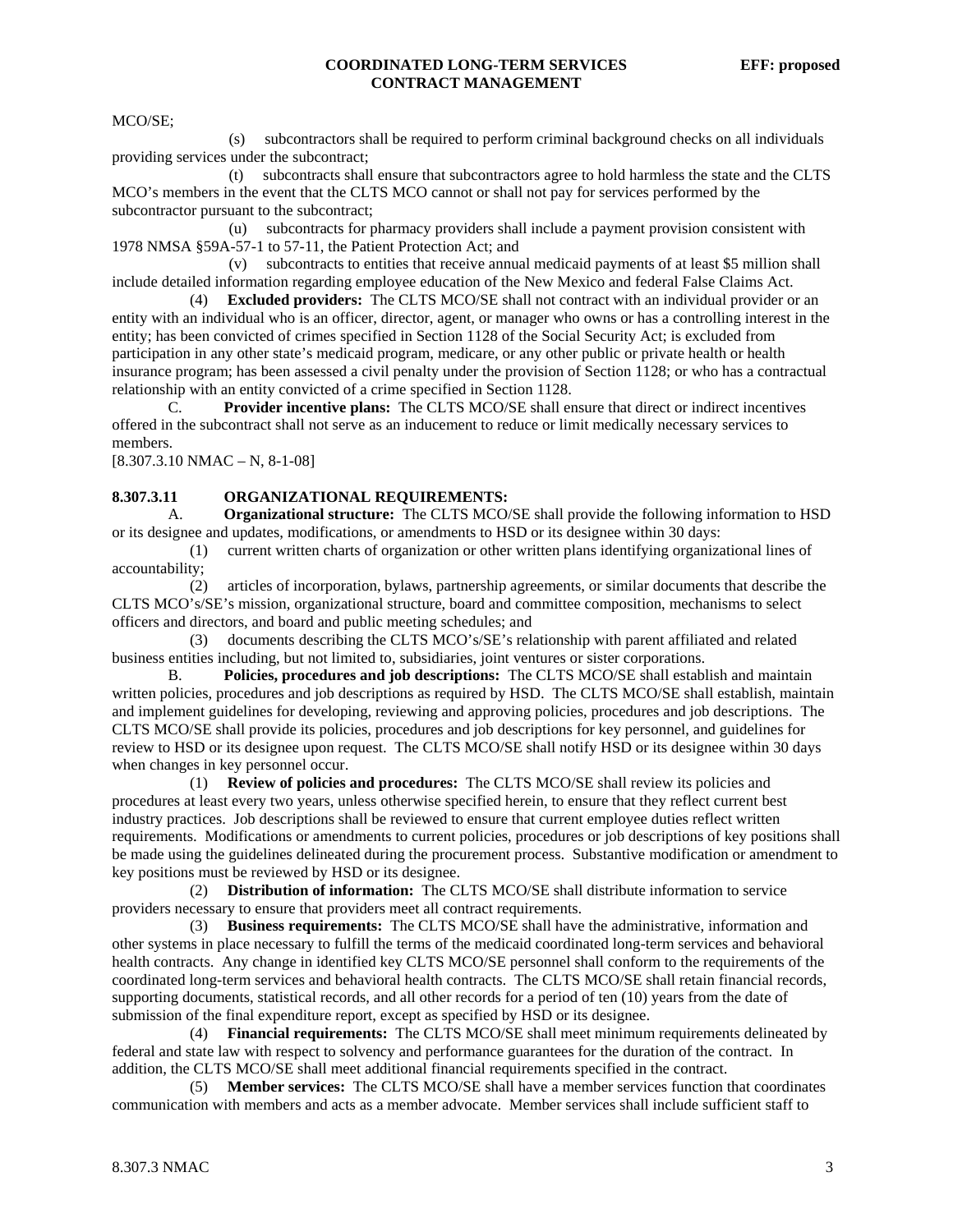assist members in resolving problems or making inquiries. The CLTS MCO's/SE's policies and procedures shall be made available upon request to members or member representatives for review during normal business hours.

 (6) **Consumer advisory board:** The CLTS MCO/SE shall establish their respective consumer advisory board that includes regional representation of consumers, family members, advocates and service providers. The SE's behavioral health consumer advisory board shall also interact with the behavioral health planning council (BHPC) as directed by the collaborative. The CLTS MCO and the SE consumer advisory boards shall interface and collaborate with one another as appropriate. The CLTS MCO consumer advisory board shall consist of an equitable representation of the CLTS MCO's members in terms of race, gender, special populations and geographic areas of the state.

 (a) The consumer advisory board members shall serve to advise the CLTS MCO and the SE respectively on issues concerning service delivery and quality of service; the member bill of rights and member responsibilities; resolution of member grievances; and the needs of groups represented by board members as they pertain to medicaid, including coordinated long-term services. The consumer advisory boards shall meet at least quarterly and keep a written record of meetings. The CLTS MCO consumer advisory board shall keep a written record of all attempts to invite and include its members in its meetings. The board roster and minutes shall be made available to HSD or its designee upon request. The CLTS MCO/SE shall advise HSD or its designee ten days in advance of meetings to be held. HSD or its designee shall attend and observe consumer advisory board meetings at its discretion.

 (b) The CLTS MCO/SE shall attend at least two statewide consumer driven or hosted meetings per year, of the CLTS MCO's/SE's choosing, that focus on consumer issues and needs, to ensure that members' concerns are heard and addressed.

 (7) **Contract enforcement:** HSD or its designee shall enforce contractual and state and federal regulatory requirements specified in the scope of work of the contract. HSD or its designee may use the following types of sanctions for less than satisfactory performance or nonperformance of contract provisions:

- (a) require plans of correction;
- (b) impose directed plans of correction;
- (c) impose monetary penalties or sanctions to the extent authorized by federal or state law: (i) HSD retains the right to apply progressively stricter sanctions against the CLTS

MCO/SE, including an assessment of monetary penalties against the CLTS MCO/SE, for failure to perform in any contract area;

 (ii) unless otherwise required by law, the level of sanctions shall be based on the frequency or pattern of conduct, the severity or degree of harm posed to or incurred by members, or the integrity of the medicaid program;

 (iii) penalty assessments shall range up to 5% of the CLTS MCO's/SE's medicaid capitation payment for the month in which the penalty is assessed;

 (iv) any withholding of capitation payments in the form of a penalty assessment does not constitute just cause for the CLTS MCO/SE to interrupt services provided to members; and

 (v) all administrative, contractual or legal remedies available to HSD shall be employed in the event that the CLTS MCO/SE violates or breaches the terms of the contract.

 (d) impose other civil or administrative monetary penalties and fines under the following guidelines:

 (i) a maximum of \$25,000.00 for each of the following determinations: failure to provide service; misrepresentation or false statements to members, potential members, or health service providers; failure to comply with physician incentive plan requirements; and marketing violations;

 (ii) a maximum of \$100,000.00 for each of the following determinations: discrimination or misrepresentation or false statements to HSD or CMS;

 (iii) a maximum of \$15,000.00 for each member HSD or its designee determines was not enrolled, or reenrolled, or whose enrollment was terminated because of a discriminatory practice. This is subject to an overall limit of \$100,000.00 under (ii) above;

 (iv) a maximum of \$25,000.00 or double the amount of the excess charges, whichever is greater, for premiums or charges in excess of the amount permitted under the medicaid program. The state must deduct from the penalty the amount of overcharge and return it to the affected members.

- (e) adjust automatic assignment formula;
- (f) rescind marketing consent;
- (g) suspend new enrollment, including default enrollment after the effective date of the

sanction;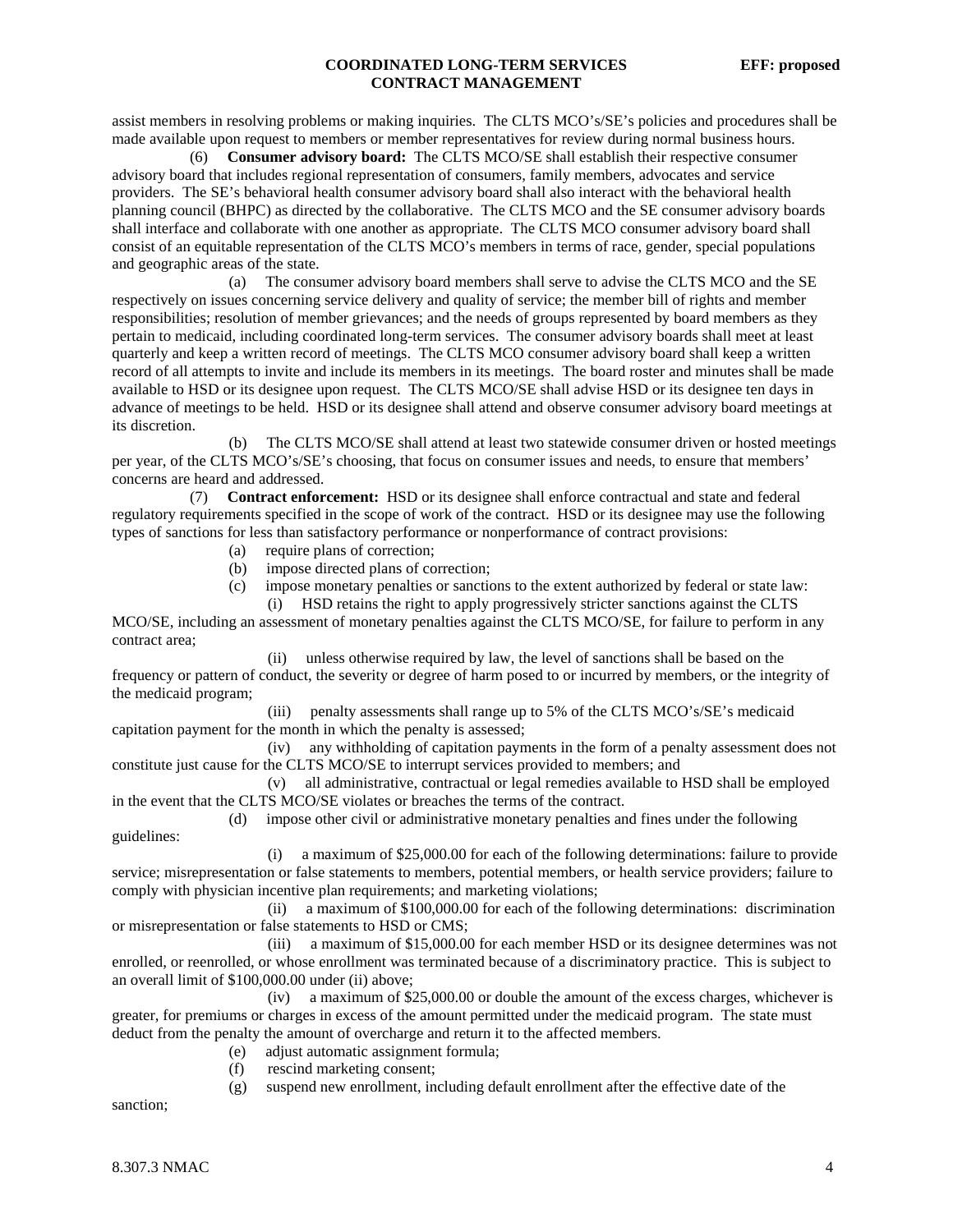- (h) appoint a state monitor, the cost of which shall be borne by the CLTS MCO/SE;
- (i) deny payment;
- (j) assess actual damages;
- (k) assess liquidated damages;
- (l) remove members with third party coverage from enrollment with the CLTS MCO/SE;
- (m) allow members to terminate enrollment;
- (n) suspend agreement;
- (o) terminate the CLTS MCO/SE contract;
- (p) apply other sanctions and remedies specified by HSD or its designee; and
- (q) impose temporary management only if it finds, through on-site survey, member complaints,

or any other means that:

 (i) there is continued egregious behavior by the CLTS MCO/SE, including but not limited to behavior that is described in Subparagraph (d) above, or that is contrary to any requirements of 42 USC §§1396b(m) or 1396u-2; or

or

(ii) there is substantial risk to the health and safety of the CLTS MCO's/SE's members;

 (iii) the sanction is necessary to ensure the health and safety of the CLTS MCO's/SE's members while improvement is made to remedy violations made under Subparagraph (d) above, or until there is orderly termination or reorganization of the CLTS MCO/SE.

 (iv) HSD shall not delay the imposition of temporary management to provide a hearing before imposing this sanction. HSD shall not terminate temporary management until it determines that the CLTS MCO/SE can ensure that the sanctioned behavior will not reoccur. Refer to state and federal regulations for due process procedures.

 $[8.307.3.11 \text{ NMAC} - \text{N}, 8-1-08]$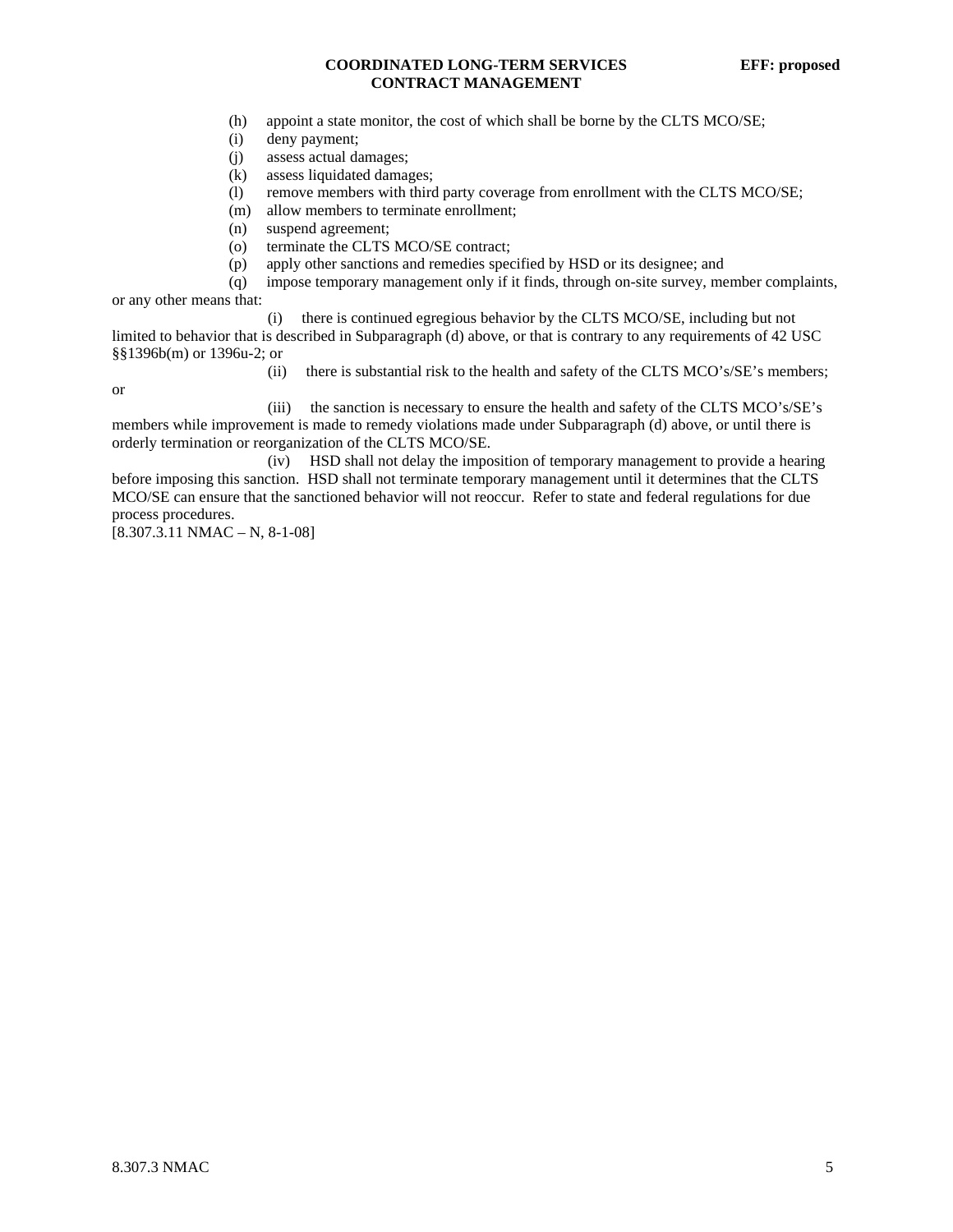#### **TITLE 8 SOCIAL SERVICES CHAPTER 307 COORDINATED LONG-TERM SERVICES PART 4 COORDINATED LONG-TERM SERVICES ELIGIBILITY**

**8.307.4.1 ISSUING AGENCY:** Human Services Department  $[8.307.4.1 \text{ NMAC} - \text{N}, 8-1-08]$ 

**8.307.4.2 SCOPE:** This rule applies to the general public.  $[8.307.4.2 NMAC - N, 8-1-08]$ 

**8.307.4.3 STATUTORY AUTHORITY:** The New Mexico medicaid program is administered pursuant to regulations promulgated by the federal department of health and human services under Title XIX of the Social Security Act, as amended, and by the state human services department pursuant to state statute. See NMSA 1978 Section 27-2-12 et. seq.  $[8.307.4.3 NMAC - N, 8-1-08]$ 

**8.307.4.4 DURATION:** Permanent  $[8.307.4.4 \text{ NMAC} - \text{N}, 8-1-08]$ 

**8.307.4.5 EFFECTIVE DATE:** August 1, 2008, unless a later date is cited at the end of a section.  $[8.307.4.5 NMAC - N, 8-1-08]$ 

**8.307.4.6 OBJECTIVE:** The objective of these regulations is to provide policies for the service portion of the New Mexico medicaid coordinated long-term services program.  $[8.307.4.6 NMAC - N, 8-1-08]$ 

**8.307.4.7 DEFINITIONS:** See 8.307.1.7 NMAC. [8.307.4.7 NMAC – N, 8-1-08]

**8.307.4.8 MISSION STATEMENT:** The mission of the medical assistance division is to ensure access to quality and cost-effective health care.

 $[8.307.4.8 NMAC - N, 8-1-08]$ 

**8.307.4.9 COORDINATED LONG-TERM SERVICES ELIGIBILITY:** The human services department (HSD) or its designee determines eligibility for enrollment in the coordinated long-term services program.

- A. **Included populations:** Populations included in the coordinated long-term services program are:
	- (1) individuals eligible for both medicare and medicaid (dual eligibles);
	- (2) medicaid-eligible individuals meeting medicaid nursing facility level of care;
	- (3) participants in New Mexico's disabled and elderly (D&E) waiver program (COE 91, 93, and 94);
	- (4) individuals 21 years of age or older who receive medicaid state plan personal care option (PCO)

services;

(5) certain medicaid-eligible persons with brain injury (COE 92); and

 (6) children under age 21 with physical disabilities who are eligible for long-term care services based on assessed need for nursing facility level of care and do not meet eligibility criteria set forth in New Mexico's 1915(c) developmental disabilities waiver and/or 1915(c) medically fragile waiver programs.

B. **Excluded populations:** Populations excluded from the coordinated long-term services program

are:

(1) consumers residing in intermediate care facilities for the mentally retarded;

 (2) consumers receiving services under 1915(c) home and community-based waiver programs for the developmentally disabled and medically fragile. Individuals receiving services under the D&E waiver program are included in the coordinated long-term services program, as specified in subparagraph (A) above;

- (3) consumers participating in SALUD!;
- (4) consumers eligible for medicaid category 029 or 035, family planning or pregnancy-related

services;

(5) women eligible for medicaid category 052, breast and cervical cancer program; and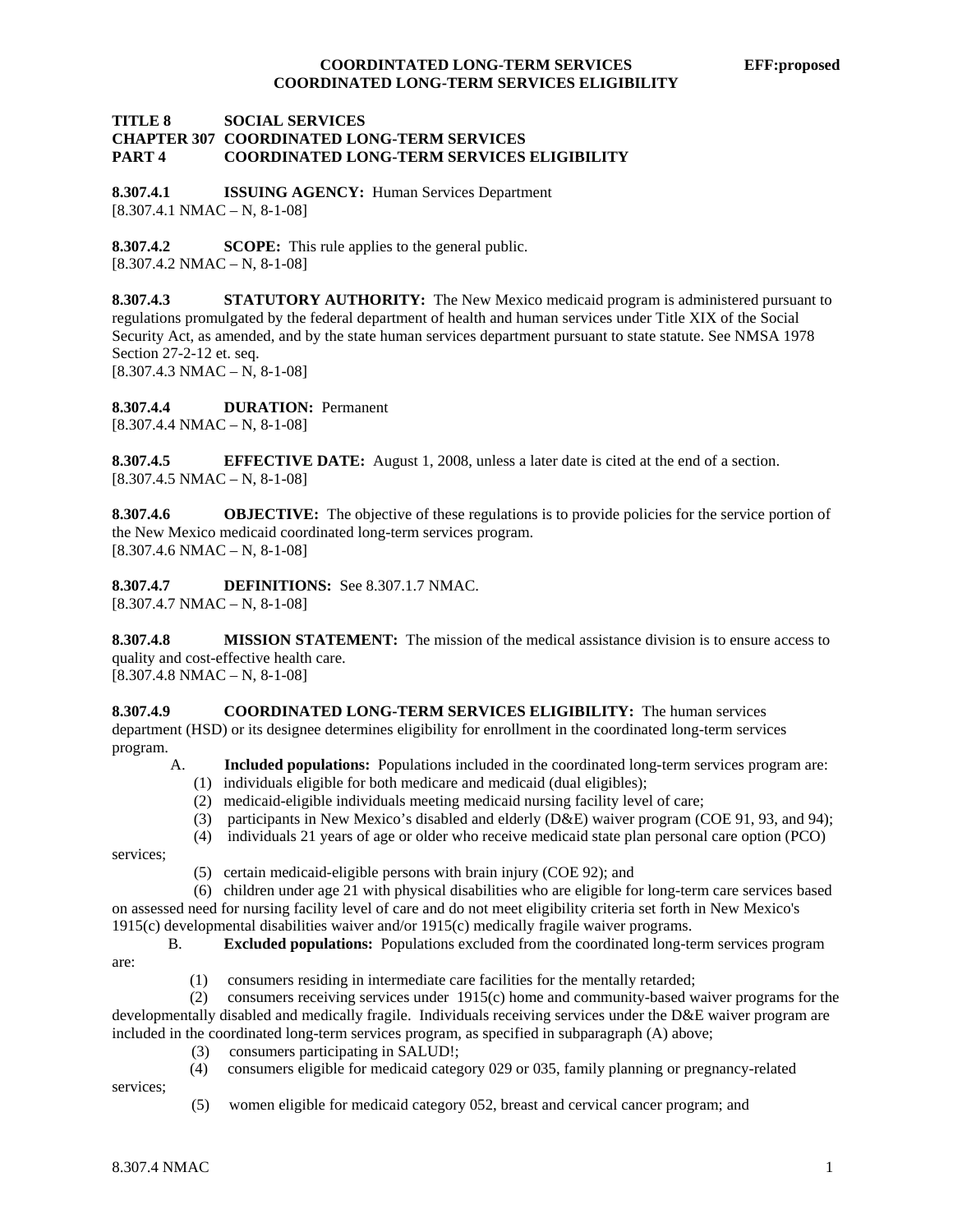(6) adults ages 19-64 eligible for category 062, state coverage insurance. [8.307.4.9 NMAC – N, 8-1-08]

#### **8.307.4.10 SPECIAL SITUATIONS:**

A. **Hospitalized members:** If a CLTS member is hospitalized at the time of disenrollment from the coordinated long-term services program or an approved switch to another CLTS MCO, the CLTS MCO shall be responsible until the date of discharge for payment for all covered facility and professional services provided within a licensed acute care facility or non-psychiatric specialty unit as designated by the New Mexico department of health. The payer at the date of hospital admission (coordinated long-term services or medicaid fee-for-service) remains responsible for services until the date of discharge. Services provided at a free-standing psychiatric hospital or within a psychiatric unit of an acute care hospital are the responsibility of the SE. Upon discharge, the member will then become the financial responsibility of the organization or entity receiving capitation payments. Transition services (e.g., durable medical equipment supplies for the home) shall be the financial responsibility of the CLTS MCO. The originating and receiving organization are both required to ensure continuity and coordination of services during the transition.

 B. **Members receiving hospice services:** Members who have elected and are receiving hospice services prior to enrollment in the coordinated long-term services program are exempt from enrolling in a CLTS MCO unless they revoke their hospice election.

 C. **Members in third trimester of pregnancy:** A woman in her third trimester of pregnancy at the time of enrollment, who has an established obstetrical provider may continue that relationship. Refer to Paragraph (4) of Subsection H of 8.307.11.9 NMAC for special payment requirements.

 D. **Members placed in institutional care facilities for the mentally retarded (ICF/MR):** If a member is placed in an ICF/MR for what is expected to be a long-term or permanent placement, the CLTS MCO/SE remains responsible for the member until the member is disenrolled by HSD.  $[8.307.4.10 NMAC - N, 8-1-08]$ 

**8.307.4.11 COORDINATED LONG-TERM SERVICES STATUS CHANGE:** A change of medicaid eligibility for a member enrolled in a CLTS MCO/SE may result in disenrollment from the coordinated long-term services program or change of enrollment status within the CLTS MCO/SE.

 A. **Effect of exclusion and exempt status on coordinated long-term services program status:** If the member's medicaid eligibility status changes so that the member is no longer a mandatory CLTS MCO/SE participant, the member shall be disenrolled from the CLTS MCO/SE. **Enrollment process immediately initiated:** If a member's eligibility status changes requiring mandatory enrollment in the coordinated long-term services program, the enrollment process shall be initiated.

 B. **Change in eligibility without change in coordinated long-term services status:** If a member's eligibility category changes and enrollment in a CLTS MCO is mandatory for the new eligibility category, the member's status as a participant in the coordinated long-term services program shall not change. Members remain enrolled in the current CLTS MCO unless another change occurs that invalidates enrollment with the current CLTS MCO.

 $[8.307.4.11 NMAC - N, 8-1-08]$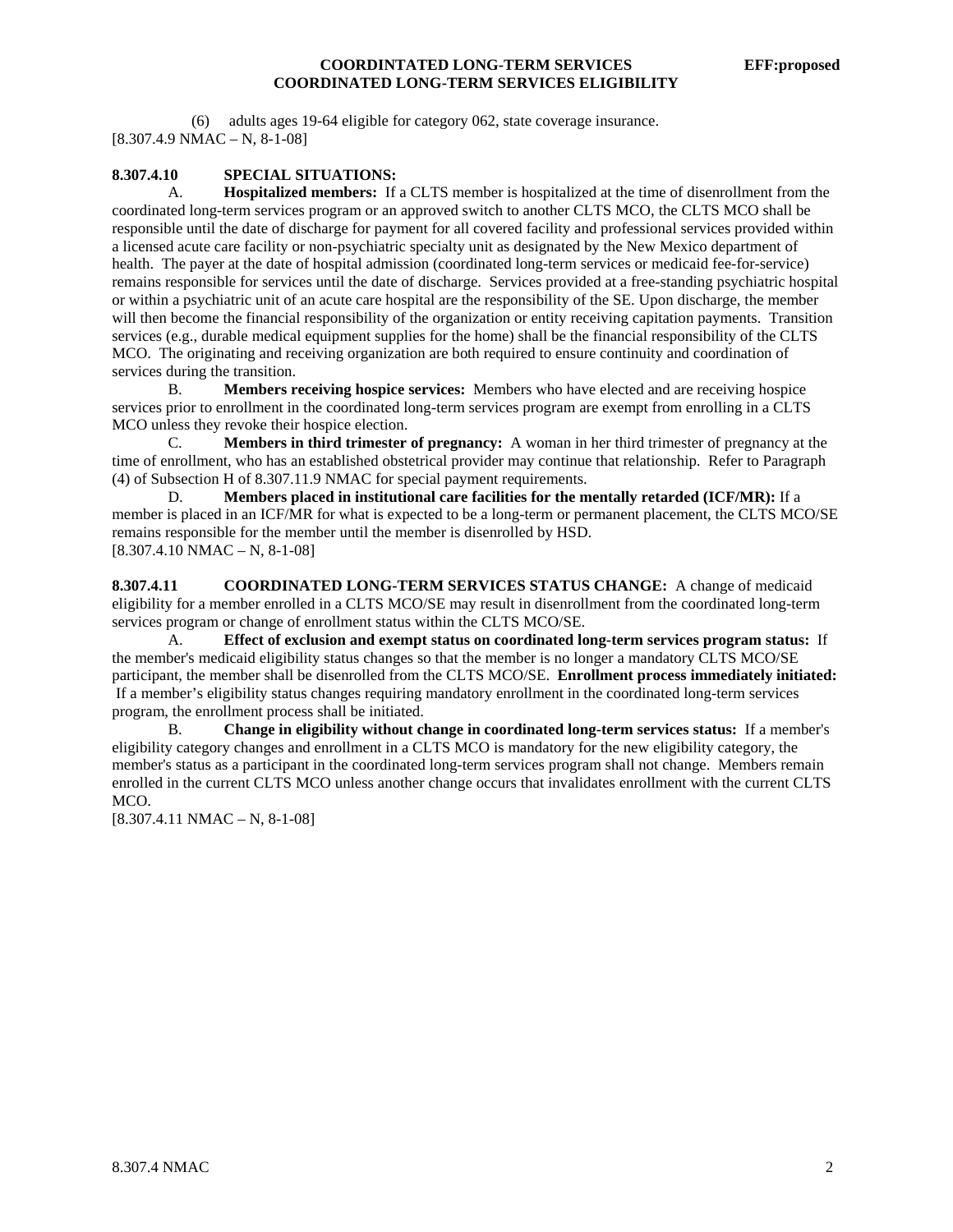#### **TITLE 8 SOCIAL SERVICES CHAPTER 307 COORDINATED LONG-TERM SERVICES PART 5 ENROLLMENT IN COORDINATED LONG-TERM SERVICES**

**8.307.5.1 ISSUING AGENCY:** Human Services Department  $[8.307.5.1 \text{ NMAC} - \text{N}, 8-1-08]$ 

**8.307.5.2 SCOPE:** This rule applies to the general public. [8.307.5.2 NMAC, N, 8-1-08]

**8.307.5.3 STATUTORY AUTHORITY:** The New Mexico medicaid program is administered pursuant to regulations promulgated by the federal department of health and human services under Title XIX of the Social Security Act, as amended, and by the state human services department pursuant to state statute. See NMSA 1978 Section 27-2-12 et. seq.  $[8.307.5.3 \text{ NMAC} - \text{N}, 8-1-08]$ 

**8.307.5.4 DURATION:** Permanent  $[8.307.5.4 \text{ NMAC} - \text{N}, 8-1-08]$ 

**8.307.5.5 EFFECTIVE DATE:** August 1, 2008, unless a later date is cited at the end of a section.  $[8.307.5.5 \text{ NMAC} - \text{N}, 8-1-08]$ 

**8.307.5.6 OBJECTIVE:** The objective of these regulations is to provide policies for the service portion of the New Mexico medicaid coordinated long-term services program.  $[8.307.5.6 NMAC - N, 8-1-08]$ 

**8.307.5.7 DEFINITIONS:** See 8.307.1.7 NMAC.  $[8.307.5.7 \text{ NMAC} - \text{N}, 8-1-08]$ 

**8.307.5.8 MISSION STATEMENT:** The mission of the medical assistance division is to ensure access to quality and cost-effective health care.

 $[8.307.5.8 \text{ NMAC} - \text{N}, 8-1-08]$ 

#### **8.307.5.9 ENROLLMENT PROCESS:**

 A. **Enrollment requirements:** The coordinated long-term services managed care organization (CLTS MCO) shall provide an open enrollment period during which it shall accept eligible individuals in the order in which they apply without restriction, unless authorized by the CMS regional administrator, up to any limits contained in the contract. The CLTS MCO shall not discriminate on the basis of health status or a need for health care services. The CLTS MCO shall not discriminate against individuals eligible to enroll on the basis of race, color, national origin, or sexual orientation, and will not use any policy or practice that has the effect of discriminating on the basis of race, color, national origin, or sexual orientation. Enrollment in the SE is mandatory for all members enrolled in managed care or medicaid fee-for-service.

 B. **Selection period:** The member shall have 16 calendar days to select a CLTS MCO. If a selection is not made in 16 days, the member shall be assigned to a CLTS MCO by the human services department (HSD) or its designee. Members mandated into managed care shall be automatically assigned to the SE.

C. **Enrollment methods when no selection made:**

 (1) **Enrollment with previous CLTS MCO:** The member is automatically enrolled with the previous CLTS MCO unless the CLTS MCO is no longer in good standing, is no longer contracting with HSD or has had enrollment suspended.

 (2) **Enrollment based on case (family) continuity:** Enrollment based on case continuity is applied in the following manner: **Processing case continuity:** The member is enrolled with the CLTS MCO to which a majority of the case (family) members is assigned, if applicable. If an equal number of case (family) members are assigned to different CLTS MCOs and a majority cannot be identified, the member is assigned to a CLTS MCO to which other case (family) members are assigned.

 (3) **Percentage-based assignment (assignment algorithm):** As determined by HSD, members who are not enrolled using the previous methods may be enrolled in a CLTS MCO using a percentage-based assignment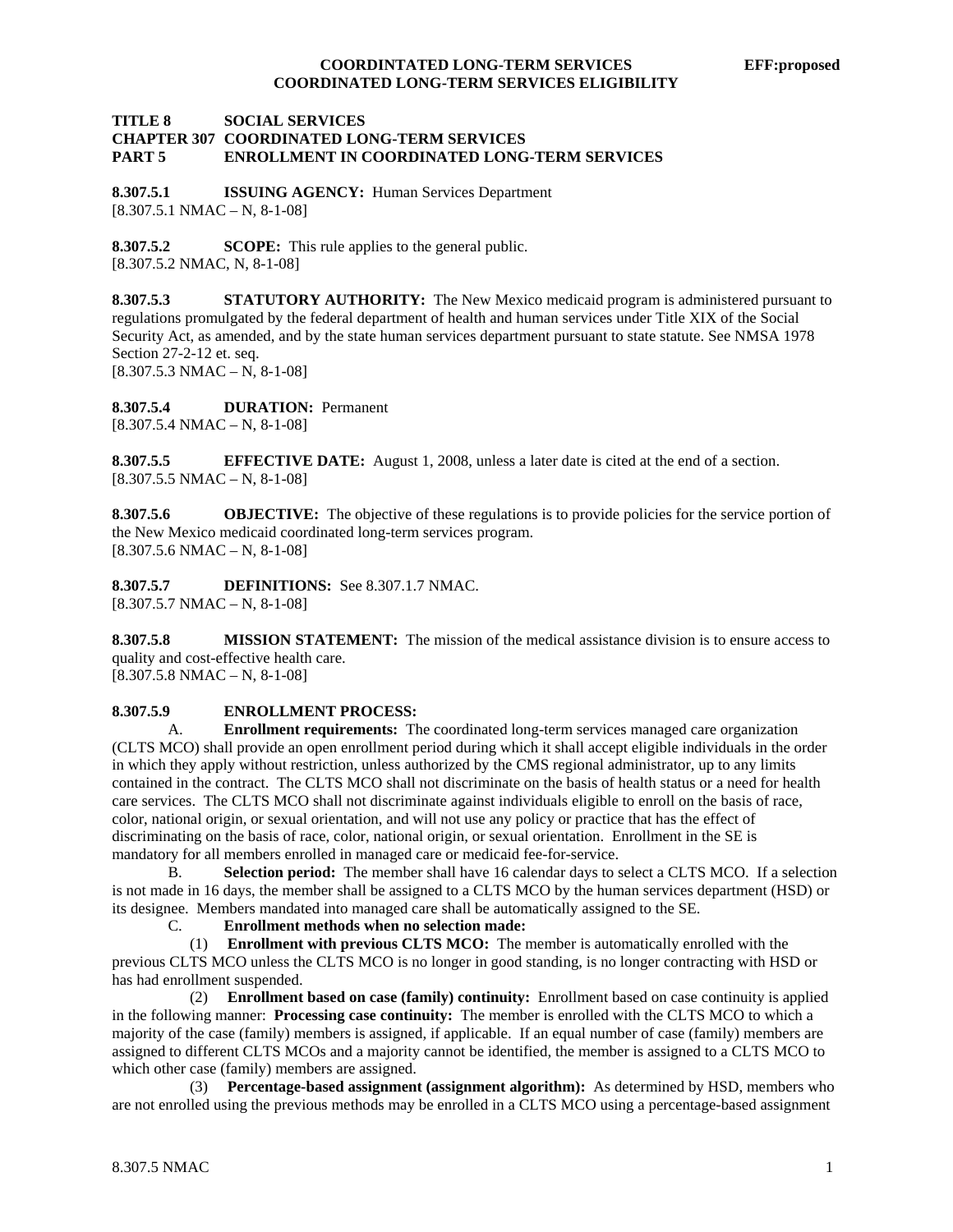process. The percentage-based assignments for each CLTS MCO may be determined based upon consideration of the CLTS MCO's performance in areas such as quality assurance standards, encounter data submissions, reporting requirements, third party liability collections, marketing plan, community relations, coordination of services, grievance resolution, claims payment, and consumer input.

 D. **Begin date of enrollment:** Enrollment begins the first day of the first full month following selection or assignment, except in the following circumstances:

 (1) the member is receiving hospice services in accordance with Subsection E of 8.307.4.10 NMAC, *Members receiving hospice services*;

 (2) the member entered a nursing facility while enrolled in the medicaid fee-for-service (FFS) program, and both the member's nursing facility level of care and medicaid eligibility precede the first full month following selection; and

(3) if the selection or assignment is made after the  $25<sup>th</sup>$  day of the month and before the first full day of the following month, the enrollment begins on the first day of the second month after the selection or assignment.

 E. **Newly eligible enrollment and expedited service requests:** For members eligible for the first time, the CLTS MCO shall perform an assessment of the member's acute service, long-term service, behavioral health, and social support needs within the first 60 calendar days of enrollment. Authorized covered services shall be initiated within seven calendar days following the assessment. If it is determined that the member has an emergent need for covered services, the state or its designee shall coordinate with the CLTS MCO to have an assessment performed within seven business days and services initiated within 14 calendar days following the assessment.

 F. **Member lock-in:** Member enrollment in a CLTS MCO runs for a 12-month cycle. During the first 90 days after a member initially selects or is assigned to a CLTS MCO, the member shall have the option to choose a different CLTS MCO to provide services during the member's remaining period of enrollment.

 (1) If the member does not choose a different CLTS MCO, the member will continue to receive services from the CLTS MCO that provided the member's services during the first 90 days.

 (2) If, during the member's first 90 days with a CLTS MCO, the member chooses a different CLTS MCO, the member will have a 90-day open enrollment period with the new CLTS MCO.

 (3) After exercising switching rights, and returning to a previously selected CLTS MCO, the member shall remain with this CLTS MCO until the 12-month lock-in period expires before being permitted to switch again.

 (4) At the conclusion of the 12-month cycle, the member shall have the same choices offered at the time of initial enrollment. The member shall be notified of the expiration of the lock-in period and the deadline for choosing a new CLTS MCO 60 days prior to the expiration date of the member's lock-in period.

 (5) If a member loses medicaid eligibility for a period of six months or less, the member will be reenrolled automatically with the member's former CLTS MCO, as long as a nursing facility level of care is in place and/or the member is a full benefit dual eligible. If the member misses the annual disenrollment opportunity during this six-month time period, the member may request to be assigned to another CLTS MCO.

 G. **Member switch enrollment:** A member who is required to enroll in the coordinated long-term services program may request to be disenrolled from a CLTS MCO and switch to another CLTS MCO "for cause" at any time. The member or the member's representative shall make the request in writing to HSD. HSD shall review the request and furnish a written response to the member and the CLTS MCO no later than the first day of the second month following the month in which the member or the member's representative files the request. If HSD fails to make a disenrollment determination so that the member may be disenrolled during this timeframe, the disenrollment is considered approved. A member who is denied disenrollment shall have access to HSD's fair hearing process. The following criteria shall be cause for disenrollment:

- (1) continuity of service issues;
- (2) family continuity;

(3) an administrative or data entry error in assigning a member to a CLTS MCO;

 (4) assignment of a member where travel for primary care exceeds community standards (90% of urban residents shall travel no further than 30 miles to see a primary care provider (PCP); 90% of rural residents shall travel no further than 45 miles to see a PCP; and 90% of frontier residents shall travel no further than 60 miles to see a PCP); urban counties are: Bernalillo, Los Alamos, Santa Fe and Dona Ana; frontier counties are: Catron, Harding, DeBaca, Union, Guadalupe, Hidalgo, Socorro, Mora, Sierra, Lincoln, Torrance, Colfax, Quay, San Miguel and Cibola; rural counties are those which are not listed as urban or frontier;

(5) the member moves out of the CLTS MCO service area;

(6) the CLTS MCO does not, because of moral or religious objections, cover the service the member

seeks;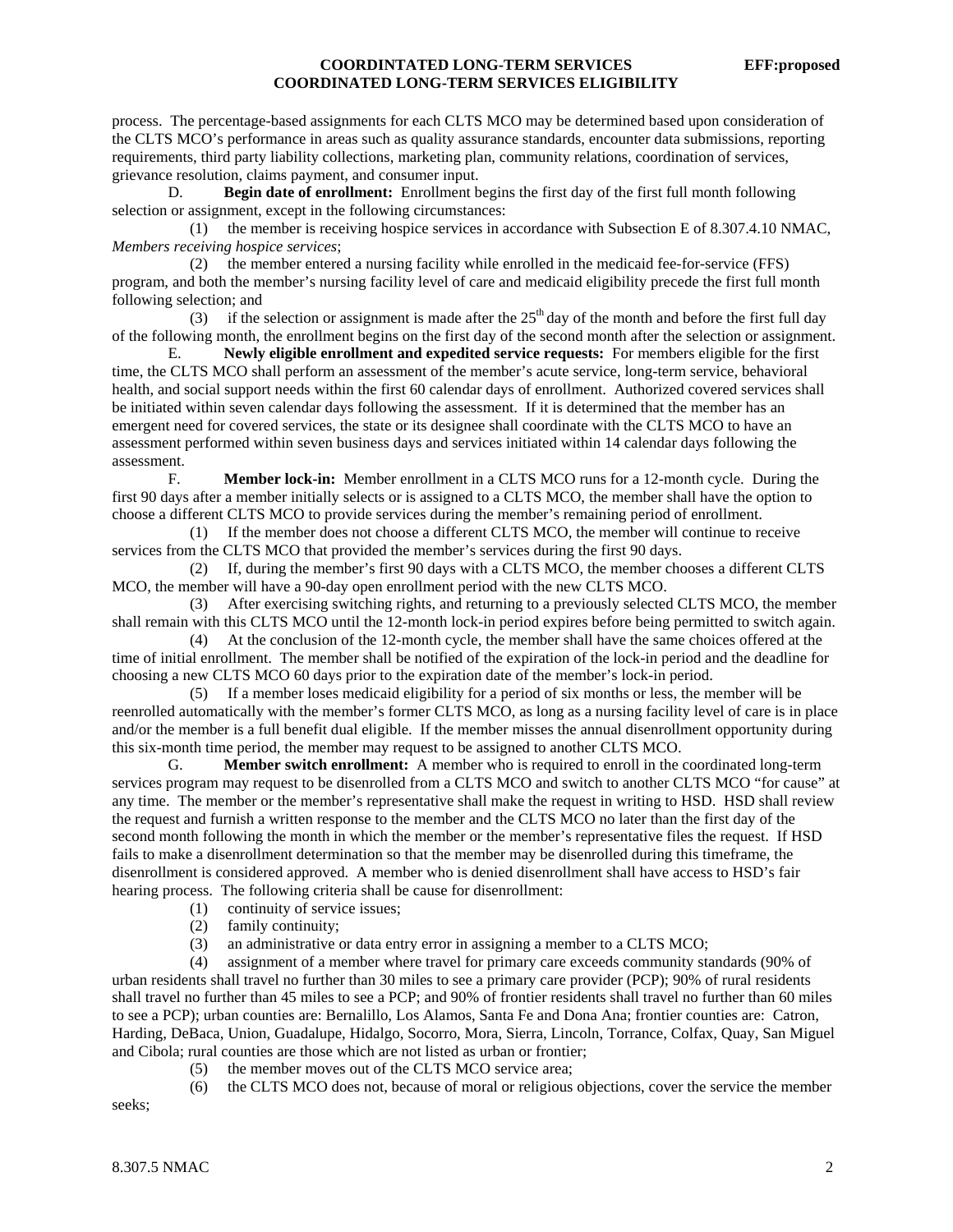(7) the member needs related services to be performed at the same time, but not all related services can be provided by the PCP and another service provider determines that receiving the services separately would subject the member to unnecessary risk; and

 (8) other reasons, including but not limited to, poor quality of service, lack of access to services covered under the contract, or lack of access to service providers experienced in dealing with the member's health service needs.

 H. **Exemption:** HSD shall grant exemptions to mandatory enrollment on a case-by-case basis. HSD shall grant exemptions to mandatory enrollment for medicaid managed care behavioral health services for cause on a case-by-case basis. If the exemption is granted, the member shall receive their behavioral health services through the SE under the medicaid fee-for-service (FFS) program. A member or the member's representative shall request exemption in writing to HSD, describing the special circumstances that warrant an exemption. Alternatively, HSD may initiate an exemption on a case-by-case basis. Requests for exemption shall be evaluated by HSD clinical staff and forwarded to the medical assistance division medical director or designee for final determination. Members shall be notified of the disposition of exemption requests. A member requesting an exemption, who is not enrolled in the coordinated long-term services program at the time of the exemption request, shall remain exempt until a final determination is made. A member already enrolled in the coordinated long-term services program at the time of the exemption request shall remain in the program until a final determination is made. HSD shall review the request and furnish a written response to the member no later than the first day of the second month following the month in which the member files the request. If HSD fails to make a determination so that the member may become exempt within this timeframe, the exemption is considered approved. A member who is denied exemption shall have access to HSD's fair hearing process.

I. **Disenrollment, CLTS MCO/SE initiated:** The CLTS MCO/SE may request that a particular member be disenrolled from the coordinated long-term services program. Member disenrollment from a CLTS MCO/SE shall be considered in rare circumstances. Disenrollment requests shall be made in writing to HSD. The request and supporting documentation shall meet HSD conditions stated below in Subsection I of 8.307.5.9 NMAC. The CLTS MCO/SE shall not request disenrollment because of an adverse change in the member's health status or because of the member's utilization of medical services, diminished mental capacity, or uncooperative or disruptive behavior resulting from the member's special needs, except when the member's continued enrollment with the CLTS MCO/SE seriously impairs the CLTS MCO's/SE's ability to furnish services to either this particular member or other members. The CLTS MCO/SE shall notify the member in writing of the disenrollment request at the same time the request is submitted to HSD. The CLTS MCO/SE shall submit a copy of the member's notification letter to HSD. If the disenrollment is granted, the CLTS MCO/SE retains responsibility for the member's services until the member is enrolled with another CLTS MCO or exempted from the coordinated long-term services program. In the case of the SE, the member would be exempt from the SE medicaid managed care and would receive behavioral health benefits under the medicaid fee-for-service (FFS) program. The CLTS MCO/SE shall assist with transition of care.

 J. **Conditions under which a CLTS MCO may request member disenrollment:** Conditions under which a CLTS MCO/SE may request disenrollment are:

 (1) the CLTS MCO/SE demonstrates that a good faith effort has been made to accommodate the member and address the member's problems, but those efforts have been unsuccessful;

 (2) the conduct of the member does not allow the CLTS MCO/SE to safely or prudently provide medical or behavioral health services subject to the terms of the contract;

 (3) the CLTS MCO/SE has offered the member the opportunity in writing to use the grievance procedures; and

 (4) the CLTS MCO/SE has received threats or attempts of intimidation from the member to the CLTS MCO's/SE's service providers or staff.

 K. **Re-enrollment limitations:** If a request for disenrollment is approved, the member shall not be reenrolled with the requesting CLTS MCO for a period of time to be determined by HSD. The member and the requesting CLTS MCO shall be notified by HSD of the period of disenrollment. If a member has been disenrolled by all contracted CLTS MCOs, HSD shall evaluate the member for medical management. In the case of the SE, the member would be exempt from the SE medicaid managed care and would receive behavioral health benefits under the medicaid fee-for-service (FFS) program.

 L. **Date of disenrollment:** CLTS MCO/SE enrollment, upon approval, shall terminate at the end of a calendar month.

 M. **Retroactive enrollment:** A member who is no longer enrolled with a CLTS MCO, whether in error or otherwise, shall be retroactively enrolled with the CLTS MCO when: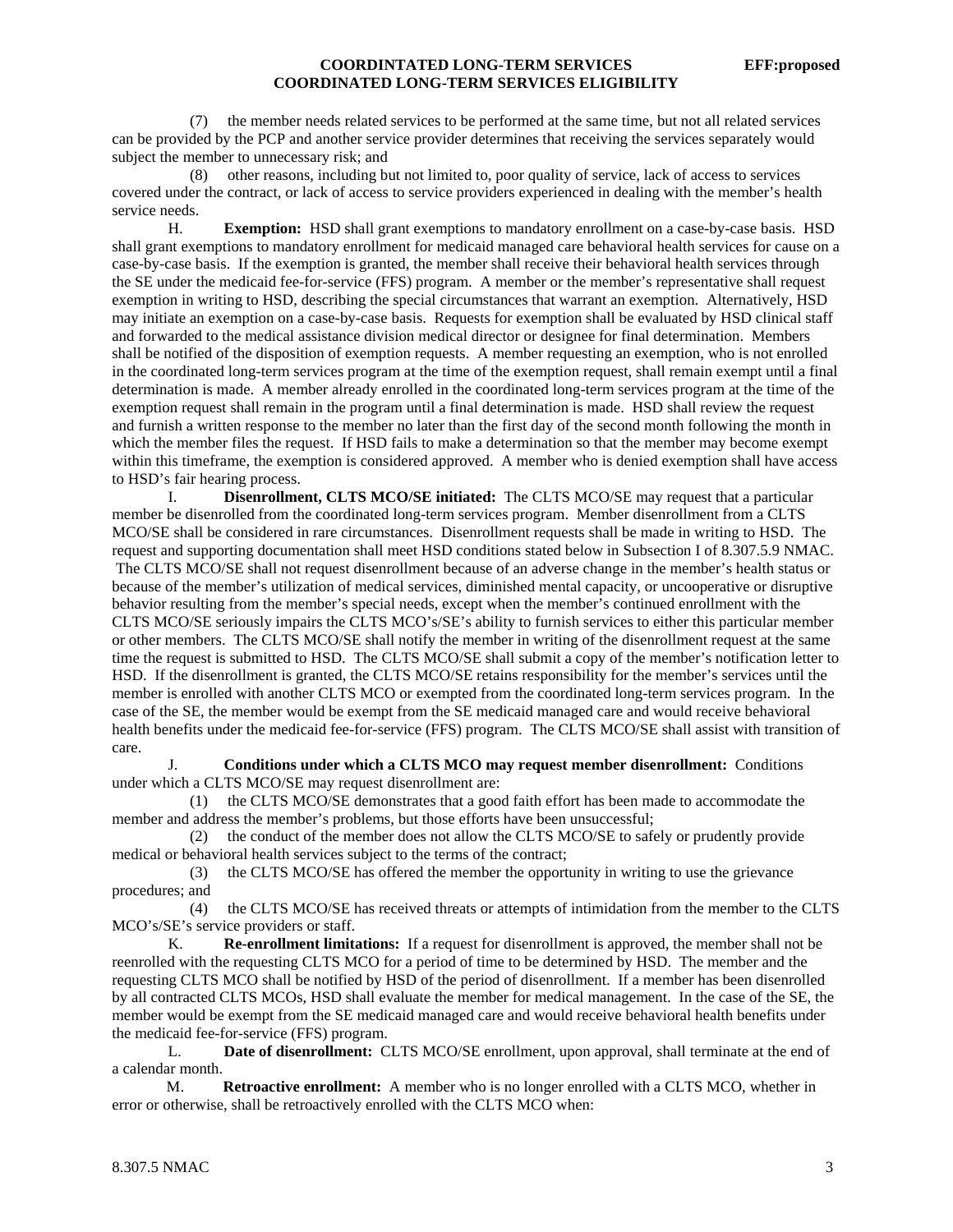(1) the member continues to meet nursing facility level of care and/or continues to be a full benefit

dual eligible;

and

(2) the member has been in a nursing facility level of care setting during the period of disenrollment;

(3) medicaid eligibility has been determined retroactively.

 $[8.307.5.9 \text{ NMAC} - \text{N}, 8-1-08]$ 

**8.307.5.10 ENROLLMENT ROSTERS:** The CLTS MCO/SE shall receive a monthly roster with the aggregate number of members, member names, member addresses, member social security numbers, member rate cells and member capitation amounts.

 $[8.307.5.10 NMAC - N, 8-1-08]$ 

**8.307.5.11 MEMBER IDENTIFICATION CARD:** The CLTS MCO shall issue each member a member identification card with its contact information and the SE contact information, within 30 days of enrollment. The card shall be substantially the same as the card issued to commercial members. The card shall not contain information that identifies the member as a medicaid recipient, other than designations commonly used by the CLTS MCOs to identify member benefits, such as group or plan numbers, to service providers. [8.307.5.11 NMAC – N, 8-1-08]

**8.307.5.12 MASS TRANSFER PROCESS:** The mass transfer process is initiated when HSD determines that the transfer of members from one CLTS MCO to another is appropriate.

 A. **Triggering mass transfer process:** The mass transfer process may be triggered by two situations:

(1) a maintenance change, such as changes in CLTS MCO identification number or name; and

 (2) a significant change in CLTS MCO contracting status, including but not limited to, loss of licensure, substandard service, fiscal insolvency or significant loss in network providers.

 B. **Effective date of mass transfer:** The change in enrollment initiated by the mass transfer process begins with the first day of the month following the identification of the need to transfer CLTS MCO members.

 C. **Member selection period:** Following a mass transfer, CLTS MCO members are given an opportunity to select a different CLTS MCO.

 D. **Mass transfer based on maintenance:** The mass transfer maintenance function may be triggered when a status change of the CLTS MCO is transparent to the member. For instance, a change in the CLTS MCO's medicaid identification number is a system change that requires a mass transfer but is not relevant to the member and service continues with the CLTS MCO. Upon initiation of the maintenance function by HSD, members are automatically transferred to the prior CLTS MCO experiencing the maintenance change.

 E. **Mass transfer based on significant change in contracting status:** The mass transfer function is triggered when the CLTS MCO's contract status changes and the change may be of significance to the member. Upon initiation of the mass transfer function by HSD, CLTS MCO members are transferred to the "transfer to" CLTS MCO and notice is sent to members informing them of the transfer and their opportunity to select a different CLTS MCO.

 $[8.307.5.12 \text{ NMAC} - \text{N}, 8-1-08]$ 

#### **8.307.5.13 COORDINATED LONG-TERM SERVICES AND SINGLE STATEWIDE ENTITY**

**MARKETING GUIDELINES:** When marketing to medicaid members, the CLTS MCOs/SE shall follow these marketing guidelines:

 A. **Minimum marketing and outreach requirements:** Marketing is defined as the act or process of promoting a business or commodity. Marketing and outreach materials must meet the following minimum requirements:

 (1) marketing and outreach materials must meet requirements for all communication with members, as delineated in the quality standards (8.307.8.15 NMAC, *Member bill of rights*) and incorporated into the coordinated long-term services contract;

 (2) all marketing and outreach materials produced by the CLTS MCOs/SE under the medicaid coordinated long-term services and behavioral health contracts shall state that such services are funded in part under contract with the state of New Mexico;

 (3) marketing and outreach information provided to members shall be accurate, not misleading, and non-threatening;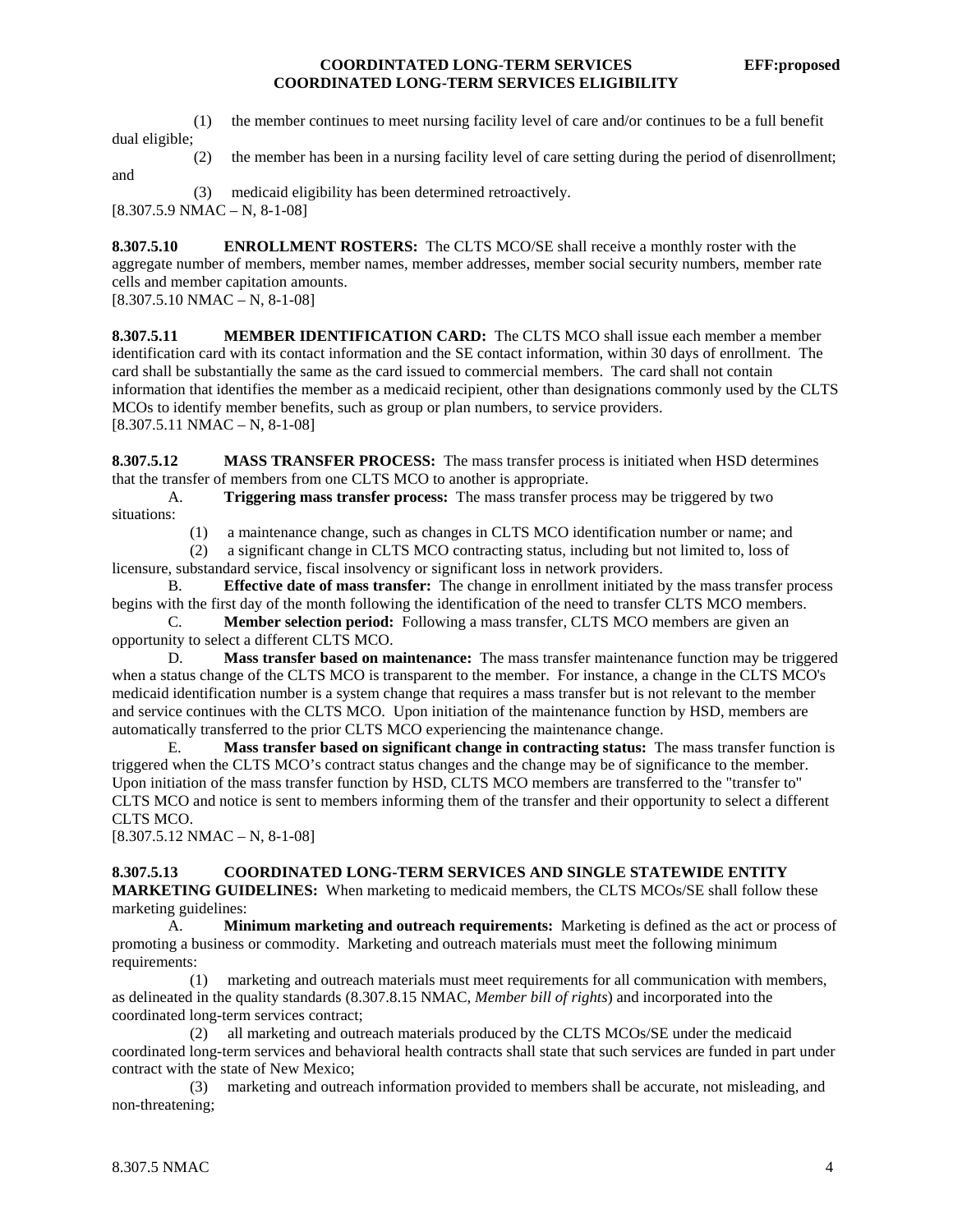(4) if there is a prevalent population of 5% in the CLTS MCO/SE membership that has limited English proficiency, as identified by the CLTS MCO/SE or HSD, marketing materials must be available in the language of the prevalent population; and

(5) other requirements specified by the state.

 B. **Scope of marketing guidelines:** Marketing materials are defined as brochures and leaflets; newspaper, magazine, radio, television, billboard, and yellow page advertisements; and web site and presentation materials used by a CLTS MCO/SE, CLTS MCO/SE representative or CLTS MCO/SE subcontractor to attract or retain medicaid enrollment. HSD may request, review and approve or disapprove any communication to any medicaid member. The CLTS MCOs/SE are not restricted by HSD in their general communications to the public. HSD shall approve advertisements mailed to, distributed to, or aimed at medicaid members, and marketing material that mentions medicaid, medical assistance, Title XIX or makes reference to medicaid behavioral health services. The CLTS MCO/SE shall notify HSD of significant format changes to advertisements. Examples of medicaidspecific materials would be those that:

 (1) are in any way targeted to medicaid populations, such as billboards or bus posters disproportionately located in low-income neighborhoods;

(2) mention the CLTS MCO's/SE medicaid product name; or

(3) contain language or information designed to attract medicaid enrollment.

 C. **Advertising and marketing material:** The dissemination of medicaid-specific advertising and marketing materials, including materials disseminated by a subcontractor and information disseminated via the Internet, requires the approval of HSD or its designee. In reviewing this information, HSD shall apply a variety of criteria:

 (1) **Accuracy:** The content of the material must be accurate. Information deemed inaccurate shall be disallowed.

 (2) **Misleading references to a CLTS MCO's**/**SE strengths:** Misleading information shall not be allowed, even if it is accurate. For example, a CLTS MCO/SE may seek to advertise that its health care and home and community-based services are free to medicaid members. HSD would not allow the language because it could be construed by members as being a particular advantage of the CLTS MCO/SE. In other words, members might believe that they would have to pay for medicaid health services if they chose another CLTS MCO/SE.

 (3) **Threatening messages:** A CLTS MCO/SE shall not imply that another CLTS MCO/SE is endangering members' health status, personal dignity or the opportunity to succeed in various aspects of their lives. A CLTS MCO may differentiate itself by promoting its legitimate strengths and positive attributes, but not by creating threatening implications about the mandatory assignment process or other aspects of the program.

 D. **Marketing and outreach activities not permitted:** The following marketing and outreach activities are not permitted, regardless of the method of communication (oral, written or other) or whether the activity is performed by the CLTS MCO/SE directly, its network providers, its subcontractors, or any other party affiliated with the CLTS MCO/SE:

 (1) asserting or implying that a member will lose medicaid benefits if he does not enroll with the CLTS MCO or creating other scenarios that do not accurately depict the consequences of choosing a different CLTS MCO;

 (2) designing a marketing or outreach plan that discourages or encourages CLTS MCO selection based on health status or risk;

- (3) initiating an enrollment request on behalf of a member;
- (4) making inaccurate, misleading or exaggerated statements;

 (5) asserting or implying that the CLTS MCO offers unique covered services where another CLTS MCO provides the same or similar services;

- (6) the use of more than nominal gifts to entice medicaid members to join a specific health plan;
- (7) telemarketing or face-to-face marketing with potential members;
- (8) conducting any other marketing activity prohibited by HSD or its designee;

 (9) explicit direct marketing to members enrolled with other CLTS MCOs unless the member requests the information;

(10) distributing any marketing materials without first obtaining the approval of HSD or its designee;

- (11) seeking to influence enrollment in conjunction with the sale or offering of any private insurance;
- (12) engaging in door-to-door, telephone or other cold call marketing activities, directly or indirectly;

and

- (13) additional marketing activities prohibited at the discretion of HSD or its designee.
- E. **Marketing in current service sites:** Promotional materials may be made available to members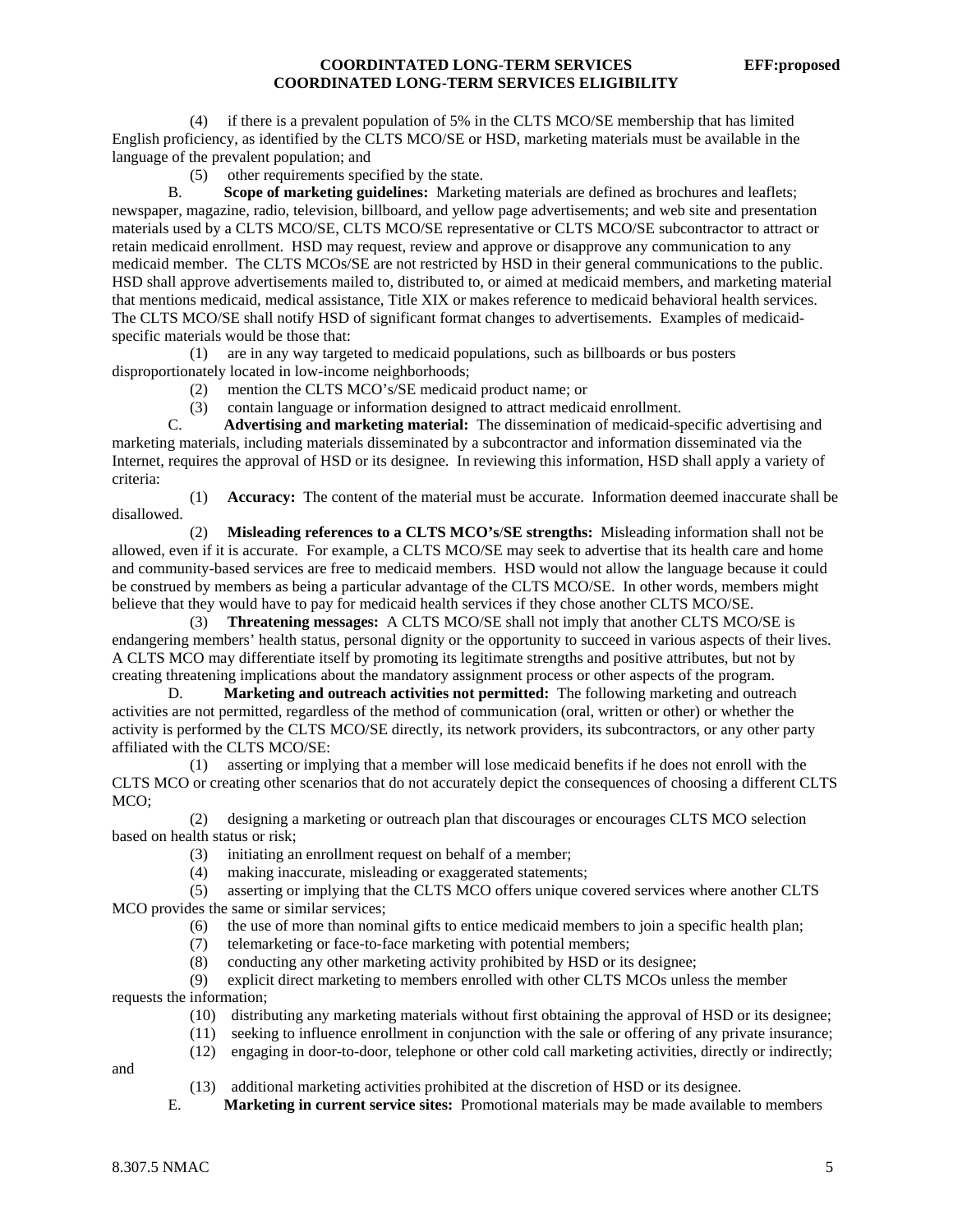and potential CLTS MCO/SE members at service delivery sites, including patient waiting areas, if HSD has prior approved the content. Face-to-face meetings at service delivery sites for the purpose of marketing to potential CLTS MCO/SE members by CLTS MCO/SE staff shall not be permitted.

 F. **Provider communications with medicaid members about CLTS MCO/SE options:** HSD marketing restrictions shall apply to CLTS MCO/SE subcontractors and service providers, as well as to the CLTS MCO/SE. The CLTS MCO/SE is required to notify participating service providers of the HSD marketing restrictions, including providing a copy of these regulations. HSD shall not review yellow page ads of individual providers, unless specifically requested to do so.

 G. **Member-initiated meetings with CLTS MCO/SE staff prior to enrollment:** Face-to-face meetings requested by members are permitted. These meetings may occur at a mutually agreed upon site. All verbal interaction with members must be in compliance with the guidelines identified in these regulations.

 H. **Mailings by the CLTS MCO/SE:** CLTS MCO/SE mailings shall be permitted in response to a member's oral or written request for information. The content of marketing or promotional mailings shall be prior approved by HSD or its designee. The CLTS MCOs/SE may, with HSD approval, provide potential members with information regarding the CLTS MCO/SE medicaid benefit package. The CLTS MCOs/SE shall not send gifts, however nominal in value, in these mailings. The CLTS MCOs/SE may send solicited and unsolicited mailings to members and potential members. Unsolicited mailings are defined as: newsletters; notices of outreach events and member services meetings; educational materials; and literature related to preventive medicine initiatives. HSD shall approve the content of mailings, except health education materials. The target audience of the mailings shall be prior approved by HSD or its designee.

 I. **Group meetings:** The CLTS MCO/SE may hold public meetings. HSD shall be furnished with notice of the meetings and shall prior approve any marketing materials to be presented. HSD, or its designee, shall approve the methodology used by the CLTS MCO/SE to solicit attendance for public meetings. HSD or its designee may attend public meetings.

 J. **Light refreshments for members at meetings:** The CLTS MCO/SE may offer light refreshments at approved group meetings. The availability of food and beverages shall not be mentioned in advertisements for the meetings. Alcoholic beverages shall not be offered at meetings.

 K. **Gifts, cash incentives or rebates to members:** The CLTS MCO/SE and its service providers, with HSD approval, may disseminate marketing materials, including nominal gifts such as pens, keychains and magnets to potential members.

 L. **Gifts to members at health milestones unrelated to enrollment:** Members may be given "rewards" for accessing services. Items that reinforce a member's healthy behavior, or that advertise the member services hotline or the member's PCP office telephone number are examples of "rewards". HSD shall approve gifts with a retail value of over \$25.00. Health education videos may be provided.

 M. **Marketing time frames:** The CLTS MCOs/SE may initiate marketing and outreach activities at any time.

[8.307.5.13 NMAC- N, 8-1-08]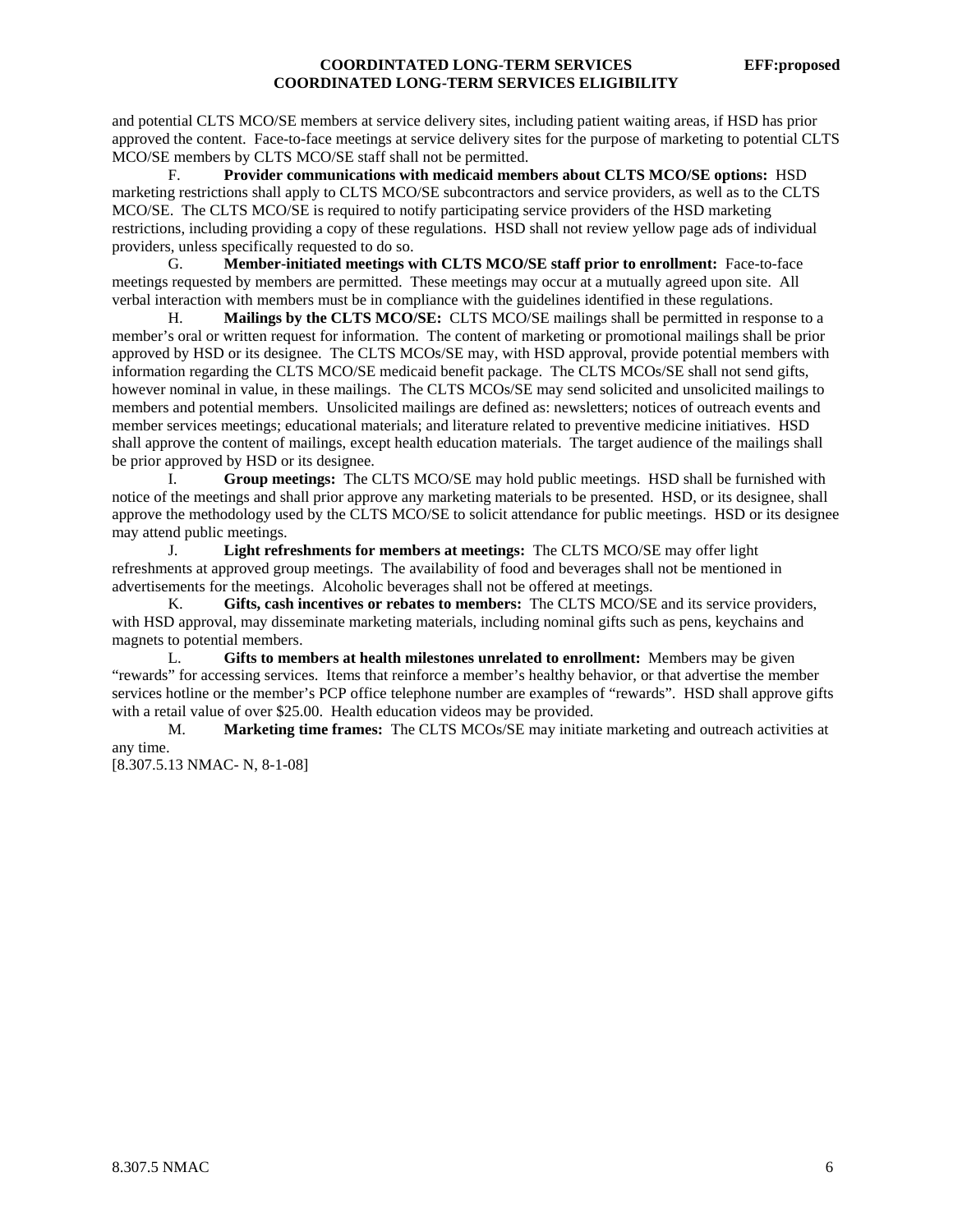#### **TITLE 8 SOCIAL SERVICES CHAPTER 307 COORDINATED LONG-TERM SERVICES PART 6 PROVIDER NETWORKS**

**8.307.6.1 ISSUING AGENCY:** Human Services Department  $[8.307.6.1 \text{ NMAC} - \text{N}, 8-1-08]$ 

**8.307.6.2 SCOPE:** This rule applies to the general public.  $[8.307.6.2 \text{ NMAC} - \text{N}, 8-1-08]$ 

**8.307.6.3 STATUTORY AUTHORITY:** The New Mexico medicaid program is administered pursuant to regulations promulgated by the federal department of health and human services under Title XIX of the Social Security Act, as amended, and by the state human services department pursuant to state statute. See NMSA 1978 Section 27-2-12 et. seq.  $[8.307.6.3 \text{ NMAC} - \text{N}, 8-1-08]$ 

**8.307.6.4 DURATION:** Permanent  $[8.307.6.4 \text{ NMAC} - \text{N}, 8-1-08]$ 

**8.307.6.5 EFFECTIVE DATE:** August 1, 2008, unless a later date is cited at the end of a section.  $[8.307.6.5 \text{ NMAC} - \text{N}, 8-1-08]$ 

**8.307.6.6 OBJECTIVE:** The objective of these regulations is to provide policies for the service portion of the New Mexico medicaid coordinated long-term services program.  $[8.307.6.6 \text{ NMAC} - \text{N}, 8-1-08]$ 

**8.307.6.7 DEFINITIONS:** See 8.307.1.7 NMAC. [8.307.6.7 NMAC – N, 8-1-08]

**8.307.6.8 MISSION STATEMENT:** The mission of the medical assistance division is to ensure access to quality and cost-effective health care.

 $[8.307.6.8 \text{ NMAC} - \text{N}, 8-1-08]$ 

**8.307.6.9 GENERAL NETWORK REQUIREMENTS:** The coordinated long-term services managed care organization (CLTS MCO) and the behavioral health statewide entity (SE) shall establish and maintain a comprehensive network of providers willing and capable of serving its members.

 A. **Service coverage:** The CLTS MCO/SE shall provide or arrange for the provision of services described in 8.307.7 NMAC, *Benefit Package*, in a timely manner. The CLTS MCO/SE is solely responsible for the provision of covered services and must ensure that its network includes providers in sufficient numbers and required specialists to make all services included in the package available and in accordance with access standards.

 B. **Comprehensive network:** The CLTS MCO/SE shall contract with the full array of providers necessary to deliver a level of service at least equal to, or better than, community norms. The CLTS MCO shall contract with a number of providers sufficient to maintain equivalent or better access than that available under medicaid fee-for-service (FFS). The CLTS MCO shall have at least a single case agreement with all current medicaid nursing facility, disabled and elderly (D&E) waiver, and personal care option (PCO) providers as either out-of-network or contracted providers for at least the minimum 90 days during which the prior authorization for these services is being honored. The CLTS MCO/SE shall take into consideration the characteristics and health/long-term service needs of its individual medicaid populations. The CLTS MCO/SE must contractually require that all network providers and subcontractors be in compliance with the Health Insurance Portability and Accountability Act of 1996 (HIPAA). In establishing and maintaining the network of appropriate providers, the CLTS MCO/SE shall consider the following:

(1) the numbers of network providers who are not accepting new medicaid members;

 (2) the geographic location of providers and medicaid members, considering distance, travel time, the means of transportation ordinarily used by medicaid members; and

 (3) whether the location provides physical access for medicaid members, including members with disabilities.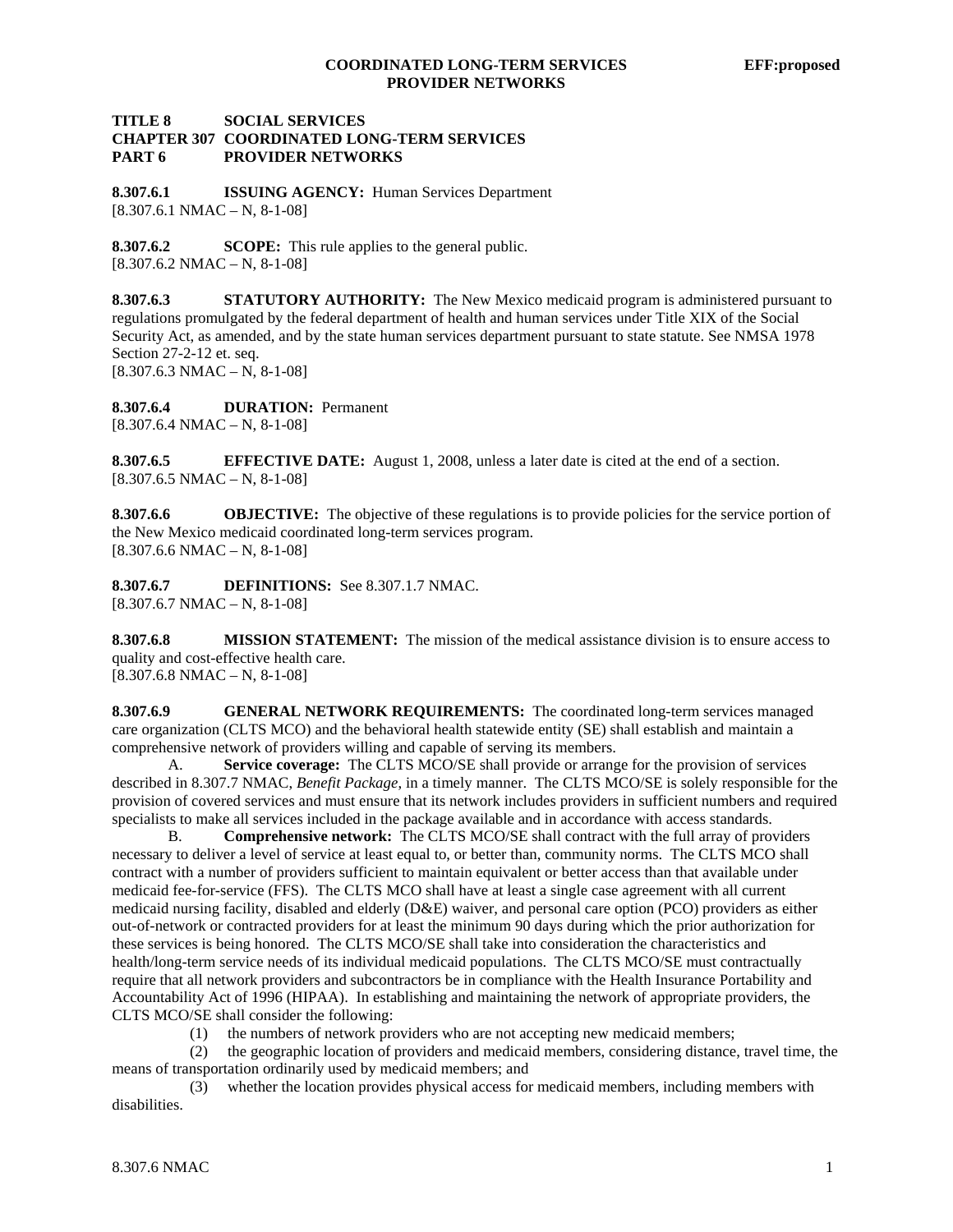#### **COORDINATED LONG-TERM SERVICES EFF:proposed PROVIDER NETWORKS**

 C. **Maintenance of provider network:** The CLTS MCO/SE shall notify the human services department (HSD) or its designee within five working days of unexpected changes to the composition of its provider network that negatively affect members' access or the CLTS MCO's/SE's ability to deliver services included in the benefit package in a timely manner. Anticipated material changes in a CLTS MCO/SE provider network shall be reported to HSD or its designee in writing within 30 days prior to the change, or as soon as the CLTS MCO/SE knows of the anticipated change. A notice of material change must contain:

- (1) the nature of the change;
- (2) how the change affects the delivery of or access to covered services; and
- (3) the CLTS MCO/SE's plan for maintaining access and the quality of member services.<br>D. **Required policies and procedures:** The CLTS MCO/SE shall maintain policies and t

Required policies and procedures: The CLTS MCO/SE shall maintain policies and procedures on provider recruitment and termination of provider participation with the CLTS MCO/SE. Recruitment policies and procedures shall describe how a CLTS MCO/SE will respond to a change in its network that affects access and its ability to deliver services in a timely manner. The state shall have the right to review these policies and procedures upon request. The CLTS MCO/SE:

 (1) must not discriminate against particular providers that serve high-risk populations or specialize in conditions that require costly treatment;

 (2) must not discriminate against providers with respect to participation, reimbursement, or indemnification for any provider acting within the scope of that provider's license or certification under applicable state law solely on the basis of the provider's license or certification;

 (3) must not decline to include individual or groups of providers in its network without giving the affected providers written notice of the reason for its decision;

 (4) shall not be required to contract with providers beyond the number necessary to meet the needs of its members;

 (5) shall be allowed to use different reimbursement amounts for different specialties or for different service providers within the same specialty;

 (6) shall be allowed to establish measures that are designed to maintain quality of services and control costs and are consistent with its responsibility to members;

 (7) may not employ or contract with providers excluded from participation in federal health care programs because of misconduct;

 (8) shall require that each service provider either billing or rendering services to members has a unique identifier in accordance with the provisions of Section 1173(b) of the Social Security Act;

 (9) shall ensure that subcontracted direct care agencies initiate and maintain records of criminal history and background investigations for employees providing services;

 (10) shall establish mechanisms to ensure that network providers comply with timely access requirements; monitor network providers regularly to determine compliance; and take corrective action with network providers for failure to comply;

 (11) shall ensure that network providers are conducting abuse registry screenings in accordance with the Employee Abuse Registry Act and §§7.1.12 and 8.11.6.1 NMAC;

 (12) shall require network providers to report any changes in their capacity to take new medicaid participants or serve current members; and

 (13) shall not be required to contract with service providers who are ineligible to receive reimbursement under medicaid fee-for-service.

 E. **General information submitted to HSD:** The CLTS MCO shall maintain an accurate unduplicated list of contracted, subcontracted and terminated primary care providers (PCPs), specialists, hospitals, and other service providers participating or affiliated with the CLTS MCO. The SE shall maintain an accurate unduplicated list of contracted, subcontracted, and terminated behavioral health providers for both mental health and substance abuse. The CLTS MCO/SE shall submit this list to HSD or its designee on a quarterly basis, and include a clear delineation of all additions and terminations that have occurred since the last submission.  $[8.307.6.9 \text{ NMAC} - \text{N}, 8-1-08]$ 

**8.307.6.10 PROVIDER QUALIFICATIONS & CREDENTIALING:** The CLTS MCO/SE shall verify that each contracted or subcontracted service provider (practitioner or facility) participating in or employed by the CLTS MCO/SE meets applicable federal and state requirements for licensing, certification, accreditation, credentialing, and recredentialing for the type of care or services within the scope of practice as defined by federal medicaid statutes and state law. The CLTS MCO shall have written policies, procedures and standards for service providers that are not required to be licensed, certified and/or credentialed.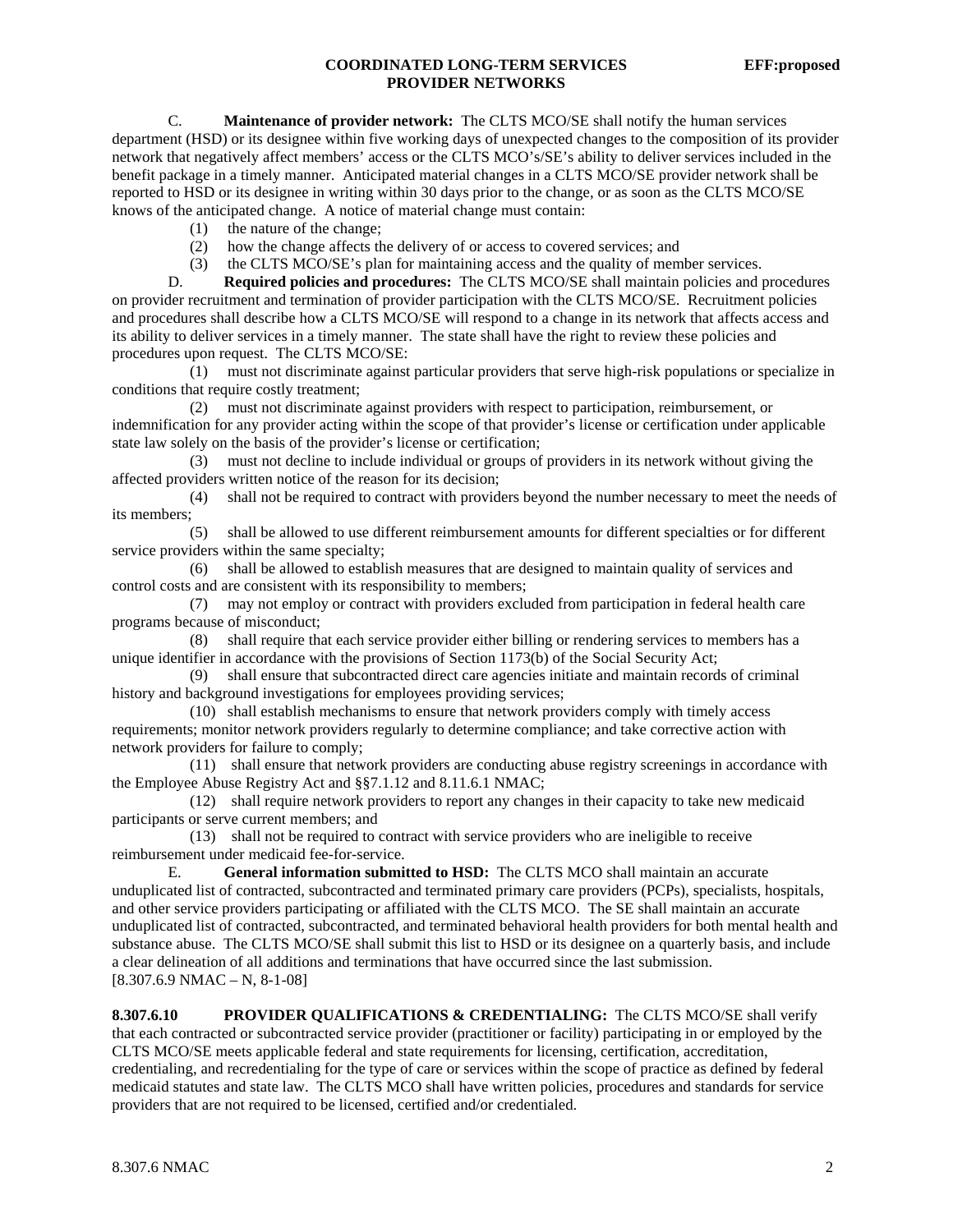#### **COORDINATED LONG-TERM SERVICES EFF:proposed PROVIDER NETWORKS**

A. **Individual professional service providers:** For individual professional service providers, the CLTS MCO shall:

 (1) have written policies and procedures for the credentialing process, including the CLTS MCO's initial credentialing of practitioners and service providers and its subsequent recredentialing, recertifying and/or reappointment of providers;

 (2) designate a credentialing committee or other peer review body to make recommendations regarding credentialing decisions;

 (3) identify those service providers who fall under the scope of credentialing authority and action. This shall include, at a minimum, all physicians, dentists and other licensed independent practitioners;

- (4) comply with all HSD standards for credentialing and recredentialing; and
- (5) formally recredential network service providers at least every three years.<br>B. **Organizational providers:** For organizational providers, the CLTS MCO
- **Organizational providers:** For organizational providers, the CLTS MCO shall:

 (1) have written policies and procedures for the initial and ongoing assessment of all organizational providers with which the CLTS MCO intends to contract or with which it is contracted. Providers include, but are not limited to, hospitals, home health agencies, nursing facilities, personal care service providers, and free-standing surgical centers;

- (2) confirm that the service provider is in good standing with state and federal regulatory bodies;
- (3) confirm that the service provider has been reviewed and approved by applicable accrediting bodies; and

 (4) develop and implement standards of participation that demonstrate that the service provider is in compliance with provider participation requirements under applicable federal law and regulations, if the service provider has not been approved by an accrediting body.

#### C. **Primary source verification:**

 (1) HSD or its designee and the CLTS MCO shall mutually agree to a single primary source verification entity to be used by the CLTS MCO and its subcontractors in its service provider credentialing process. All CLTS MCOs shall use one standardized credentialing form. The state shall have the right to mandate a standards credentialing application to be used by the CLTS MCO and its subcontractors in its service provider credentialing process.

 (2) The CLTS MCO shall provide HSD or its designee copies of all medicaid service provider specific forms used in its health system operations and credentialing/recredentialing process for prior approval. The forms shall be user-friendly. The CLTS MCO shall participate in a workshop to consolidate and standardize forms across all CLTS MCOs and for its credentialing/recredentialing process and applications.  $[8.307.6.10 NMAC - N, 8-1-08]$ 

**8.307.6.11 UTILIZATION OF OUT-OF-STATE PROVIDERS:** To the extent possible, the CLTS MCO/SE is encouraged to utilize in-state and border service providers, which are defined as those service providers located within 100 miles of the New Mexico border, Mexico excluded. The CLTS MCO/SE may include out-ofstate service providers in its network.

 $[8.307.6.11 \text{ NMAC} - \text{N}, 8-1-08]$ 

**8.307.6.12 PRIMARY CARE PROVIDERS:** The PCP must be a participating CLTS MCO medical provider that has the responsibility for supervising, coordinating and providing primary health services to members, initiating referrals for specialist services and maintaining the continuity of the member's services. The CLTS MCO shall distribute information to its PCPs explaining the medicaid-specific policies and procedures outlining PCP responsibilities.

 A. **Primary care for dual eligibles:** These PCP regulations apply to all coordinated long-term services program recipients except members who are dually eligible for medicare and medicaid (dual eligibles), and whose primary and acute physical health services are covered by medicare. For dual eligible members, the CLTS MCO is responsible for coordinating the member's primary, acute and long-term care services with the medicare PCP.

 B. **Primary care for Native Americans:** The CLTS MCO shall develop policies and procedures to ensure that services are coordinated with the Indian Health Service (IHS), tribal 638 programs and facilities, and other tribal entities as appropriate.

 C. **Primary care responsibilities:** The CLTS MCO shall develop policies and procedures to ensure that the following primary care responsibilities are met by the PCP or in another manner:

(1) 24-hour, seven day a week access to services;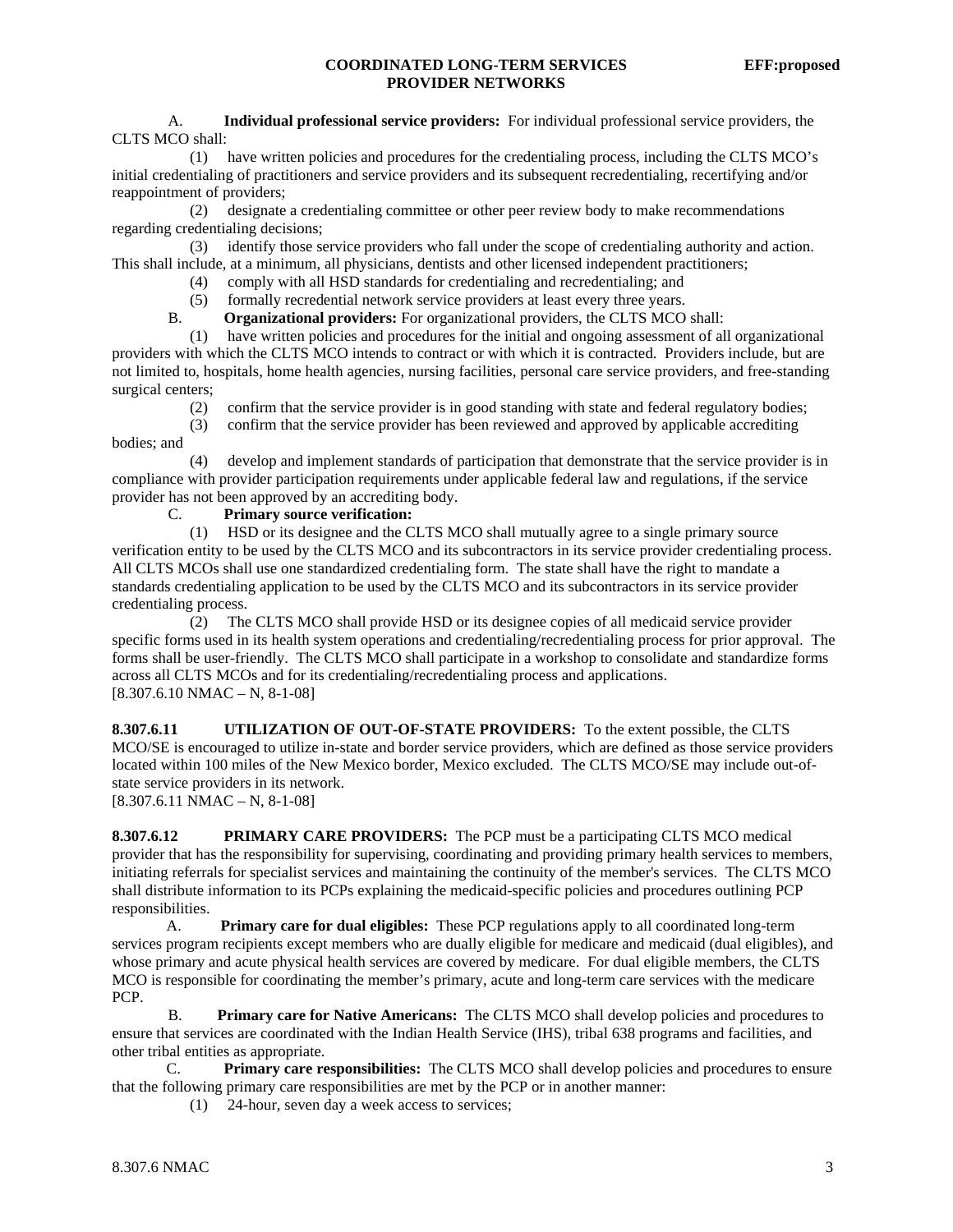(2) coordination and continuity of services with providers who participate within the CLTS MCO's network and with providers outside the CLTS MCO network according to CLTS MCO policy;

 (3) maintenance of a current medical record for the member, including documentation of services provided to the member by the PCP and specialty or referral services not in contract;

 (4) ensuring the provision of services under the EPSDT program based on the periodicity schedule for members under age 21;

 (5) requiring PCPs contracted with the CLTS MCO to vaccinate members in their offices and not refer members elsewhere for immunizations. The CLTS shall encourage its PCPs to participate in the vaccines for children program administered by the department of health (DOH);

(6) ensuring the member receives appropriate prevention services for the member's age group;

(7) ensuring that services are coordinated with other types of health and social program providers;

(8) governing how coordination with the PCP will occur with hospitals that require in-house staff to

examine or treat members having outpatient or ambulatory surgical procedures performed; and

 (9) governing how coordination with the PCP and hospitalists will occur when an individual with a special health care need is hospitalized.

C. **Types of PCPs:** The CLTS MCO may designate the following providers as PCPs, as appropriate:

(1) medical doctors or doctors of osteopathic medicine with the following specialties: general

practice, family practice, internal medicine, gerontology, obstetrics, gynecology, and pediatrics;

(2) certified nurse practitioners, certified nurse midwives and physician assistants;

 (3) specialists, on an individualized basis, for members whose services are more appropriately managed by a specialist, such as members with infectious diseases, chronic illnesses or disabilities;

 (4) primary care teams consisting of residents and a supervising faculty physician for contracts with teaching facilities or teams that include certified mid-level practitioners who, at the member's request, may serve as the point of first contact. In both instances, the CLTS MCO shall organize its teams to ensure continuity of services to members and shall identify a "lead physician" within the team for each member. The "lead physician" shall be an attending physician. Medical students, interns and residents cannot serve as the "lead physician"; or

(5) other service providers who meet the CLTS MCO credentialing requirements as a PCP.

 D. **Providers that shall not be excluded as PCPs:** The CLTS MCOs shall not exclude providers as PCPs based on the proportion of high-risk patients in their caseloads.

E. **Selection or assignment to a PCP:** The CLTS MCOs shall maintain written policies and procedures governing the process of member selection of a PCP and requests for a change in PCP.

 (1) **Initial enrollment:** At the time of enrollment into a CLTS MCO, the CLTS MCO shall ensure that each member may choose a PCP within a reasonable distance from the member's residence.

(a) The CLTS MCO shall assume responsibility for assisting members with PCP selection.

 (b) The process whereby the CLTS MCO assigns members to PCPs shall include at least the following features:

 (i) the CLTS MCO shall contact the member within five business days of enrollment and provide information on options for selecting a PCP;

(ii) the CLTS MCO must offer freedom of choice to members in making a selection;

 (iii) a member shall choose a PCP within five business days of enrollment with the CLTS MCO. A member may select a PCP from the information provided by the CLTS MCO. A member may choose a PCP anytime during this selection period. If the member does not choose a PCP within five business days, the CLTS MCO will assign one;

 (iv) the CLTS MCO shall notify the member in writing of the name, location and office telephone number of the member's PCP; and

 (v) the CLTS MCO shall provide the member with an opportunity to select a different PCP if the member is dissatisfied with the assigned PCP.

 (2) **Subsequent change in PCP initiated by member:** Members may initiate a PCP change at any time, for any reason. The request for PCP change may be made in writing or by telephone. If the change is requested by the  $20<sup>th</sup>$  day of the month, it will become effective on the first day of the following month. If the request is made after the  $20<sup>th</sup>$  day of the month, it will become effective on the first day of the second month following the request. A PCP change may also be initiated on behalf of a member by the member's parent(s) or legal guardian(s) of a minor or incapacitated adult.

 (3) **Subsequent change in PCP initiated by the CLTS MCO:** In instances that a PCP has been terminated, the CLTS MCO shall allow affected members to select another PCP or make an assignment within 15 calendar days of the termination effective date. The CLTS MCO shall notify the member in writing of the PCP's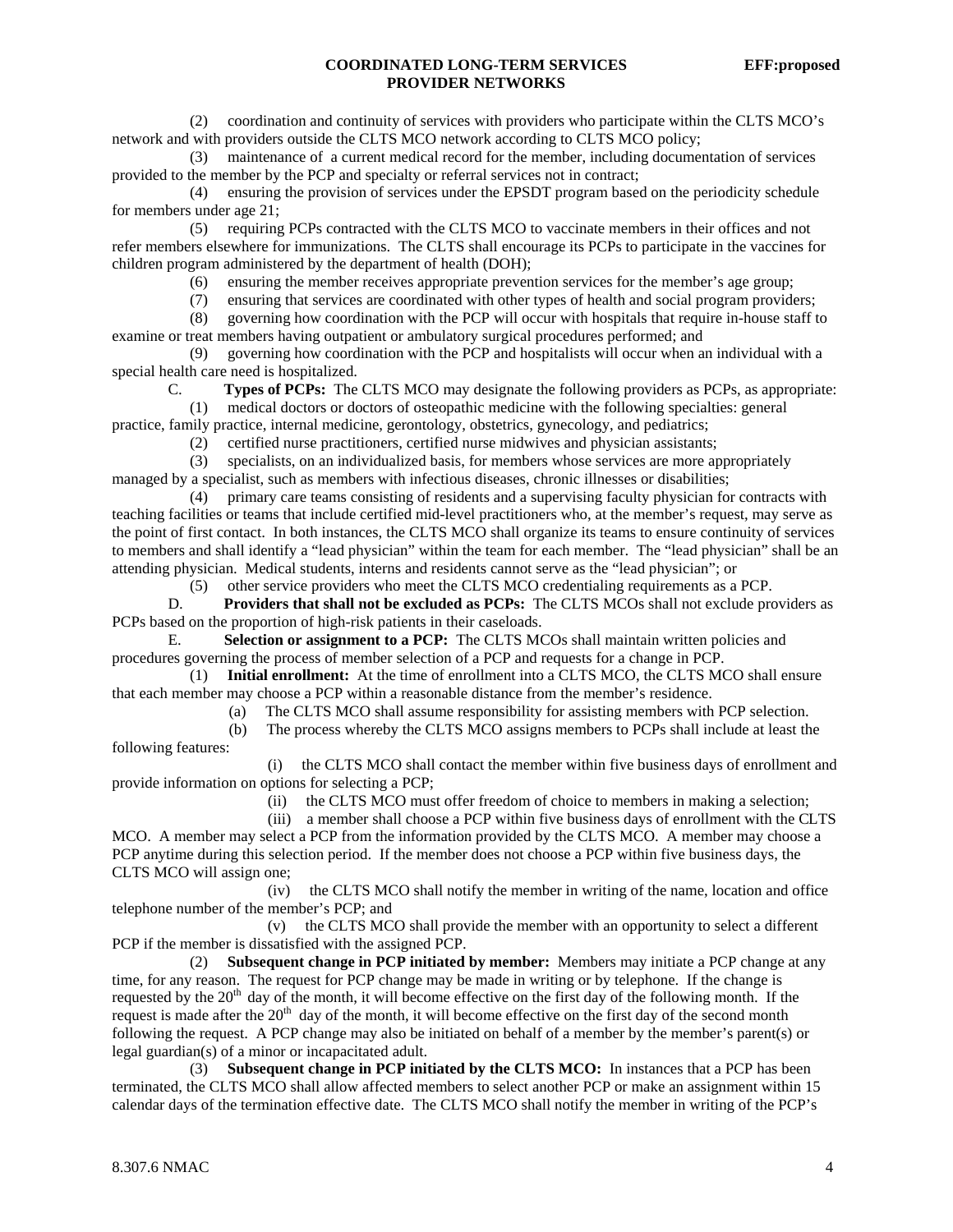name, location and office telephone number. The CLTS MCO may initiate a PCP change for a member under certain circumstances such as:

 (a) the member and CLTS MCO agree that assignment to a different PCP in the CLTS MCO network is in the member's best interest, based on the member's medical condition;

(b) a member's PCP ceases to participate in the CLTS MCO's network;

(c) a member's behavior toward the PCP is such that it is not feasible to safely or prudently

provide medical services and the PCP has made all reasonable efforts to accommodate the member;

(d) a member has initiated legal action against the PCP; or

(e) a member's PCP is suspended for potential quality or fraud and abuse issues.

 (4) **PCP lock-in:** HSD shall allow the CLTS MCO to require that a member see a certain provider while ensuring reasonable access to quality services when utilized services have been identified as unnecessary, when a member's behavior is detrimental, or when a need is indicated to provide case continuity. Prior to placing a member on PCP lock-in, the CLTS MCO shall inform the member of the intent to lock-in, including the reasons for imposing the PCP lock-in and notice that the restriction does not apply to emergency services furnished to the member. The CLTS MCO's grievance procedure shall be made available to a member disagreeing with the PCP lock-in. The PCP lock-in shall be reviewed and documented by the CLTS MCO and reported to the state every quarter. The member shall be removed from PCP lock-in when the CLTS MCO has determined that the utilization problems or detrimental behavior have ceased and that recurrence of the problems is judged to be improbable. The state shall be notified of all lock-in removals at the time they occur.

 (5) **Pharmacy lock-in:** HSD shall allow the CLTS MCO to require that a member see a certain pharmacy provider for whom compliance or drug seeking behavior is suspected. Prior to placing the member on pharmacy lock-in, the CLTS MCO shall inform the member and the member's representative(s) of the intent to lock-in. The pharmacy lock-in shall be reviewed and documented by the CLTS MCO and reported to the state every quarter. The member shall be removed from pharmacy lock-in when the CLTS MCO has determined that the compliance issue or drug seeking behavior has been resolved and that the recurrence of the problems is judged to be improbable. The state shall be notified of all lock-in removals at the time they occur.

 E. **CLTS MCO responsibility for PCP services:** The CLTS MCO shall be responsible for monitoring PCP actions to ensure compliance with CLTS MCO and HSD policies. The CLTS MCO shall communicate with and educate PCPs about special populations and their service needs. The CLTS MCO shall ensure that PCPs are successfully identifying and referring members to specialty providers as medically necessary.  $[8.307.6.12 NMAC - N, 8-1-08]$ 

#### **8.307.6.13 LONG-TERM SERVICES PROVIDERS:**

A. The CLTS MCO shall contract with medical providers, home and community based providers, and institutional providers that have the responsibility for supervising, coordinating and providing long-term services to members.

 (1) The CLTS MCO is prohibited from excluding long-term services providers based on the proportion of high-risk members in their caseloads.

 (2) The CLTS MCO shall have a formal process for provider education regarding the coordinated long-term services program, the conditions of participation in the program, and the provider's responsibilities to the CLTS MCO and its members. The state shall be provided with documentation, upon request, that such provider education is being conducted.

 (3) The CLTS MCO shall retain responsibility for monitoring long-term services provider activities to ensure compliance with the CLTS MCO's policies, and state and federal policies and regulations. The CLTS MCO shall educate long-term services providers about special populations and their service needs. The CLTS MCO shall ensure that long-term services providers successfully identify and refer members to PCPs for referral to specialty providers as medically necessary.

 $[8.307.6.13 NMAC - N, 8-1-08]$ 

#### **8.307.6.14 SPECIALTY PROVIDERS:**

 A. The CLTS MCO/SE shall contract with a sufficient number of specialists with the applicable range of expertise to ensure that the anticipated needs of its members will be met within the CLTS MCO/SE network of service providers. The CLTS MCO/SE shall have a system in place to refer members to service providers who are not affiliated with the CLTS MCO/SE network if providers with the necessary qualifications or certifications to provide the required services do not participate in the CLTS MCO's/SE's network.

B. The CLTS MCO/SE shall have written policies and procedures for coordination of services and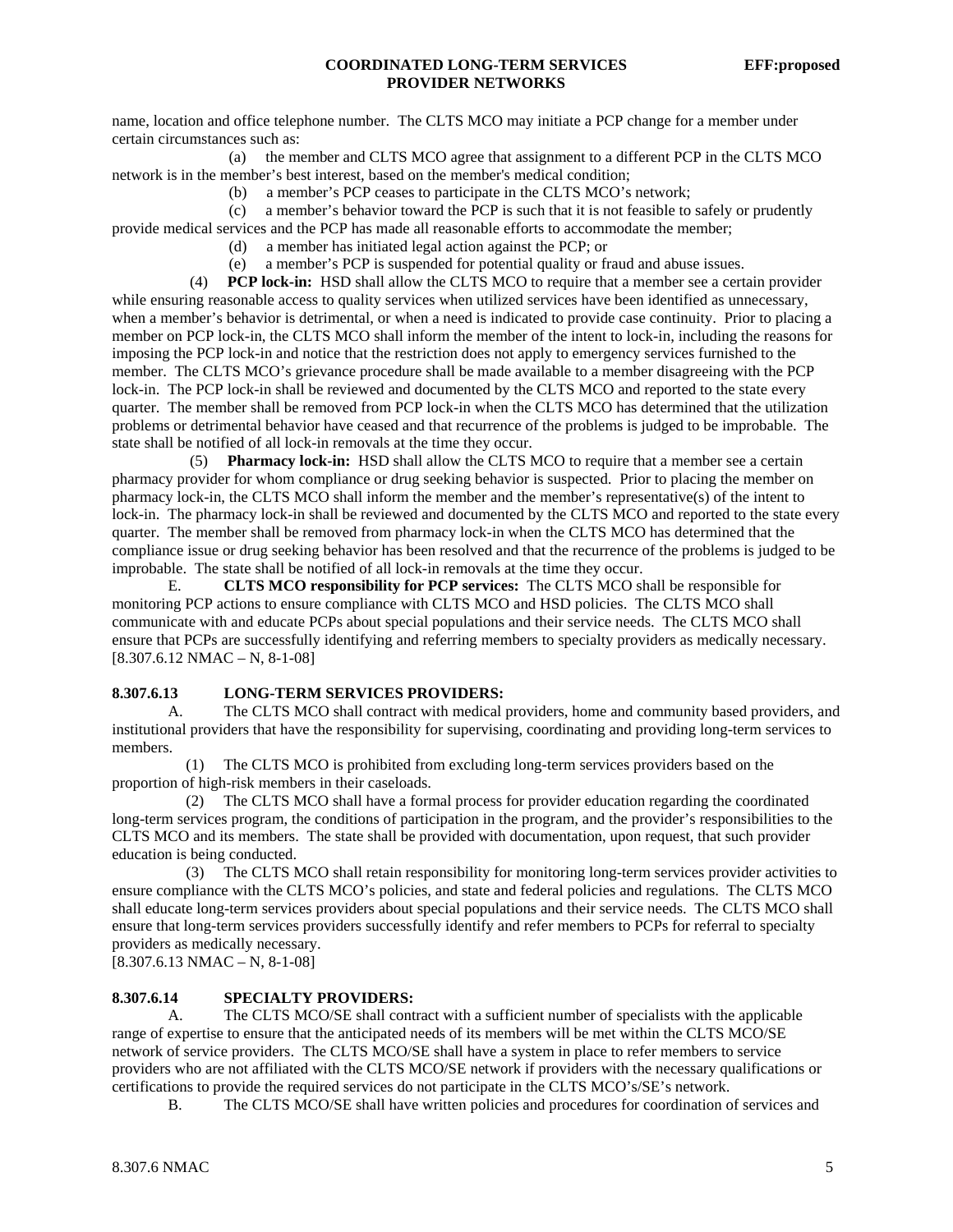#### **COORDINATED LONG-TERM SERVICES EFF:proposed PROVIDER NETWORKS**

the arrangement and documentation of all referrals. The CLTS MCO/SE policies and procedures shall designate the process used by the CLTS MCO/SE to ensure that referrals for all medically necessary services are available to members. The CLTS MCO/SE referral process shall be effective and efficient and not impede timely access to and receipt of services.

 C. A woman in her third trimester of pregnancy at the time of enrollment, who has an established obstetrical provider, may maintain that relationship. (Refer to Paragraph (4) of Subsection H of 8.307.11.9 NMAC, *Reimbursement for Women in the Third Trimester of Pregnancy*.)

D. The CLTS MCO/SE or a specialist may initiate a change of specialists when the member's/guardian's behavior toward the specialist is such that all reasonable efforts have been made to accommodate the member /guardian and address the member's problems, but those efforts have been unsuccessful.  $[8.307.6.14 \text{ NMAC} - \text{N}, 8-1-08]$ 

**8.307.6.15 ACCESS TO SERVICES:** The CLTS MCO/SE shall demonstrate that its network is sufficient to meet the health service needs of enrolled members. HSD or its designee shall assess the sufficiency of this network throughout the contract period. The CLTS MCO/SE shall notify HSD or its designee of changes in its network as required. Changes affecting member access to services shall be communicated to HSD or its designee and remedied by the CLTS MCO/SE in an expeditious manner.

A. **Provider to member ratios:**

 (1) **PCP to member ratios:** The CLTS MCO shall ensure that the member caseload of any PCP in its network does not exceed 1,500 of its own members. Exceptions to this limit may be made with the consent of the CLTS MCO and HSD or its designee. Reasons for exceeding the limit may include continuation of established services, assignment of a family unit or availability of mid-level clinicians in the practice that expand the capacity of the PCP.

 (2) **Specialist to member ratios:** HSD shall not establish specific specialist to member ratios. The CLTS MCO/SE must ensure that its members have adequate access to specialty services.

 B. **Compliance with specified access standards:** The CLTS MCO/SE shall comply with all access standards delineated under the terms of the medicaid coordinated long-term services contract with respect to geographic location and scheduling and wait times.

 C. **Requirements for CLTS MCO/SE policies and procedures:** The CLTS MCO/SE shall maintain written policies and procedures describing how members and service providers receive instructions on accessing services, including prior authorization and referral requirements for various types of medical or surgical treatments, emergency room services, and behavioral health services. The policies and procedures shall be made available in an accessible format, upon request, to HSD or its designee, network providers and members.  $[8.307.6.15 NMAC - N, 8-1-08]$ 

**8.307.6.16 OTHER PROVIDERS:** The CLTS MCO/SE shall demonstrate how it incorporates and utilizes certain other service providers that serve many of the special needs of medicaid members and are considered important in maintaining continuity of services.

 A. **Federally qualified health centers (FQHCs) and rural health centers:** The CLTS MCOs/SE shall contract with FQHCs and rural health centers to the extent that access is required by federal law and pursuant to state regulations.

B. **Public health providers:** The CLTS MCOs/SE shall contract with public health service providers, including local and district public health offices, pursuant to state law and regulations.

 (1) **Specific requirements for local and district health offices:** The CLTS MCO must contract with local and district public health offices to provide the following services:

(a) family planning services;

 (b) the CLTS MCO may require PCPs to participate in the vaccines for children (VFC) program administered by the department of health; and

 (c) the CLTS MCO may contract with local and district health offices for other clinical preventive services not otherwise available in the community, such as prenatal services or perinatal case management.

 (2) **Shared responsibility between CLTS MCO and public health offices:** The CLTS MCO shall coordinate with public health offices regarding the following services: (a) screening, diagnosis, treatment, follow-up and contact investigations of sexually transmitted

disease;

(b) HIV prevention counseling, testing and early intervention;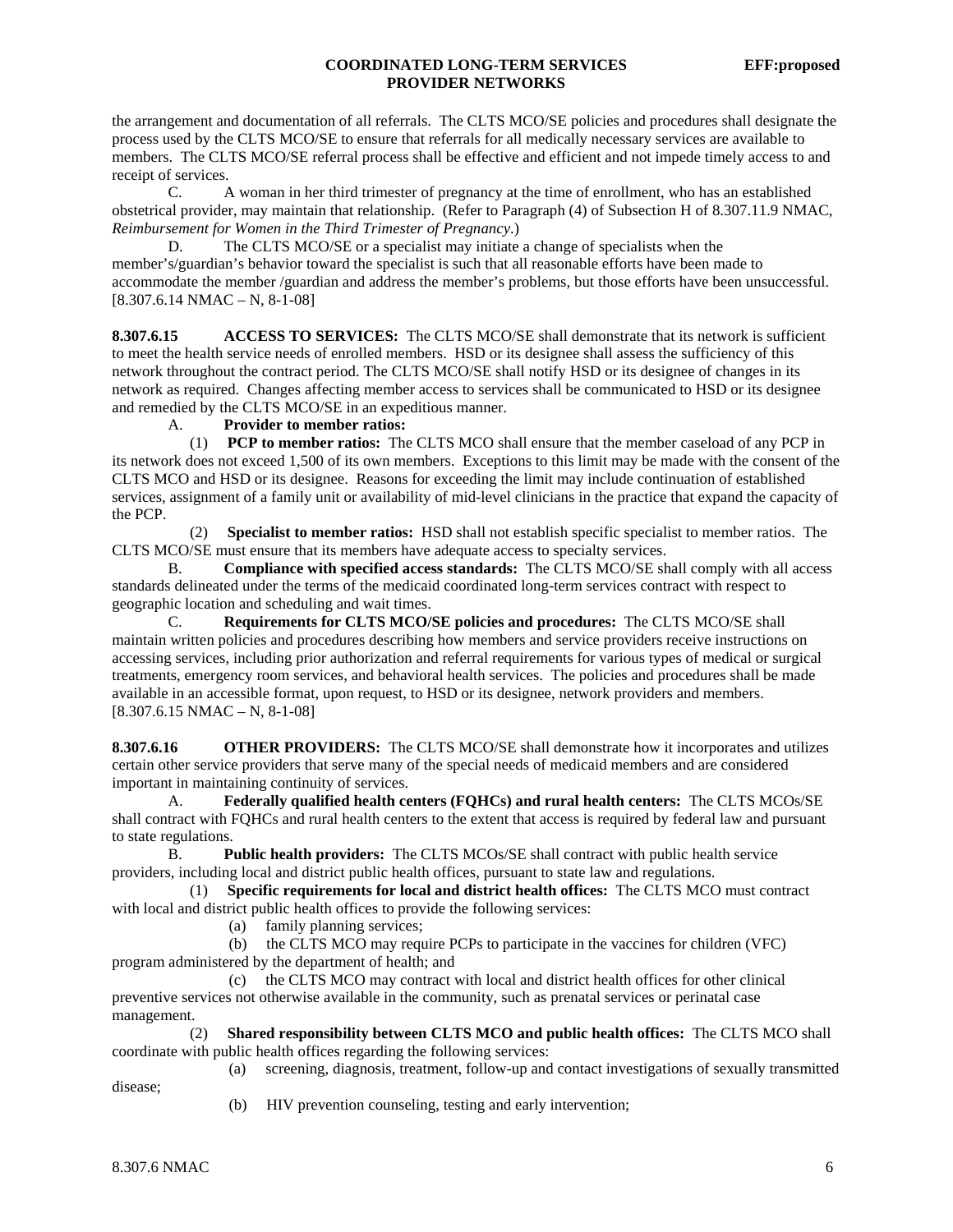#### **COORDINATED LONG-TERM SERVICES EFF:proposed PROVIDER NETWORKS**

(c) screening, diagnosis and treatment of tuberculosis;

 (d) disease outbreak prevention and management, including reporting according to state law requirements, responding to epidemiology requests for information and coordination with epidemiology investigations and studies;

 (e) referral and coordination to ensure maximum participation in the supplemental food program for women, infants and children (WIC);

 (f) health education services for individuals and families with a particular focus on injury prevention including, but not limited to, car seat use, domestic violence, substance use, and lifestyle issues including tobacco use, exercise and nutrition;

 (g) development and support for family support programs, such as home visiting programs for families of newborns and other at-risk families and parenting education;

 (h) participating in and support for local health councils to create healthier and safer communities with a focus on coordination of efforts such as DWI councils, maternal and child health councils, tobacco coalitions, safety councils, safe kids and others; and

(i) vaccines for children program.

 C. **Children's medical services:** The CLTS MCO shall contract with children's medical services, which administers outreach clinics at sites throughout the state. The children's medical service clinics offer pediatric sub-specialty services in local communities, which include cleft palate, neurology, endocrine, asthma and pulmonary services.

 D. **School-based providers:** The CLTS MCO/SE must make every effort to include school-based health clinics as network providers or provide the same level of access in the school setting.

 E. **Assisted living facilities:** The CLTS MCO shall ensure that assisted living network providers meet the fundamental principles of practice for home and community-based services, as set forth in the coordinated long-term services contract.

 F. The CLTS MCO shall contract with other service providers, as needed, to provide services identified in the member's individualized service plan (ISP).

G. **Indian health services (IHS) and tribal health centers:** The CLTS MCO/SE shall allow members who are Native American to seek services from IHS, tribal or urban Indian program service providers defined in the Indian Health Care Improvement Act (25 U.S.C. §§1601 et seq.), whether or not the service provider participates as part of the CLTS MCO's or SE's provider network. The CLTS MCO/SE may not prevent members who are IHS beneficiaries from seeking services from IHS, tribal or urban Indian service providers. The CLTS MCO/SE shall make good faith efforts to contract with service providers that include, but are not limited to, IHS, 638 tribal programs and service providers serving particular linguistic or cultural groups. The CLTS MCO/SE shall track IHS utilization and expenditures by Native American members. The CLTS MCO/SE shall not require prior authorization for services provided within the IHS and tribal 638 network. The CLTS MCO/SE shall accept an individual service provider employed by the IHS or tribal 638 facility who holds a current license to practice in the United States or its territories as meeting licensure requirements.

 H. **State-run institutions.** The CLTS MCO/SE shall make every effort to use certain state-run institutions that provide highly specialized services and provide a "safety net" function for certain high-risk populations.

 $[8.307.6.16 NMAC - N, 8-1-08]$ 

**8.307.6.17 FAMILY PLANNING PROVIDERS:** Federal law does not allow restricting access to family planning services for individuals enrolled in medicaid.

A. The CLTS MCO shall maintain written policies and procedures defining how members are educated about their right to family planning services, freedom of provider choice and method of accessing such services. The CLTS MCO shall ensure that its policies and procedures for accessing family planning services meet specified requirements for member communication.

B. The CLTS MCO shall give each member, including adolescents, the opportunity to use the member's PCP, or go to any family planning center, for family planning services without requiring a referral. Each female member shall also have the right to self-refer to a women's health specialist within the CLTS MCO's network for covered services necessary to provide women's routine and preventive health care services. This right to self-refer is in addition to the member's designated source of primary care if that source is not a women's health specialist.

C. Clinics and service providers, including those funded by Title X of the Public Health Service Act, shall be reimbursed by the CLTS MCO, regardless of whether they are network or non-network providers. The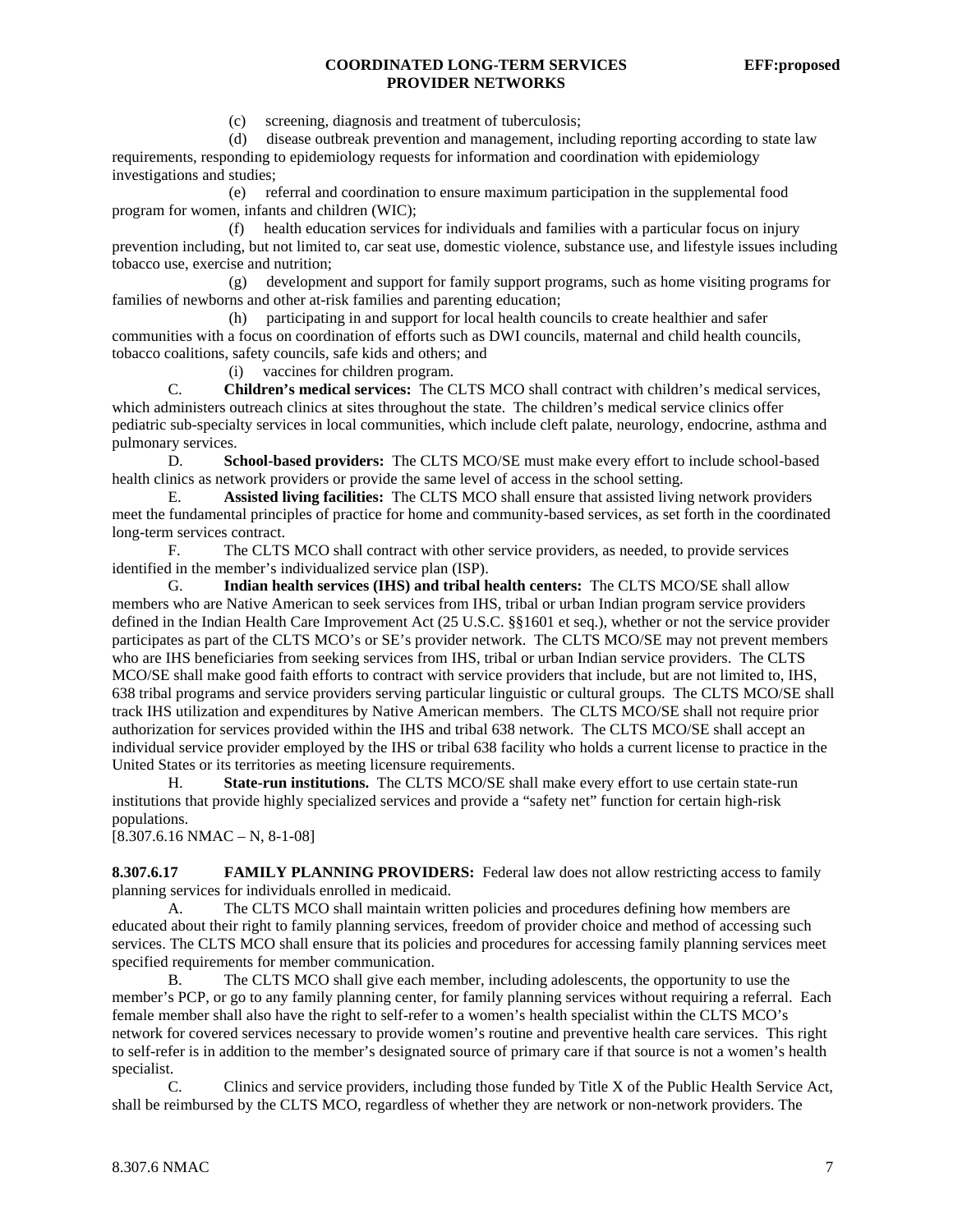#### **COORDINATED LONG-TERM SERVICES EFF:proposed PROVIDER NETWORKS**

CLTS MCO shall implement procedures to reimburse out-of-network family planning providers that serve its members.

D. Non-participating service providers are responsible for keeping family planning information confidential in favor of the individual patient, even if the patient is a minor. [8.307.6.17 NMAC – N, 8-1-08]

# **8.307.6.18 PROVIDER EDUCATION AND COMMUNICATION:**

 A. The CLTS MCO/SE shall establish and maintain policies and procedures governing the development and distribution of education and informational materials regarding coordinated long-term services, including behavioral health, to its network providers. Policies and procedures shall:

- (1) inform service providers of the conditions of participation with the CLTS MCO/SE;
- (2) inform service providers of their responsibilities to the CLTS MCO/SE and to medicaid members;

 (3) inform service providers of medicaid-specific policies and procedures, including information on primary and specialized medical services and related information and services specific to the needs of individuals with special health care needs (ISHCN) and other special populations;

 (4) inform service providers regarding cultural competency and provide ongoing educational opportunities for providers and their staff on cultural competency;

 (5) provide information on credentialing and recredentialing, prior authorization and referral processes and how to request and obtain a second opinion;

 (6) inform service providers on how to access service coordination services for physical, behavioral and social support needs, including covered benefits and services outside the benefit package;

(7) inform service providers regarding the delivery of federally mandated EPSDT services; and

 (8) furnish service providers with information on the CLTS MCO's/SE's internal provider grievance process by which providers can dispute a CLTS MCO/SE action and/or file a complaint.

B. In addition to the above, the CLTS MCO/SE shall:

 (1) conduct an annual service provider satisfaction survey, the results of which will be incorporated into the CLTS MCO's/SE's quality improvement (QI) program. Survey results will be forwarded to HSD or its designee;

 (2) actively solicit input from its network providers in an effort to improve and resolve problem areas related to the coordinated long-term services program. The information provided will be incorporated into the CLTS MCO's or SE's QI program; and

 (3) submit an annual service provider educational training schedule to HSD or its designee that includes the scheduled trainings for its network providers. The CLTS MCO/SE shall provide HSD or its designee with evidence, when requested, of ongoing provider educational activities scheduled throughout the year and throughout the state. Evidence of such activities may include: a provider education schedule of events held throughout the state; provider manuals distributed to contracted providers and updated at least quarterly; publications, such as brochures and newsletters; media, such as films, videotaped presentations and seminars; and schedules of classroom instruction.

 C. The CLTS MCO/SE shall maintain and continue these activities with its network providers throughout the term of the CLTS MCO/SE provider contractual relationship.  $[8.307.6.18 \text{ NMAC} - \text{N}, 8-1-08]$ 

**8.307.6.19 CLTS MCO/SE PROVIDER TRANSITION OF CARE:** The CLTS MCO shall notify HSD or its designee and the SE shall notify the collaborative of unexpected changes in the composition of its service provider network that would have a significantly negative effect on member access to services or on the CLTS MCO's/SE's ability to deliver services included in the benefit package in a timely manner. In the event that provider network changes are unexpected, or when it is determined that a provider is unable to meet its contractual obligation, the CLTS MCO shall be required to submit a transition plan(s) to HSD or its designee for all affected members and the SE shall be required to submit transition plans to the collaborative for all affected consumers. [8.307.6.19 NMAC – N, 8-1-08]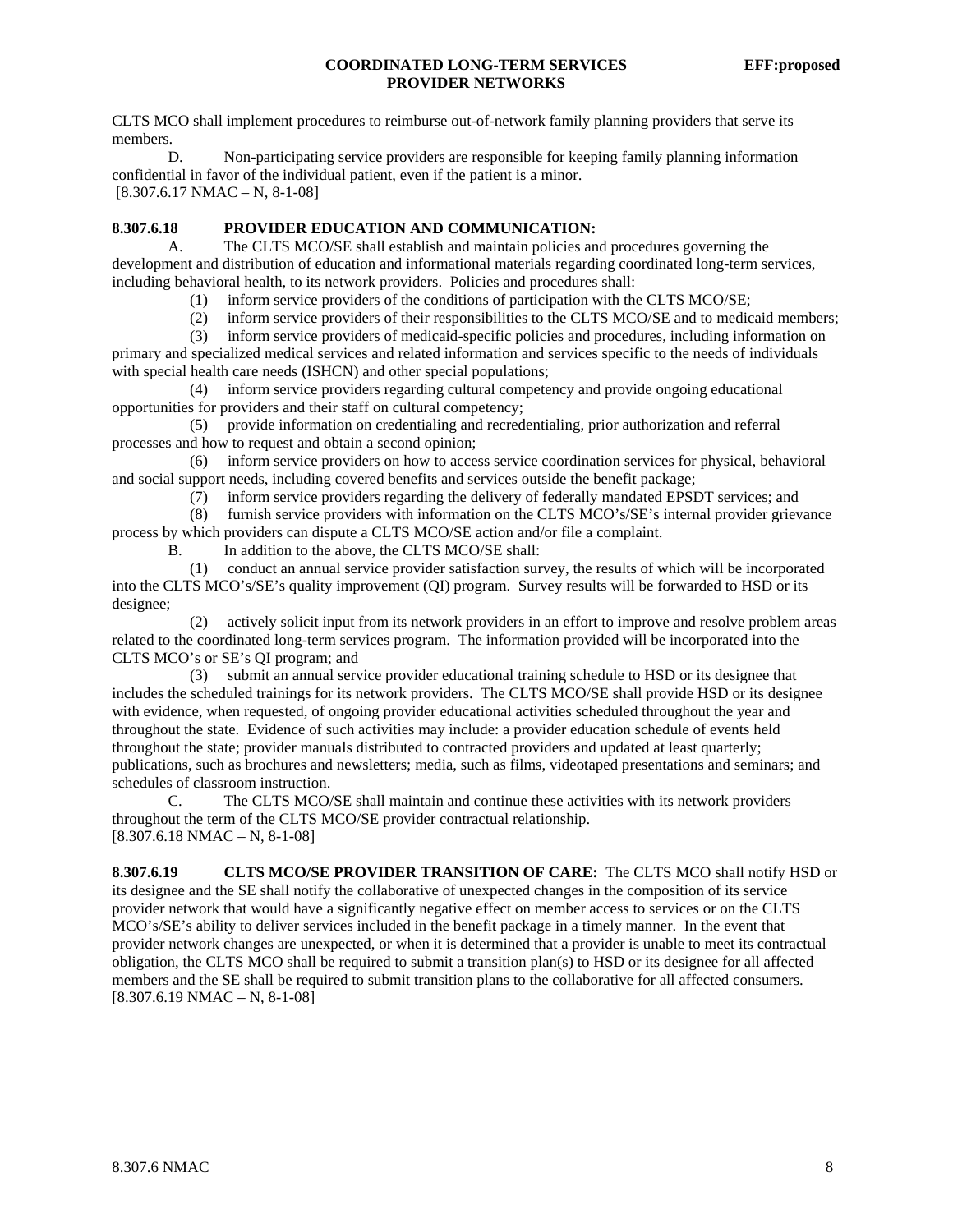### **TITLE 8 SOCIAL SERVICES CHAPTER 307 COORDINATED LONG-TERM SERVICES PART 7 BENEFIT PACKAGE**

**8.307.7.1 ISSUING AGENCY:** Human Services Department  $[8.307.7.1 \text{ NMAC} - \text{N}, 8-1-08]$ 

**8.307.7.2 SCOPE:** This rule applies to the general public.  $[8.307.7.2 NMAC - N, 8-1-08]$ 

**8.307.7.3 STATUTORY AUTHORITY:** The New Mexico medicaid program is administered pursuant to regulations promulgated by the federal department of health and human services under Title XIX of the Social Security Act, as amended, and by the state human services department pursuant to state statute. See NMSA 1978 Section 27-2-12 et. seq.  $[8.307.7.3 \text{ NMAC} - \text{N}, 8-1-08]$ 

**8.307.7.4 DURATION:** Permanent  $[8.307.7.4 \text{ NMAC} - \text{N}, 8-1-08]$ 

**8.307.7.5 EFFECTIVE DATE:** August 1, 2008, unless a later date is cited at the end of a section.  $[8.307.7.5 NMAC - N, 8-1-08]$ 

**8.307.7.6 OBJECTIVE:** The objective of these regulations is to provide policies for the service portion of the New Mexico medicaid coordinated long-term services program.  $[8.307.7.6 NMAC - N, 8-1-08]$ 

**8.307.7.7 DEFINITIONS:** See 8.307.1.7 NMAC. [8.307.7.7 NMAC – N, 8-1-08]

**8.307.7.8 MISSION STATEMENT:** The mission of the medical assistance division is to ensure access to quality and cost-effective health care.

 $[8.307.7.8 \text{ NMAC} - \text{N}, 8-1-08]$ 

**8.307.7.9 BENEFIT PACKAGE:** This part defines the medicaid benefit package for which the coordinated long-term services managed care organization (CLTS MCO) shall be paid fixed per-member per-month payment rates. The CLTS MCO shall cover these services. The CLTS MCO shall not delete benefits from the medicaid-defined benefit package. The CLTS MCO must utilize service providers licensed in accordance with state and federal requirements to deliver services. [8.307.7.9 NMAC – N, 8-1-08]

**8.307.7.10 MEDICAL ASSISTANCE DIVISION PROGRAM POLICY MANUAL:** The medical assistance division program policy manual contains a detailed explanation of the services covered by medicaid, limitations to and exclusions of covered services, and services that are not covered by medicaid. The manual is the official source of information on covered and noncovered services. The CLTS MCO shall determine its own utilization management (UM) protocols that are based on reasonable medical evidence and are not bound by those found in the medicaid program manual. The human services department (HSD) or its designee must review and approve the CLTS MCO's UM protocols.  $[8.307.7.10 NMAC - N, 8-1-08]$ 

**8.307.7.11 SERVICES INCLUDED IN THE COORDINATED LONG-TERM SERVICES PROGRAM BENEFIT PACKAGE:** The CLTS MCO must provide a comprehensive, coordinated, and fully integrated system of health care, long-term services, and social and community services to its members. The following are State Plan services provided under the authority of the 1915(b) waiver and are available to all CLTS members.

 A. **Ambulatory surgical services (CLTS MCO):** The benefit package includes surgical services rendered in an ambulatory surgical center setting, as set forth in 8.324.10 NMAC, *Ambulatory Surgical Center Services*.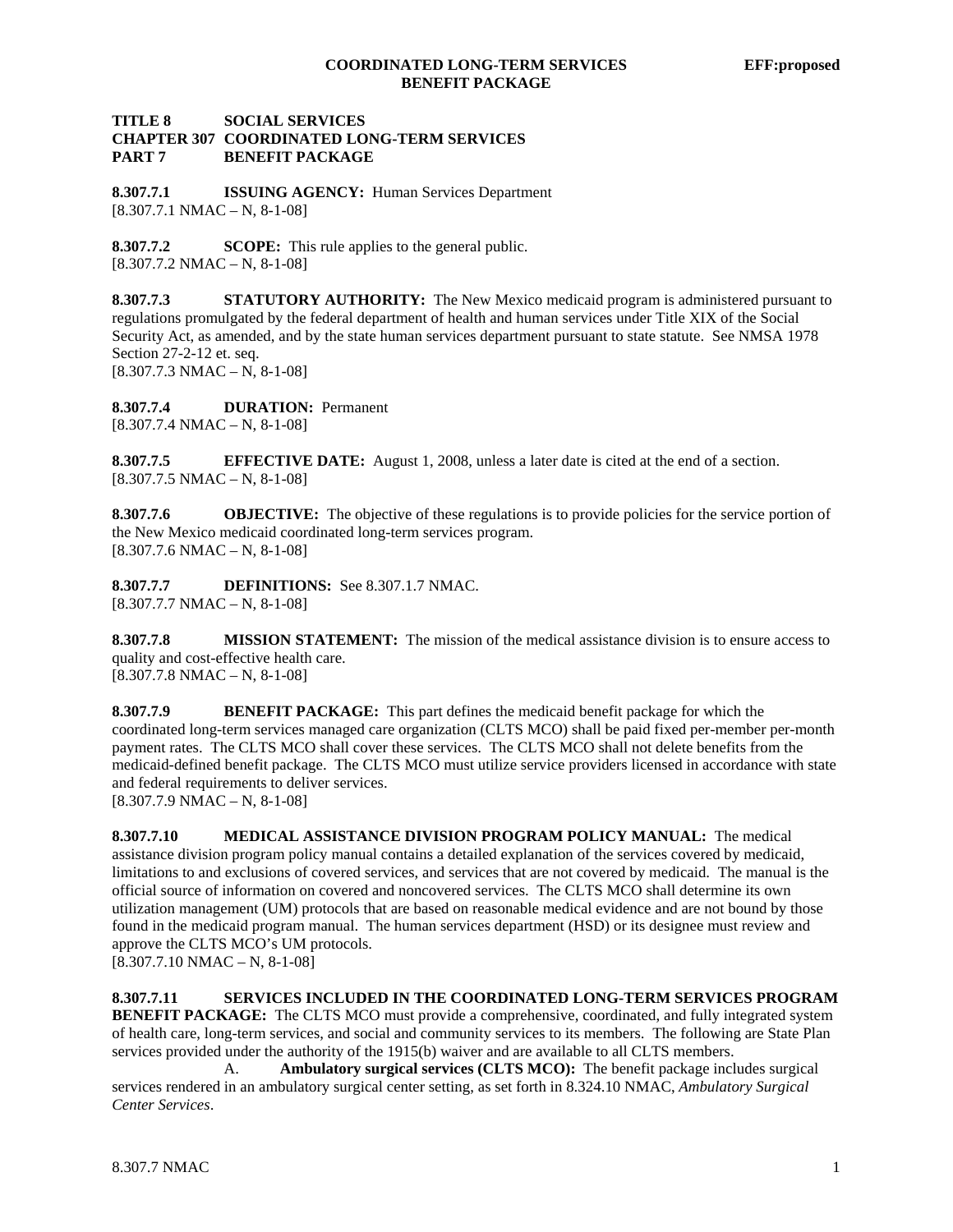B. **Anesthesia services (CLTS MCO):** The benefit package includes anesthesia and monitoring services necessary for the performance of surgical or diagnostic procedures, as set forth in 8.310.5 NMAC, *Anesthesia Services*.

 C. **Audiology services (CLTS MCO):** The benefit package includes audiology services, as set forth in 8.324.6 NMAC, *Hearing Aids and Related Evaluation*.

 D. **Case management services (CLTS MCO):** The benefit package includes the following case management services:

 (1) **Case management services for pregnant women and their infants (CLTS MCO):** Case management services provided to pregnant women up to 60 days following the end of the month of the delivery, as set forth in 8.326.3 NMAC, *Case Management Services for Pregnant Women and their Infants*;

 (2) **Case management services for traumatically brain injured adults (CLTS MCO):** Case management services provided to adult members (21 years of age or older) who are traumatically brain injured, as set forth in 8.326.6 NMAC, *Case Management Services for Traumatically Brain Injured Adults*;

 (3) **Case management services for children up to the age of three (CLTS MCO):** Case management services provided to children up to the age of three who are medically at risk due to family conditions and not developmentally delayed, as detailed in 8.326.6 NMAC, *Case Management Services for Children up to Age Three*; and

 (4) **Case management services for the medically at risk (CLTS MCO):** Case management services for individuals who are under 21 and are medically at risk for physical or behavioral health conditions, as set forth in 8.320.5 NMAC, *EPSDT Case Management*. "Medically at risk" is defined as those individuals who have a diagnosed physical or behavioral health condition that has a high probability of impairing their cognitive, emotional, neurological, social, behavioral, or physical development.

 E. **Dental services (CLTS MCO):** The benefit package includes dental services, as set forth in 8.310.7 NMAC, *Dental Services*.

 F. **Diagnostic imaging and therapeutic radiology services (CLTS MCO/SE):** The benefit package includes medically necessary diagnostic imaging and radiology services, as set forth in 8.324.3 NMAC, *Diagnostic Imaging and Therapeutic Radiology Services*. Radiology costs shall be the responsibility of the SE when they are provided within, and billed by, a freestanding psychiatric hospital, a PPS exempt unit of a general acute hospital or UNM psychiatric emergency room. In the event that a psychiatrist orders radiology services but completes those tests in his/her office/facility and bills for it, the SE shall be responsible for payment. Radiology costs shall be the responsibility of the CLTS MCO when a BH provider orders radiology services that are performed by an outside, independent radiology facility, including those radiology services provided for persons within a freestanding psychiatric hospital, a psychiatric unit, a psychiatric unit within a general hospital or UNM psychiatric ER. All other diagnostic imaging and therapeutic radiology services shall be the responsibility of the CLTS MCO.

 G. **Dialysis services (CLTS MCO):** The benefit package includes medically necessary dialysis services, as set forth in 9.325.2 NMAC, *Dialysis Services*. Dialysis providers shall assist members in applying for and pursuing final medicare eligibility determination.

 H. **Durable medical equipment and medical supplies (CLTS MCO):** The benefit package includes the purchase, delivery, maintenance, and repair of equipment, oxygen, and oxygen administration equipment, nutritional products, disposable diapers, and disposable supplies essential for the use of the equipment, as set forth in 8.324.5 NMAC, *Durable Medical Equipment and Medical Supplies.*

 I. **Emergency services (CLTS MCO/SE):** The benefit package includes emergency and poststabilization care services. Emergency services are inpatient and outpatient services that are furnished by a qualified service provider and that are needed to evaluate or stabilize an emergency condition. An emergency condition shall meet the definition of emergency, as set forth in 8.307.1.7 NMAC, *Definitions*. The CLTS MCO shall not limit what constitutes an emergency medical condition on the basis of lists of diagnoses or symptoms. Emergency services shall be provided in accordance with 8.307.7.11(F) NMAC. Post-stabilization care services are covered services related to an emergency condition that are provided after a member is stabilized in order to maintain the stabilized condition or to improve or resolve the member's condition, such that within reasonable medical probability, no material deterioration of the member's condition is likely to result from or occur during discharge of the member or transfer of the member to another facility.

 J. **EPSDT services (CLTS MCO/SE):** The benefit package includes the delivery of the federally mandated early and periodic screening, diagnosis and treatment (EPSDT) services set forth in 8.320.2 NMAC, *EPSDT Services*, and the following: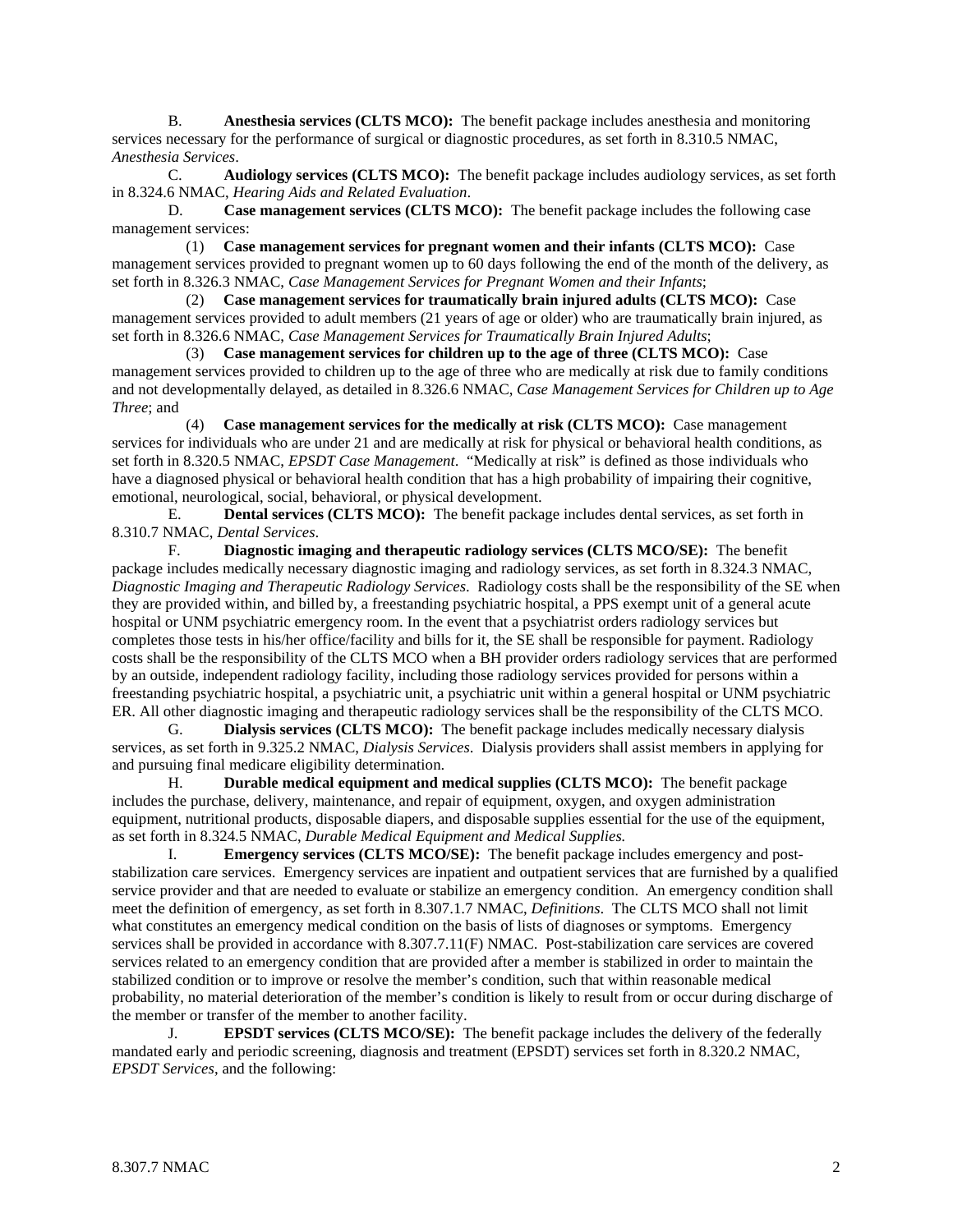(1) **EPSDT private duty nursing (CLTS MCO):** Private duty nursing for the EPSDT population, as set forth in 8.323.4 NMAC, *EPSDT Private Duty Nursing Services*. The services shall be delivered in the member's home or the school setting;

 (2) **EPSDT personal care (CLTS MCO):** Medically necessary personal care services furnished to members under 21 years of age as part of EPSDT, as set forth in 8.323.2 NMAC, *EPSDT Personal Care Services*;

 (3) **Tot-to-teen health checks (CLTS MCO):** The CLTS MCO shall adhere to the periodicity schedule and ensure that eligible members receive EPSDT screens (tot-to-teen health checks), including:

- (a) education of and outreach to members regarding the importance of health checks;
- (b) development of a proactive approach to ensure that the services are received by members;
- (c) facilitation of appropriate coordination with school-based providers;

 (d) development of a systematic communication process with the CLTS MCO's network providers regarding screens and treatment coordination for members;

(e) process to document, measure and ensure compliance with the periodicity schedule; and

 (f) development of a proactive process to ensure the appropriate follow-up of evaluations, referrals and/or treatment, especially early intervention for mental health conditions, vision and hearing screens, and current immunizations.

K. **Health education and preventive services:** The CLTS MCO shall:

 (1) provide a continuous program of health education without cost to its members. Such a program includes publications, media, presentations, and classroom instruction;

(2) provide programs of wellness education;

 (3) make preventive service available to members. The CLTS MCO shall periodically remind and encourage members to use benefits, including physical examinations, that are available and designed to prevent illness;

(4) initiate targeted prevention initiatives for members with acute and chronic disease; and

 (5) develop policies and procedures that encourage the proactive performance of home safety evaluations for all at-risk members transitioning from institutions to community settings.

 L. **Home health services (CLTS MCO):** The benefit package includes home health services, as set forth in 8.325.9 NMAC, *Home Health Services*.

 M. **Hospice services (CLTS MCO):** The benefit package includes hospice services, as set forth in 8.325.4 NMAC, *Hospice Care Services.*

 N. **Hospital outpatient services (CLTS MCO/SE):** The benefit package includes hospital outpatient services for preventive, diagnostic, therapeutic, rehabilitative, or palliative medical or behavioral health services, as set forth in 8.311.2 NMAC, *Outpatient Covered Services*.

 O. **Inpatient hospital services (CLTS MCO/SE):** The benefit package includes hospital inpatient acute care, procedures and services, as set forth in 8.311.2, *Hospital Services*. The CLTS MCO/SE shall comply with the maternity length of stay as defined in the Health Insurance Portability and Accountability Act of 1996 (HIPAA). Coverage for a hospital stay following a normal vaginal delivery may not be limited to less than 48 hours for both the mother and newborn child. Health coverage for a hospital stay in connection with childbirth following a cesarean section may not be limited to less than 96 hours for both the mother and newborn child.

 P. **Laboratory services (CLTS MCO/SE):** The benefit package includes all laboratory services provided according to the applicable provisions of the Clinical Laboratory Improvement Act (CLIA), as set forth in 8.324.2 NMAC, *Laboratory Services*. Laboratory costs shall be the responsibility of the SE when they are provided within, and billed by, a freestanding psychiatric hospital, a PPS exempt unit of a general acute hospital or UNM psychiatric emergency room. In the event that a psychiatrist orders lab work but completes that lab work in his/her office/facility and bills for it, the SE shall be responsible for payment. Lab costs shall be the responsibility of the CLTS MCO when a BH provider orders lab work that is performed by an outside, independent laboratory, including those lab services provided for persons within a freestanding psychiatric hospital, a psychiatric unit, a psychiatric unit within a general hospital or UNM psychiatric ER. All other covered laboratory services shall be the responsibility of theCLTS MCO.

 Q. **Nursing facility services (CLTS MCO):** The benefit package includes services provided in nursing facilities or hospital swing beds to members expected to reside in those facilities, as set forth in MAD-731, *Nursing Facilities*, and MAD-723, *Swing Bed Hospital Services*.

 R. **Nutritional services (CLTS MCO):** The benefit package includes nutritional services furnished to pregnant women and children, as set forth in 8.324.9 NMAC, *Nutritional Services*.

 S. **Personal care option (PCO) services (CLTS MCO):** The benefit package includes PCO services, as set forth in 8.315.4 NMAC, *Personal Care Option Services*.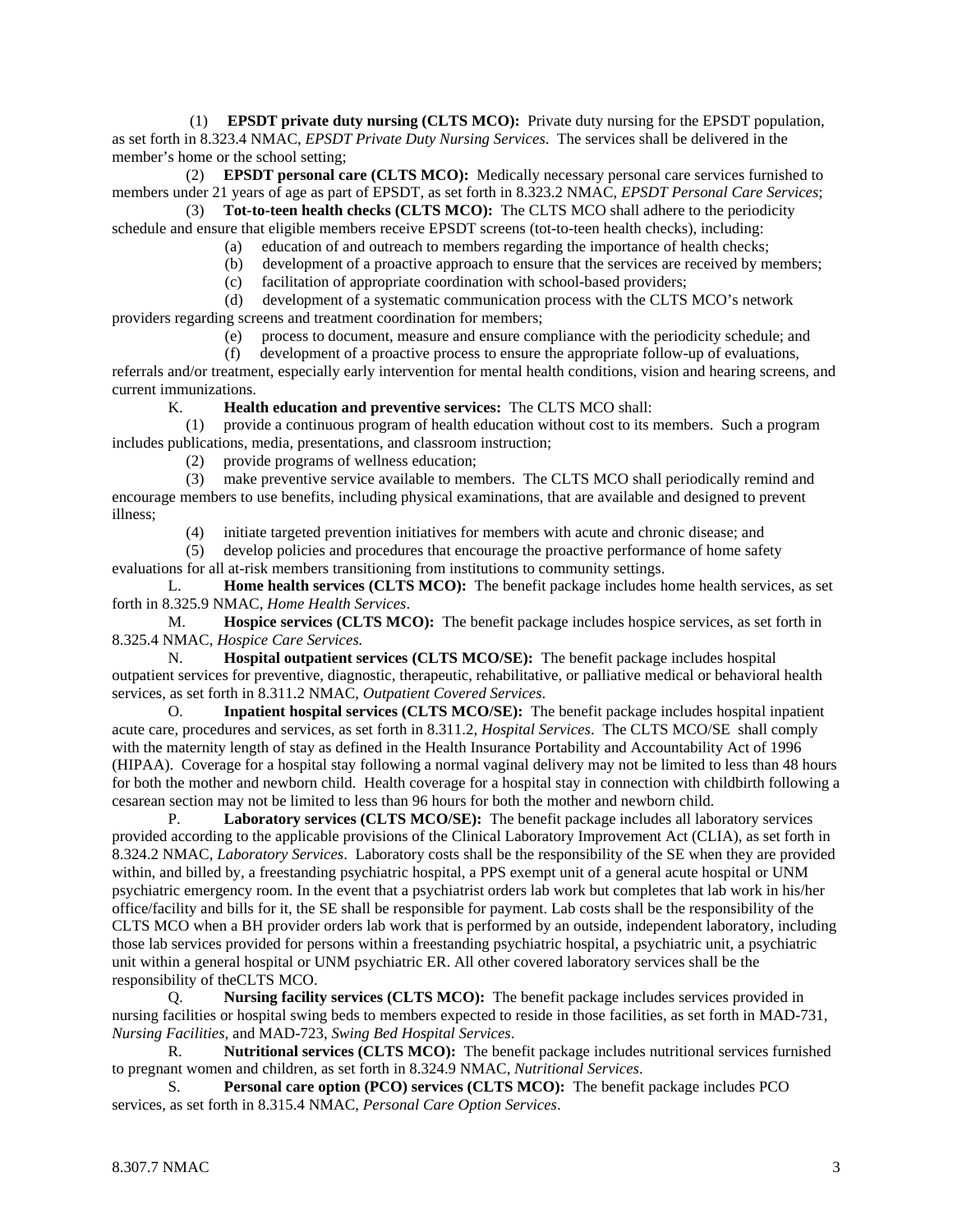T. **Pharmacy services (CLTS MCO/SE):** The benefit package includes all pharmacy and related services, as set forth in 8.324.4 NMAC, *Pharmacy Services*. The CLTS MCO/SE shall maintain written policies and procedures governing its drug utilization review (DUR) program in compliance with all applicable federal medicaid laws. The CLTS MCO/SE shall use a single medicaid preferred drug list (PDL). The CLTS MCO/SE shall cover brand name drugs and drug items not generally on the CLTS MCO/SE formulary or PDL when determined to be medically necessary by the CLTS MCO/SE or through a fair hearing process. The CLTS MCO/SE shall include on their formulary or PDL all multi-source generic drug items with the exception of items used for cosmetic purposes, items consisting of more than one (1) therapeutic ingredient, anti-obesity items, items which are not medically necessary, and cough, cold and allergy medications. The CLTS MCO/SE shall reimburse family planning clinics, school-based health clinics, and DOH public health clinics for oral contraceptive agents and Plan B when dispensed to members and billed using HCPC codes and CMS 1500 claim forms. The CLTS MCO shall coordinate as necessary with the SE, and the SE shall coordinate with the CLTS MCO and the member's PCP when administering pharmacy services. The SE shall be responsible for payment of all drug items prescribed by a behavioral health provider, such as psychiatrists, psychologists certified to prescribe, psychiatric clinical nurse specialists, psychiatric nurse practitioners, and any other prescribing practitioner contracted with the SE.

 (1) The CLTS MCO's preferred drug list (PDL) shall use the following guidelines: (a) there must be at least one representing drug for each of the categories in the first data bank

blue book;

(b) generic substitution shall be based on "AB" rating and/or clinical need;

 (c) for a multiple source, brand name product within a therapeutic class, the CLTS MCO may select a representative drug;

 (d) the PDL shall follow the centers for medicare and medicaid services (CMS) special guidelines relating to drugs used to treat HIV infection;

 (e) the PDL shall include coverage of certain over the counter (OTC) drugs by a licensed practitioner; and

 (f) the CLTS MCO shall implement an appeals process for service providers who believe that an exception to the PDL should be made for an individual member.

 (2) The CLTS MCO shall use a PDL developed with consideration of the clinical efficiency, safety and cost effectiveness of drug items, and shall provide medically appropriate drug therapies for members. Drug items not on the PDL must be considered for coverage on a prior authorization basis. Atypical antipsychotic medications must be available in the same manner as conventional antipsychotic medications for the treatment of severe mental illness, including schizophrenia, clinical depression, bipolar disorder, anxiety-panic disorder, and obsessive-compulsive disorder. Upon development, the CLTS MCO will be required to deliver its pharmacy benefit package using a single medicaid PDL.

 (3) The CLTS MCO shall coordinate as necessary with the single statewide entity (SE) when administering pharmacy services, to ensure that member and service provider questions are directed appropriately. The CLTS MCO shall edit pharmacy claims to ensure that any authorizations given and claims paid are within the scope of the responsibility of the CLTS MCO or the CLTS MCO's pharmacy subcontractor, and shall inform members or providers when the claims fall under the scope of responsibility of the SE. Such determinations will be based primarily on the prescriber and other criteria as provided by the state.

 (4) The CLTS MCO shall maintain written policies and procedures governing its drug utilization review (DUR) program, in compliance with federal and state law and regulations;

 (5) The CLTS MCO shall coordinate the delivery of the pharmacy benefit when medicare part D is the primary coverage; and

 (6) The CLTS MCO shall ensure that any member who takes nine or more different prescription medications has their medications reviewed by a medical clinician for appropriateness and the identification and correction of potentially harmful practices, and shall document this review in the member's chart at least every six months

 U. **Physical health services (CLTS MCO):** The benefit package includes primary (including those provided in school-based settings) and specialty physical health services provided by a licensed practitioner and performed within their scope of practice, as defined by state law and set forth in 8.310.2.9 NMAC, *Medical Services Providers*; 8.310.9 NMAC, *Midwife Services*, including attending out-of-hospital births and other related birthing services performed by certified nurse midwives or direct-entry midwives licensed by the state of New Mexico, who are either: (1) validly contracted with and fully credentialed by the CLTS MCO, or (2) validly contracted with the HSD medical assistance division and participate in HSD's birthing options program; 8.310.11 NMAC, *Podiatry*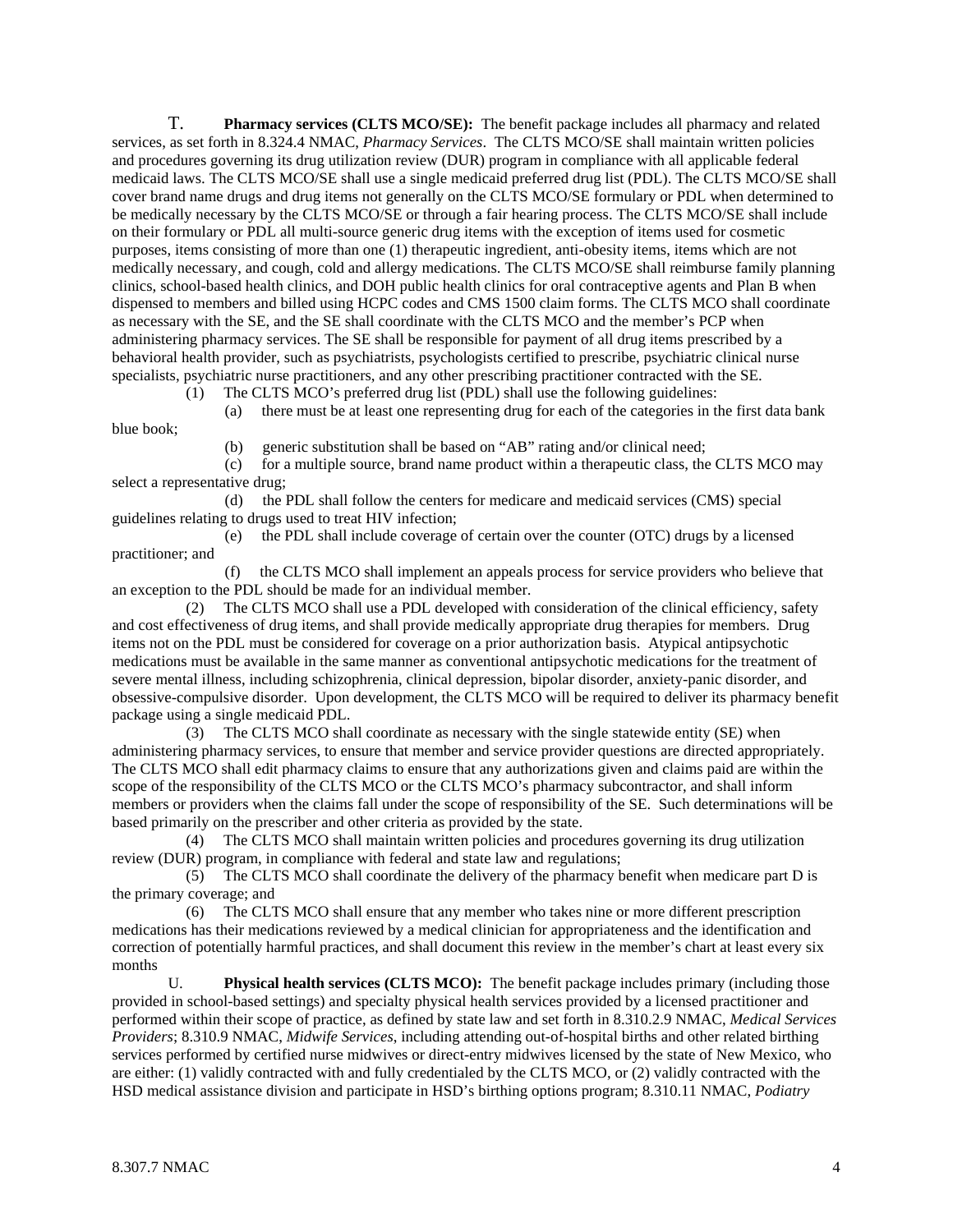*Services*; 8.310.3 NMAC, *Rural Health Clinic Services*; and 8.310.4 NMAC, *Federally Qualified Health Center Services*.

**Pregnancy termination services (CLTS MCO):** The benefit package includes coverage of pregnancy terminations for rape, incest and endangerment to the life of the mother, as allowed in accordance with 42 CFR §441.202. A certification from the network provider must be provided prior to payment. Medically necessary pregnancy terminations that do not meet the requirements of 42 CFR §441.202 are excluded from the capitation payment made to the CLTS MCO, and shall be reimbursed solely from state funds pursuant to the provisions of 8.325.7 NMAC, *Pregnancy Termination Procedures*.

W. **Preventive health services (CLTS MCO):** The benefit package includes preventive health services, including:

 (1) **Immunizations:** The CLTS MCO shall ensure that, within six months of enrollment, members are current with immunizations according to the type and schedule provided by the most recent version of the recommendations of the advisory committee on immunization practices (ACIP) of the centers for disease control and prevention, public health service, U.S. department of health and human services. This may be done by providing the necessary immunizations or by verifying the immunization history by a method deemed acceptable by the ACIP. "Current" is defined as no more than four months overdue.

 (2) **Screens:** The CLTS MCO shall ensure that, to the extent possible, asymptomatic members receive and are current for at lest the following screening services within six months of enrollment or within six months of a change in the standard. The CLTS MCO shall require its network providers to perform the appropriate interventions based on the results of the screens. "Current" is defined as no more than four months overdue. The CLTS MCO shall ensure that clinically appropriate follow-up and/or intervention is performed when indicated by the screening results.

 (a) **Screening for breast cancer:** Female members age 50-69 who are not at high risk for breast cancer shall be screened annually with mammography and a clinical breast examination. Female members at high risk for developing breast cancer shall be screened as often as clinically indicated.

 (b) **Screening for cervical cancer:** Female members with a cervix shall receive papanicolaou (PAP) testing starting at the onset of sexual activity, but at least by 18 years of age, and every three years thereafter until reaching 65 years of age, if prior testing has been consistently normal and the member has been confirmed to be not at high risk. If the member is at high risk, the testing frequency shall be at least annual.

 (c) **Screening for colorectal cancer:** Members age 50 and older at normal risk for colorectal cancer shall be screened with annual fecal occult blood testing or sigmoidoscopy at a periodicity determined by the CLTS MCO.

 (d) **Blood pressure measurement:** Members of all ages shall receive a blood pressure measurement as medically indicated.

 (e) **Serum cholesterol measurement:** Male members age 35-65 and female members age 45- 65 who are at normal risk for coronary heart disease shall receive serum cholesterol measurement every five years. Those members with multiple risk factors shall also receive HDL-C measurement.

 (f) **Screening for obesity:** All members shall receive annual body weight and height measurements to be used in conjunction with a calculation of the body mass index or referenced to a table of recommended weights.

 (g) **Screening for elevated lead levels:** Members age nine to 15 months (ideally 12 months old) shall receive a blood lead measurement at least once.

 (h) **Screening for diabetes:** Members shall receive a fasting or two-hour post-prandial serum glucose measurement at least once.

 (i) **Screening for tuberculosis:** Members shall receive a tuberculin skin test based on the level of individual risk for development of the infection.

 (j) **Screening for rubella:** Female members of childbearing ages shall be screened for rubella susceptibility by history of vaccination or by serology at their first clinical encounter in an office setting.

 (k) **Screening for visual impairment:** Members three to four years of age shall be screened at least once for amblyopia and strabismus by physical examination and a stereo acuity test.

 (l) **Screening for hearing impairment:** Members age 50 and older shall be routinely screened for hearing impairment by questioning them about their hearing.

 (m) **Screening for problem drinking and substance abuse:** Adolescent and adult members shall be screened at least once by a careful history of alcohol use and/or the use of a standardized screening questionnaire, such as the alcohol use disorders identification test (AUDIT) or the four-question CAGE instrument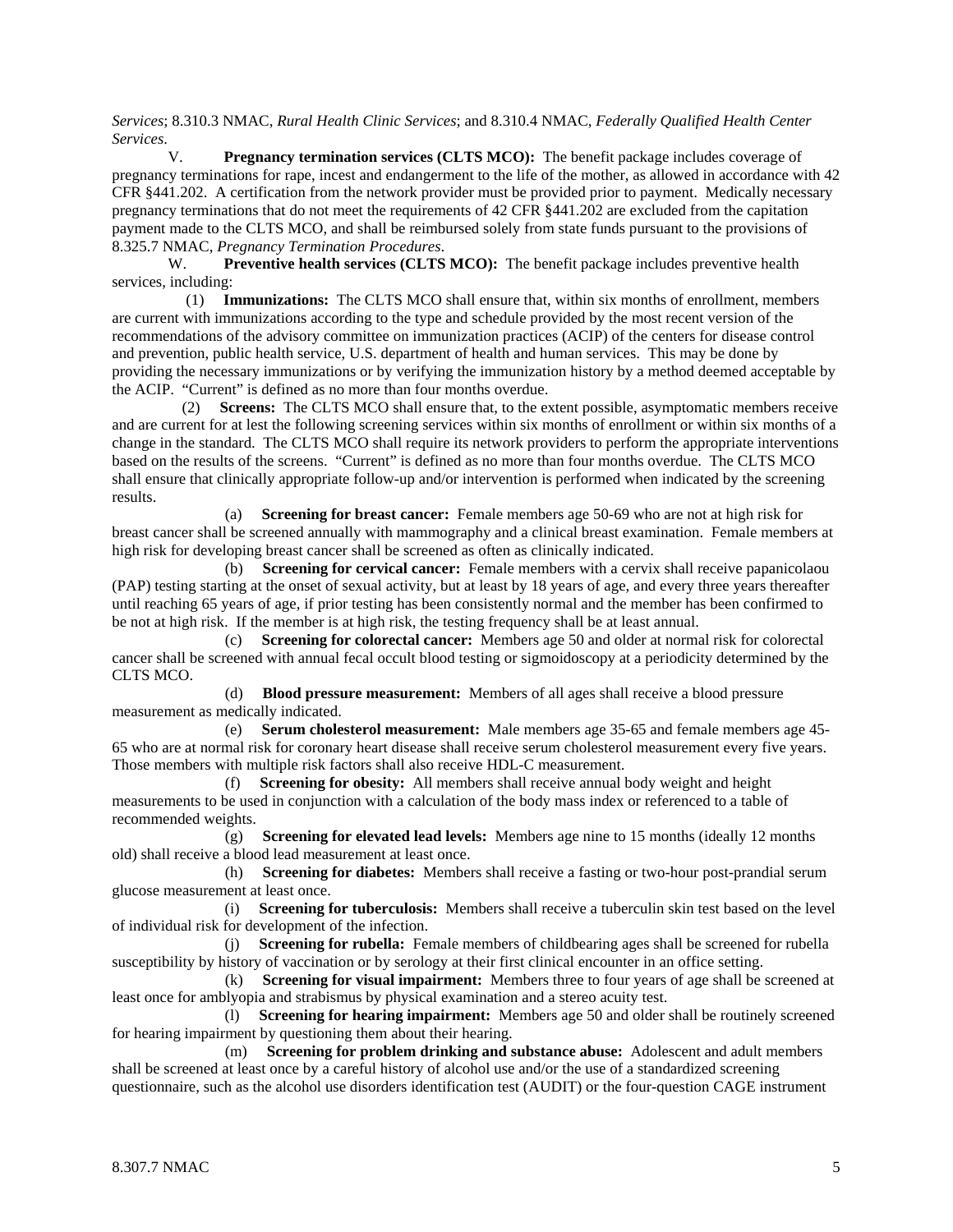and the substance abuse screening and severity inventory (SASSI). The frequency of screening shall be determined by the results of the first screen and other clinical indications. Members shall be referred to the SE as warranted.

 (n) **Prenatal screening:** Pregnant members shall be screened for preeclampsia, D (Rh) incompatibility, down syndrome, neural tube defects, hemoglobinopathies, and vaginal and rectal group B streptococcal infection; and counseled and offered testing for HIV.

 (o) **Newborn screening:** At a minimum, newborn members shall be screened for phenylketonuria, congenital hypothyroidism, galactosemia, and any other congenital disease or condition specified in accordance with department of health regulations, specifically 7 NMAC 30.6, *Newborn Genetic Screening Program*.

 (p) **Behavioral health screening:** During an encounter with a primary care provider (PCP), a behavioral health screen shall occur.

 (3) **Tot-to-teen health checks:** The CLTS MCO shall operate a tot-to-teen health check program for members up to 21 years of age to ensure the delivery of federally mandated EPSDT services. Within six months of enrollment, the CLTS MCO shall endeavor to ensure that eligible members are current according to the screening schedule for EPSDT services.

 (4) **Counseling services:** The CLTS MCO shall provide to applicable asymptomatic members counseling on the following unless member refusal is documented: to prevent tobacco use; to promote physical activity; to promote a healthy diet; to prevent osteoporosis and heart disease in menopausal female members; to prevent motor vehicle injuries; to prevent household and recreational injuries; to prevent dental and periodontal disease; to prevent HIV infection and other sexually transmitted diseases; and to prevent unintended pregnancies.

 (5) **Health advisor hotline:** The CLTS MCO shall provide a toll-free health advisor hotline, which shall provide at least the following:

 (a) general health information on topics appropriate to the various medicaid populations, including those with severe and chronic conditions;

 (b) clinical assessment and triage to evaluate the acuity and severity of the member's symptoms and make the clinically appropriate referral; and

(c) pre-diagnostic and post-treatment service decision assistance based on symptoms.

 (6) **Family planning policy (CLTS MCO):** The CLTS MCO shall have a written family planning policy to ensure that members of the appropriate age of both sexes who seek family planning services shall be provided with counseling pertaining to the following: methods of contraception; evaluation and treatment of infertility; risk reduction practices for HIV and other sexually transmitted diseases; options for pregnant members who do not wish to keep a child; and options for pregnant members who may wish to terminate the pregnancy.

 (7) **Prenatal care program (CLTS MCO):** The CLTS MCO shall operate a proactive prenatal care program to promote early initiation and appropriate frequency of prenatal services consistent with the standards of the American college of obstetrics and gynecology. The program shall include at least the following:

(a) educational outreach to all members of childbearing ages;

 (b) prompt and easy access to obstetrical services, including providing an office visit with a practitioner within three weeks of having a positive pregnancy test (laboratory or home) unless earlier care is clinically indicated;

- (c) risk assessment of all pregnant members to identify high risk cases for special management;
- (d) counseling that strongly advises voluntary testing for HIV;

 (e) case management services to address the special needs of members who have a high risk pregnancy, especially if risk is due to psychosocial factors such as substance abuse or teen pregnancy;

(f) screening for determination of need of a post-partum home visit; and

 (g) coordination with other services in support of good prenatal care, including transportation and other community services and referral to an agency that dispenses free or reduced price baby car seats.

 X. **Prosthetics and orthotics (CLTS MCO):** The benefit package includes prosthetic and orthotic services, as set forth in 8.324.8 NMAC, *Prosthetics and Orthotics*.

 Y. **Rehabilitation services (CLTS MCO):** The benefit package includes inpatient and outpatient hospital and outpatient physical, occupational and speech therapy services, as set forth in 8.325.8 NMAC, *Rehabilitation Services*; and licensed speech and language pathology services furnished under the EPSDT program, as set forth in 8.323.5 NMAC, *Licensed Speech and Language Pathologists*.

 Z. **Reproductive health services (CLTS MCO):** The benefit package includes reproductive health services, as set forth in 8.325.3 NMAC, *Reproductive Health Services*. The CLTS MCO shall provide members with sufficient information to allow them to make informed choices, including: the types of family planning services available; the member's right to access these services in a timely and confidential manner; and the freedom to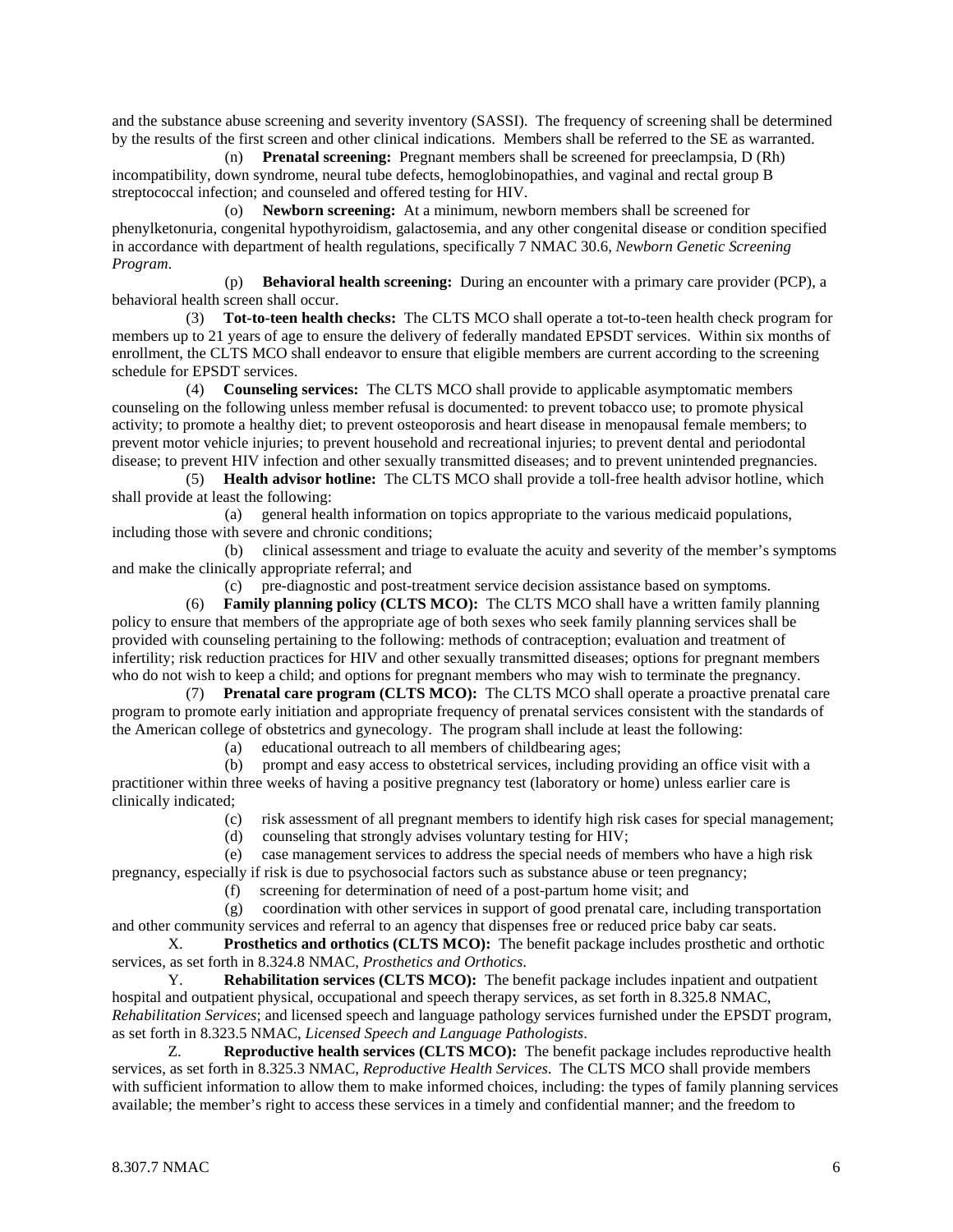choose a qualified family planning provider. A female member shall have the right to self-refer to a women's health specialist within the CLTS MCO's provider network for covered services necessary to provide women's routine and preventive health care services. This right o self-refer is in addition to the member's designated source of primary care if that source is not a women's health specialist.

 AA. **School-based services (CLTS MCO/SE):** The benefit package includes services provided in schools, excluding those specified in the individualized education plan (IEP) or individualized family service plan (IFSP), as set forth in 8.320.6 NMAC, *School-Based Services for Recipients Under 21 Years of Age*.

 BB. **Service coordination:** The benefit package includes service coordination that is person-centered and intended to support members in pursuing their desired life outcomes by assisting them in accessing support and services necessary to achieve the quality of life that they desire in a safe and healthy environment. Service coordination assists members in gaining access to needed coordinated long-term services program waiver services; medicaid state plan services; and medical, social, educational and other services, regardless of the funding source for the services to which access is needed.

 CC. **Telehealth Services (CLTS MCO/SE):** The benefit package includes telehealth services as set forth in 8.310.13 NMMAC, *Telehealth Services.*

 DD. **Transplant services (CLTS MCO):** The following transplants are covered in the benefit package as long as the indications are not considered experimental or investigational: heart transplants, lung transplants, heart-lung transplants, liver transplants, kidney transplants, autologous bone marrow transplants, allogeneic bone marrow transplants, and corneal transplants, as set forth in 8.325.5 NMAC, *Transplant Services*. Also see 8.325.6 NMAC, *Experimental or Investigational Procedures, Technologies or Non-Drug Therapies* for guidance on determining if transplants are experimental or investigational.

 EE. **Transportation services (CLTS MCO):** The benefit package includes transportation services such as ground ambulance, air ambulance, taxicab and/or handivan, commercial bus, commercial air, meal, and lodging services, as indicated for medically necessary physical and behavioral health services, as set forth in 8.324.7 NMAC *Transportation Services*. In addition, the CLTS MCO must abide by New Mexico law and regulations, specifically NMSA 1978 §65-2-97(F), stating that rates paid by the CLTS MCO to transportation providers are not subject to and are exempt from New Mexico public regulation commission approved tariffs. The CTLS MCO is also required to coordinate, manage and be financially responsible for the delivery of the transportation benefit to members receiving physical health services and/or behavioral health services. The CTS MCO shall coordinate with the SE as necessary to perform this function. Such coordination shall include:

 (1) receiving information from and providing information to the SE regarding members and service providers;

 (2) meeting with the SE to resolve provider and member issues to improve services, communication and coordination;

(3) contacting the SE, as necessary, to provide quality transportation services; and

(4) maintaining and distributing statistical information and data as may be required.

 FF. **Vision services (CLTS MCO):** The benefit package includes vision services, as set forth in 8.310.6 NMAC, *Vision Care Services*.

The following are services provided under the 1915 (c) waiver to CLTS members who meet specific criteria.

A. **Adult day health services (CLTS MCO):** The benefit package includes adult day health services, which are generally provided for two or more hours per day on a regularly scheduled basis, for one or more days per week, by a licensed adult day-care, community-based facility that offers health and social services to assist eligible members in achieving optimal functioning. Private duty nursing services and skilled maintenance therapies (physical, occupational and speech therapies) may be provided in conjunction with adult day health services by the adult day health service provider or by another service provider. Private duty nursing services and skilled maintenance therapies must be provided in a private setting at the facility.

B. **Assisted living services (CLTS MCO):** The benefit package includes assisted living services, which are residential services that include personal support services, companion services, and assistance with medication administration, as set forth in department of health regulations 7.8.2 NMAC, *Residential Health Facilities*.

C. **Community transition goods and services, and community relocation specialist services (CLTS MCO):** The benefit package includes community transition and relocation specialist services designed to move individuals, where appropriate, from an institutional setting to home and community-based programs, as detailed in the coordinated long-term services contract.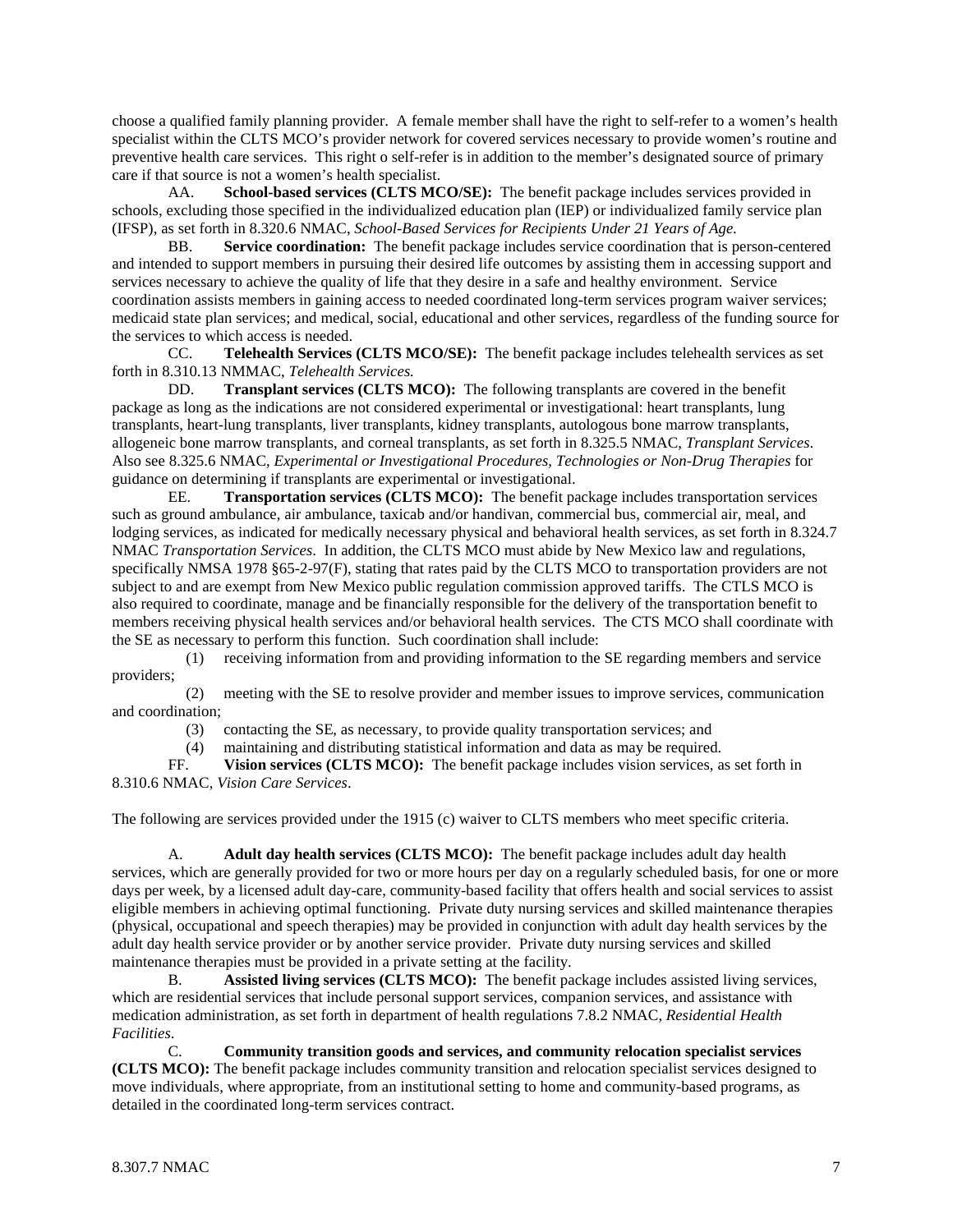D. **Emergency response services (CLTS MCO):** The benefit package includes emergency response services, including the provision of an electronic device that enables members to secure help in an emergency. The member may also wear a portable "help" button to allow for mobility. The system is connected to the member's telephone and programmed to signal a response center when the "help" button is activated. The response center must be staffed by trained professionals. Emergency response services include installing, testing and maintaining equipment; training members, caregivers and first responders on the use of the equipment; 24-hour monitoring for alarms; checking systems monthly, or more frequently, if warranted by electrical outages, severe weather or other conditions; and reporting member emergencies and changes in the member's condition that may affect service delivery. Emergency categories consist of emergency response, emergency response high need, and emergency response installation/disconnect.

 E. **Environmental modifications (CLTS MCO):** The benefit package includes environmental modifications, including the purchase and/or installation of equipment and/or the making of physical adaptations to a member's residence that are necessary to ensure the health, welfare and safety of the member, or to enhance the member's level of independence.

 (1) Adaptations include: installing ramps and grab-bars; widening doorways/hallways; installing specialized electric and plumbing systems to accommodate medical equipment and supplies; installing lifts or elevators; modifying bathroom facilities; adapting turnaround spaces; making specialized accessibility and safety adaptations; making household additions; installing trapeze and mobility tracks for home ceilings; installing automatic door openers and doorbells; installing voice, light or motion-activated electronic devices; making fire safety adaptations; installing air filtering devices; making heating/cooling adaptations; installing glass substitutes for windows and doors; installing modified switches, outlets or environmental controls for home devices; and installing alarm and alert systems and/or signaling devices.

 (2) All environmental modifications shall be provided in accordance with applicable federal and state laws and regulations, and local building codes. The CLTS MCO must ensure that proper design criteria is used in planning and designing the adaptation; provide or secure licensed contractor(s) or approved vendor(s) to provide construction/remodeling services; provide administrative and technical oversight of construction projects; provide consultants to family members, waiver providers, and contractors concerning environmental modification projects; and inspect the final environmental modification project to ensure that the adaptations meet the approved plan.

 F. **Private duty nursing services (CLTS MCO):** The benefit package includes private duty nursing services, including activities, procedures and treatment for a physical condition, physical illness or chronic disability. Services include: medication management, administration and teaching; aspiration precautions; feeding tube management; gastrostomy and jejunostomy; skin care; weight management; urinary catheter management; bowel and bladder care; wound care; health education; health screening; infection control; environment management for safety; nutrition management; oxygen management; seizure management and precautions; anxiety reduction; staff supervision; and behavior and self-care assistance.

 G. **Respite services (CLTS MCO):** The benefit package includes respite services provided to members who are unable to care for themselves. Respite services are provided on a short-term basis because of the absence or need for relief of those persons normally providing the services. Respite services may be provided in a member's home or in the community. Services include: assistance with routine activities of daily living (e.g., bathing, toileting, preparing or assisting with meal preparation, and eating); enhancing self-help skills; providing opportunities for leisure, play and other recreational activities; and allowing community integration.

 H. **Skilled maintenance therapy services (CLTS MCO):** The benefit package includes skilled maintenance therapy services, including occupational, physical and speech language therapy services.  $[8.307.7.11 \text{ NMAC} - \text{N}, 8-1-08]$ 

**8.307.7.12 BEHAVIORAL HEALTH SERVICES:** Behavioral health services provided by the CLTS MCO's network providers will be covered by the CLTS MCO, even when the primary diagnosis is a behavioral health diagnosis. Facility costs, including emergency room costs, will be covered by the CLTS MCO unless there is a specific psychiatric revenue code on the facility claim form. Any professional services provided by a behavioral health service provider in an emergency room or in an inpatient or outpatient hospital setting will be covered by the SE. Any services provided by a physical health service provider in an emergency room or in an inpatient setting will be covered by the CLTS MCO. The SE will cover outpatient hospital services that require the use of a psychiatrist or psychologist revenue code for billing. Pharmacy claims prescribed by a physical health service provider will be covered by the CLTS MCO.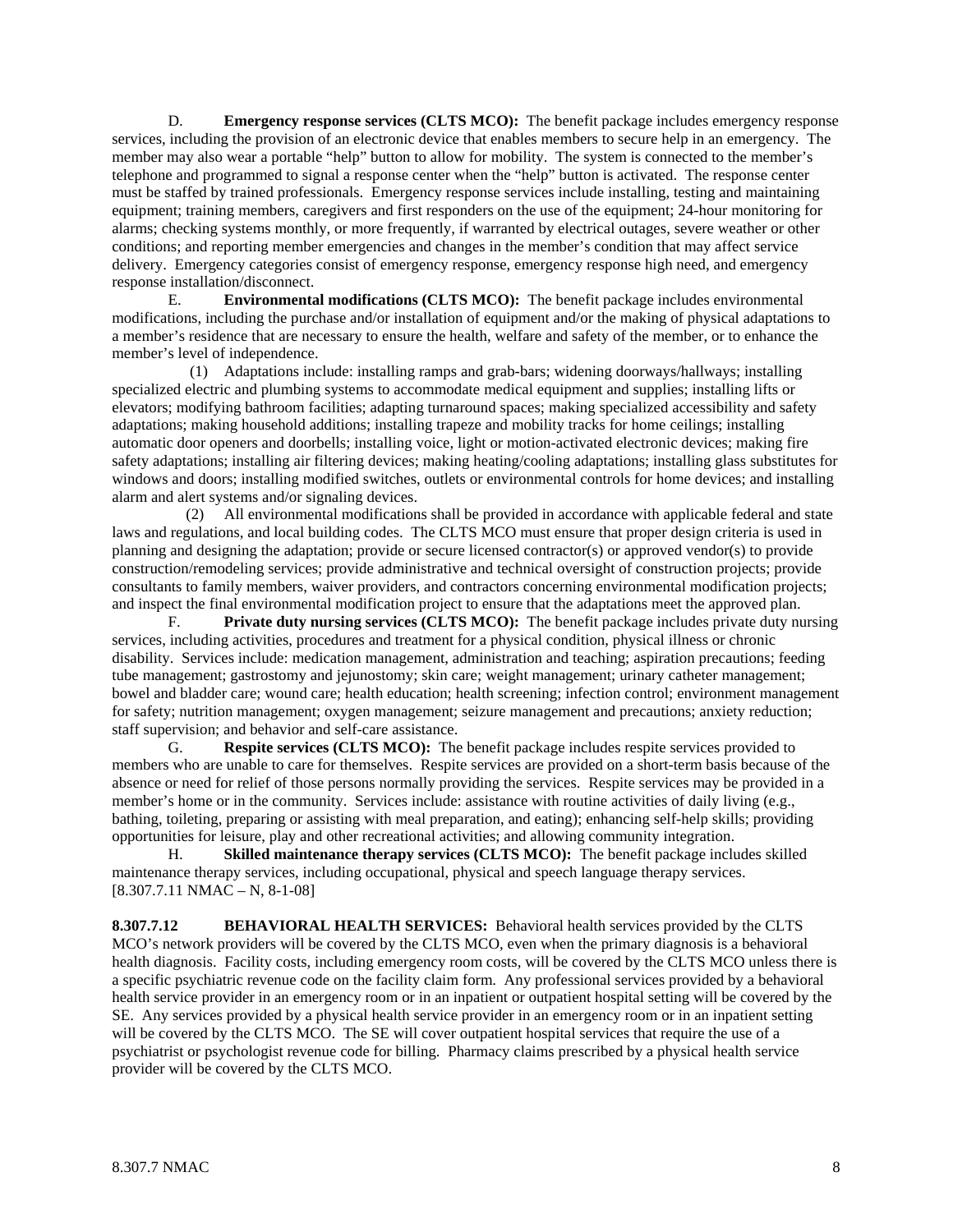**8.307.7.13 BEHAVIORAL HEALTH SERVICES INCLUDED IN THE BENEFIT PACKAGE FOR ADULTS AND CHILDREN.** The SE shall cover the following medicaid services. If, at any time, other medicaid behavioral health services are included in the state plan or a state plan amendment, the SE shall cover those services

 A. **Inpatient hospital services:** The benefit package includes inpatient hospital psychiatric services provided in general hospital units and prospective payment system (PPS)-exempt units in a general hospital as detailed in 8.311.2 NMAC, *Hospital Services*.

B. **Hospital outpatient services:** The benefit package includes outpatient psychiatric and partial hospitalization services provided in PPS-exempt units of general hospitals as detailed in 8.311.4 NMAC, *Outpatient Psychiatric Services and Partial Hospitalization*.

C. **Outpatient health care professional services:** The benefit package includes outpatient health care services, as detailed in 8.310.8 NMAC, *Mental Health Professional Services*.

D. **Comprehensive community support services:** The benefit package includes comprehensive community support services as detailed in 8.315.6 NMAC, *Comprehensive Community Support Services.* 

E. **Assertive community treatment services (ACT):** The benefit package includes assertive community treatment services for members eighteen (18) years of age and older as detailed in 8.315.5 NMAC, Assertive Community Treatment Services.

[8.305.7.13 NMAC - Rp 8.305.7.13 NMAC, 7-1-04; A, 7-1-05; A, 7-1-08]

**8.307.7.14 BEHAVIORAL HEALTH SERVICES INCLUDED IN THE CLTS BENEFIT PACKAGE FOR CHILDREN ONLY:** The SE shall provide the following medicaid services. The benefit package includes prevention, screening, diagnostic, ameliorative services and other medically necessary behavioral health care and substance abuse treatment or services for medicaid members under 21 years of age whose need for behavioral health services is identified by a licensed health care provider or during an EPSDT screen. All behavioral health care services shall be provided in accordance with the current New Mexico Children's Code and the Children's Mental Health and Developmental Disabilities Act, NMSA Section 32A-6-1 to 32A-6-22. The services include the following:

 A. **Inpatient hospitalization in free standing psychiatric hospitals:** The benefit package includes inpatient services in free standing psychiatric hospitals as detailed in 8.321.2 NMAC, *Inpatient Psychiatric Care in Freestanding Psychiatric Hospitals*.

B. **Accredited residential treatment center services:** The benefit package includes accredited residential treatment services as detailed in 8.321.3 NMAC, *Accredited Residential Treatment Center Services*.

C. **Nonaccredited residential treatment centers and group homes:** The benefit package includes residential treatment services as detailed in 8.321.4 NMAC, *Non-Accredited Residential Treatment Centers and Group Homes*.

D. **Treatment foster care:** The benefit package includes treatment foster care services as detailed in 8.322.2 NMAC, *Treatment Foster Care*.

E. **Treatment foster care II:** The benefit package includes treatment foster care II, as detailed in 8.322.5 NMAC, *Treatment Foster Care II*.

F. **Outpatient and partial hospitalization services in freestanding psychiatric hospital:** The benefit package includes outpatient and partial hospitalization services provided in freestanding psychiatric hospitals, as detailed in 8.321.5 NMAC, *Outpatient and Partial Hospitalization Services in Freestanding Psychiatric Hospitals*.

G. **Day treatment services:** The benefit package includes day treatment services, as detailed in 8.322.4 NMAC, *Day Treatment Services*.

H. **Behavior management skills development services (BMSDS):** The benefit package includes behavior management services, as detailed in 8.322.3 NMAC, *Behavior Management Skills Development Services*.

I. **School-based services:** The benefit package includes counseling, evaluation and therapy furnished in a school-based setting, but not when specified in the individual education plan (IEP) or the individualized family service plan (IFSP), as detailed in 8.320.6 NMAC, *School-Based Services for Recipients under 21 Years of Age*.

J. **Licensed alcohol and drug abuse counselors:** The benefit package includes alcohol and drug abuse counseling, as detailed in 8.323.3 NMAC, *Licensed Alcohol and Drug Abuse Counselors*.

K. **Multi-systemic therapy services:** The benefit package includes multi-systemic therapy services, as detailed in 8.322.6 NMAC, *Multi-Systemic Therapy Services.* 

[8.305.7.14 NMAC - Rp 8.305.7.14 NMAC, 7-1-04; A, 7-1-05; A, 9-1-06; A, 7-1-08]

also.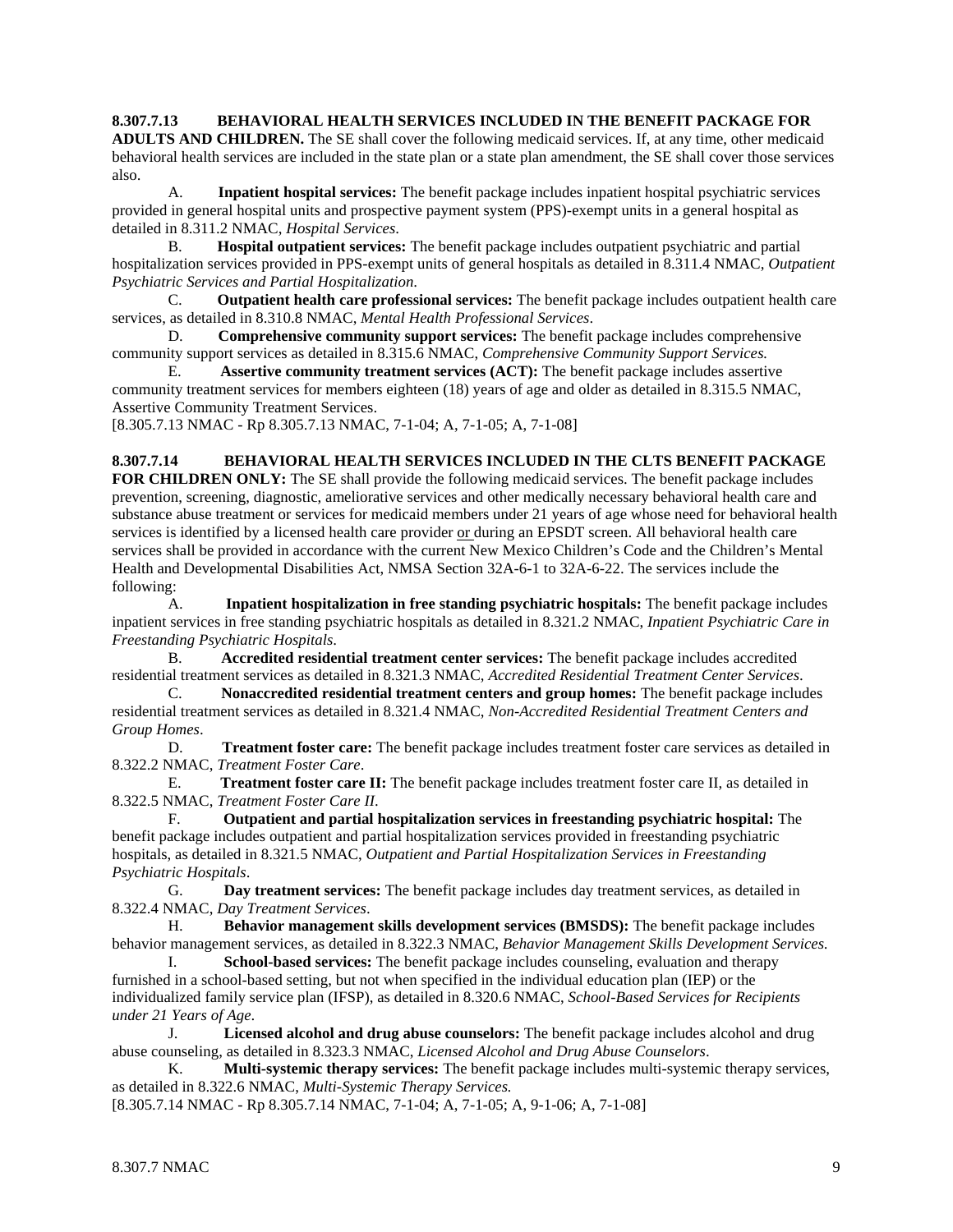**8.307.7.15 BEHAVIORAL HEALTH SERVICES INCLUDED IN THE BENEFIT PACKAGE FOR** 

**ADULTS ONLY:** The benefit package includes psychosocial rehabilitation, as detailed in 8.315.3 NMAC Psychosocial Rehabilitation Services, and shall be provided by the SE, in accordance with the New Mexico Mental Health and Developmental Disabilities Code, NMSA Sections 43-1-1 to 43-1-25.

[8.305.7.15 NMAC - Rp 8.305.7.15 NMAC, 7-1-04; A, 7-1-05; A, 9-1-06; A, 7-1-08 – N, 8-1-08]

**8.307.7.16 SERVICES EXCLUDED FROM THE CLTS BENEFIT PACKAGE:** The following services are not included in the coordinated long-term services program benefit package:

 A. services provided in intermediate care facilities for the mentally retarded (ICF/MR), as set forth in 8.313.2 NMAC, *Intermediate Care Facilities for the Mentally Retarded*;

 B. emergency services to undocumented aliens, as set forth in 8.325.10 NMAC, *Emergency Services for Undocumented Aliens*;

 C. experimental or investigational procedures, technologies or non-drug therapies, as set forth in 8.325.6 NMAC, *Experimental or Investigational Procedures, Technologies or Non-Drug Therapies*;

 D. case management services provided by the children, youth and families department that are defined as child protective services case management, as set forth in 8.320.5 NMAC, *EPSDT Case Management*;

 E. case management services provided by the aging and long-term services department, as set forth in 8.326.7 NMAC, *Adult Protective Services Case Management*;

 F. case management services provided by the children, youth and families department, as set forth in 8.326.8, *Case Management Services for Children Provided by Juvenile Probation and Parole Officers*;

 G. services provided in the schools and specified in the IEP or IFSP, as set forth in 8.320.6 NMAC, *School-Based Services for Recipients Under 21 Years of Age*; and

 H. services provided under the home and community-based waiver services programs, as set forth in MAD 733 NMAC, *Home and Community-Based Services Waivers*, the medically fragile waiver, HIV/AIDS waiver, developmentally disabled waiver, and *Mi Via* waiver.

 $[8.307.7.13 \text{ NMAC} - \text{N}, 8-1-08]$ 

**8.307.7.17 VALUE-ADDED SERVICES:** See 8.307.17 NMAC. [8.307.7.14 NMAC – N, 8-1-08]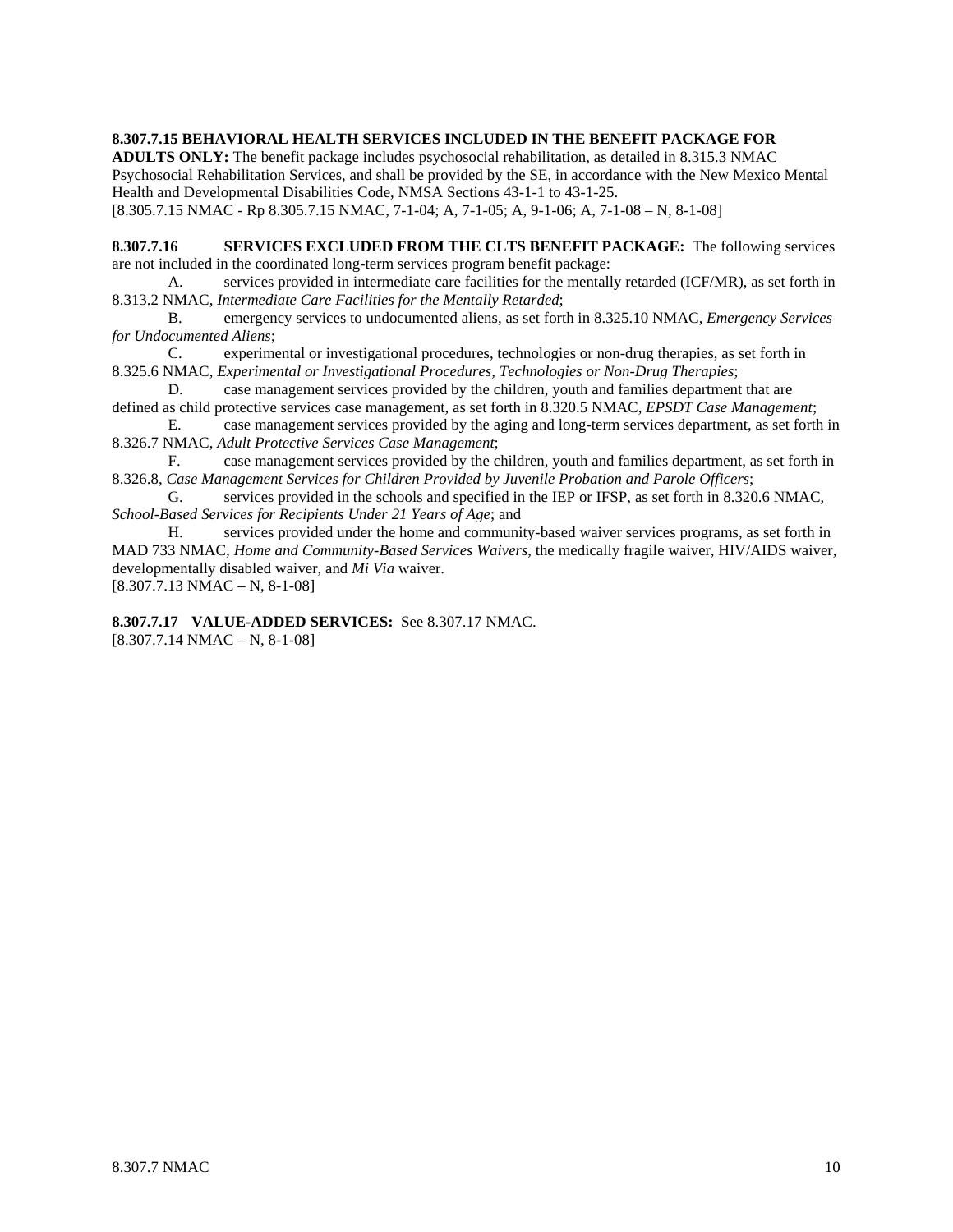# **TITLE 8 SOCIAL SERVICES CHAPTER 307 COORDINATED LONG-TERM SERVICES PART 8 QUALITY MANAGEMENT**

**8.307.8.1 ISSUING AGENCY:** Human Services Department  $[8.307.8.1 \text{ NMAC} - \text{N}, 8-1-08]$ 

**8.307.8.2 SCOPE:** This rule applies to the general public.  $[8.307.8.2 NMAC - N, 8-1-08]$ 

**8.307.8.3 STATUTORY AUTHORITY:** The New Mexico medicaid program is administered pursuant to regulations promulgated by the federal department of health and human services under Title XIX of the Social Security Act, as amended, and by the state human services department pursuant to state statute. [8.307.8.3 NMAC – N, 8-1-08]

**8.307.8.4 DURATION:** Permanent [8.307.8.4 NMAC – N, 8-1-08]

**8.307.8.5 EFFECTIVE DATE:** August 1, 2008, unless a later date is cited at the end of a section. [8.307.8.5 NMAC – N, 8-1-08]

**8.307.8.6 OBJECTIVE:** The objective of these regulations is to provide policies for the service portion of the New Mexico medicaid coordinated long-term services program.  $[8.307.8.6 \text{ NMAC} - \text{N}, 8-1-08]$ 

**8.307.8.7 DEFINITIONS:** See 8.307.1.7 NMAC.  $[8.307.8.7 \text{ NMAC} - \text{N}, 8-1-08]$ 

**8.307.8.8 MISSION STATEMENT:** The mission of the medical assistance division is to ensure access to quality and cost-effective health care.  $[8.307.8.8 NMAC - N, 8-1-08]$ 

**8.307.8.9 QUALITY MANAGEMENT:** The human services department (HSD) recognizes that strong programs of quality improvement (QI) and assurance help ensure that better services are delivered in a cost-effective manner to the member. Under the terms of the medicaid coordinated long-term services contract, quality management (QM) programs are incorporated into health service delivery and administrative systems.  $[8.307.8.9 \text{ NMAC} - \text{N}, 8-1-08]$ 

**8.307.8.10 EXTERNAL QUALITY REVIEW:** The state shall retain the services of an external quality review organization (EQRO) in accordance with the Social Security Act §1902(a)(30)(C). The coordinated longterm services managed care organizations (CLTS MCOs) shall cooperate fully with the EQRO and demonstrate adherence to HSD's regulations and quality standards. The EQRO shall not be a competitor of the CLTS MCO. The CLTS MCO shall utilize technical assistance and guidelines offered by the EQRO, when recommended or directed by the state.

 $[8.307.8.10 NMAC - N, 8-1-08]$ 

### **8.307.8.11 BROAD STANDARDS:**

 A. **HEDIS requirement:** The CLTS MCO shall submit a copy of its audited health plan employer data and information set (HEDIS) data submission tool to HSD or its designee at the same time it is submitted to NCQA. The CLTS MCO is expected to use and rely upon HEDIS data as an important measure of performance for HSD. The CLTS MCO is expected to incorporate the results of each year's HEDIS data submission into its QI/QM plan. The results of the CLTS MCO's HEDIS ® Compliance Audit ™ shall accompany its data submission tool.

 B. **Mental health reporting requirement:** The SE shall be responsible for the collection and submission of a statistically valid New Mexico consumer/family satisfaction project (C/FSP) survey for both the medicaid adult and child family population as an annual reporting requirement. The SE shall adhere to the established HSD survey administration and reporting process. The annual C/FSP shall also include non-survey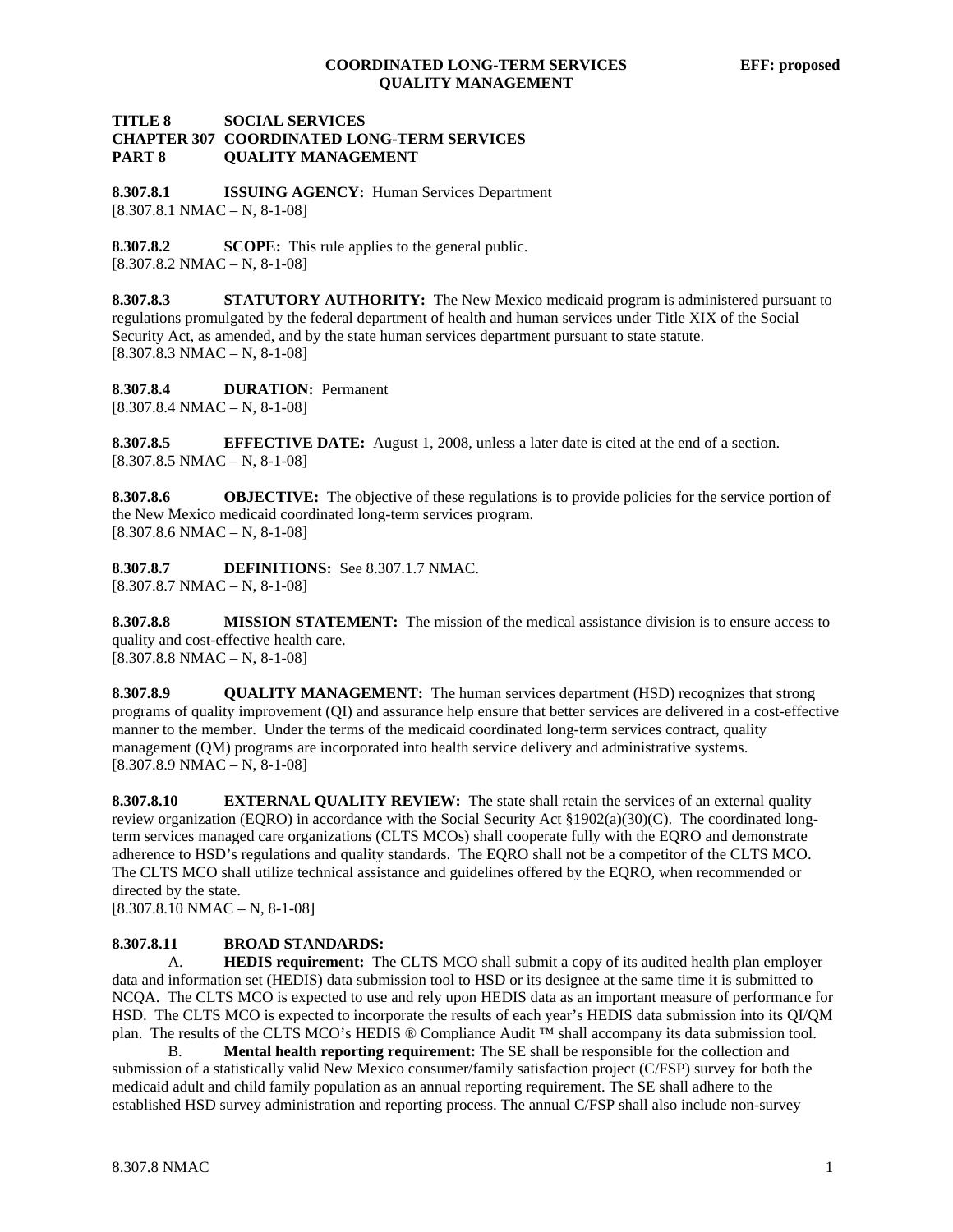indicators defined by HSD as part of this reporting requirement for each contract calendar year. The SE shall report the C/FSP data set and any additional HSD requested data that are similar to that of C/FSP to HSD annually each fiscal year. The SE shall submit to HSD a written analysis of the annual C/FSP report based on the aggregate survey data results for both the child/family and adult populations.

C. **Collection of clinical data:** For indicators requiring clinical data as a data source, the CLTS MCO shall collect and utilize a sample of clinical records sufficient to produce statistically valid results. The size of the sample shall support stratification of the population by a range of demographic and clinical factors pertinent to the special vulnerable populations served. These populations shall include, but are not limited to, ethnic minorities, homeless, pregnant women, gender and age-based populations.

D. **Behavioral health data (SE only):** For reporting purposes, BH data shall be collected and reported for any medicaid managed care member receiving any behavioral health service provided by a licensed or certified behavioral health practitioner, regardless of setting or location as required by HSD. This includes behavioral health licensed professionals, practicing within the SE. The SE shall monitor and ensure the integrity of data. Findings shall be reported to HSD upon request.

 E. **Provision of emergency services:** The CLTS MCO shall ensure that acute general hospitals are reimbursed for emergency services, which they will provide because of federal mandate, such as the "anti-dumping" law in the Omnibus Reconciliation Act of 1989, P.L. (101-239) and 42 U.S.C. §1395dd. (1867 of the Social Security Act).

 E. **Disease reporting:** The CLTS MCO shall require its service providers to comply with disease reporting required by the "New Mexico Regulations Governing the Control of Disease and Conditions of Public Health Significance, 1980".

 H. The CLTS MCO agrees to comply with all applicable standards, orders and regulations issued pursuant to the Clean Air Act, 42 U.S.C. §7401 et. seq., and the Federal Water Pollution Control Act, as amended and codified at 33 U.S.C. §1251 et. seq. In addition to any and all remedies or penalties set forth in this agreement, any violation of this provision shall be reported to the US department of health and human services (HHS) and the appropriate regional office of the environmental protection agency.

 $[8.307.8.11 \text{ NMAC} - \text{N}, 8-1-08]$ 

#### **8.307.8.12 STANDARDS FOR QUALITY MANAGEMENT AND IMPROVEMENT:**

 A. **Program structure:** Quality management (QM) is an integrated approach that links knowledge, structure and processes together throughout the CLTS MCO/SE's system to assess and improve quality. The goal of quality improvement (QI) activities is to improve the quality of clinical care and services provided to members in the areas of health service delivery and supportive administrative systems. The CLTS MCO /SE's QM and QI structures and processes shall be planned, systematic, clearly defined, and at least as stringent as federal requirements. Responsibilities shall be assigned to appropriate individuals. The CLTS MCO/SE shall submit its comprehensive QM/QI plan for the coming year on an annual basis, as well as a comprehensive QM/QI evaluation of the previous year's achievement and performance of its QM/QI goals and initiatives. The QI program for the CLTS MCO/SE shall be reviewed and approved by HSD or its designee annually. The CLTS MCO/SE's QI/QM activities shall demonstrate the linkage of quality improvement projects to findings from multiple quality evaluations, such as the external quality review annual evaluation; opportunities for improvement identified through either the annual HEDIS indicators or state defined performance measures; the annually required consumer satisfaction surveys and service provider surveys; and any findings identified by an accreditation body such as NCQA.

 (1) The QM/QI program shall include: specific targeted goals, objectives and structures that cover the CLTS MCO/SE's immediate objectives for each contract year or calendar year; and long-term objectives for the entire contract period. The annual plan shall include the specific interventions to be utilized to improve the quality targets, as well as the timeframes for evaluation.

 (2) The QM/QI program shall be accountable to the governing body that reviews and approves the QM/QI program.

 (3) The program description shall specify the roles, authority and responsibilities of a designated physician/psychiatrist in the QM/QI program.

(4) A quality-related committee shall oversee and be involved in QI activities.

 (5) The program description shall specify the role of the QI committee and subcommittees, including any committees dealing with oversight of delegated activities.

 (6) The program description shall describe QI committee composition, including CLTS MCO/SE service providers, committee member selection policies, and roles and responsibilities.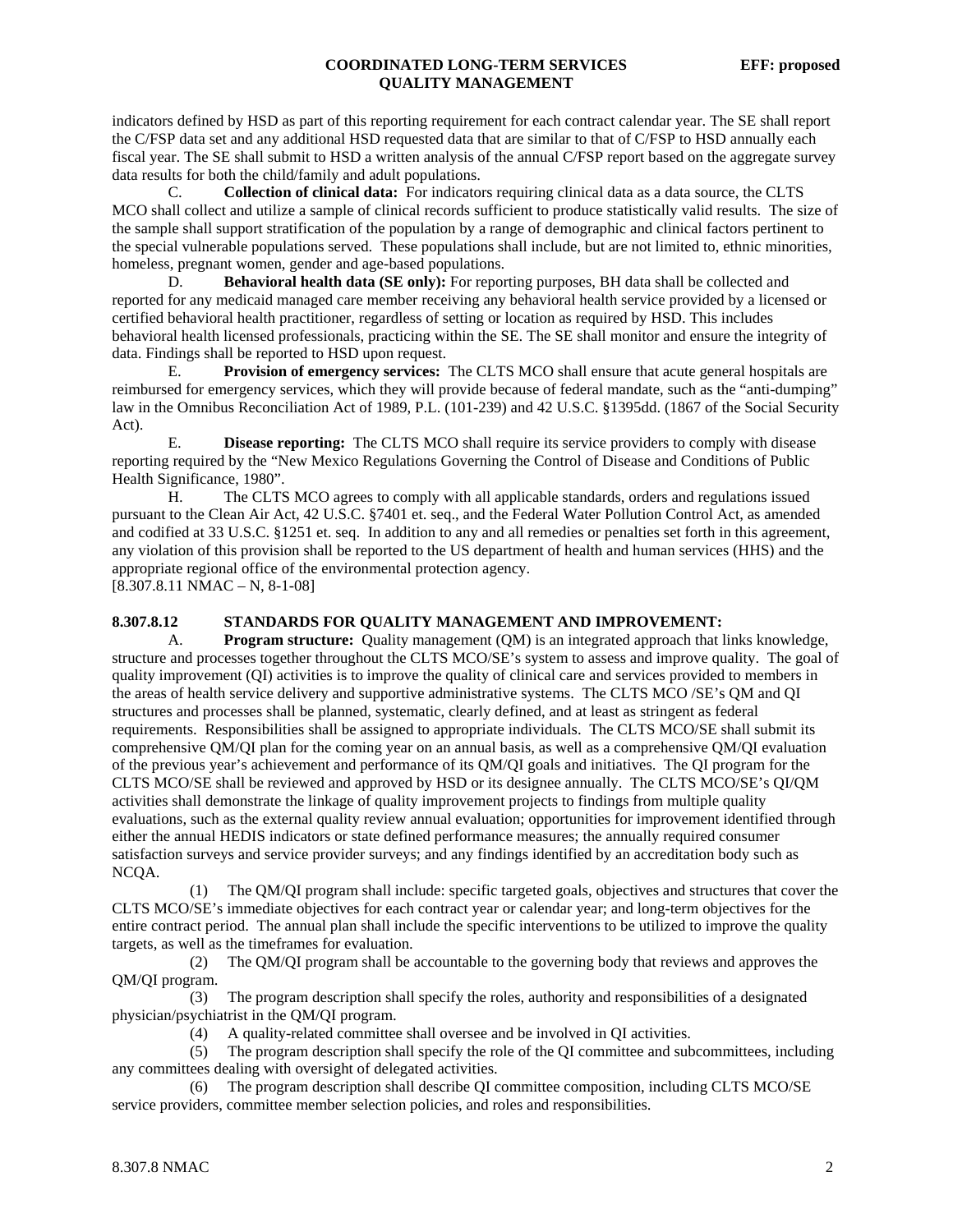(7) The program description shall include: the committee functions, including policy recommendations; review/evaluation of QI activities; institution of needed actions; follow-up of instituted actions; and contemporaneous documentation of committee decisions and actions.

 (8) The program description shall address QI for all major demographic groups within the CLTS MCO or SE.

 (9) The program description shall address member satisfaction and include methods of collecting and evaluating information, including the consumer assessment of health plans survey (CAHPS), a survey identifying opportunities for improvement, implementing and measuring effectiveness of intervention, and informing service providers of results.

 (10) The program description/work plan shall address the process by which the CLTS MCO/SE adopts, reviews at least every two years, and appropriately updates and disseminates evidence-based clinical practice guidelines for the provision of services for acute and chronic conditions, including behavioral health (SE only). The CLTS MCO/SE shall involve its service providers in this process.

 (11) The program description/work plan shall address activities aimed at addressing culture-specific health beliefs and behaviors and risk conditions, and shall respond to member and service provider requests for culturally appropriate services. Culturally appropriate services may include: language and translation services, dietary practices, individual and family interaction norms, and the role of the family in compliance with long-term treatment.

 (12) The program description/work plan shall address activities to improve the health status of members with chronic conditions, including identification of such members; implementation of services and programs to assist such members in managing their conditions, including behavioral health; and informing service providers about the programs and services for members assigned to them.

 (13) The program description/work plan shall address activities that ensure continuity and coordination of care, including physical and behavioral health services, collection and analysis of data, and appropriate interventions to improve coordination and continuity of care.

 (14) The program description/work plan shall include specific activities that facilitate continuity and coordination of physical and behavioral health care. The responsibility for these activities shall not be delegated.

 (15) The program description/work plan shall include: objectives for the year; activities regarding quality of clinical care and services; timelines; responsible persons; planned monitoring for newly identified and previously identified issues; and an annual evaluation of the QI program.

 (16) The program description shall include means by which the CLTS MCO/SE shall communicate quality improvement results to its members and service providers.

 (17) The QI program personnel and information resources shall be adequate to meet program needs and devoted to and available for QI activities.

 (18) The QM/QI annual written evaluation submitted to HSD shall include a review of completed and continuing QI activities that address quality of clinical care and quality of service; determination and documentation of any demonstrated improvements in quality of care and service; and evaluation of the overall effectiveness of the QI program based on evidence of meaningful improvements (See Subsection J of 8.307.8.12 NMAC, *Effectiveness of the QI Program*).

 (19) The program description/work plan shall include specific activities related to findings identified in the annual consumer and service provider surveys as areas that indicate targeted QI interventions and monitoring.

B. **Program operations:** The QI committee shall:

 (1) recommend QI policy reviews, evaluate the results of QI activities, institute needed actions, and ensure follow-up as appropriate;

 (2) have contemporaneous dated and signed minutes that reflect all QI committee decisions and actions;

(3) ensure that the CLTS MCO/SE's service providers participate actively in the QI activities;

 (4) ensure that the CLTS MCO/SE coordinates the QM/QI program with performance monitoring activities throughout the organization, including, but not limited to: utilization management; fraud and abuse detection; credentialing; monitoring and resolution of member grievances and appeals; assessment of member satisfaction; and medical records review;

 (5) ensure that there is a linkage between the QM/QI program and other management activities, such as network changes, benefits redesign, practice feedback to service providers, member health education, and member services, which will be documented in progress reports submitted to HSD or its designee;

 (6) ensure that there is evidence that the results of QI activities, performance improvement projects and reviews are used to improve quality. There will be evidence of communication and use of the results of QI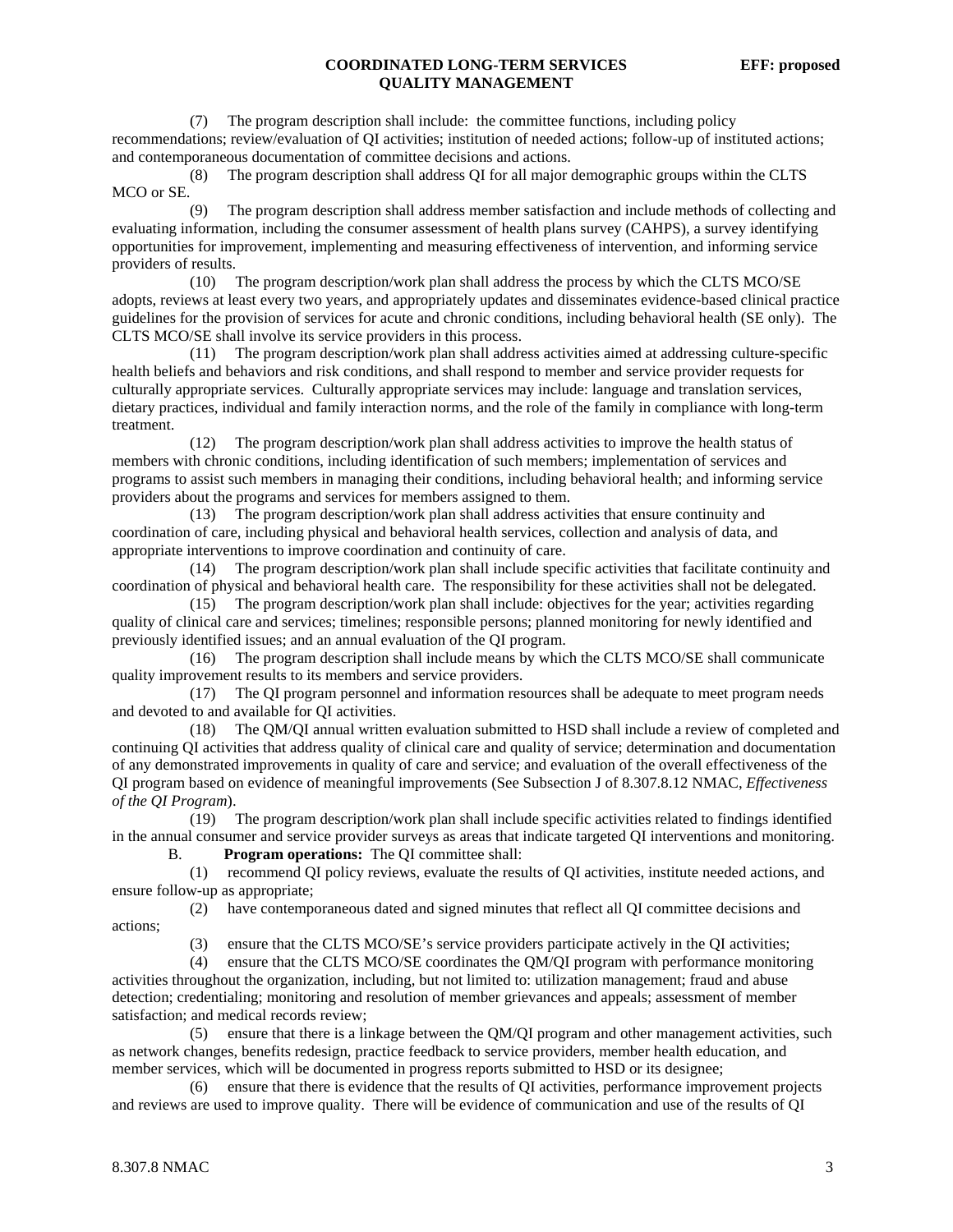activities, performance improvement projects and reviews, with appropriate individual and institutional service providers;

 (7) ensure that the CLTS MCO/SE coordinated the QI program with performance monitoring activities throughout the organization, including but not limited to, its compliance with all quality standards and other specifications in the contract for medicaid coordinated long-term services, such as compliance with state standards;

 (8) ensure that the CLTS MCO/SE's QM/QI program is applied to the entire range of health services provided through the CLTS MCO/SE by assuring that all major population groups, service settings and types of service are included in the scope of the review. A major population or prevalent group is one that represents at least 5% of a CLTS MCO/SE's enrollment; and

(9) ensure that stakeholders/members have an opportunity to provide input.<br> **C. Health services contracting:** Contracts with individual and institutional

Health services contracting: Contracts with individual and institutional service providers shall specify that contractors cooperate with the CLTS MCO/SE's QM/QI program.

 D. **Continuous quality improvement/total quality management:** The CLTS MCO/SE shall ensure that clinical and nonclinical aspects of its quality management program are based on principles of continuous quality improvement/total quality management (CQI/TQM). Such an approach shall include at least the following:

- (1) recognition that opportunities for improvement are unlimited;
- (2) assurance that the QI process is data driven;
- (3) use of member and service provider input; and

 (4) require ongoing measurement of clinical and non-clinical effectiveness and programmatic improvements.

 E. **Member satisfaction:** The CLTS MCO/SE shall implement methods aimed at member satisfaction with the active involvement and participation of members and their families, whenever possible.

 (1) The CLTS MCO shall conduct and submit to HSD as part of its HEDIS reporting requirements, an annual survey of member satisfaction (CAHPS or latest version of adult and child instruments). The SE, in accordance with the requirement for the annual consumer satisfaction survey, will submit the C/FSP analysis report to HSD and utilize its results in the following year's quality initiatives;

 (2) The CLTS MCO shall use the medicare health outcomes survey to assess issues related to physical and behavioral health status;

 (3) The CLTS MCO/SE shall add questions about individuals with special health care needs (ISHCN) to all consumer surveys, as appropriate;

 (4) The CLTS MCO/SE shall disseminate results of the member satisfaction survey to service providers, providers, the state, and CLTS MCO/SE members;

 (5) The CLTS MCO shall cooperate with the state in conducting a network provider satisfaction survey;

 (6) The CLTS MCO/SE shall evaluate member grievances and appeals for trends and specific problems, including behavioral health problems;

 (7) The CLTS MCO/SE shall use input from the consumer advisory board to identify opportunities for improvement in the quality of CLTS MCO/SE performance;

- (8) The CLTS MCO/SE shall implement interventions to improve its performance;
- (9) The CLTS MCO/SE shall measure the effectiveness of the interventions; and

 (10) The CLTS MCO shall participate in the design of specific questions for the CAHPS adult and child surveys.

### F. **Health management systems:**

 (1) The CLTS MCO/SE shall actively work to improve the health status of its members with chronic physical and behavioral health conditions, utilizing best practices throughout its provider networks. Additionally, the CLTS MCO/SE shall implement policies and procedures for coordinating care between their respective organizations.

 (a) The CLTS MCO shall proactively identify members with chronic medical conditions, and offer appropriate outreach, services and programs to assist in managing and improving their chronic conditions. The SE shall proactively identify members with chronic behavioral health (both mental health and substance abuse) conditions, including co-occurring disorders, and offer appropriate outreach, services and programs to assist in managing and approving their chronic behavioral health conditions;

 (b) The SE shall proactively identify the unduplicated number of adult severally disabled mentally ill (SDMI) and sever emotionally, behaviorally and neurobiologically disturbed children (SED) and chronic substance abuse (CSA) members served, including those with co-occurring mental health and substance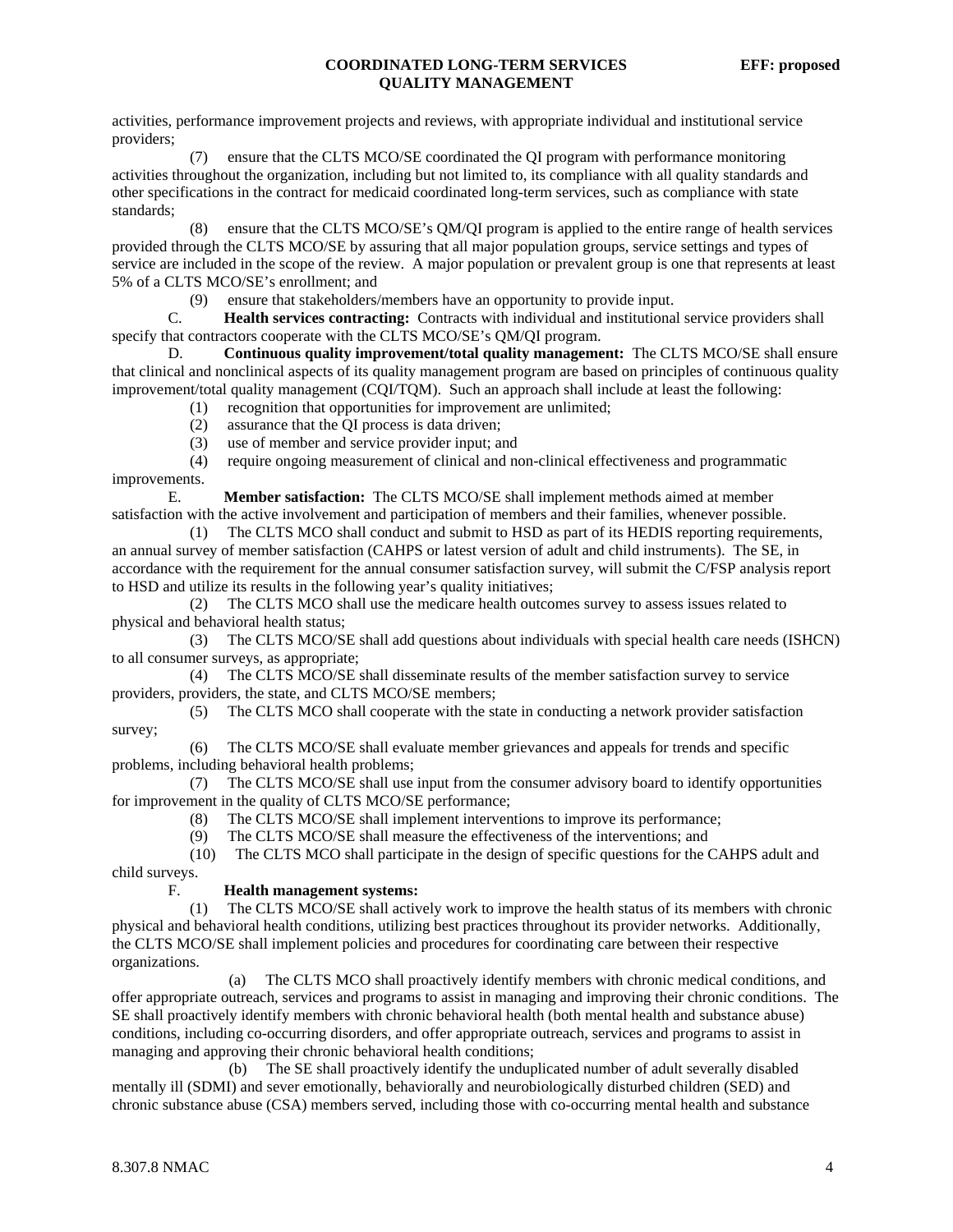abuse disorders.

 (c) The CLTS MCO/SE shall report the following adverse events involving SDMI, SED, CSA, and co-occurring mental health and substance abuse member to HSD on a monthly basis: suicides, attempted suicides, involuntary hospitalizations, detentions for protective custody, and detentions for alleged criminal activity utilizing reporting template provided by HSD or its designee. The SE shall utilize HSD's definitions for the identification of these categories of behavioral members for standardization purposes;

 (d) The CLTS MCO/SE shall proactively identify ISHCN who have or are at increased risk for a chronic physical or behavioral health condition;

 (e) The CLTS MCO/SE shall inform and educate its service providers about the use of health management programs for CLTS MCO/SE members;

 (f) The CLTS MCO/SE shall participate with service providers to reduce the inappropriate use of psychopharmacological medications and adverse drug reactions; and

 (g) The CLTS MCO/SE shall periodically update its service providers regarding best practices and on procedures for appropriate health service referrals.

(2) The CLTS MCO/SE shall pursue continuity of services for members. The CLTS MCO/SE shall:

(a) report changes in its provider network to HSD or its designee;

(b) have a defined health service delivery process to promote a high level of member

compliance with follow-up appointments, consultations/referrals, and diagnostic laboratory, diagnostic imaging and other testing;

 (c) have a defined process to ensure prompt member notification by its service providers of abnormal results of diagnostic laboratory, diagnostic imaging and other testing, and this will be documented in the medical record;

 (d) ensure that the processes for follow-up visits, consultations and referrals are consistent with high quality care and service and do not create a clinically significant impediment to timely medically necessary services. The determination of medical necessity shall be based on HSD's medical necessity definition and its application;

 (e) ensure that all medically necessary referrals are arranged and coordinated by either the referring service provider or by the CLTS MCO/SE's service coordination unit;

 (f) implement policies and procedures to ensure that continuity and coordination of services occur across practices, service provider sites and between CLTS MCO/SE. In particular, the CLTS MCO/SE shall coordinate, in accordance with applicable state and federal privacy laws, with other state agencies such as the department of health, the children youth and families department protective services and juvenile justice divisions, the corrections department community reentry services, and the schools. In additions, the SE shall coordinate services with all applicable state agencies comprising the collaborative; and

 (g) assist and monitor the transitions between service providers for continuity of services in order to avoid abrupt changes in treatment plans and caregivers for members currently being served.

 (3) At the request of a member or their legal guardian, the CLTS MCO/SE shall provide information to consumer/participants on options for converting coverage to a different insurance to members whose enrollment is terminated due to loss of medicaid eligibility, and this shall be documented.

 G. **Clinical practice guidelines:** The CLTS MCO/SE shall disseminate to service providers recommended practice guidelines, practice parameters, consensus statements and specific criteria for the provision of acute and chronic physical and behavioral health care services.

 (1) The CLTS MCO/SE shall select the clinical issues to be addressed with clinical guidelines based on the needs of the medicaid populations.

(2) The clinical practice guidelines shall be evidence-based.

 (3) The CLTS MCO/SE shall involve board certified service providers from its network who are appropriate to the clinical issue in the development and adoption of clinical practice guidelines.

 (4) The CLTS MCO/SE shall develop a mechanism for reviewing the guidelines when clinically appropriate, but at least every two years, and updating them as necessary.

 (5) The CLTS MCO/SE shall distribute the guidelines to the appropriate service providers and to HSD or its designee.

 (6) The CLTS MCO/SE shall annually measure service provider performance against at least two important aspects of three clinical practice guidelines and determine consistency of decision-making based on the clinical practices guidelines.

 (7) Decision-making in utilization management, member education, interpretation of covered benefits and other areas shall be consistent with those guidelines.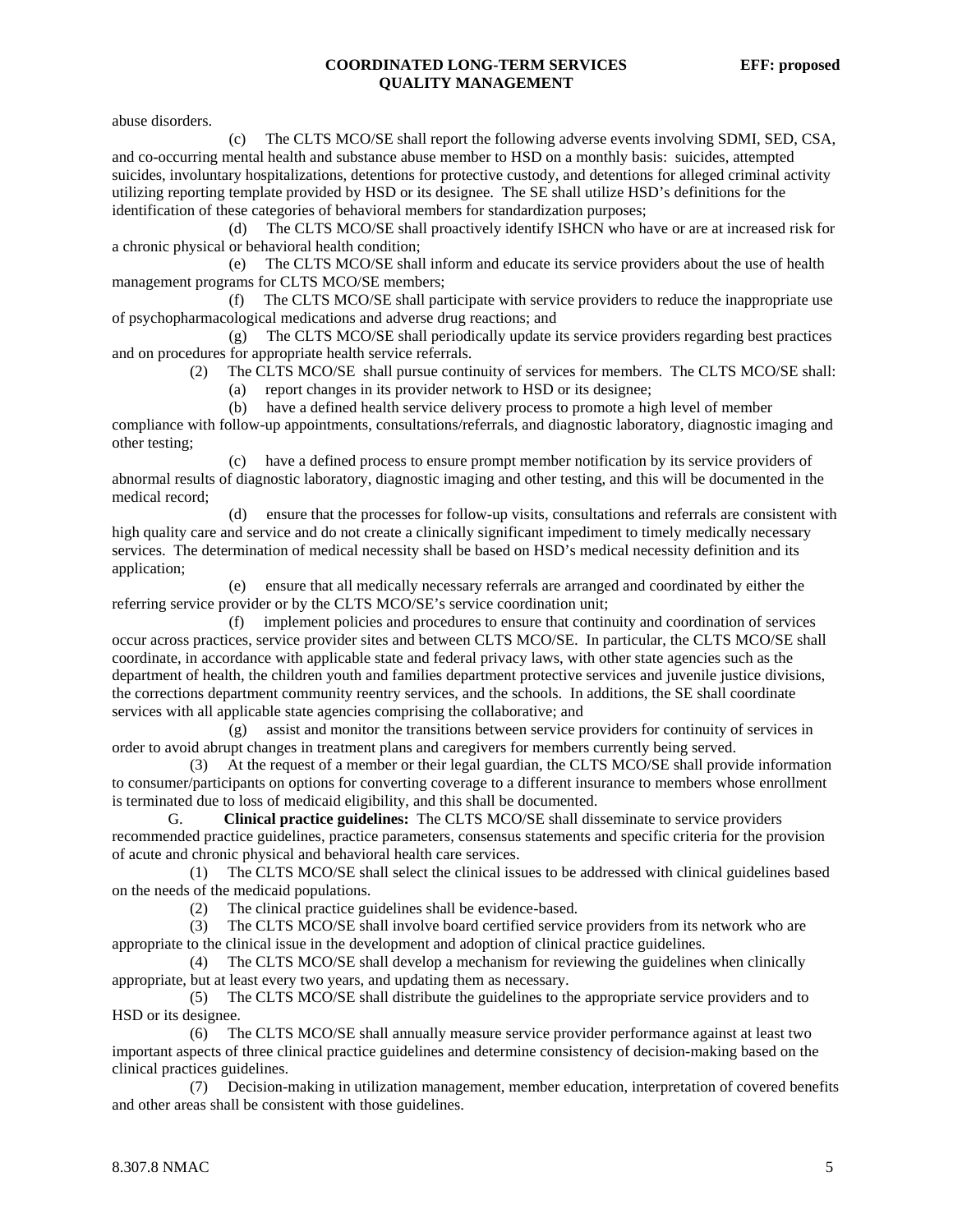(8) The CLTS MCOs shall implement HSD-approved targeted disease management protocols and procedures for chronic diseases or conditions, such as asthma, diabetes, and hypertension that are appropriate to meet the needs of the varied medicaid populations. The SE shall implement targeted disease management protocols and procedures for chronic diseases or conditions, such as bipolar disorder, depression, and schizophrenia that are appropriate to meet the needs of the varied Medicaid populations. The CLTS MCO shall:

 (a) improve the ability to manage chronic illnesses/diseases in order to meet goals based on jointly established targets;

 (b) provide comprehensive disease management for a minimum of two (2) chronic diseases using strategies consistent with nationally recognized disease management guidelines,

 (c) submit cumulative data-driven measurements from each of its disease management programs to the state according to contract requirements. All disease management data submitted to the state shall be new mexico medicaid-specific;

 (d) submit to the state annually the CLTS MCO disease management plan, which includes a program description, overall program goals, measurable objectives, targeted interventions, and its methodology used to identify other diseases for potential disease management programs;

 (e) submit to the state annually a quantitative evaluation of the efficacy of the prior year's disease management program; and

 (f) demonstrate consistent improvement in the overall disease management program goals annually or maintain mutually agreed upon level of performance with a report to the state.

 H. **Quality assessment and performance improvement:** The CLTS MCO/SE shall achieve required minimum performance levels, as established by HSD and the centers for medicare and medicaid services (CMS), on certain quality performance measures and projects. These required levels of performance would address a broad spectrum of key aspects of member care and services. These quality measures may change from year to year and may be used in part to determine the CLTS MCO/SE assignment algorithm. In addition, the CLTS MCO/SE shall provide HSD or its designee with copies of all studies performed for national accreditation. The CLTS MCO/SE shall achieve minimum performance levels set by HSD for each performance measure. The CLTS MCO/SE shall measure its performance, using claims, encounter data, and other predefined sources of information, and report its performance on each measure to HSD at a frequency to be determined by HSD. The SE shall annually provide HSD with copies of its QM/QI studies including its data analysis. The CLTS MCO shall:

 (1) implement performance measures and tracking measures defined by HSD or its designee in collaboration with the CLTS MCO. The CLTS MCO shall monitor these measures on an ongoing basis and report results to HSD or its designee;

 (2) identify and monitor performance measures and tracking measures of home and community-based service delivery, and implement activities designed to improve the coordination of CLTS services;

 (3) demonstrate consistent and sustainable patterns of improvement from year to year in the overall member satisfaction survey results, disease management initiatives and performance measures;

 (4) review outcome data at least quarterly for performance improvement recommendations and interventions; and

 (5) provide mechanisms for monitoring, addressing and correcting any evidence of cost-shifting practices by network providers.

Intervention and follow-up for clinical and service issues: The CLTS MCO/SE shall have a process and take action to improve quality by addressing opportunities for improving performance identified through clinical and service QI activities, as appropriate, and shall also assess the effectiveness of the interventions through systematic follow-up. The CLTS MCO/SE shall:

(1) implement interventions to improve service provider and system performance as appropriate.

 (2) implement appropriate corrective interventions when it identifies individual occurrences of poor or substandard quality, especially regarding health and safety issues.

 (3) implement appropriate corrective interventions when it identifies underutilization or overutilization.

 J. **Effectiveness of the QI program:** The CLTS MCO/SE shall evaluate the overall effectiveness of its QI program and demonstrate improvements in the quality of clinical care and the quality of service to its members.

 (1) The CLTS MCO/SE shall perform an annual written evaluation of the QI program and provide a copy to HSD or its designee for CMS review. This evaluation shall include at least the following:

(a) a description of completed and ongoing QI activities;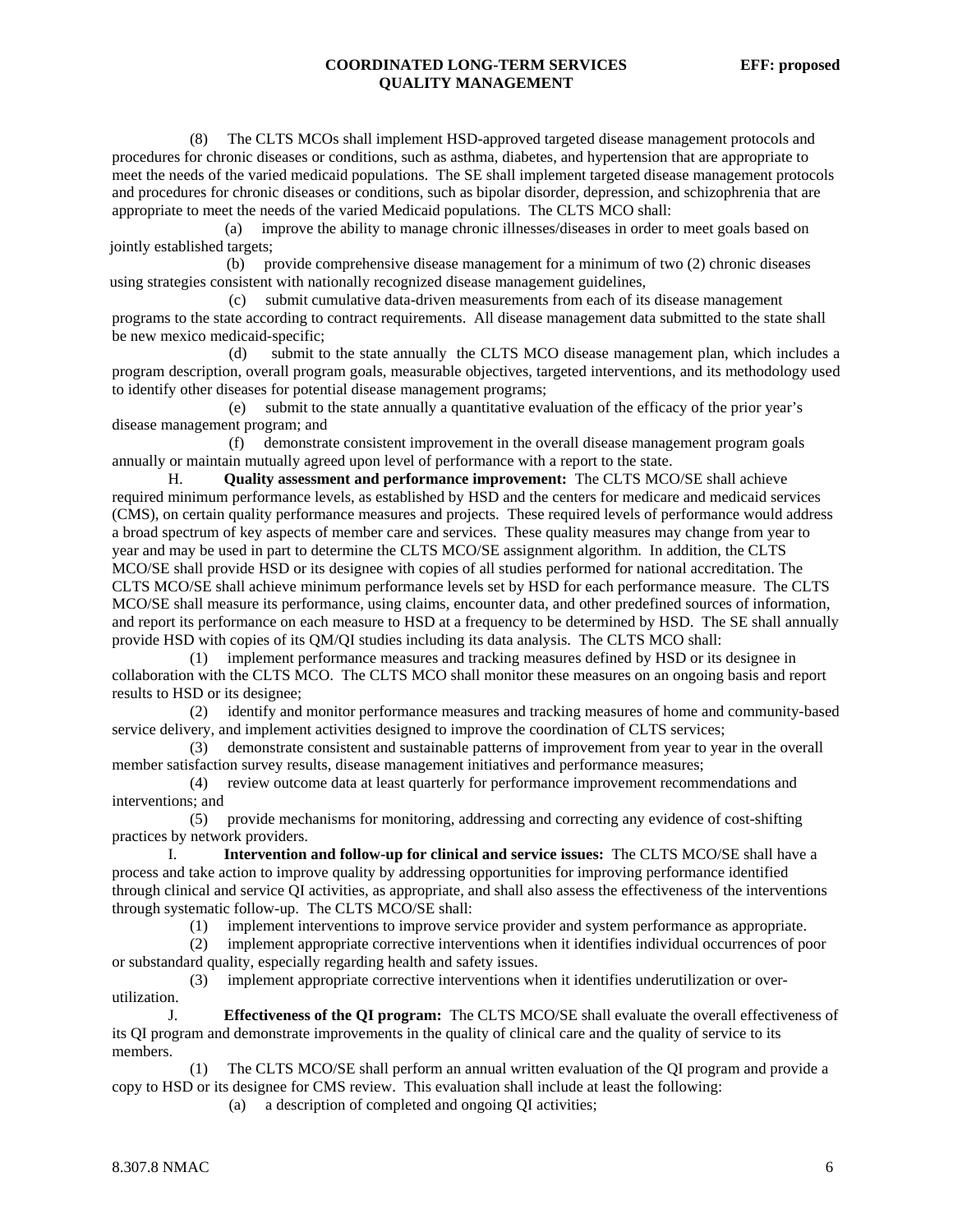(b) trending of measures to assess performance in quality of clinical care and quality of service;

 (c) an analysis of whether there have been demonstrated improvements in the quality of clinical care and quality of service; and

(d) an evaluation of the overall effectiveness of the QI program.

 (2) There shall be evidence that QI activities have contributed to meaningful improvement in the quality of clinical care and quality of service, including preventive health services, provided to members.  $[8.307.8.12 NMAC - N, 8-1-08]$ 

**8.307.8.13 STANDARDS FOR UTILIZATION MANAGEMENT:** New Mexico medicaid requires appropriate utilization management (UM) standards to be implemented and activities to be performed so that excellent services are provided in a coordinated fashion with neither over nor under-utilization. The CLTS MCO/SE's UM programs shall be based on standard external national criteria, where available, and established clinical criteria, that are congruent with HSD's medical necessity service definition as defined in 8.307.1 NMAC, *Definitions*, and are applied consistently in UM decisions by the CLTS MCO/SE. The CLTS MCO/SE's UM program shall assign responsibility to appropriately qualified, educated, trained, and experienced individuals to manage the use of limited resources; maximize the effectiveness of services by evaluating clinical appropriateness; authorize the type and volume of services through fair, consistent and culturally competent decision making; and assure equitable access to services. These standards shall also apply to pharmacy utilization management including the formulary exception process.

### A. **Program design:**

 (1) A written description of the UM program shall outline the program structure and include a clear definition of authority and accountability for all activities between the CLTS MCO and entities to which the CLTS MCO/SE delegates UM activities.

 (2) A designated physician shall have substantial involvement in the design and implementation of the UM program.

 (3) The description shall include the scope of the program; the processes and information sources used to determine benefit coverage; clinical necessity, appropriateness and effectiveness; policies and procedures to evaluate service coordination, discharge criteria, site of services, levels of care, triage decisions and cultural competence of service delivery; processes to review, approve and deny services; processes to evaluate service outcomes; and a plan to improve outcomes, as needed. The above service definitions are to be no less than the amount, duration and scope for the same services furnished to members under fee-for-service (FFS) Medicaid, as set forth in 42 CFR §440.230. The member's individualized service plan (ISP) priorities and prolonged service authorizations applicable for individuals with chronic conditions shall be considered in the decision-making process.

 (4) The CLTS MCO/SE shall ensure that the services are sufficient in amount, duration and scope to be reasonably expected to achieve the purpose for which the services are furnished. The CLTS MCO/SE may not arbitrarily deny or reduce the amount, duration, or scope of a required service solely because of the beneficiary's diagnosis, type of illness, or condition.

 (5) The UM program shall be evaluated and approved annually by senior management and the medical director or the QI committee.

 (6) The UM program shall include policies and procedures for monitoring inter-rater reliability of all individuals performing utilization review. The procedures shall include a monitoring and education process for all utilization review staff identified as not meeting 90% agreement on test cases, until adequately resolved.

 B. **UM decision criteria:** To make utilization decisions, the CLTS MCO/SE shall use written utilization review decision criteria that are based on reasonable medical evidence, consistent with the New Mexico medicaid definition for medically necessary services, and that are applied in a fair, impartial and consistent manner to serve the best interests of all members.

 (1) UM decisions shall be based on reasonable and scientifically valid utilization review criteria that are objective and measurable, insofar as practical.

 (2) The criteria for determining medical necessity shall be academically defensible; based on national standards of practice when such standards are available; involve appropriate service providers when developing, adopting and reviewing criteria; and acceptable to the CLTS MCO/SE's medical (or behavioral health) director, peer consultants and relevant local providers. The CLTS MCO/SE shall specify what constitutes medically necessary services in a manner that is no more restrictive than that used by HSD as indicated in state statutes and regulations. According to this definition, the CLTS MCO/SE must be responsible for covered services related to the following:

- (a) the prevention, diagnosis, and treatment of health impairments; and
- (b) the ability to attain, maintain, or regain functional capacity.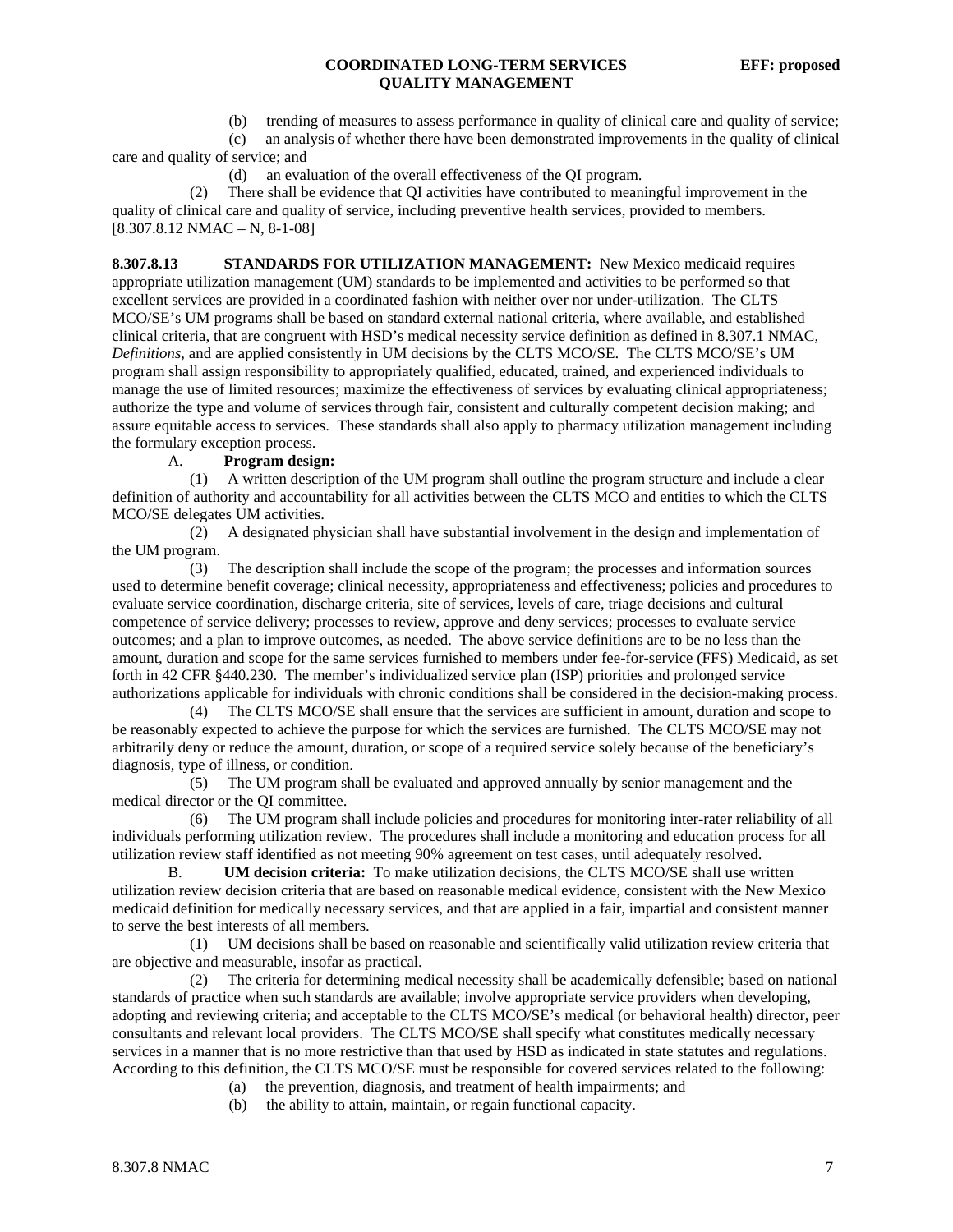(3) Criteria for determination of medical appropriateness shall be clearly documented.

 (4) The CLTS MCO/SE shall maintain evidence that it has reviewed the criteria at specified intervals and that the criteria have been updated, as necessary.

 (5) The CLTS MCO/SE shall state in writing how service providers can obtain UM criteria and shall provide criteria to its service providers upon request.

 C. **Authorization of services:** For the processing of requests for initial and continuing authorization of services, the CLTS MCO/SE shall:

- (1) have a policy and procedure in place for authorization decisions;
- (2) require that its subcontractors have in place written policies and procedures;
- (3) have in effect a mechanism to ensure consistent application of review criteria for authorization

decisions;

(4) consult with requesting providers when appropriate to secure additional information.

 D. **Use of qualified professionals:** The CLTS MCO/SE shall have written policies and procedures explaining how qualified health professionals shall assess the clinical information used to support UM decisions.

 (1) Appropriately licensed and experienced health care service providers whose education, training, experience and expertise are commensurate with the UM reviews conducted shall supervise review decisions.

 (2) Denials based on medical necessity shall be made by a designated physician for the UM program. The reason for the denial shall be cited.

 (3) For a health service determined to be medically necessary, but for which the level of care (setting) is determined to be inappropriate, the CLTS MCO/SE shall approve the appropriate level of care as well as deny that which was determined to be inappropriate.

 (4) The reasons for review decisions (approve/deny) shall be clearly documented and communicated to the requesting service provider responsible for justifying the medical necessity.

 E. **Timeliness of decisions and notifications:** The CLTS MCO/SE shall make utilization decisions and notifications in a timely manner that accommodate the clinical urgency of the situation and minimize disruption in the provision and continuity of health care services. The following timeframes are required and shall not be affected by "pend" decisions.

(1) **Precertification - routine:**

 (a) **Decision:** For precertification of non-urgent (routine) services, the CLTS MCO/SE shall make a decision within 14 calendar days from receipt of request for service.

 (b) **Notification:** For authorization or denial of non-urgent (routine) services, the CLTS MCO/SE shall notify a service provider of the decision within one working day of making the decision.

 (c) **Confirmation - denial:** For denial of non-urgent (routine) services, the CLTS MCO/SE shall give the member and service provider written or electronic confirmation of the decision within two working days of making the decision.

(2) **Precertification - urgent:**

 (a) **Decision and notification:** For precertification of urgent services, the CLTS MCO/SE shall make a decision and notify the service provider of the decision within 72 hours of receipt of request. For authorization of urgent services that result in a denial, the CLTS MCO/SE shall notify both the member and service provider that an expedited appeal has already occurred.

 (b) **Confirmation - denial:** For denial of urgent services, the CLTS MCO/SE shall give the member and service provider written or electronic confirmation of the decision within two working days of making the decision. The CLTS MCO/SE shall provide written confirmation of its decision within two working days of providing notification of a decision if the initial notification was not in writing.

 (3) **Precertification – residential services (SE only):** For precertification of RTC, TFC and group home, the SE shall make a decision within five (5) working days from receipt of request of services.

 (4) **Precertification - extensions:** For precertification decisions of non-urgent or urgent services, a 14 calendar day extension may be requested by the member or service provider. A 14 calendar day extension may also be requested by the CLTS MCO/SE. The CLTS MCO/SE must justify in the UM file the need for additional information and that the 14 day extension is in the member's interest.

(5) **Concurrent - routine:**

 (a) **Decisions:** For concurrent review of routine services, the CLTS MCO/SE shall make a decision within 10 working days of the receipt of the request.

 (b) **Notification:** For authorization or denial of routine continued stay, the CLTS MCO/SE shall notify a service provider of the decision within one working day of making the decision.

(c) **Confirmation - denial:** For denial of routine continued stay, the CLTS MCO/SE shall give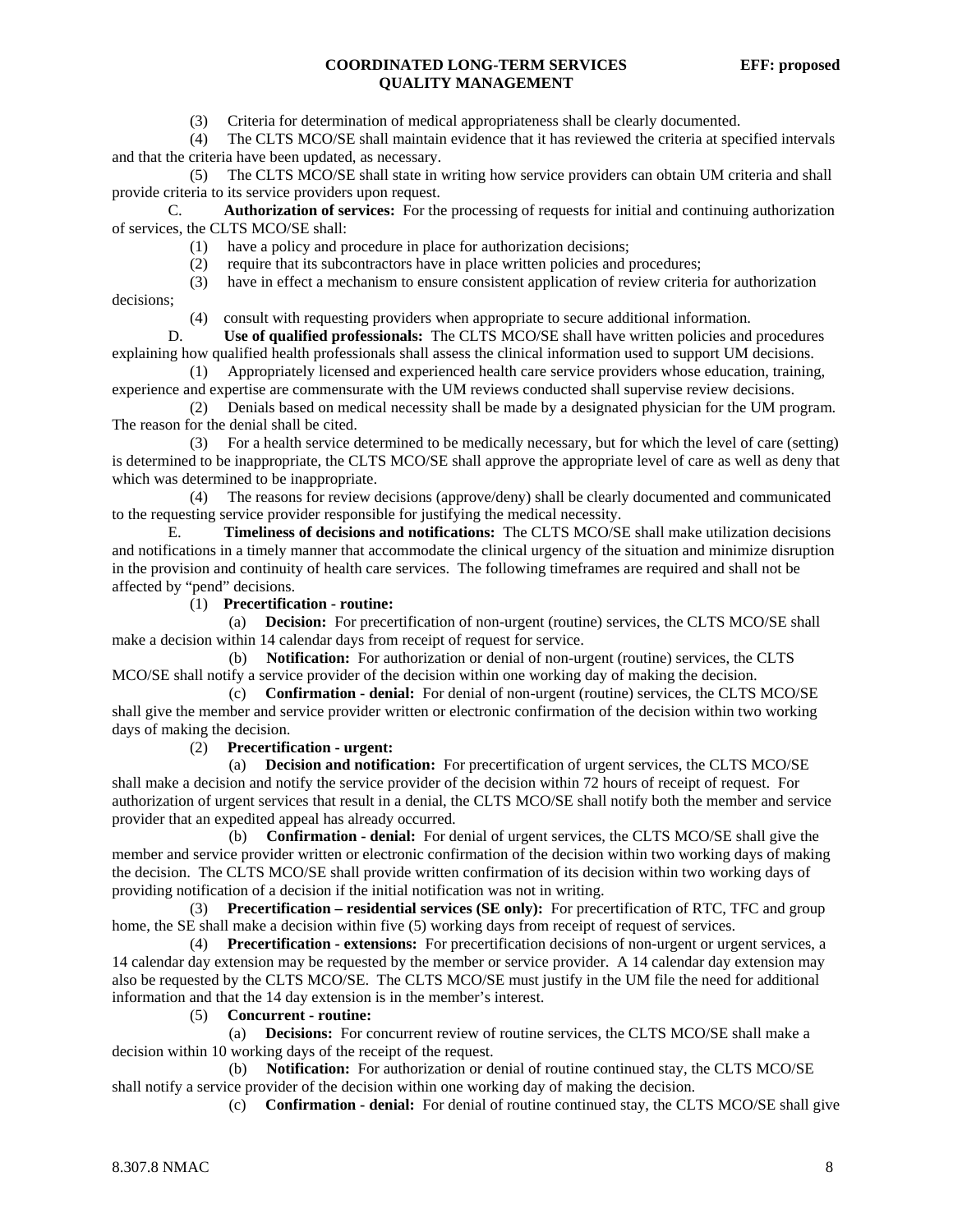the member and service provider written or electronic confirmation within one working day of the decision. The CLTS MCO/SE shall provide written confirmation of its decision within two working days of providing notification of a decision if the initial notification was not in writing.

# (6) **Concurrent - urgent:**

 (a) **Decision:** For concurrent review of urgent services, the CLTS MCO/SE shall make a decision within one working day of receipt of request.

 (b) **Notification:** For authorization or denial of urgent continued stay, the CLTS MCO/SE shall notify a service provider of the decision within one working day of making the decision. The CLTS MCO/SE shall initiate an expedited appeal for all denials of concurrent urgent services.

 (c) **Confirmation - denial:** For denial of urgent continued stay, the CLTS MCO/SE shall give the member and service provider written or electronic confirmation within one working day of the decision. The CLTS MCO/SE shall provide written confirmation of its decision within two working days of providing notification of a decision if the initial notification was not in writing.

 (7) **Concurrent-residential services (SE only):** For concurrent reviews of RTC, TFC and group home, the SE shall make a decision within five working days from receipt of request for service. Timelines for routine and urgent concurrent shall apply.

 (8) **Administrative/technical denials:** When the CLTS MCO/SE denies a request for services due to the requested service not being covered by medicaid or due to service provider noncompliance with the CLTS MCO/SE's administrative policies, the CLTS MCO/SE shall adhere to the timelines cited above for decision making, notification and written confirmation.

 F. **Use of clinical information:** When making a determination of coverage based on medical necessity, the CLTS MCO/SE shall obtain relevant clinical information and consult with the treating service provider, as appropriate.

 (1) A written description shall identify the information required and collected to support UM decision making.

 (2) A thorough assessment of the member's needs based on clinical appropriateness and necessity shall be performed.

 (3) There shall be documentation that relevant clinical information is gathered consistently to support UM decision making. The CLTS MCO/SE UM policies and procedures will clearly define in writing for service providers what constitutes relevant clinical information, as well as how to accurately submit authorization requests.

 (4) The clinical information requirements for UM decision making shall be made known in advance to relevant treating service providers.

 G. **Denial of services:** A "denial" is a nonauthorization of a request for care or services. The CLTS MCO/SE shall clearly document in the UR file a reference to the specific provision guideline, protocol or other criteria on which the denial decision is based, and communicate the reason for each denial.

 (1) The CLTS MCO/SE shall require that any decision to deny a service authorization request or to authorize a service in an amount, duration, or scope that is less than requested be made by a health care professional who has appropriate clinical expertise in treating the member's condition or disease, such as the CLTS MCO/SE medical director.

 (2) The CLTS MCO/SE shall make available to a requesting service provider a physician reviewer to discuss, by telephone, denial decisions based on medical necessity.

 (3) The CLTS MCO/SE shall send written notification to the member of the reason for each denial based on medical necessity and to the service provider, as appropriate.

 (4) The CLTS MCO/SE shall recognize that a utilization review decision made by the designated HSD official resulting from a fair hearing is final and shall be honored by the CLTS MCO/SE, unless the CLTS MCO/SE successfully appeals the decision through judicial hearing or arbitration.

 H. **Compensation for UM activities:** Each CLTS MCO/SE contract must provide that, consistent with 42 CFR §§438.6(h) and 422.208, compensation to individuals or entities that conduct UM activities is not structured so as to provide incentives for the individual or entity to deny, limit, or discontinue medically necessary services to any member.

 I. **Evaluation and use of new technologies:** The CLTS MCO/SE and its delegates shall evaluate the inclusion of new medical technology and the new applications of existing technology in the benefit package. This includes the evaluation of clinical procedures and interventions, drugs and devices.

 (1) The CLTS MCO/SE shall have a written description of the process used to determine whether new medical technology and new uses of existing technologies shall be included in the benefit package.

(a) The written description shall include the decision variables used by the CLTS MCO/SE to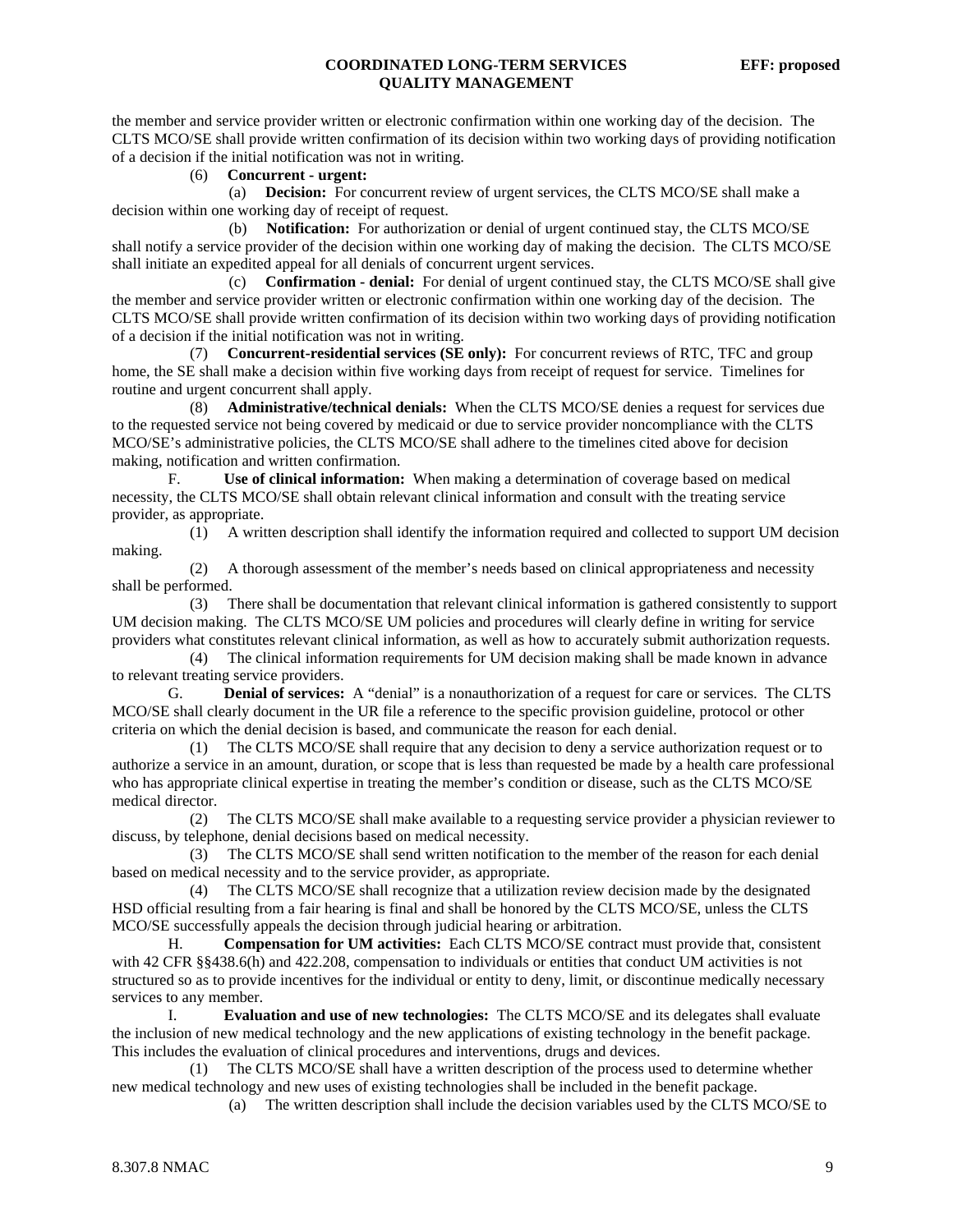evaluate whether new medical technology and new applications of existing technology shall be included in the benefit package.

 (b) The process shall include a review of information from appropriate government regulatory bodies as well as published scientific evidence.

 (c) Appropriate professionals shall participate in the process to decide whether to include new medical technology and new uses of existing technology in the benefit package.

 (2) A CLTS MCO/SE shall not deem a technology or its application as experimental, investigational or unproven and deny coverage unless that technology or its application fulfills the definition of "experimental, investigational or unproven" contained in 8.325.6 NMAC.

 J. **Evaluation of the UM process:** The CLTS MCO/SE shall evaluate member and service provider satisfaction with the UM process based on member and service provider satisfaction survey results. The CLTS MCO/SE shall forward the evaluation results to HSD or its designee.

 K. **HSD access:** HSD or its designee shall have access to the CLTS MCO/SE's UM review documentation on request.

 $[8.307.8.13 NMAC - N, 8-1-08]$ 

**8.307.8.14 STANDARDS FOR CREDENTIALING AND RECREDENTIALING:** The CLTS MCO/SE shall document the mechanism for credentialing and recredentialing of service providers with whom it contracts or employs to treat members outside the in-patient setting and who fall under its scope of authority and action. This documentation shall include, but not be limited to, defining the scope of service providers covered, the criteria and the primary source verification of information used to meet the criteria, the process used to make decisions that may not be discriminatory, and the extent of delegated credentialing or recredentialing arrangements. The credentialing process shall be completed within 180 days from receipt of completed application with all required documentation unless there are extenuating circumstances.

 A. **Service provider participation:** The CLTS MCO/SE shall have a process for receiving input from participating service providers regarding credentialing and recredentialing of service providers.

 B. **Primary source verification:** At the time of credentialing the service provider, the CLTS MCO/SE shall verify the following information from primary sources:

(1) a current valid license to practice;

 (2) the status of clinical privileges at the institution designated by the service provider as the primary admitting facility, if applicable;

 (3) valid drug enforcement agency (DEA) or controlled substance registration (CSR) certificate, if applicable;

 (4) education and training of service providers, including graduation from an accredited professional program and the highest training program applicable to the academic or professional degree, discipline and licensure of the service provider;

 (5) board certification if the service provider states on the application that the service provider is board certified in a specialty; and

 (6) current, adequate malpractice insurance, according to the CLTS MCO/SE's policy and history of professional liability claims that resulted in settlement or judgment paid by or on behalf of the service provider; and (7) primary source verification shall not be required for work history.

 C. **Credentialing application:** The CLTS MCO/SE shall use the HSD-approved credentialing form. The service provider shall complete a credentialing application that includes a statement by the applicant regarding: (1) ability to perform the essential functions of the positions, with or without accommodation;

- (2) lack of present illegal drug use;
- (3) history of loss of license and felony convictions;
- (4) history of loss or limitation of privileges or disciplinary activity;
- (5) sanctions, suspensions or terminations imposed by medicare or medicaid; and
- (6) applicant attests to the correctness and completeness of the application.

 D. **External source verification:** Before a service provider is credentialed, the CLTS MCO/SE shall receive information on the service provider from the following organizations and shall include the information in the credentialing files:

- (1) national practitioner data bank, if applicable to the service provider type;
- (2) information about sanctions or limitations on licensure from the following agencies, as applicable:
	- (a) state board of medical examiners, state osteopathic examining board, federation of state

medical boards or the department of professional regulations;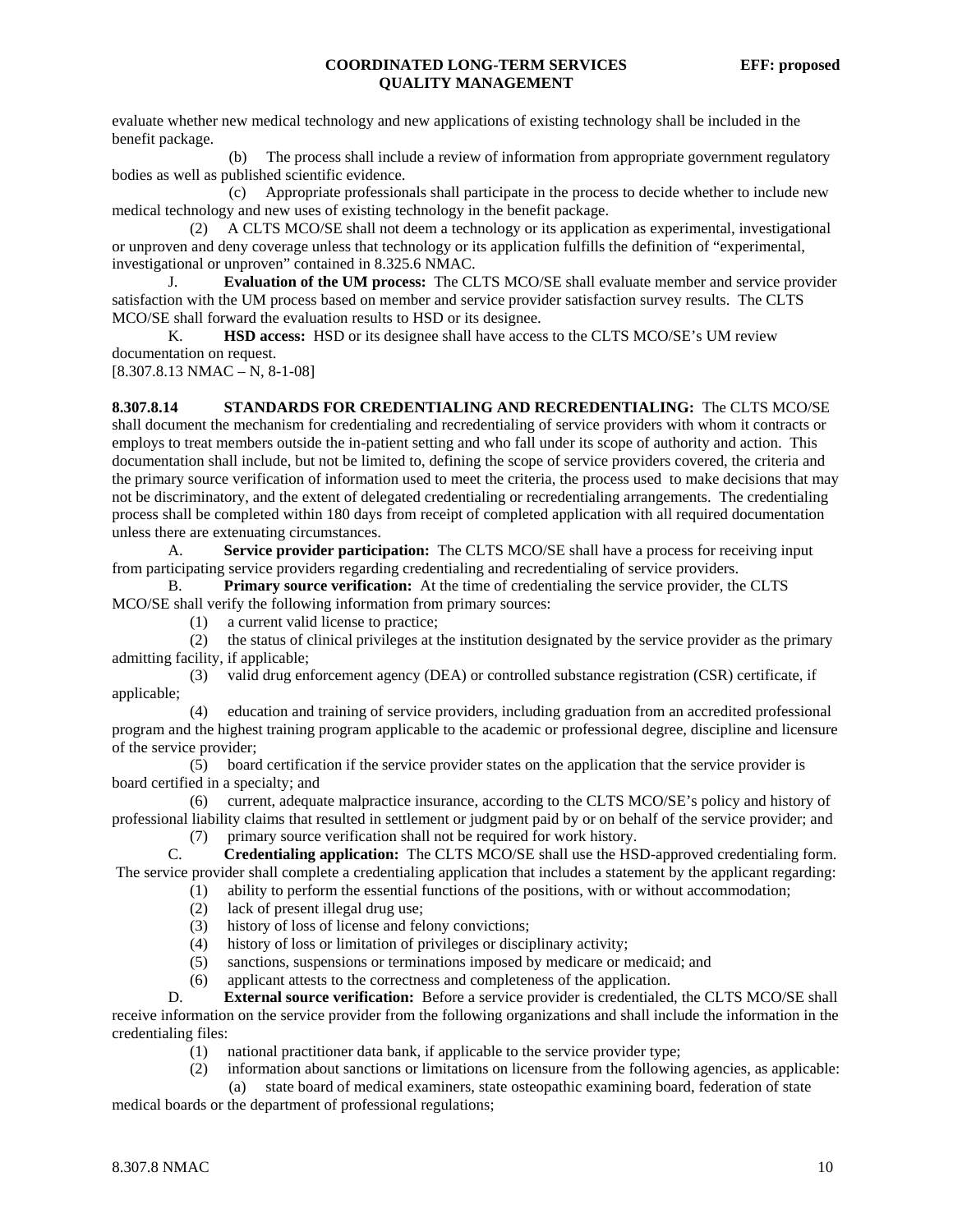- (b) state board of chiropractic examiners or the federation of chiropractic licensing boards;
- (c) state board of dental examiners;
- (d) state board of podiatric examiners;
- (e) state board of nursing;

(f) the appropriate state licensing board for other service provider types, including behavioral

health; and

 (g) other recognized monitoring organizations appropriate to the service provider's discipline. (3) sanctions by medicare and medicaid, as applicable.

 E. **Evaluation of service provider site and medical records.** At the time of credentialing the CLTS MCO shall perform an initial visit to the offices of potential primary care providers, obstetricians, and gynecologists. The SE shall perform an initial visit to the offices of potential high volume behavioral health care service providers, prior to acceptance and inclusion as participating service providers. The CLTS MCO/SE shall determine its method for identifying high volume behavioral health service providers.

 (1) The CLTS MCO/SE shall document a structured review to evaluate the site against the CLTS MCO/SE's organizational standards and those specified by the coordinated long-term services contract.

 (2) The CLTS MCO/SE shall document an evaluation of the medical record keeping practices at each site for conformity with the CLTS MCO/SE's organizational standards.

F. **Recredentialing:** The CLTS MCO/SE shall have formalized recredentialing procedures.

(1) The CLTS MCO/SE shall formally recredential its service providers at least every three years.

During the recredentialing process the CLTS MCO/SE shall verify the following information from primary sources: (a) a current valid license to practice;

 (b) the status of clinical privileges at the hospital designated by the service provider as the primary admitting facility;

(c) valid DEA or CSR certificate, if applicable;

 (d) board certification, if the service provider was due to be recertified or became board certified since last credentialed or recredentialed;

 (e) history of professional liability claims that resulted in settlement or judgment paid by or on behalf of the service provider; and

- (f) a current, signed attestation statement by the applicant regarding:
	- (i) ability to perform the essential functions of the position, with or without

accommodation;

- (ii) lack of current illegal drug use;
- (iii) history of loss or limitation of privileges or disciplinary action; and
- (iv) current professional malpractice insurance coverage.

 (2) There shall be evidence that, before making a recredentialing decision, the CLTS MCO has received information about sanctions or limitations on licensure from the following agencies, if applicable:

- (a) the national practitioner data bank;
- (b) medicare and medicaid;

 (c) state board of medical examiners, state osteopathic examining board, federation of state medical boards or the department of professional regulations;

- (d) state board of chiropractic examiners or the federation of chiropractic licensing boards;
- (e) state board of dental examiners;
- (f) state board of podiatric examiners;
- (g) state board of nursing;
- (h) the appropriate state licensing board for other service provider types; and
- (i) other recognized monitoring organizations appropriate to the service provider's discipline.

 (3) The CLTS MCO/SE shall incorporate data from the following sources in its recredentialing decision-making process for service providers:

- (a) member grievances and appeals;
- (b) information from quality management and improvement activities; and
- (c) medical record reviews conducted under Subsection E of 8.307.8.14 NMAC.

 G. **Imposition of remedies:** The CLTS MCO/SE shall have policies and procedures for altering the conditions of the service provider's participation with the CLTS MCO/SE based on issues of quality of care and service. These policies and procedures shall define the range of actions that the CLTS MCO/SE may take to improve the service provider's performance prior to termination.

(1) The CLTS MCO/SE shall have procedures for reporting to appropriate authorities, including HSD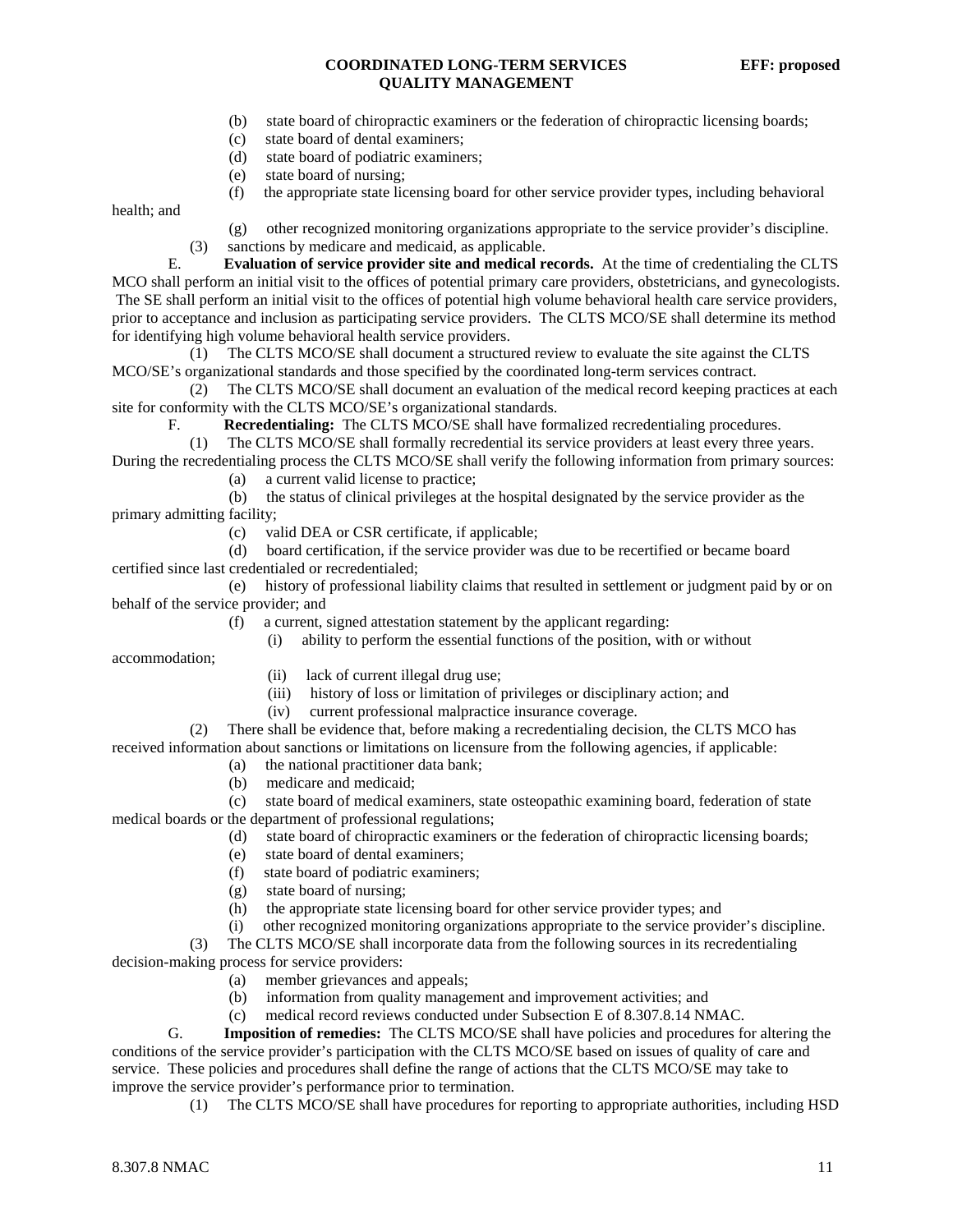or its designee, serious quality deficiencies that could result in a service provider's suspension or termination.

 (2) The CLTS MCO/SE shall have an appeal process by which the CLTS MCO/SE may change the conditions of a service provider's participation based on issues of quality of care and service. The CLTS MCO/SE shall inform service providers of the appeal process in writing.

 H. **Assessment of organizational providers:** The CLTS MCO/SE shall have written policies and procedures for the initial and ongoing assessment of organizational providers with whom it intends to contract or which it is contracted. Service providers include, but are not limited to, hospitals, home health agencies, nursing facilities, assisted living facilities, free-standing surgical centers, behavioral, psychiatric and addiction disorder facilities or services, residential treatment centers, clinics, 24-hour programs, behavioral health units of general hospitals and free-standing psychiatric hospitals. At least every three years, the CLTS MCO/SE shall confirm that the service provider is in good standing with state and federal regulatory bodies, including HSD, and has been accredited or certified by the appropriate accrediting body and state certification agency or has met standards of participation required by the CLTS MCO/SE.

 (1) The CLTS MCO/SE shall confirm that the service provider has been certified by the appropriate state certification agency, when applicable. Behavioral health organizational providers and services are certified by the following:

 (a) DOH is the certification agency for organizational services and providers that require certification, except for child and adolescent behavioral health services; and

 (b) CYFD is the certification agency for child and adolescent behavioral health organizational services and providers that require certification.

 (2) The CLTS MCO/SE shall confirm that the service provider has been accredited by the appropriate accrediting body or has a detailed written plan that could reasonably be expected to lead to accreditation within a reasonable period of time. Behavioral health organizational providers and services are accredited by the following:

 (a) adult behavioral health organizational services or providers are accredited by the council on accreditation of rehabilitation facilities (CARF);

 (b) child and adolescent accredited residential treatment centers are accredited by the joint commission on accreditation of healthcare organizations (JCAHO); other child behavioral health organizational services or providers are accredited by the council on accreditation (COA); and

 (c) organizational services or providers who serve adults, children and adolescents are accredited by either CARF or COA.

 $[8.307.8.14 NMAC - N, 8-1-08]$ 

**8.307.8.15 MEMBER BILL OF RIGHTS:** Under medicaid coordinated long-term services, members have certain rights and responsibilities and the CLTS MCO/SE shall have policies and procedures governing member rights and responsibilities. The following subsections shall be known as the "Member Bill of Rights".

A. **Members' rights:**

 (1) Members shall have the right to be treated equitably and with respect and recognition of their dignity and need for privacy.

(2) Members shall have the right to receive health care services in a non-discriminatory fashion.

 (3) Members who have a disability shall have the right to receive any information in an alternative format in compliance with the Americans with Disabilities Act.

 (4) Members or their legal guardians shall have the right to participate with their service providers in decision making in all aspects of their health services, including the course of treatment development, acceptable treatments and the right to refuse treatment.

(5) Members or their legal guardians shall have the right to informed consent.

 (6) Members or their legal guardians shall have the right to choose a surrogate decision-maker to be involved as appropriate, to assist with service decisions.

 (7) Members or their legal guardians shall have the right to seek a second opinion from a qualified health care professional within the CLTS MCO/SE network, or the CLTS MCO/SE shall arrange for the member to obtain a second opinion outside the network, at no cost to the member. A second opinion may be requested, when the member or member's legal guardian needs additional information regarding recommended treatment or believes the service provider is not authorizing requested services.

 (8) Members or their legal guardians shall have a right to voice grievances about the services provided by the CLTS MCO/SE and to make use of the CLTS MCO/SE's grievance process and the HSD fair hearings process without fear of retaliation.

(9) Members or their legal guardians shall have the right to choose from among the available service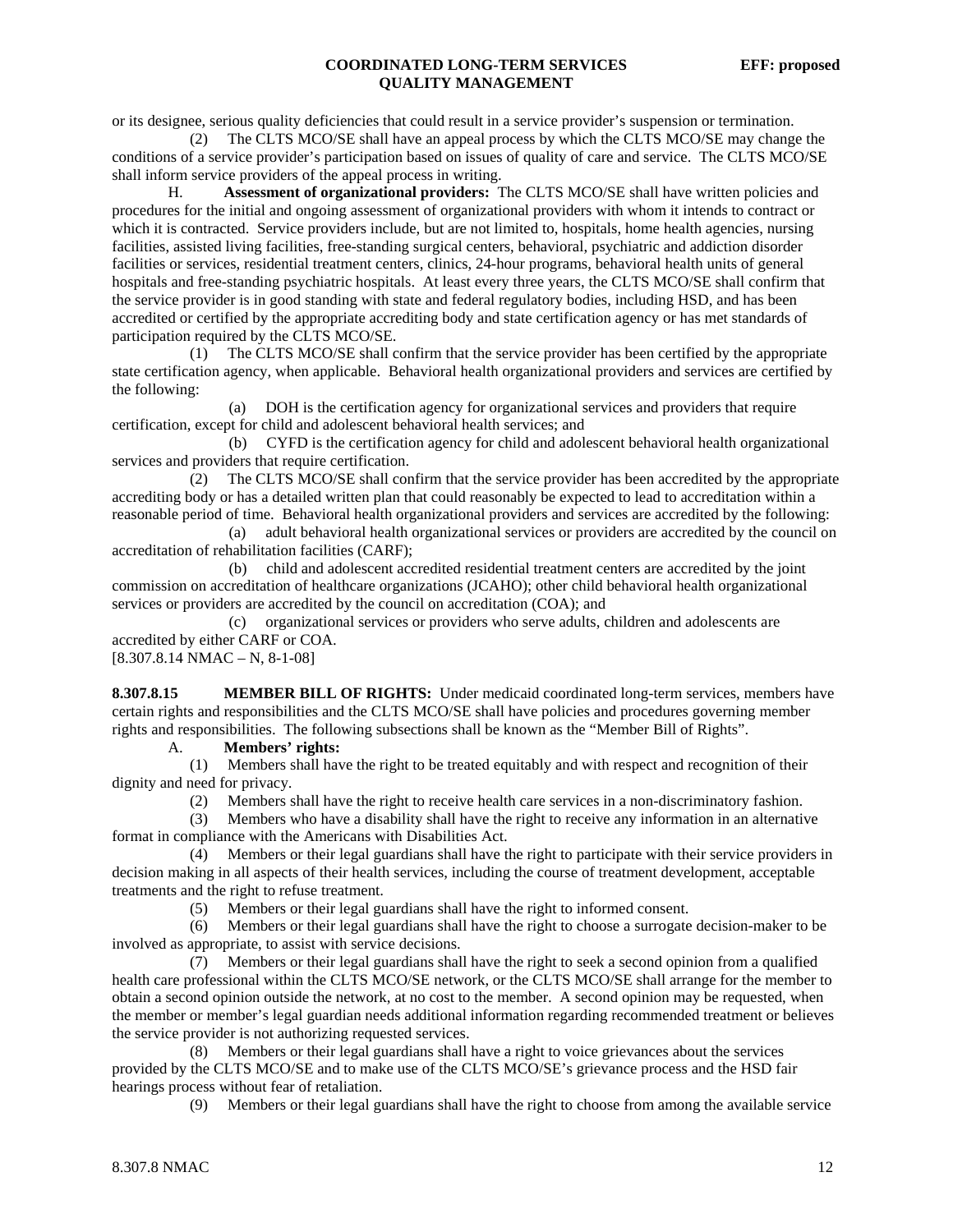providers within the limits of the plan network and its referral and prior authorization requirements.

 (10) Members or their legal guardians shall have the right to make their wishes known through advance directives regarding health service decisions (e.g., living wills, right to die directives, "do not resuscitate" orders, etc.) consistent with federal and state laws and regulations.

 (11) Members or their legal guardians shall have the right to access the member's medical records in accordance with the applicable federal and state laws and regulations.

 (12) Members or their legal guardians shall have the right to receive information about: the CLTS MCO/SE, its health care services, how to access those services, and the CLTS MCO/SE network providers.

 (13) Members or their legal guardians shall have the right to be free from harassment by the CLTS MCO/SE or its network providers in regard to contractual disputes between the CLTS MCO/SE and providers.

 (14) Members have the right to be free from any form of restraint or seclusion used as a means of coercion, discipline, convenience, or retaliation, as specified in federal or state of New Mexico regulations on the use of restraints and seclusion.

 (15) Members or their legal guardians shall have the right to select a CLTS MCO and exercise switch enrollment rights without threats or harassment.

#### B. **Standards for Consumer/Participant Direction**

 (1) Members have direct involvement, control, and choice in assessing his/her own needs and identifying, accessing, and managing services and supports to meet those needs. When appropriate, families or representatives shall be involved in the process. In consumer/participant direction, the process shall also include a member's active participation in making key service plan and service priority decisions as well as evaluating the quality of the services rendered.

 (2) CLTS MCO shall recognize a continuum of different levels of informed decision-making authority, control and autonomy, to the extent desired by the member, at any given point in the course of his/her participation in CLTS. These levels shall range from a member choosing not to direct his/her services and instead deferring to trusted family members or representatives of his/her choosing; and

 (3) Ensure that a member can move across the continuum of decision-making, depending upon his/her needs and circumstances, and shall support the member in his/her decision regarding the level of consumer/participant direction chosen.

 C. **Members' responsibilities:** Members or their legal guardians shall have certain responsibilities that will facilitate the treatment process.

 (1) Members or their legal guardians shall have the responsibility to provide, whenever possible, information that the CLTS MCO/SE and service providers need in order to care for them.

 (2) Members or their legal guardians shall have the responsibility to understand the member's health problems and to participate in developing mutually agreed upon treatment goals.

 (3) Members or their legal guardians shall have the responsibility to follow the plans and instructions for services that they have agreed upon with their service providers or to notify service providers if changes are requested.

 (4) Members or their legal guardians shall have the responsibility to keep, reschedule or cancel an appointment rather than to simply not show up.

#### D. **CLTS MCO/SE responsibilities:**

 (1) The CLTS MCO/SE shall provide a member handbook to its members and to potential members who request the handbook. The CLTS MCO/SE shall publish in the member handbook the members' rights and responsibilities from the member bill of rights. CLTS MCO/SE shall honor the provisions set forth in the member bill of rights.

 (2) The CLTS MCO/SE shall comply with the grievance resolutions process found in 8.307.12 NMAC, *CLTS MCO*/SE *Member Grievance System*.

 (3) The CLTS MCO/SE shall provide members or legal guardians with updated information within 30 days of a material change in the CLTS MCO/SE provider network, procedures for obtaining benefits, the amount, duration or scope of the benefits available under the contract in sufficient detail to ensure that members understand the benefits to which they are entitled, and information on grievance, appeal and fair hearing procedures.

 (4) The CLTS MCO/SE shall provide members and legal guardians with access to a toll-free hot line for the CLTS MCO/SE's program for grievance management. The toll-free hot line for grievance management shall include the following features:<br>(a) require

- requires no more than a two-minute wait except following mass enrollment periods;
- (b) does not require a "touch-tone" telephone;
- (c) allows communication with members whose primary language is not English or who are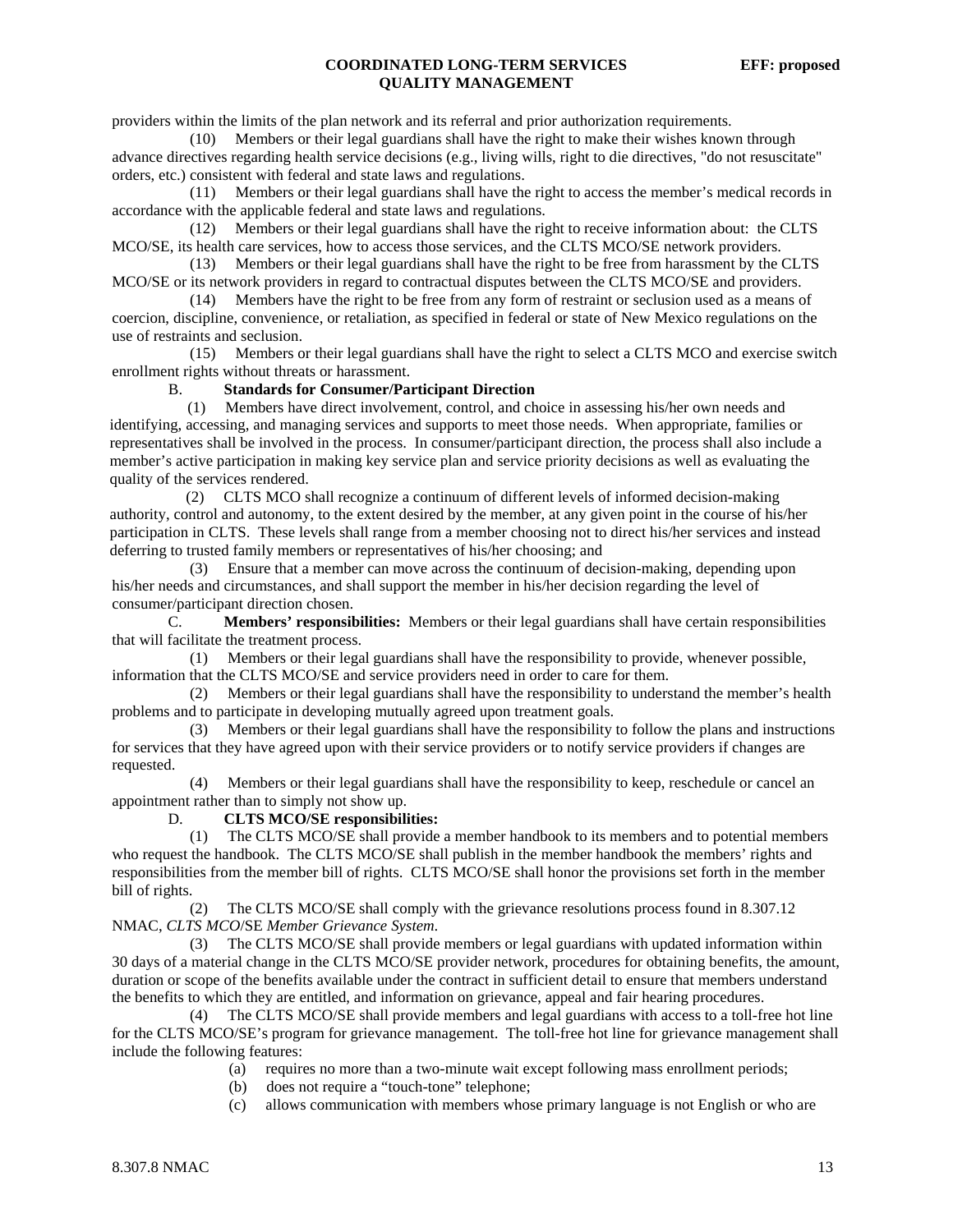hearing impaired; and

(d) is in operation 24 hours per day, seven days per week.

 (5) The CLTS MCO/SE shall provide active and participatory education of members or legal guardians that takes into account the cultural, ethnic and linguistic needs of members in order to assure understanding of the health care program, improve access and enhance the quality of service provided.

(6) The CLTS MCO/SE shall protect the confidentiality of member information and records.

 (a) The CLTS MCO/SE shall adopt and implement written confidentiality policies and procedures that conform to federal and state laws and regulations.

 (b) The CLTS MCO/SE's contracts with service providers shall explicitly state expectations about confidentiality of member information and records.

 (c) The CLTS MCO/SE shall afford members or legal guardians the opportunity to approve or deny release by the CLTS MCO/SE of identifiable personal information to a person or agency outside the CLTS MCO/SE, except when release is required by law, state regulation, court order, HSD quality standards, or in the case of behavioral health, the collaborative.

 (d) The CLTS MCO/SE shall notify members and legal guardians in a timely manner when information is released in response to a court order.

 (e) The CLTS MCO/SE shall have written policies and procedures to maintain confidential information gathered or learned during the investigation or resolution of a complaint, including a member's status as a complainant.

 (f) The CLTS MCO/SE shall have written policies and procedures to maintain confidentiality of medical records used in quality review, measurement and improvement activities.

When the CLTS MCO/SE delegates member service activity, the CLTS MCO/SE shall retain responsibility for documenting CLTS MCO/SE oversight of the delegated activity.

 (8) Policies regarding consent for treatment shall be disseminated annually to service providers within the CLTS MCO/SE network. The CLTS MCO/SE shall have written policies regarding the requirement for service providers to abide by federal and state law and New Mexico medicaid policies regarding informed consent specific to:

- (a) the treatment of minors;
- (b) adults who are in the custody of the state;
- (c) adults who are the subject of an active protective services case with CYFD;
- (d) children and adolescents who fall under the jurisdiction of CYFD; and
- (e) individuals who are unable to exercise rational judgment or give informed consent consistent with federal and state laws and New Mexico medicaid regulations.

 (9) The CLTS MCO/SE shall have a process to detect, measure and eliminate operational bias or discrimination against members. The CLTS MCO/SE shall ensure that its service providers and their facilities comply with the Americans with Disabilities Act.

 (10) The CLTS MCO/SE shall provide a member handbook to its members or potential members who request the handbook, and it shall be accessible via the internet.

 (11) The CLTS MCO/SE shall develop and implement policies and procedures to allow members to access behavioral health services without going through the PCP. These policies and procedures must afford timely access to behavioral health services.

 (12) The CLTS MCO shall not restrict a member's right to choose a provider of family planning services.

 (13) The CLTS MCO/SE's communication with members shall be responsive to the various populations by demonstrating cultural competence in the materials and services provided to members. The CLTS MCO/SE shall provide information to its network providers about culturally relevant services and may provide information about alternative treatment options, e.g., American Indian healing practices if available. Information and materials provided by the CLTS MCO/SE to medicaid members shall be written at a sixth-grade language level and shall be made available in the prevalent population language.

 $[8.307.8.15 NMAC - N, 8-1-08]$ 

**8.307.8.16 STANDARDS FOR PREVENTIVE HEALTH SERVICES:** The CLTS MCO shall follow current national standards for preventive health services including behavioral health preventive services. These standards are derived from several sources, including the U.S. preventive services task force, the centers for disease control and prevention; and the American college of obstetricians and gynecologists. Any preventive health guidelines developed by the CLTS MCO under these standards shall be adopted, reviewed at least every two years,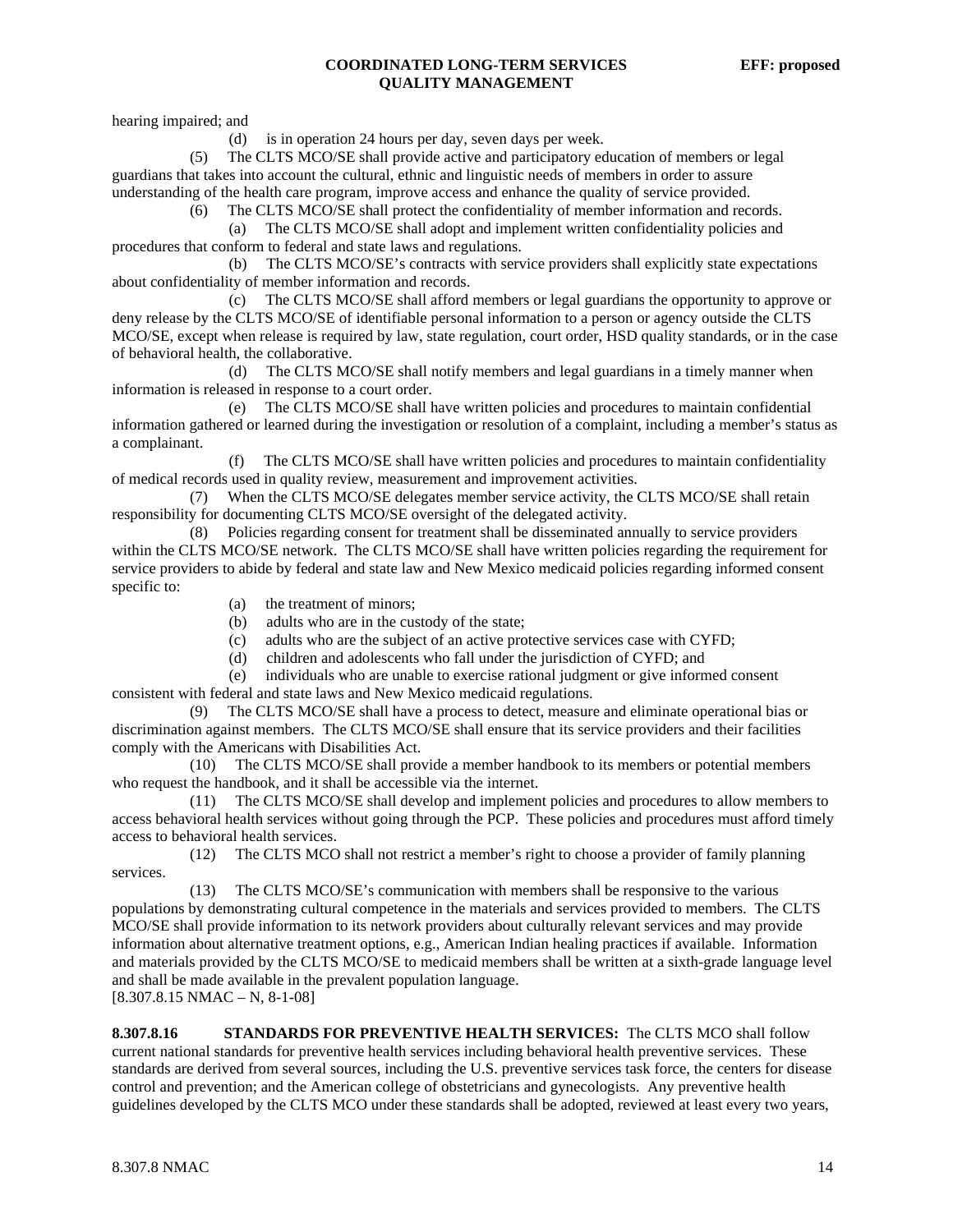updated when appropriate and disseminated to service provider and member. Unless a member refuses and the refusal is documented, the CLTS MCO shall provide the following preventive health services or screens or document that the services (with the results) were provided by other means. The CLTS MCO shall document medical reasons not to perform these services for an individual member. Member refusal is defined to include refusal to consent to and refusal to access services.

 A. **Initial assessment:** The CLTS MCO shall perform an initial assessment of the medicaid member's health service needs within 90 days of the date the member enrolls in the CLTS MCO. For this purpose, a member is considered enrolled at the lock-in date.

 B. **Immunizations:** The CLTS MCO shall adopt policies that to the extent possible, ensure that within six months of enrollment, members are immunized according to the type and schedule provided by current recommendations of the state department of health advisory committee on immunizations. The CLTS MCO shall provide the immunizations or verify the member's immunization history by a method acceptable to the health advisory committee.

 C. **Screens:** The CLTS MCO shall adopt policies which will ensure that, to the extent possible, within six months of enrollment or within six months of a change in screening standards, asymptomatic members receive at least the following preventive screening services.

 (1) *Screening for breast cancer*: Females aged 40-69 years shall be screened every one to two years by mammography alone or by mammography and annual clinical breast examination.

 (2) *Screening for cervical cancer*: Female members with a cervix shall receive cytopathology testing starting at the onset of sexual activity, but at least by 21 years of age and every three years thereafter until reaching 65 years of age if prior testing has been consistently normal and the member has been confirmed not to be at high risk. If the member is at high risk, the frequency shall be at least annual.

 (3) *Screening for colorectal cancer*: Members aged 50 years and older at normal risk for colorectal cancer shall be screened with annual fecal occult blood testing or sigmoidoscopy or colonoscopy or double contrast barium, at a periodicity determined by the CLTS MCO.

 (4) *Blood pressure measurement*: Members over age 18 shall receive a blood pressure measurement at least every two years.

 (5) *Serum cholesterol measurement*: Male members aged 35 and older and female members aged 45 and older who are at normal risk for coronary heart disease shall receive serum cholesterol and HDL cholesterol measurement every five years. Adults aged 20 or older with risk factors for heart disease shall have serum cholesterol and HDL cholesterol measurements.

 (6) *Screening for obesity*: Members shall receive body weight and height/length measurements with each physical exam.

 (7) *Screening for elevated lead levels*: Members aged 9-15 months (ideally at 12 months) shall receive a blood lead measurement at least once.

 (8) *Screening for tuberculosis*: Routine tuberculin skin testing shall not be required for all members. The following high-risk persons shall be screened or previous screening noted: persons who immigrated from countries in Asia, Africa, Latin America or the Middle East in the preceding five years; persons who have substantial contact with immigrants from those areas; migrant farm workers; and persons who are alcoholic, homeless or injecting drug users. HIV-infected persons shall be screened annually. Persons whose screening tuberculin test is positive (>10 mm of induration) must be referred to the local public health office in their community of residence for contact investigation.

 (9) *Screening for rubella*: All female members of childbearing ages shall be screened for rubella susceptibility by history of vaccination or by serology.

 (10) *Screening for chlamydia;* All sexually active female members age 25 or younger shall be screened for chlamydia. All female members over age 25 shall be screened for chlamydia if they inconsistently use barrier conception, have more than one sex partner or have had a sexually transmitted disease in the past.

 (11) *Screening for type 2 diabetes*: Individuals with one or more of the following risk factors for diabetes shall be screened. Risk factors include a family history of diabetes (parent or sibling with diabetes); obesity (>20% over desired body weight or BMI >27kg/m2); race/ethnicity (e.g. Hispanic, Native American, African American, Asian-Pacific islander); previously identified impaired fasting glucose or impaired glucose tolerance; hypertension (>140/90 mmHg); HDL cholesterol level <35 mg/dl and triglyceride level >250 mg/dl; history of gestational diabetes mellitus (GDM) or delivery of babies over nine lbs.

 (12) *Prenatal screening*: All pregnant members shall be screened for preeclampsia, D(Rh) incompatibility, down syndrome, neural tube defects, hemoglobinopathies, vaginal and rectal group B streptococcal infection and screened and counseled for HIV in accordance with the most current recommendations of the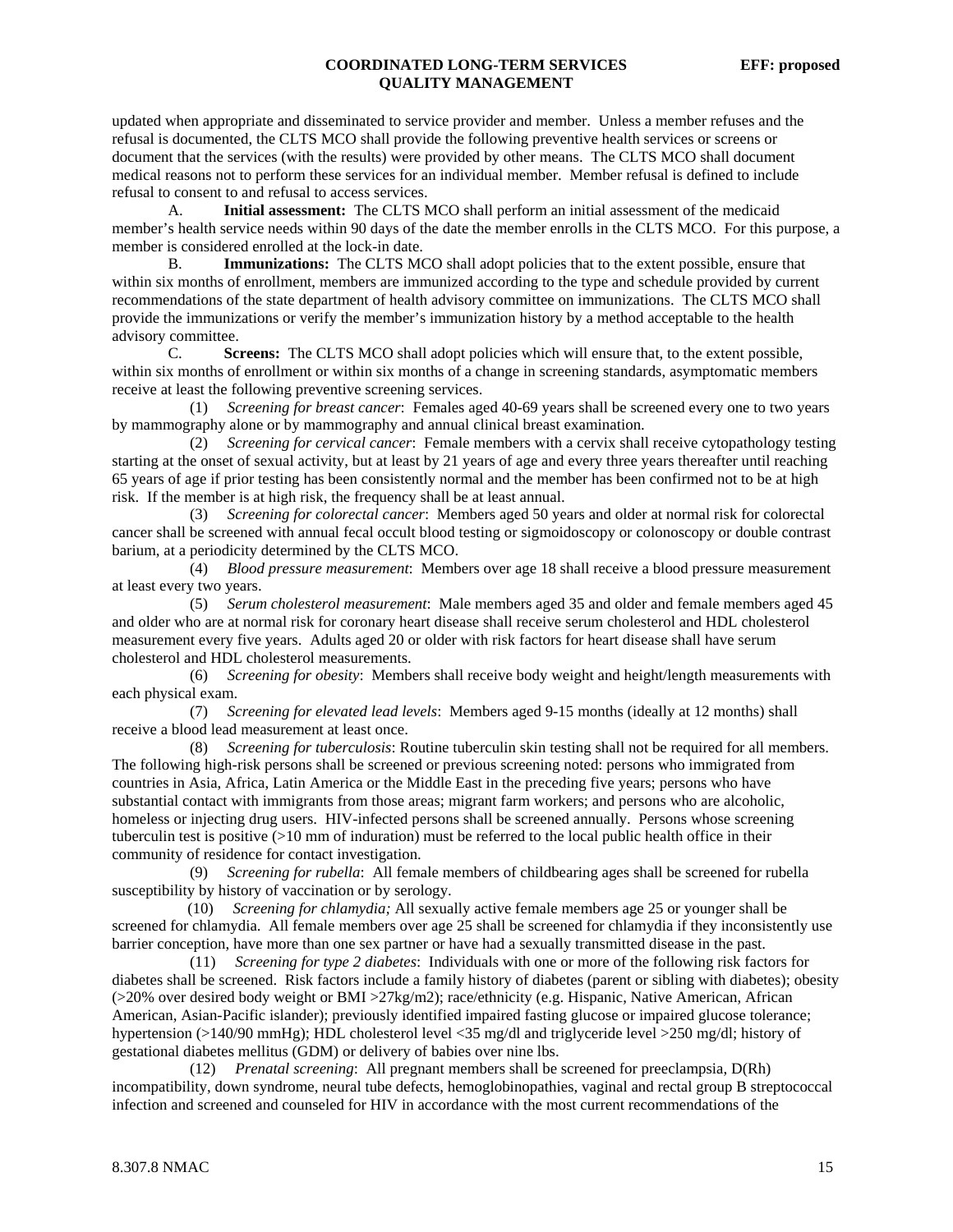American college of obstetricians and gynecologists.

 (13) *Newborn screening*: Newborn members shall be screened for those disorders specified in the state of New Mexico metabolic screen.

 (14) *Tot-to-teen health checks*: The CLTS MCO shall operate tot-to-teen mandated early and periodic screening, diagnostic and treatment (EPSDT) services as outlined in 8.320.3 NMAC, *Tot-to-Teen Health Checks*. Within three months of enrollment lock-in, the CLTS MCO shall ensure that eligible members (up to age 21) are current according to the screening schedule (unless more stringent requirements are specified in these standards). The CLTS MCO shall encourage PCPs to assess for age, height and gender appropriate weight during EPSDT screens to detect and treat evidence of weight or obesity issues in children and adolescents.

 (15) Members over age 21 must be screened to detect high risk for behavioral health conditions at their first encounter with a PCP after enrollment.

 (16) The CLTS MCO shall require PCPs to refer members, whenever clinically appropriate, to behavioral health providers. The CLTS MCO/SE shall assist the member with an appropriate behavioral health referral.

 D. **Counseling:** The CLTS MCO shall adopt policies that shall ensure that applicable asymptomatic members are provided counseling on the following topics unless recipient refusal is documented:

- (1) prevention of tobacco use;
- (2) benefits of physical activity;<br>(3) benefits of a healthy diet;
- benefits of a healthy diet;

 (4) prevention of osteoporosis and heart disease in menopausal women citing the advantages and disadvantages of calcium and hormonal supplementation;

- (5) prevention of motor vehicle injuries;
- (6) prevention of household and recreational injuries;
- (7) prevention of dental and periodontal disease;
- (8) prevention of HIV infection and other sexually transmitted diseases;
- (9) prevention of unintended pregnancies; and
- (10) prevention or intervention for obesity or weight issues.

 E. **Hot line:** The CLTS MCO/SE shall provide a toll-free clinical telephone hot line function that includes at least the following services and features:

 (1) clinical assessment and triage to evaluate the acuity and severity of the member's symptoms and make the clinically appropriate referral; and

(2) prediagnostic and post-treatment health care decision assistance based on symptoms.

 F. **Health information line:** The CLTS MCO shall provide a toll-free line that includes at least the following services and features:

 (1) general health information on topics appropriate to the various medicaid populations, including those with severe and chronic physical and behavioral health conditions; and

(2) preventive/wellness counseling.

 G. **Family planning:** The CLTS MCO must have a family planning policy. This policy must ensure that members of the appropriate age of both sexes who seek family planning services are provided with counseling and treatment, if indicated, as it relates to the following:

- (1) methods of contraception; and
- (2) HIV and other sexually transmitted diseases and risk reduction practices.

 H. **Prenatal care:** The CLTS MCO shall operate a proactive prenatal care program to promote early initiation and appropriate frequency of prenatal care consistent with the standards of the American college of obstetrics and gynecology. The program shall include at least the following:

(1) educational outreach to all members of childbearing age;

 (2) prompt and easy access to obstetrical services, including an office visit with a service provider within three weeks of having a positive pregnancy test (laboratory or home) unless earlier service is clinically indicated;

- (3) risk assessment of all pregnant members to identify high-risk cases for special management;
- (4) counseling that strongly advises voluntary testing for HIV;
- (5) case management services to address the special needs of members who have a high risk

pregnancy especially if risk is due to psychosocial factors such as substance abuse or teen pregnancy; (6) screening for determination of need for a post-partum home visit; and

(7) coordination with other services in support of good prenatal care, including transportation, other

community services and referral to an agency that dispenses baby car seats free or at a reduced price.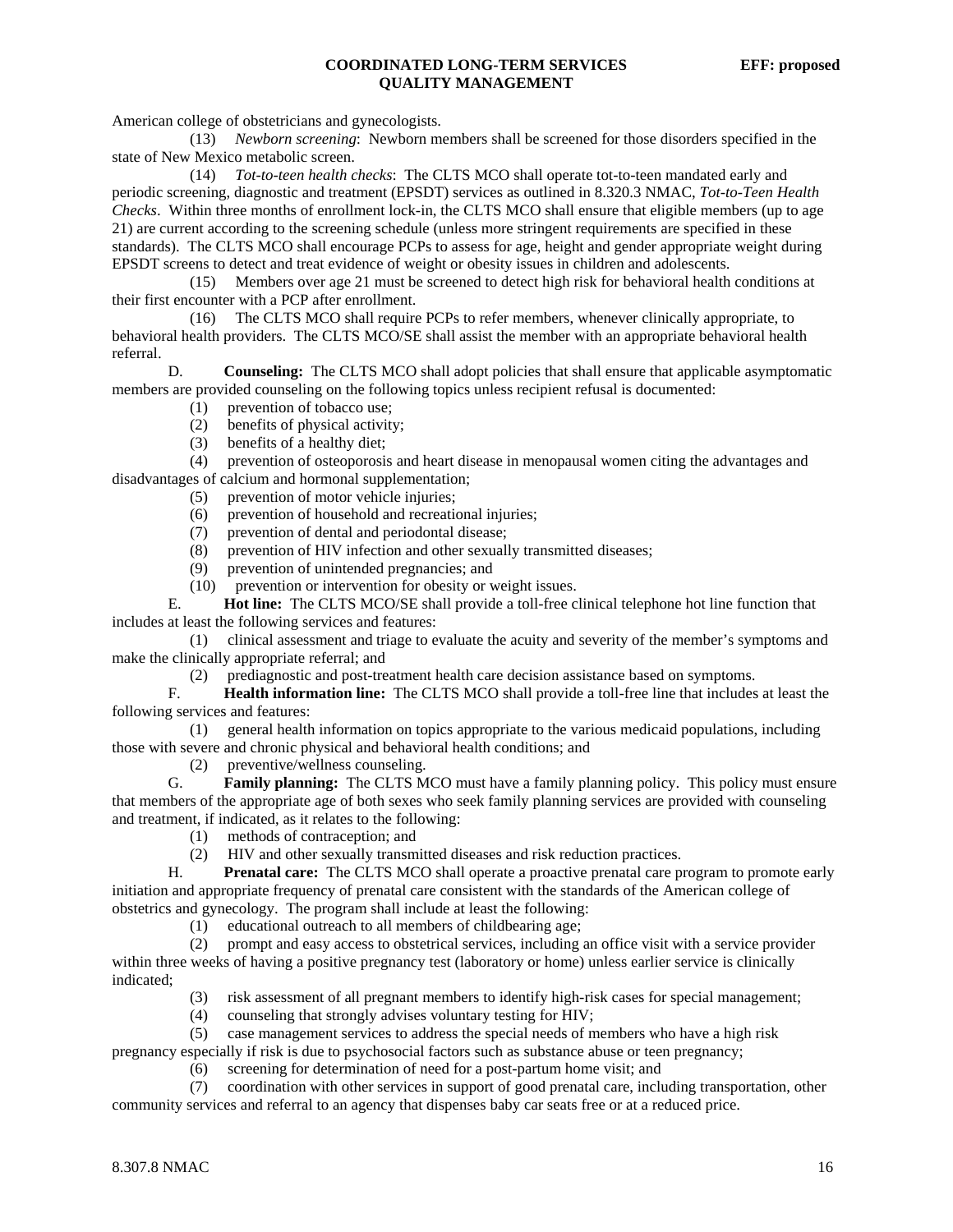$[8.307.8.16 NMAC - N, 8-1-08]$ 

### **8.307.8.17 STANDARDS FOR MEDICAL RECORDS:**

 A. **Standards and policies:** The CLTS MCO/SE shall require that member medical records be maintained on paper or electronic format. Member medical records shall be maintained timely, and be legible, current, detailed and organized to permit effective and confidential patient service and quality review.

 (1) The CLTS MCO/SE shall have medical record confidentiality policies and procedures in compliance with state and federal guidelines and HIPAA.

 (2) The CLTS MCO/SE shall have medical record documentation standards that are enforced with its CLTS MCO/SE providers and subcontractors and require that records reflect all aspects of patient care, including ancillary services. The documentation standards shall, at a minimum, require the following:

(a) patient identification information (on each page or electronic file);

 (b) personal biographical data (date of birth, sex, race or ethnicity (if available), mailing address, residential address, employer, school, home and work telephone numbers, name and telephone numbers of emergency contacts, marital status, consent forms and guardianship information);

- (c) date of data entry and date of encounter;
- (d) service provider identification (author of entry);
- (e) allergies and adverse reactions to medications;
- (f) past medical history for patients seen two or more times;

(g) status of preventive services provided or at least those specified by HSD or its designee,

- summarized in an auditable form (a single sheet) in the medical record within six months of enrollment;
	- (h) diagnostic information;
	- (i) medication history including what has been effective and what has not, and why;
	- (j) identification of current problems;
	- (k) history of smoking, alcohol use and substance abuse;
	- (l) reports of consultations and referrals;
	- (m) reports of emergency services, to the extent possible;
	- (n) advance directive for adults; and
	- (o) record legibility to at least a peer of the author.

 (3) For patients who receive two or more services from a behavioral health provider through the SE within a 12-month period, the documentation standards shall meet medicaid requirements and require that the following items also be included in the medical record in addition to the above:

 (a) a mental status evaluation that documents affect, speech, mood, thought content, judgment, insight, concentration, memory and impulse control;

 (b) DSM-IV diagnosis consistent with the history, mental status examination or other assessment data;

 (c) a treatment plan consistent with diagnosis that has objective and measurable goals and time frames for goal attainment or problem resolution;

- (d) documentation of progress toward attainment of the goal; and
- (e) preventive services such as relapse prevention and stress management.

 (4) The CLTS MCO/SE standards for a member's medical record shall include the following minimum detail for individual clinical encounters:

 (a) history (and physical examination) for presenting complaints containing relevant psychological and social conditions affecting the patient's behavioral health, including mental health (psychiatric) and substance abuse status;

- (b) plan of treatment;
- (c) diagnostic tests and the results;
- (d) drugs prescribed, including the strength, amount, directions for use and refills;
- (e) therapies and other prescribed regimens and the results;

 (f) follow-up plans and directions (such as, time for return visit, symptoms that shall prompt a return visit);

- (g) consultations and referrals and the results; and
- (h) any other significant aspect of the member's physical or behavioral health services.

 B. **Review of records:** The CLTS MCO/SE shall have a process to systematically review service provider medical records to ensure compliance with the medical record standards. The CLTS MCO/SE shall institute improvement actions when standards are not met.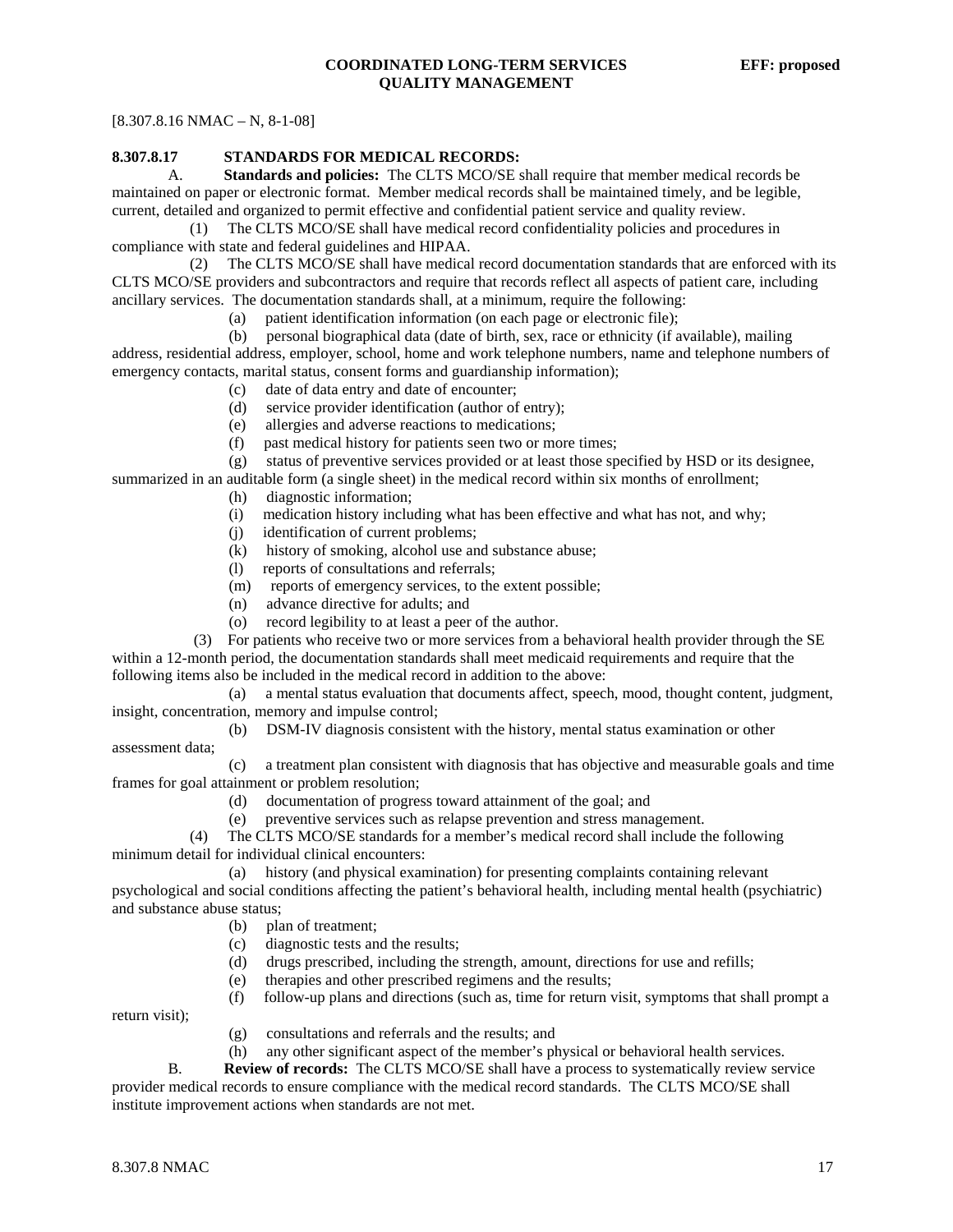(1) The EQRO shall conduct reviews of a representative sample of medical records from the CLTS MCO's primary care providers, obstetricians, and gynecologists.

 (2) The CLTS MCO/SE shall have a mechanism to assess the effectiveness of organization-wide and practice-site follow-up plans to increase compliance with the CLTS MCO/SE's established medical record standards and goals.

 C. **Access to records:** The CLTS MCO/SE shall provide HSD or its designee appropriate access to service provider medical records.

 (1) The CLTS MCO shall ensure that the PCP maintains a primary medical record for each member, which contains sufficient medical information from all service providers involved in the member's services, to ensure continuity of services. The CLTS MCO shall ensure that service providers involved in the member's services have access to the member's primary medical record, including the SE, when necessary.

 (2) The CLTS MCO/SE shall include provisions in its contracts with service providers for appropriate access to the CLTS MCO/SE's members' medical records for purposes of in-state quality reviews conducted by HSD or its designee, and for making medical records available to service providers, including behavioral health, for each clinical encounter.

 (3) The CLTS MCO shall have a policy that ensures the confidential transfer of medical and dental information to another primary medical or dental service provider whenever a primary medical or dental provider leaves the CLTS MCO the member changes primary medical or dental service provider or after a member changes enrollment from one CLTS MCO and enrolls in another CLTS MCO.

 (4) The SE shall have a policy that ensures the confidential transfer of behavioral health information from one practitioner to another whenever a provider leaves the SE network or whenever the member changes behavioral health provider or practitioner. The SE shall have a policy that ensures the confidential transfer of behavioral health information from one collaborative agency to another.

 (5) The CLTS MCO/SE shall forward to HSD or it designee, specific health information from the provider's medical records. Examples of health information will include, but not be limited to, the following:

- (a) the member's principal physical and behavioral health problems, as applicable;
- (b) the member's current medications, dosage amounts and frequency;
- (c) the member's preventive health services history; including behavioral health;
- (d) EPSDT screening results (if the member is under age 21); and
- (e) other information as requested.

[8.307.8.17 NMAC – N, 8-1-08]

# **8.307.8.18 STANDARDS FOR ACCESS:**

 A. **Ensure access:** The CLTS MCO/SE shall establish and follow protocols to ensure the accessibility, availability and referral to service providers for each medically necessary service. The CLTS MCO/SE shall submit documentation to HSD or its designee if requested, at least once per year, giving assurances that it has the capacity to serve the expected enrollment in its service area in accordance with HSD standards and in a format acceptable to HSD. The CLTS MCO/SE shall provide access to the full array of covered services within the benefit package. If a service is unavailable based on the access guidelines, a service equal to or higher than shall be offered.

 B. **Access to urgent and emergency services:** Services for emergency conditions provided by physical health providers, including emergency transportation, urgent conditions, and post-stabilization services shall be covered by the CLTS MCO only within the United States for both physical and behavioral health. The SE shall coordinate all behavioral health transportation with the member's respective CLTS MCO. An urgent condition exists when a member manifests acute symptoms and signs that, by reasonable medical judgment, represent a condition of sufficient severity that the absence of medical attention within 24 hours could reasonably result in an emergency condition. Serious impairment of biopsychosocial functioning, imminent out-of-home placement for children and adolescents or serious jeopardy to the behavioral health of the member are considered urgent conditions. An emergency condition exists when a member manifests acute symptoms and signs that, by reasonable lay person judgment, represent a condition of sufficient severity that the absence of immediate medical attention, including behavioral health, could reasonably result in death, serious impairment of bodily function or major organ or serious jeopardy to the overall health of the member. Post-stabilization services means covered services related to an emergency medical or behavioral health condition, that are provided after the member is stabilized in order to maintain the stabilized condition and may include improving or resolving the member's condition.

 (1) The CLTS MCO/SE shall ensure that there is no clinically significant delay caused by the CLTS MCO/SE's utilization control measures. Prior authorization is not required for emergency services in or out of the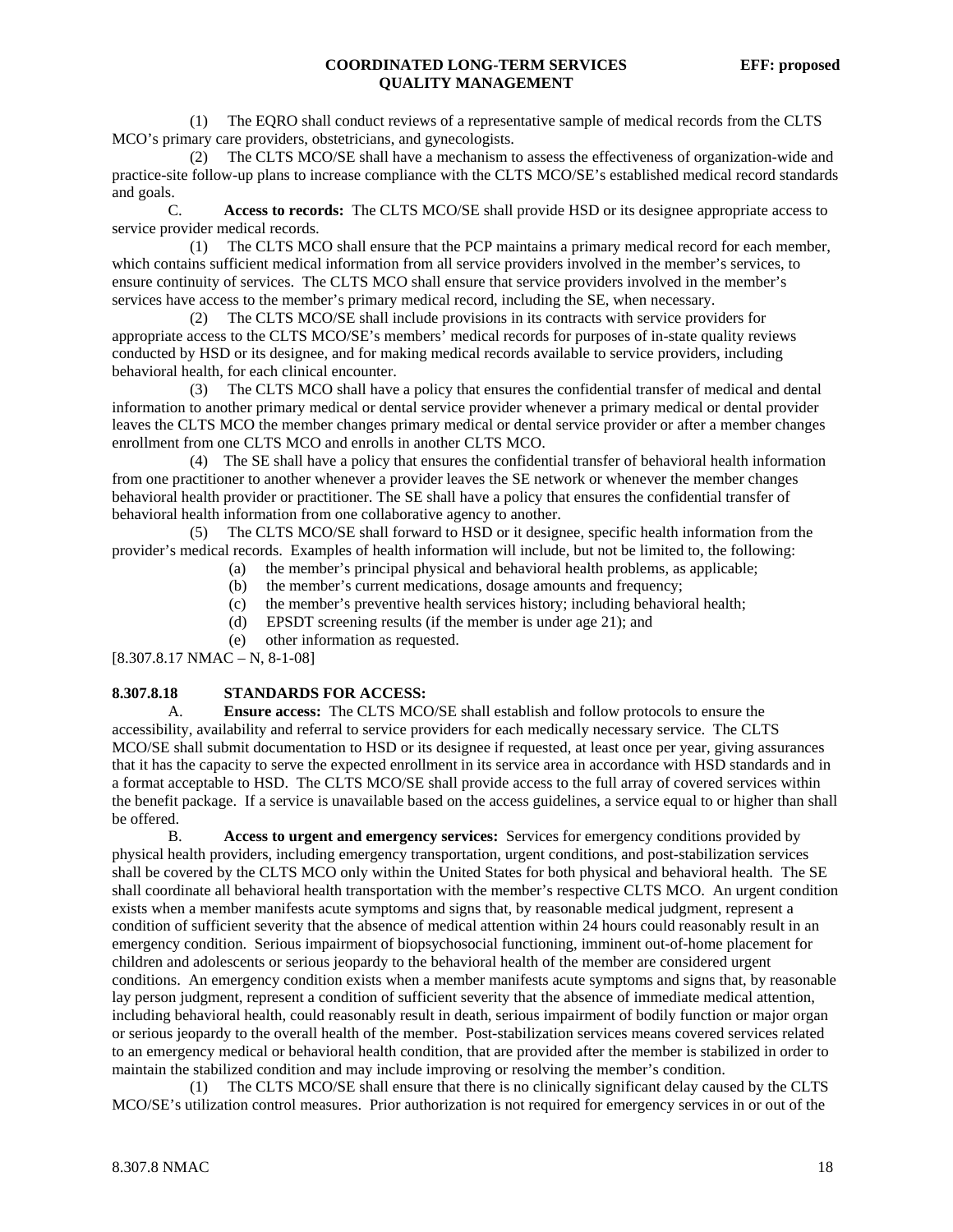CLTS MCO/SE network, and all emergency services shall be reimbursed at the medicaid fee-for-service rate. The CLTS MCO/SE shall not retroactively deny a claim for an emergency screening examination because the condition, which appeared to be an emergency medical or behavioral health condition under the prudent lay person standard, turned out to be non-emergency in nature.

 (2) The CLTS MCO/SE shall ensure that the member has the right to use any hospital or other licensed emergency setting for emergency services, regardless of whether the service provider is contracted with the CLTS MCO/SE.

 (3) The CLTS MCO/SE shall ensure that members have access to the nearest appropriately designated trauma center according to established EMS triage and transportation protocols.

 C. **Primary care provider availability:** The CLTS MCO shall follow a process that ensures a sufficient number of primary care providers are available to members to allow the members a reasonable choice among providers.

 (1) The CLTS MCO shall have at least one primary care provider available per 1,500 members and no more than 1,500 members assigned to a single provider unless approved by HSD or its designee.

 (2) The minimum number of primary care providers from which to choose and the distances to those providers shall vary by county based on whether the county is urban, rural or frontier. Urban counties are: Bernalillo, Los Alamos, Santa Fe and Dona Ana. Frontier counties are: Catron, Harding, DeBaca, Union, Guadalupe, Hidalgo, Socorro, Mora, Sierra, Lincoln, Torrance, Colfax, Quay, San Miguel and Cibola. Rural counties are those that are not urban or frontier. The standards are as follows:

- (a) 90 percent of urban residents shall travel no farther than 30 miles;
- (b) 90 percent of rural residents shall travel no farther than 45 miles; and
- (c) 90 percent of frontier residents shall travel no farther than 60 miles.

D. **Pharmacy provider availability:** The CLTS MCO/SE shall ensure that a sufficient number of pharmacy providers are available to members. The CLTS MCO/SE shall ensure that pharmacy services meet geographic access standards based on the member's county of residence. The access standards are as follows:

- (1) 90 percent of urban residents shall travel no farther than 30 miles;
- (2) 90 percent of rural residents shall travel no farther than 45 miles; and
- (3) 90 percent of frontier residents shall travel no farther than 60 miles.

 E. **Access to health care services:** The CLTS MCO shall ensure that there are a sufficient number of PCPs and dentists available to members to allow members a reasonable choice. The SE shall ensure that there are a sufficient number of behavioral health providers, based on the least restrictive, medically necessary needs of its members, available statewide to members to allow members a reasonable choice.

 (1) The CLTS MCO shall report to HSD or its designee all service provider groups, health centers and individual physician practices and sites in their network that are not accepting new medicaid members.

 (2) (CLTS MCO only) For routine, asymptomatic, member-initiated, outpatient appointments for primary medical services, the request-to-appointment time shall be no more than 30 days, unless the member requests a later time.

 (3) (CLTS MCO only) For routine asymptomatic member-initiated dental appointments, the request to appointment time shall be consistent with community norms for dental appointments.

 (4) (CLTS MCO only) For routine, symptomatic, member-initiated, outpatient appointments for nonurgent primary medical and dental services, the request-to-appointment time shall be no more than 14 days, unless the member requests a later time.

 (5) (SE only) For non urgent behavioral health care, the request-to-appointment time shall be no more than 14 days, unless the member requests a later time.

 (6) (CLTS MCO/SE) Primary medical, dental and behavioral health service outpatient appointments for urgent conditions shall be available within 24 hours.

 (7) (CLTS MCO only) For specialty outpatient referral and consultation appointments, excluding behavioral health, which is addressed in (5) above, the request-to-appointment time shall generally be consistent with the clinical urgency, but no more than 21 days, unless the member requests a later time.

 (8) (CLTS MCO only) For routine outpatient diagnostic laboratory, diagnostic imaging and other testing appointments, the request-to-appointment time shall be consistent with the clinical urgency, but no more than 14 days, unless the member requests a later time.

 (9) (CLTS MCO only) For outpatient diagnostic laboratory, diagnostic imaging and other testing, if a "walk-in" rather than an appointment system is used, the member wait time shall be consistent with severity of the clinical need.

(10) (CLTS MCO only) For urgent outpatient diagnostic laboratory, diagnostic imaging and other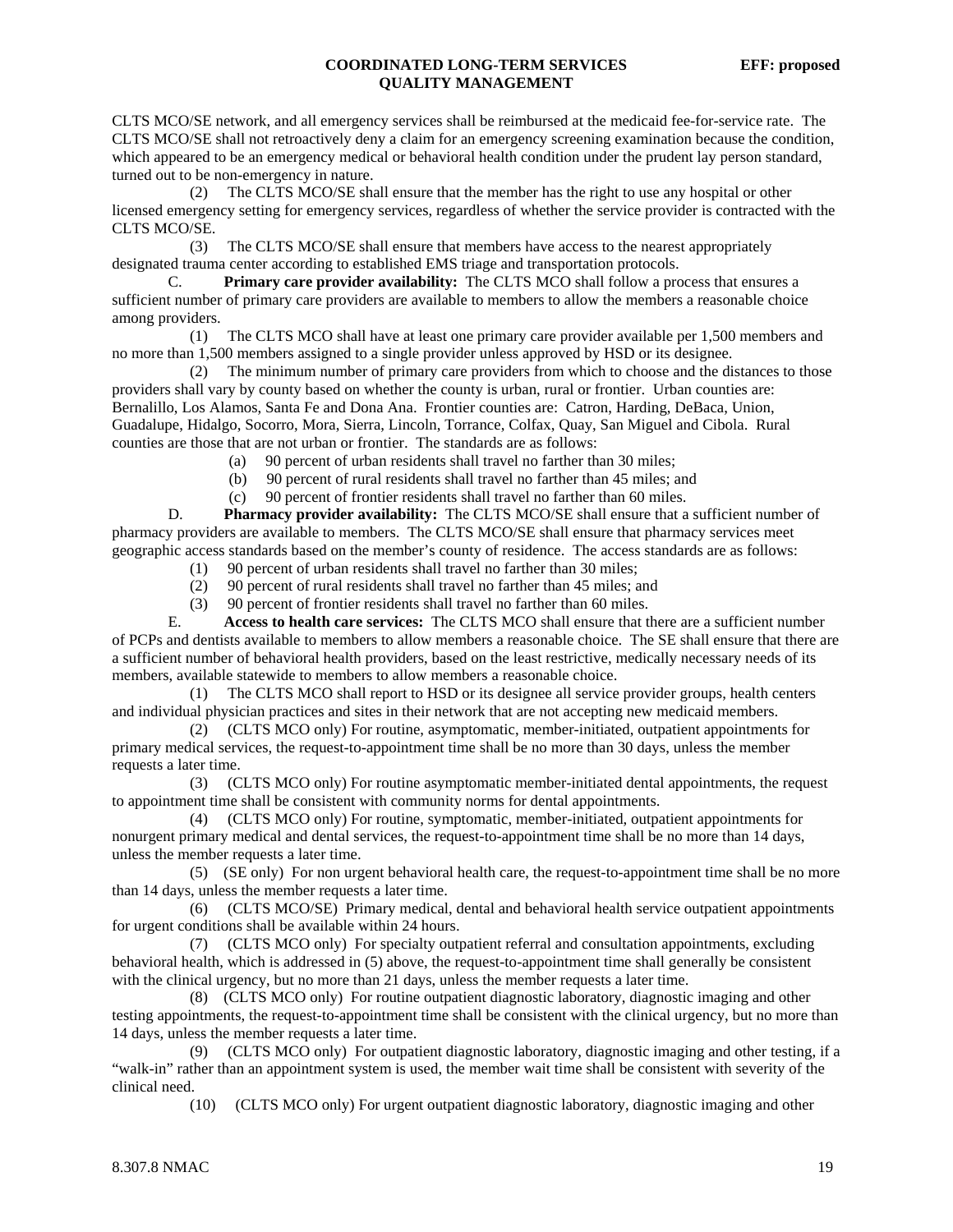testing, appointment availability shall be consistent with the clinical urgency, but no longer than 48 hours.

 (11) (CLTS MCO/SE) The in-person prescription fill time (ready for pickup) shall be no longer than 40 minutes. A prescription phoned in by a service provider shall be filled within 90 minutes.

 (12) (CLTS MCO/SE) The timing of scheduled follow-up outpatient visits with service providers shall be consistent with the clinical need.

 (13) The CLTS MCO/SE shall ensure that a medically necessary pharmaceutical agent is provided in a clinically timely manner.

 (14) The CLTS MCO/SE's preferred drug list (PDL) shall follow HSD guidelines in Subsection O of 8.307.7.11 NMAC, *Services Included in the Salud! Benefit Package*, *Pharmacy Services*.

 (15) The CLTS MCO shall approve or deny a request for new durable medical equipment (DME) or for repairs to existing DME owned or rented by the member within seven working days of the request date.

 (a) All new customized or made-to-measure DME or customized modifications to existing DME owned or rented by the member shall be delivered to the member within 150 days of the request date.

(b) All standard DME shall be delivered within 24 hours of the request, if needed on an urgent

 (c) All standard DME not needed on an urgent basis shall be delivered within a time frame consistent with clinical need.

 (d) All DME repairs or non-customized modifications shall be delivered within 60 days of the request date.

 (e) The CLTS MCO shall have an emergency response plan for non-customized DME needed on an emergent basis.

 (16) The CLTS MCO shall approve or deny a request for prescribed medical supplies within seven working days of the request date. The CLTS MCO shall ensure that:

 (a) members can access prescribed medical supplies within 24 hours when needed on an urgent basis;

clinical need;

basis.

(b) members can access routine medical supplies within a time frame consistent with the

 (c) subject to any requirements to procure a physician's order to provide supplies to the member, members utilizing medical supplies on an ongoing basis shall submit to the CLTS MCO lists of needed supplies monthly; and the CLTS MCO or its subcontractor shall contact the member if the requested supplies cannot be delivered in the time frame expected and make other delivery arrangements consistent with clinical need.

 (17) The CLTS MCO shall ensure that members and members' families receive proper instruction on the use of DME and medical supplies provided by the CLTS MCO/SE or its subcontractor.

 F. **Access to transportation services:** The CLTS MCO shall provide the transportation benefit for medically necessary physical and behavioral health. The CLTS MCO shall coordinate behavioral health transportation services with the SE, and the SE shall coordinate transportation services with the member's respective CLTS MCO. The CLTS MCO shall have sufficient transportation service providers available to meet the needs of members, including an appropriate number of handivans available for members who are wheelchair or ventilator dependant or have other equipment needs. The CLTS MCO shall develop and implement policies and procedures to ensure that:

(1) transportation arranged is appropriate for the member's clinical condition;

 (2) the history of services is available at the time services are requested to expedite appropriate arrangements;

(3) CPR-certified drivers are available to transport members consistent with clinical need;

 (4) the transportation type is clinically appropriate, including access to non-emergency ground ambulance carriers;

 (5) members can access and receive authorization for medically necessary transportation services under certain unusual circumstances without advance notification; and

(6) minors are accompanied by a parent or legal guardian as indicated to provide safe transportation.

 G. **Use of technology:** The CLTS MCO/SE is encouraged to use state-of-the-art technology, such as telemedicine, to ensure access and availability of services statewide.  $[8.307.8.18 \text{ NMAC} - \text{N}, 8-1-08]$ 

**8.307.8.19** DELEGATION: Delegation is a process whereby a CLTS MCO/SE gives another entity the authority to perform certain functions on its behalf. The CLTS MCO/SE is fully accountable for all predelegation and delegation activities and decisions made. The CLTS MCO/SE shall document its oversight of the delegated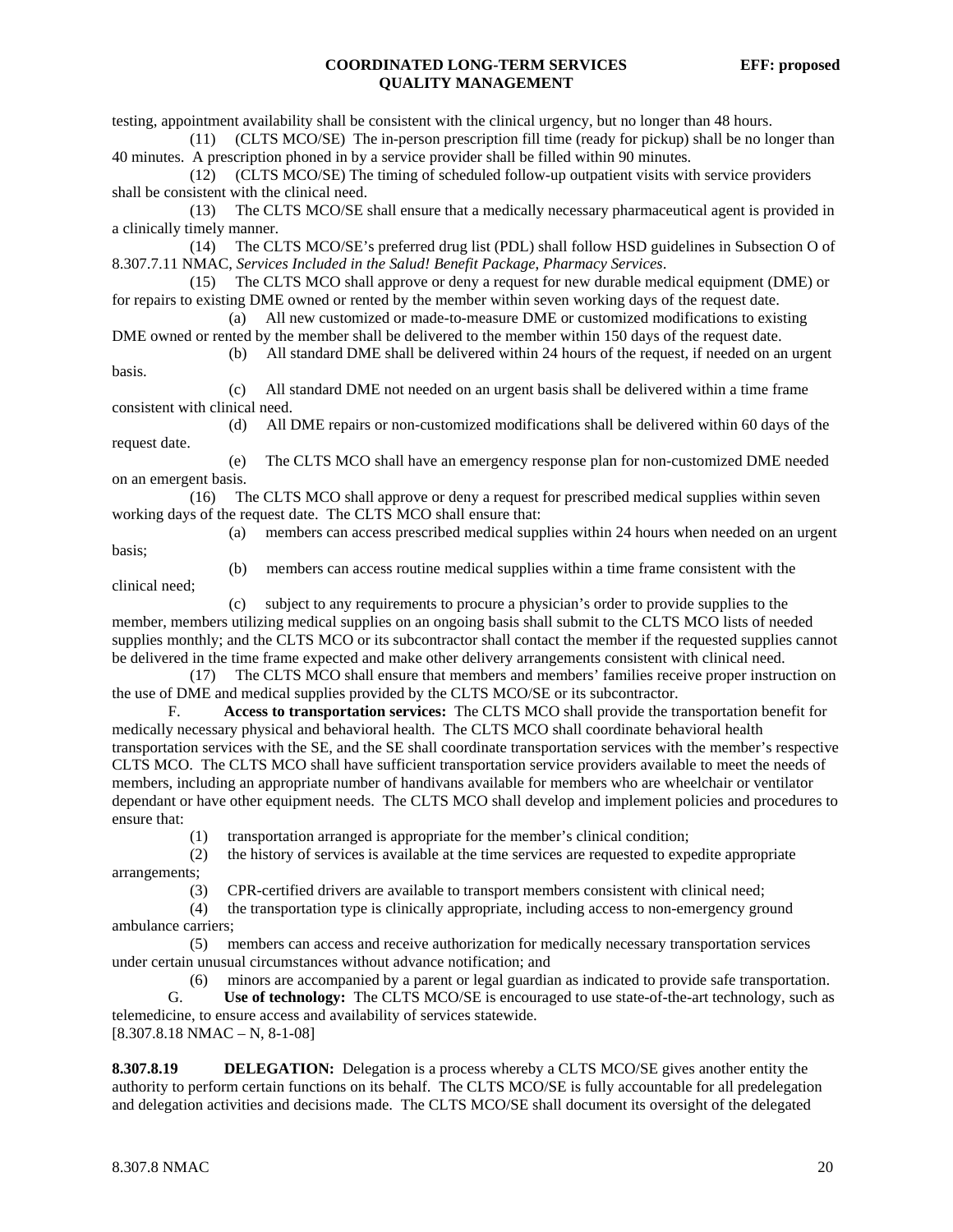activity. The SE may assign, transfer, or delegate to a subcontractor key management functions including, but not limited to, care coordination and universal credentialing with the explicit written approval of HSD and the collaborative.

A. A mutually agreed upon document between CLTS MCO/SE and the delegated entity shall

- (1) the responsibilities of the CLTS MCO/SE and the entity to which the activity is delegated;
- (2) the delegated activity;
- (3) the frequency and method of reporting to the CLTS MCO/SE;
- (4) the process by which the CLTS MCO/SE evaluates the delegated entity's performance; and

 (5) the remedies up to, and including, revocation of the delegation, available to the CLTS MCO/SE if the delegated entity does not fulfill its obligations.

- B. The CLTS MCO/SE shall document evidence that the CLTS MCO/SE:
	- (1) evaluated the delegated entity's capacity to perform the delegated activities prior to delegation;
	- (2) evaluates regular reports and proactively identifies opportunities for improvement; and

 (3) evaluates at least semi-annually the delegated entity's activities in accordance with the CLTS MCO/SE's expectations and HSD's standards.

 $[8.307.8.19 \text{ NMAC} - \text{N}, 8-1-08]$ 

describe: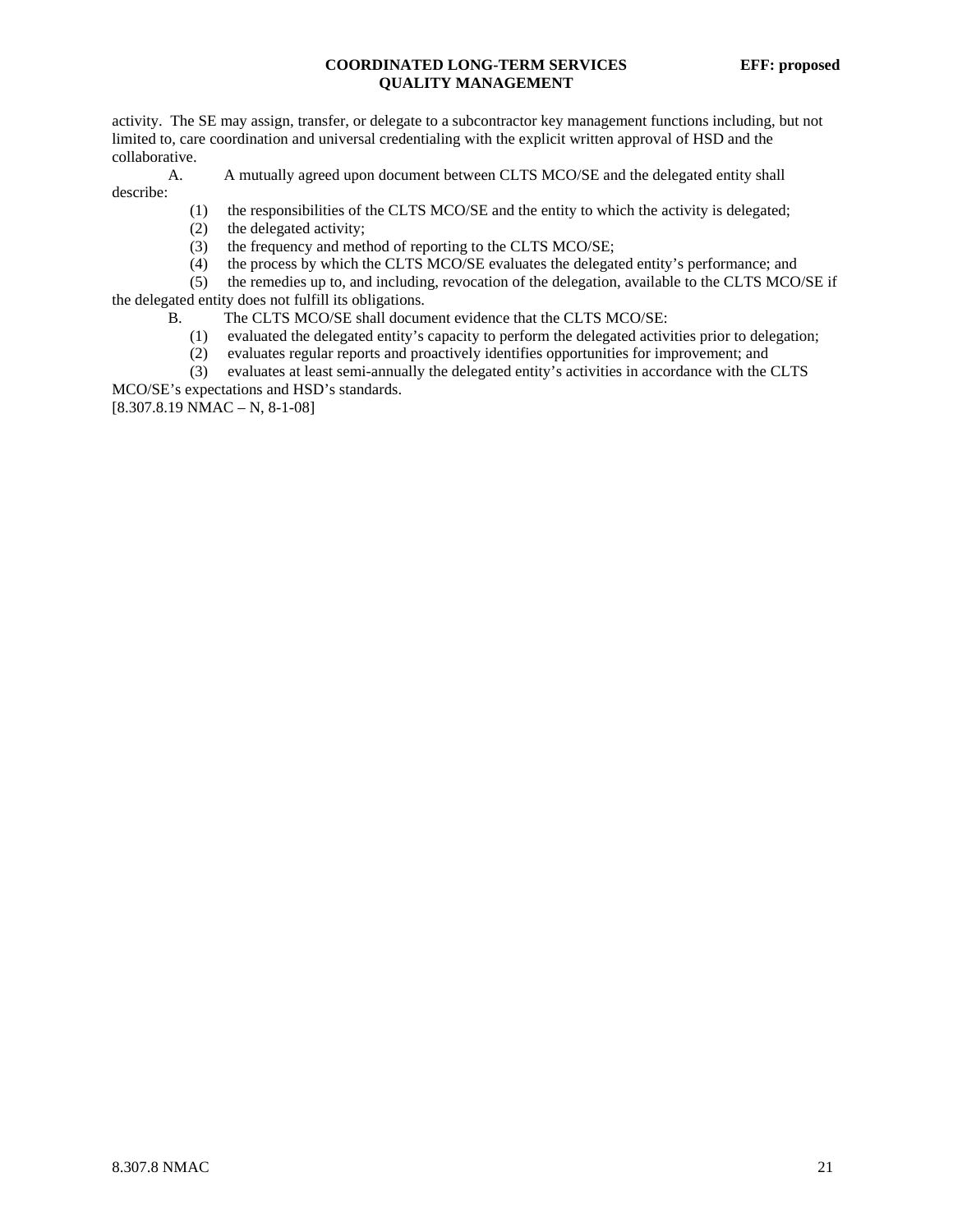### **TITLE 8 SOCIAL SERVICES CHAPTER 307 COORDINATED LONG-TERM SERVICES PART 9 COORDINATION OF SERVICES**

**8.307.9.1 ISSUING AGENCY:** Human Services Department [8.307.9.1 NMAC]

**8.307.9.2 SCOPE:** This rule applies to the general public. [8.307.9.2 NMAC]

**8.307.9.3 STATUTORY AUTHORITY:** The New Mexico medicaid program is administered pursuant to regulations promulgated by the federal department of health and human services under Title XIX of the Social Security Act, as amended, and by the state human services department pursuant to state statute. See NMSA 1978 Section 27-2-12 et. seq. [8.307.9.3 NMAC]

**8.307.9.4 DURATION:** Permanent [8.307.9.4 NMAC]

**8.307.9.5 EFFECTIVE DATE:** August 1, 2008, unless a later date is cited at the end of a section. [8.307.9.5 NMAC]

**8.307.9.6 OBJECTIVE:** The objective of these regulations is to provide policies for the service portion of the New Mexico medicaid coordinated long-term services program. [8.307.9.6 NMAC]

**8.307.9.7 DEFINITIONS:** See 8.307.1.7 NMAC. [8.307.9.7 NMAC]

**8.307.9.8 MISSION STATEMENT:** The mission of the medical assistance division is to ensure access to quality and cost-effective health care.

[8.307.9.8 NMAC]

### **8.307.9.9 COORDINATION OF SERVICES:**

A. The CLTS MCO/SE shall develop and implement policies and procedures to ensure access to service coordination for individuals with special health care needs (ISHCN), as set forth in 8.307.15.9 NMAC. Service coordination is defined as a service to assist members with special health care needs, on an as needed basis. It is person-centered, family-focused when appropriate, culturally competent, and strengths-based. Service coordination can help to ensure that the physical and behavioral health needs of the medicaid population are identified and that services are provided and coordinated with all service providers, individual members and the family, if appropriate, and authorized by the member. Service coordination operates within the CLTS MCO/SE with a dedicated service coordination staff functioning independently, but is structurally linked to the other CLTS MCO/SE systems, such as quality assurance, member services and grievances. Service coordination is not "gate keeping" or "utilization management". Clinical decisions shall be based on medically necessary covered services and not fiscal considerations. If both physical and behavioral health conditions exist, the primary care coordination responsibility lies with the condition that is most acute. Services shall be coordinated between both CLTS MCO staff and behavioral health staff of the statewide entity (SE). The entity (CLTS MCO or SE) responsible for the care of the most acute condition shall be the primary lead on service coordination activities, with necessary assistance and collaboration from other entities. The CLTS MCO/SE shall conduct the following system processes for service coordination:

- (1) identify proactively the eligible populations;
- (2) identify proactively the needs of the eligible population;

 (3) provide a designated person to be primarily responsible for coordinating the health services furnished to a specific member and to serve as the single point of contact for the member; and

 (4) ensure access to service coordination for all medicaid eligible ISHCN, as required by federal regulations.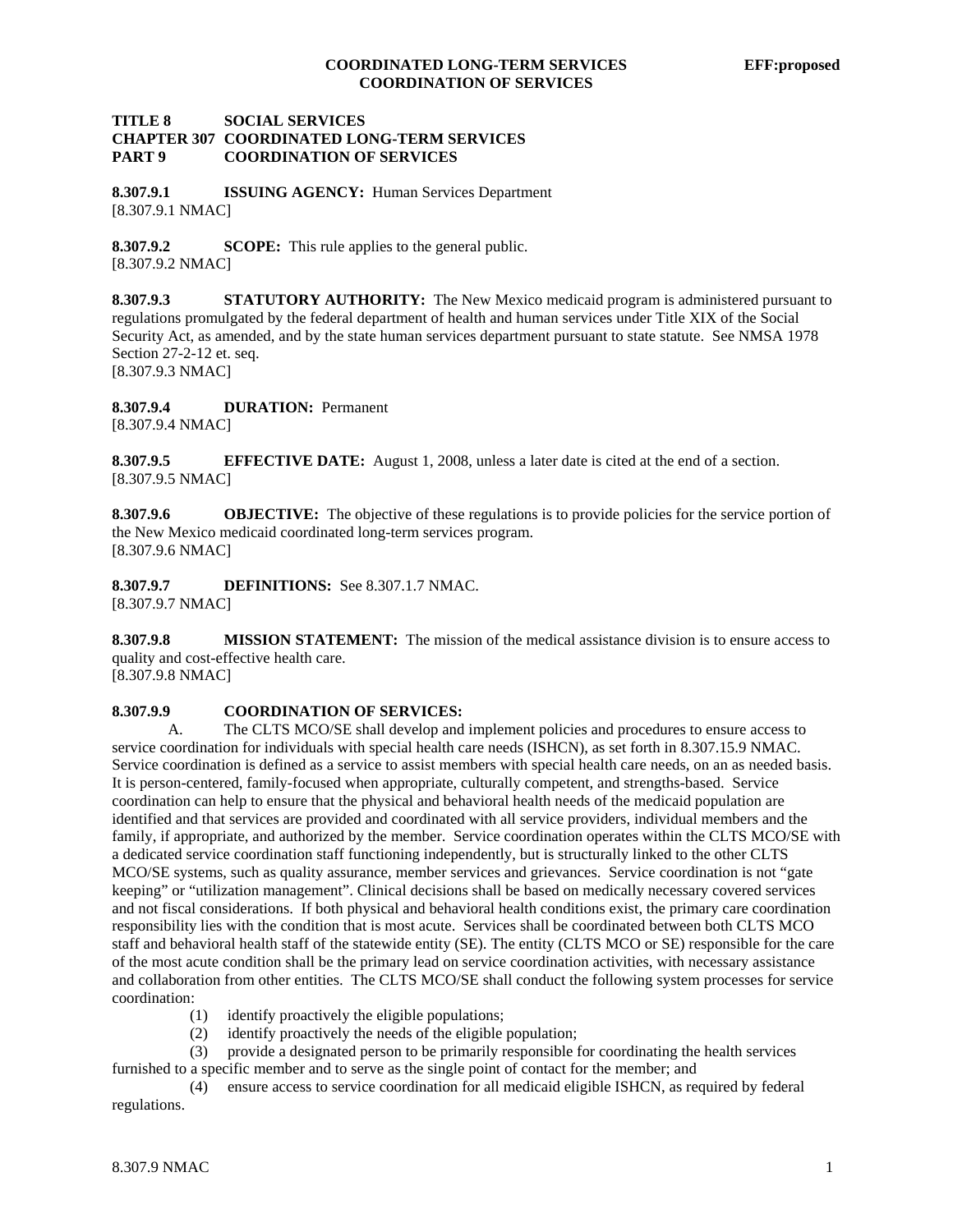# **COORDINATED LONG-TERM SERVICES EFF:proposed COORDINATION OF SERVICES**

#### B. **General service coordination requirements:**

 (1) (CLTS MCO/SE) provide statewide service coordination by licensed or otherwise qualified professionals for members with multiple and complex special health care needs. Service coordinators can be licensed registered nurses (RNs), licensed practical nurses (LPNs), licensed social workers, or have a bachelor's degree from an accredited college or university in nursing, social work, counseling, special education, or a closely related field;

 (2) (CLTS MCO only) empower members and their family or caregivers to make informed service coordination decisions based on their individualized service plan (ISP) priorities;

 (3) (CLTS MCO only) provide support for transition and community reintegration and/or the least restrictive environment based on the member's ISP goals;

 (4) (CLTS MCO only) ensure that service coordinators are meeting face-to-face at least once monthly with those individuals receiving long-term support services;

 (5) (CLTS MCO/SE) develop and implement written policies and procedures approved by the state, which govern how members with multiple and/or complex special health care needs shall be identified;

 (6) (CLTS MCO/SE) develop and implement written policies and procedures governing how service coordination shall be provided for members with special health care needs, as required by federal regulation. The CLTS MCO policies shall address the development of the member's ISP, based on a comprehensive assessment of the goals, capacities, and member's condition and the needs and goals of the family. Also included shall be the criteria for evaluating a member's response to services and revising the ISP when indicated. The member and/or the member's representative shall be involved in the development of the ISP, as appropriate. The member shall have the right to refuse service coordination;

 (7) (CLTS MCO only) adhere to clear expectations and requirements related to ISHCN that may include, but are not limited to: direct access to specialists, as needed; relevant coordinated long-term services specialty providers; relevant emergency resource requirements; relevant rehabilitation therapy services to maintain functionality; relevant clinical practice guidelines for provision of care and services; and relevant utilization management for services;

 (8) (CLTS MCO only) develop and implement written policies and procedures that ensure that health and social service delivery is coordinated across service providers, service systems, and varied levels of care to maximize the member's ISP goals and outcomes;

 (9) (CLTS MCO only) develop and implement written policies and procedures that ensure that all transitions of service from institutional to community-based services are proactively coordinated with all service providers involved in the member's ISP;

 (10) (CLTS MCO only) develop and implement written policies and procedures that ensure that comprehensive service delivery, across varied funding sources, such as medicare and medicaid for dually eligible members, is seamless to the member;

 (11) (CLTS MCO/SE) measure and evaluate outcomes and monitor progress of members to ensure that covered services are received, and assist in resolution of identified problems that prevent duplication of covered services;

 (12) (CLTS MCO only) specify how service coordination shall be supported by an internal information system;

 (13) (CLTS MCO only) develop and implement written policies and procedures to establish a working relationship between service coordinators, network providers, members, and caregivers;

 (14) (CLTS MCO/SE) continue to work with school-based providers to identify and coordinate with the child or adolescent's primary care provider (PCP)

C. The service coordinator shall be responsible for the following activities:

 (1) (CLTS MCO/SE) communicating to the member the service coordinator's name and how to contact this person;

 (2) (CLTS MCO/SE) ensuring and coordinate access to a qualified service provider who is responsible for developing and implementing a comprehensive treatment plan as per applicable provider regulations;

 (3) (CLTS MCO/SE) ensuring appropriate coordination between physical and behavioral health services and non-coordinated long-term services; In the case of the SE, also coordinate care among other applicable agencies and the collaborative;

 (4) (CLTS MCO only) coordinating the needs and identify the status of co-managed cases with the SE behavioral health service coordinator;

 (5) (CLTS MCO/SE) monitoring progress of members to ensure that medically necessary services are received, to assist in resolving identified problems, and to prevent duplication of services;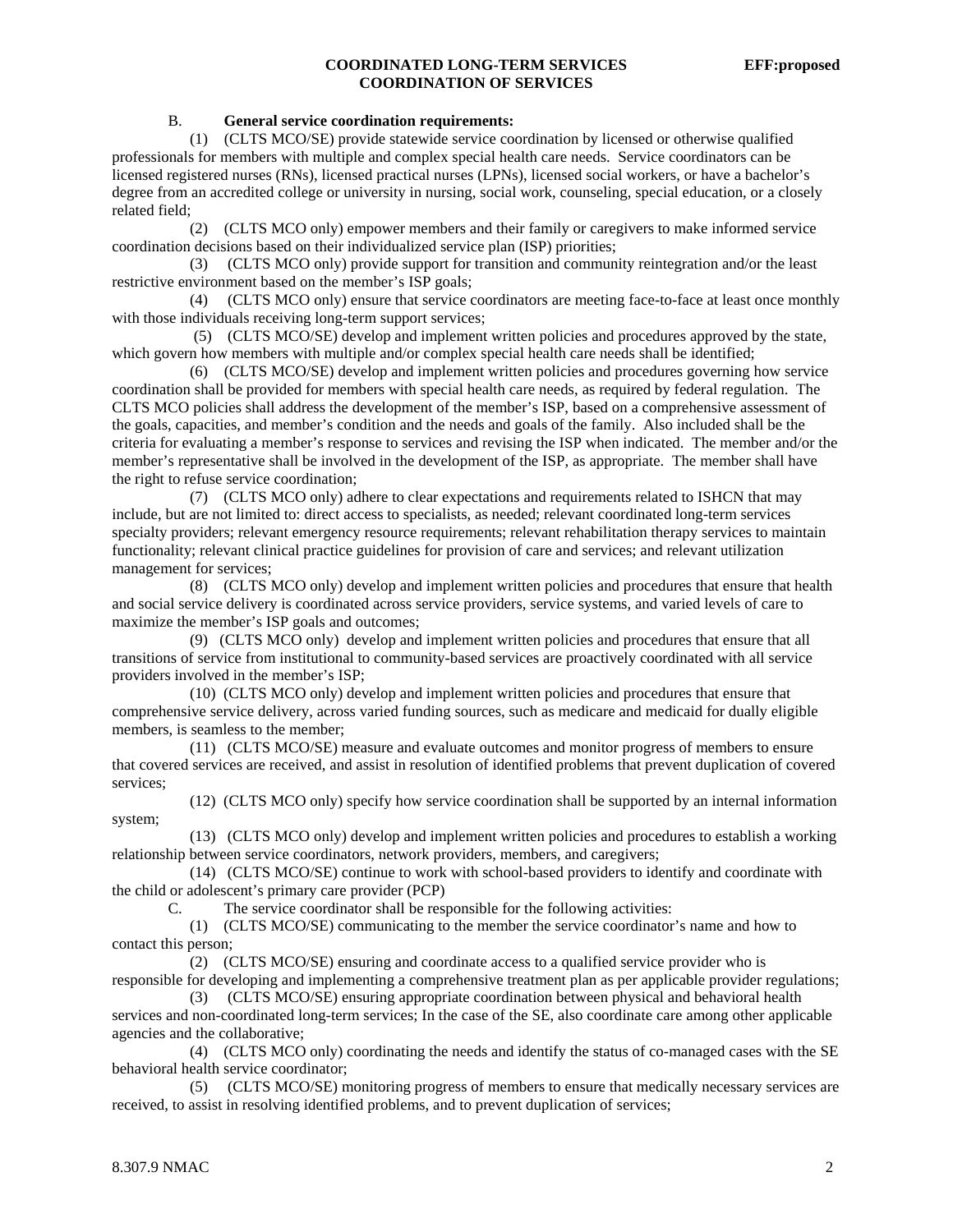### **COORDINATED LONG-TERM SERVICES EFF:proposed COORDINATION OF SERVICES**

 (6) (SE only) coordinate the provision of necessary services and actively assist members in obtaining such services when a local community case manager is not available;

 (7) (SE only) develop a member's individual plan of care (care coordination plan) with involvement from the member and family/guardian (as appropriate) based on a comprehensive assessment of the goals, capabilities and the behavioral health service needs of the member and with consideration of the needs and goals of the family (if appropriate); provide for an evaluation process of the plan that measures the member's response to care and ensures revision of the plan as needed;

 (8) (CLTS MCO only) ensuring the development of a member's individual plan of service, based on a comprehensive assessment of the goals, capabilities and medical condition of the member and with consideration of the needs and goals of the family; provide for an evaluation process that measures the member's response to services and ensures revision of the plan as needed;

 (9) (CLTS MCO/SE) involving the member and family in the development of the plan of services, as appropriate; a member or family shall have the right to refuse service coordination or case management, that will be documented in the service coordination file; and

 (10) (CLTS MCO/SE) ensuring that all necessary information is shared with key service providers with the member's written permission or documented verbal permission; this information sharing is required to ensure optimum services and communication between primary care and behavioral health care, as well as among involved behavioral health service providers and across other service providing systems.

D. Standards for Individual Service Plan Development (ISP)

 (1) Treatment and service plans may be documented using a form submitted by the CLTS MCO approved by the state:

 (2) Have and comply with written policies and procedures for the development of the ISP, including ensuring that: the member is involved and in control, to the extent possible and desired by the member in development of the ISP; individuals whom the member wishes to participate in the planning process are included in the planning process; the member's needs are assessed and services and goods are identified to meet those needs; the member's desired level of direct management is agreed upon; and responsibilities for implementation of the ISP are identified;

 (3) Educate each member (and/or family or legal representatives, as indicated) about the personcentered planning process, the range of covered services; and, depending on the member's desired level of selfmanagement, any additional information to assist the member during development of the ISP;

 (4) Upon completion of a comprehensive assessment, according to parameters identified in the CLTS MCO contract, the CLTS MCO shall:

- (a) begin the ISP development process. The member shall be the center of the planning process, in collaboration with the CLTS MCO service coordinator and other individuals of the member's planning team. The planning team shall be composed according to criteria identified in the CLTS MCO contract;
- (b) convene the planning team to develop and implement the ISP in accordance with contract requirements. The CLTS MCO service coordinator will inform and educate the member (and/or his/her family, legal guardian, or representative, as indicated), about waiver services and other resources available to meet the member's needs;
- (c) ensure that the member (and/or his/her family, legal guardian, or representative, as indicated), in collaboration with his/her planning team, identifies preferred outcomes for services, goals, and the supports necessary to reach the member's desired goals and outcomes. Risks associated with the outcomes, and methods to mitigate those risks shall be identified, while acknowledging and promoting the member's independence;
- (d) list specific interventions in the ISP for implementing each goal including measurable objectives, services, supports, timelines, and assignments for individuals who are responsible for implementation, and methods of measuring and evaluating outcomes of the ISP. The ISP shall address all services provided to the member, including through CLTS, medicare, community resources, natural supports, and other resources;
- (e) review and update the ISP annually, or more frequently, if needed, or when the member or caregiver requests; the member is at risk of significant harm; the member experiences a significant medical event or change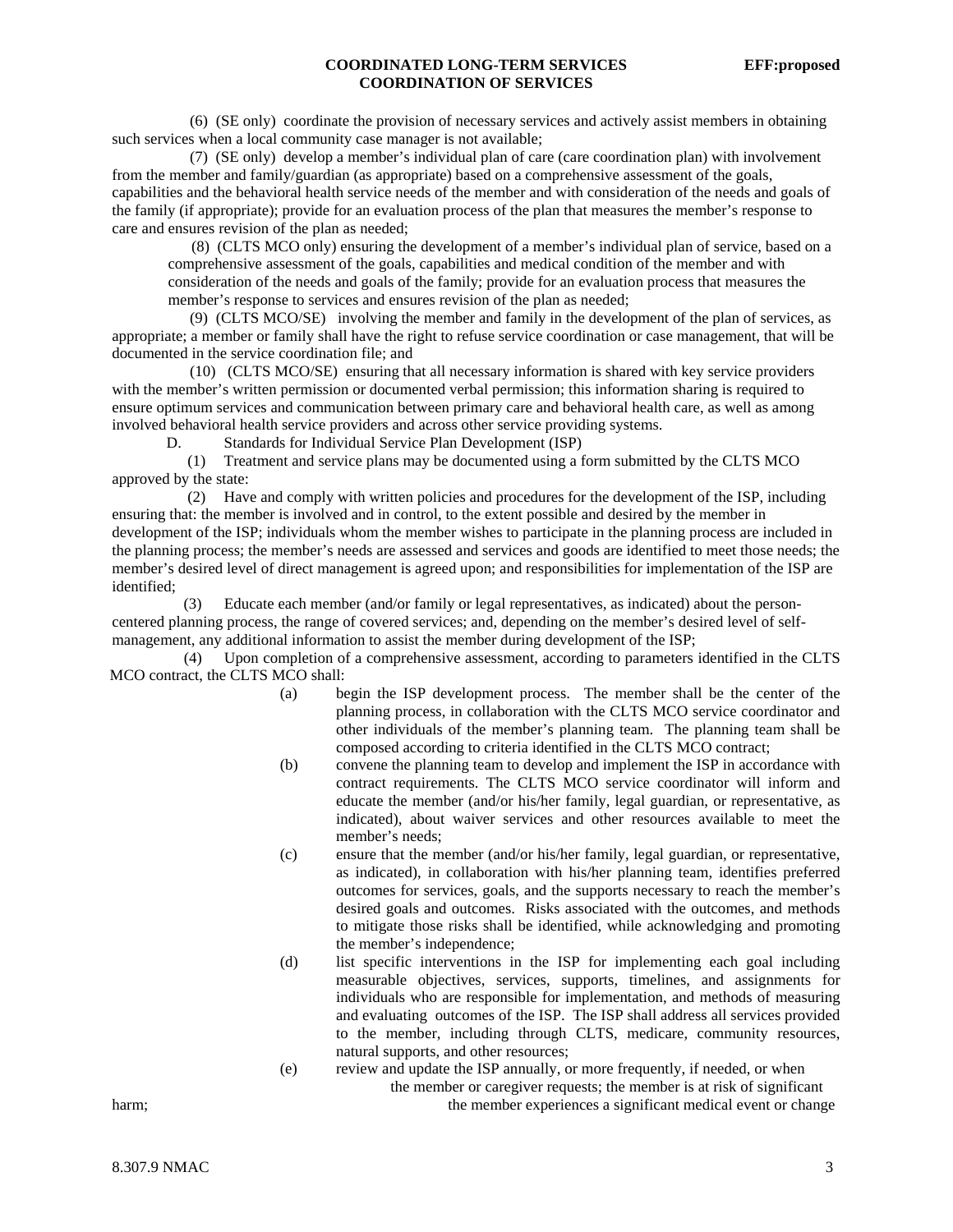#### **COORDINATED LONG-TERM SERVICES EFF:proposed COORDINATION OF SERVICES**

falls, serious accident or illness; the member experiences a significant change in social supports or environment, e.g., caretaker becomes ill, home is damaged; or the member has been referred to been referred to adult protective services because of abuse, neglect, or exploitation.

in condition/functioning, e.g., hospitalization, frequent

 E. For clarification purposes, activities provided through service coordination at the CLTS MCO/SE level differ from case management activities provided as part of the targeted case management programs included in the medicaid benefit package. These external case management programs shall continue to be important service components delivered as a portion of the medicaid benefit package. The case management programs are defined in 8.326.2 NMAC through 8.326.6 NMAC and 8.320.5 NMAC. [8.307.9.9 NMAC]

# **8.307.9.10 COORDINATION OF PHYSICAL AND BEHAVIORAL HEALTH SERVICES BENEFITS:**

 A. **Coordination of physical and behavioral health services:** Physical and behavioral health services shall be provided through a clinically coordinated system between the CLTS MCO and SE. The CLTS MCO and SE shall coordinate a member's services with one another, if the member has both physical and behavioral health needs. Both physical and behavioral service providers would benefit from having access to relevant medical records of mutually-served members to ensure the maximum benefit of services to the member. The CLTS MCO and the SE shall develop and share policies and procedures to ensure effective service coordination across systems as authorized by the member. The CLTS MCO/SE shall have defined processes for coordinating complex physical and behavioral health cases, which include participation of its medical directors. Confidentiality and HIPAA regulations apply during this coordination process.

 B. **Coordination mechanisms:** The CLTS MCO/SE shall work proactively to achieve appropriate coordination between physical and behavioral health services by implementing complimentary policies and procedures for the coordination of services. The CLTS MCO/SE shall implement policies and procedures that maximize service coordination to access medicaid services external to the MCO's program, such as home and community-based waiver programs, the medicaid school-based services (MSBS) program and the children's medical services (CMS). The CLTS MCO/SE shall have procedures that ensure PCPs consistently receive communication, with the member's written consent, regarding member status and follow-up care by a specialist provider. The CLTS MCO/SE shall provide comprehensive education to its provider networks regarding HIPAA compliant protocols for sharing information between physical health, behavioral health and other providers.

 C. **Referrals for behavioral health services:** The CLTS MCO shall educate and assist the PCPs regarding proper procedures for making appropriate referrals for behavioral health consultation and treatment through the SE.

 D. **Referrals for physical health services:** The SE shall educate and assist the behavioral health providers regarding proper procedures for making appropriate referral for physical health consultation and treatment when accessing needed physical health services. The SE shall coordinate care with primary care providers, with the written consent.

E. **Referral policies and procedures:** The CLTS MCO/SE shall offer statewide trainings to all service providers regarding its specific referral policies and procedures. The CLTS MCO/SE referral policies and procedures shall also be provided in provider manuals distributed to all contracted service providers. The CLTS MCO/SE shall develop and implement policies and procedures that encourage PCPs to refer members to the SE for behavioral health services or directly to behavioral health service providers in an appropriate and timely manner, with the member's documented permission. A member may access behavioral health services through direct contact with the SE or by going directly to a behavioral health provider. A written report of the behavioral health service containing sufficient information to coordinate the member's care shall be forwarded to the PCP by the behavioral health provider with the member's written consent with oversight from the SE within 7 calendar days after screen and evaluation. The CLTS MCO shall ensure that its policies and procedures for service coordination ensure that referrals to other specialists, non-network providers, and all publicly supported providers for medically necessary and home and community-based covered services are available to members, if such services are not reasonably available in the CLTS MCO network. The CLTS MCO policy for non-network providers shall require the CLTS MCO to coordinate with the non-network provider with regard to payment unless otherwise agreed to by the CLTS MCO and HSD or its designee.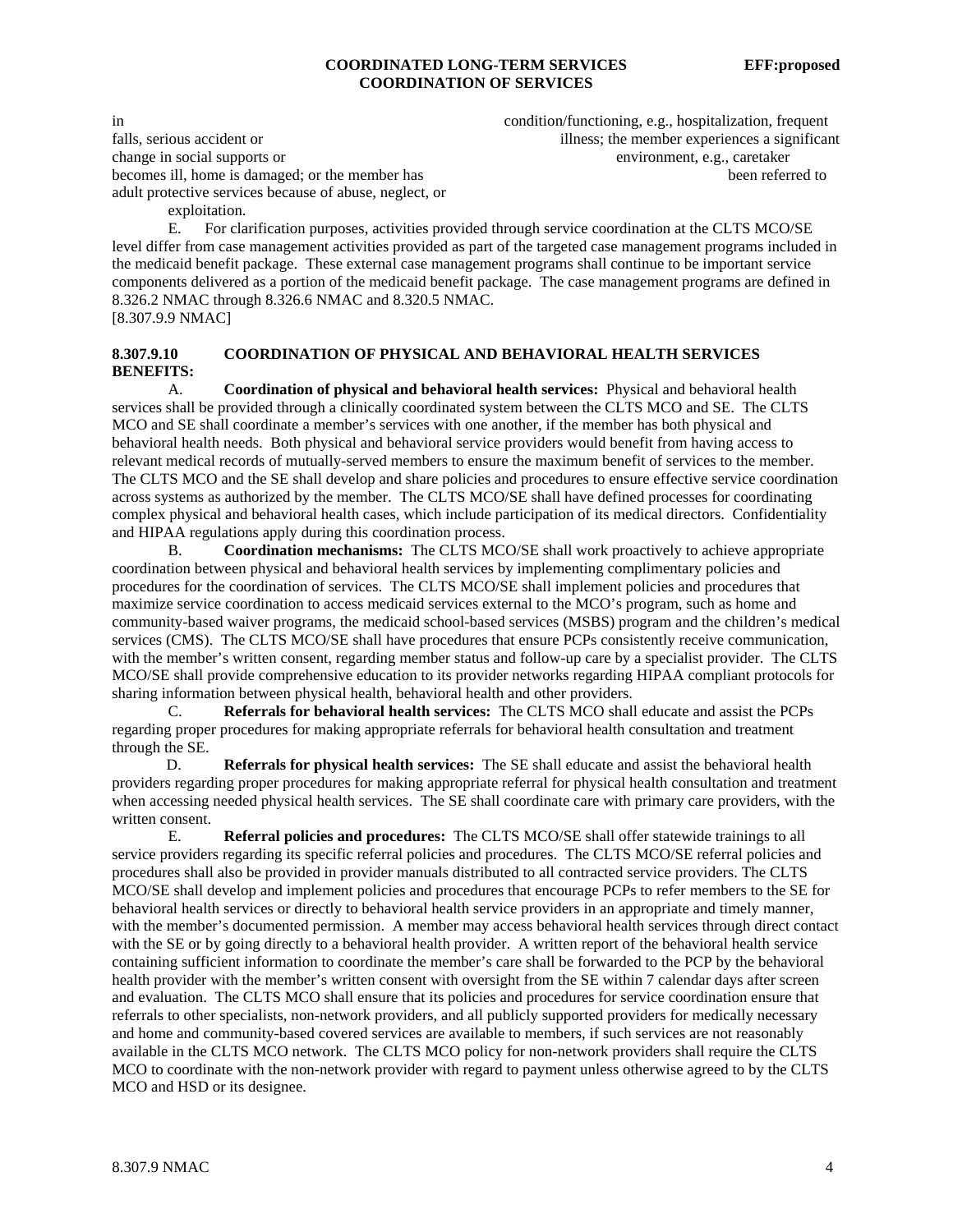#### **COORDINATED LONG-TERM SERVICES EFF:proposed COORDINATION OF SERVICES**

F. **Indicators for PCP referral to behavioral health services:** The following are common

indicators for a referral to the SE for behavioral health services or for a referral directly to a behavioral health provider by a PCP:

- (1) suicidal/homicidal ideation or behavior;
- (2) at-risk of hospitalization due to a behavioral health condition;
- (3) children or adolescents at imminent risk of out-of-home placement in a psychiatric acute care

hospital, residential treatment facility, or treatment foster care placement;

(4) trauma victims including possible abused or neglected members;

 (5) serious threat of physical or sexual abuse or risk to life or health due to impaired mental status and judgment, mental retardation, or other developmental disabilities;

- (6) request by member, parent or legal guardian of a minor for behavioral health services;
- (7) clinical status that suggests the need for behavioral health services;
- (8) identified psychosocial stressors and precipitants;
- (9) treatment compliance complicated by behavioral characteristics;
- (10) behavioral, psychiatric or substance abuse factors influencing a medical condition;
- (11) victims or perpetrators of abuse and neglect;
- (12) non-medical management of substance abuse;
- (13) follow-up to medical detoxification;

 (14) an initial PCP contact or routine physical examination indicates a substance abuse or mental health problem;

(15) a prenatal visit indicates a substance abuse or mental health problem;

 (16) positive response to questions indicates substance abuse, observation of clinical indicators or laboratory values that indicate substance abuse;

 (17) a pattern of inappropriate use of medical, surgical, trauma, urgent care or emergency room services that could be related to substance abuse or other behavioral health conditions; and

(18) the persistence of serious functional impairment.

 G. **Referrals for physical health or behavioral health consultation and treatment:** The CLTS MCO shall educate and assist physical health providers to make appropriate referrals for behavioral health consultation and treatment. The SE shall educate and assist behavioral health providers to make appropriate referrals for physical health consultation and treatment to the medicaid member's PCP or CLTS MCO as authorized by the member.

 H. **Independent access:** The CLTS MCO/SE shall develop and implement policies and procedures that allow member's access to behavioral health services through the SE directly and without referral from the PCP. These policies and procedures shall require timely access to behavioral health services.

 I. **Behavioral health plan:** The behavioral health provider designated as the "clinical home" shall take responsibility for developing and implementing the member's behavioral health treatment plan in coordination with the member, parent or legal guardian and other service providers, when clinically indicated. With the member's documented permission, multiple behavioral health providers shall coordinate their treatment plans and progress information to provide optimum service for the member. Community case managers shall be responsible for monitoring the treatment plan and coordinating treatment team meetings for members receiving behavioral health services from multiple service providers.

# J. **On-going reporting:**

 (1) The CLTS MCO shall require that a PCP must keep the member's behavioral health provider informed, with the member's written consent, of the following:

- (a) drug therapy;
- (b) laboratory and radiology results;
- (c) medical consultations; and
- (d) sentinel events such as hospitalization and emergencies.

 (2) The SE shall require that a behavioral health provider must keep the member's PCP informed, with the member's written consent, of the following;

- (a) drug therapy;
- (b) laboratory and radiology results'
- (c) sentinel events such as hospitalization, emergencies and incarceration;

 (d) discharge from a psychiatric hospital, residential treatment services, treatment foster care placement, or from other behavioral health services; and

(e) all transitions in level of care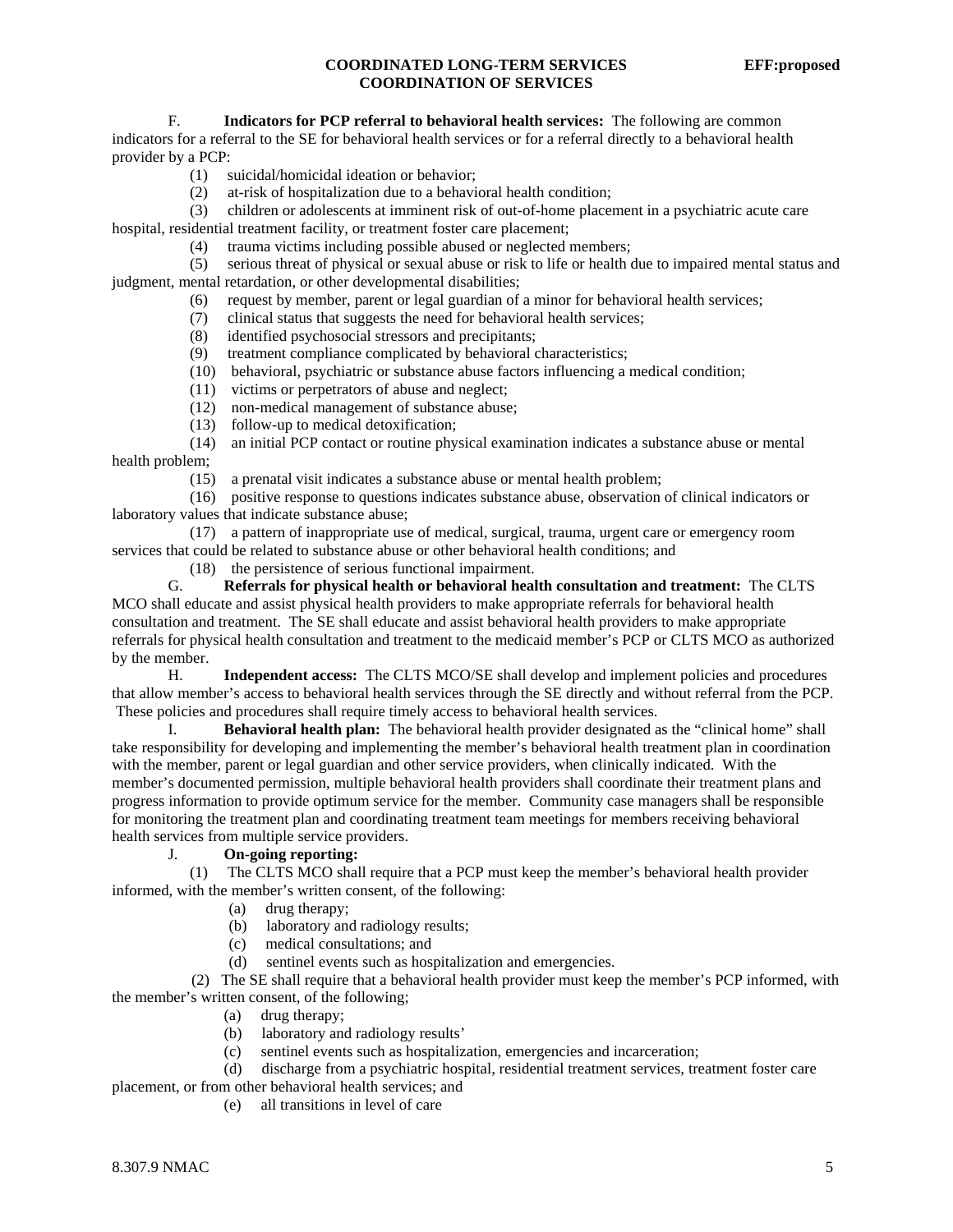#### **COORDINATED LONG-TERM SERVICES EFF:proposed COORDINATION OF SERVICES**

 K. **Psychiatric consultation:** The PCP and all behavioral health providers are encouraged to obtain consultations and assistance with psychopharmacotherapy and diagnostic evaluations from an SE contracted psychiatrist or other behavioral health specialist with prescribing authority, when clinically appropriate. [8.307.9.10 NMAC]

**8.307.9.11 COORDINATION WITH WAIVER PROGRAMS:** The CLTS MCO/SE shall have policies and procedures governing coordination of services with home and community-based medicaid waiver programs to assist with complex service coordination. The CLTS MCO/SE shall coordinate services with the member's waiver case manager to ensure that medical information is shared, following HIPAA guidelines, and that medically necessary services are provided and are not duplicated. HSD or its designee shall monitor utilization of services by waiver recipients to ensure that the CLTS MCO/SE provides to members who are waiver participants all benefits included in the medicaid benefit package.

[8.307.9.11 NMAC]

# **8.307.9.12 COORDINATION OF SERVICES WITH CHILDREN, YOUTH AND FAMILIES DEPARTMENT (CYFD) AND AGING AND LONG TERM SERVICES DEPARTMENT (ALTSD):** The

CLTS MCO/SE shall have policies and procedures governing coordination of services with the CYFD protective services division (PSD) and juvenile justice division (JJD). If the member is receiving case management services through CYFD, the primary responsibility for the case management function remains with CYFD, and the CLTS MCO/SE shall assist with service coordination. If child protective services (CPS) or juvenile justice division (JJD) has an open case on a member, the CYFD social worker assigned to the case shall be involved in the assessment and treatment plan, including decisions regarding the provision of services for the member. The CLTS MCO/SE shall have policies and procedures governing coordination of services with ALTSD's adult protective services. The CLTS MCO/SE shall ensure that any APS worker actively involved in an individual's life is included in service coordination. The CLTS MCO/SE shall assist CYFD and ALTSD staff in identifying access to all medically necessary services identified in the service coordination plan. The CLTS MCO/SE shall designate a single contact point within the CLTS MCO/SE for service coordination purposes.

 A. **Children's Code compliance:** The CLTS MCO/SE policies and procedures shall comply with the current New Mexico Children's Code.

 B. **Adult Protective Services Act compliance:** The CLTS MCO/SE's policies and procedures shall comply with New Mexico Statutes, Chapter 27, Section 7 (27-7-14 through 27-7-31), the "Adult Protective Services Act."

[8.307.9.12 NMAC]

**8.307.9.13 COORDINATION OF SERVICES WITH SCHOOLS:** The CLTS MCO/SE shall implement policies and procedures regarding coordination with the public schools for members receiving medicaid services excluded from coordinated long-term services, as specified by an individual education plan (IEP) or individualized family service plan (IFSP). If the member receives case management through the IEP or IFSP, the primary responsibility for the case management function remains with the school, and the CLTS MCO/SE shall assist with service coordination. Coordination between the schools and the CLTS MCO/SE shall ensure that members receive medically necessary services that complement the IEP or IFSP services and promote the highest level of function for the child. The CLTS MCO/SE shall be responsible for implementing policies and procedures for coordination of services for children returning to school after extended absences, which may be due to inpatient, residential treatment services or treatment foster care placement. [8.307.9.13 NMAC]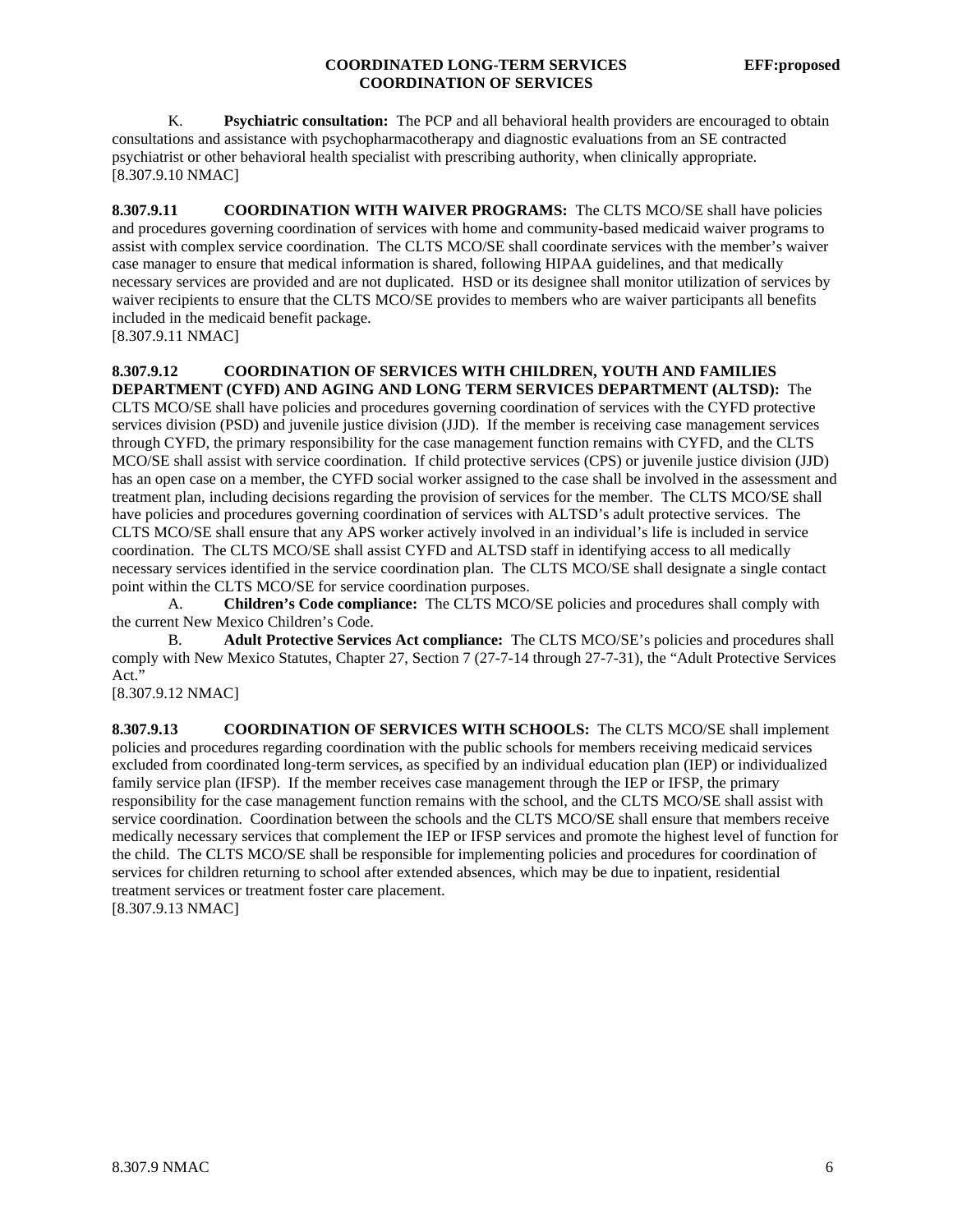#### **TITLE 8 SOCIAL SERVICES CHAPTER 307 COORDINATED LONG-TERM SERVICES PART 10 ENCOUNTERS**

**8.307.10.1 ISSUING AGENCY:** Human Services Department [8.307.10.1 NMAC]

**8.307.10.2 SCOPE:** This rule applies to the general public. [8.307.10.2 NMAC]

**8.307.10.3 STATUTORY AUTHORITY:** The New Mexico medicaid program is administered pursuant to regulations promulgated by the federal department of health and human services under Title XIX of the Social Security Act, as amended, and by the state human services department pursuant to state statute See NMSA 1978 Section 27-2-12 et. seq. [8.307.10.3 NMAC]

**8.307.10.4 DURATION:** Permanent [8.307.10.4 NMAC]

**8.307.10.5 EFFECTIVE DATE:** August 1, 2008, unless a later date is cited at the end of a section. [8.307.10.5 NMAC]

**8.307.10.6 OBJECTIVE:** The objective of these regulations is to provide policies for the service portion of the New Mexico medicaid coordinated long-term services program. [8.307.10.6 NMAC]

**8.307.10.7 DEFINITIONS:** See 8.307.1.7 NMAC. [8.307.10.7 NMAC]

**8.307.10.8 MISSION STATEMENT:** The mission of the medical assistance division is to ensure access to quality and cost-effective health care.

[8.307.10.8 NMAC]

**8.307.10.9 ENCOUNTERS:** The coordinated long-term services managed care organization (CLTS MCO) and single statewide entity (SE) shall submit encounter data to the human services department (HSD) under requirements established by HSD or its designee. The centers for medicare and medicaid services (CMS) require that encounter data be used for rate-setting purposes and for reporting cost neutrality for services rendered under the section 1915(c) waiver. HSD maintains oversight responsibility for evaluating and monitoring the volume, timeliness and quality of encounter data submitted by the CLTS MCO/SE. If a CLTS MCO/SE contracts with a third party to process and submit encounter data, the CLTS MCO/SE remains responsible for the quality, accuracy and timeliness of the encounter data submitted to HSD. HSD or its designee shall communicate directly with the CLTS MCO/SE, not with the third party contractor, regarding requirements, deficiencies, quality, accuracy and timeliness of encounter data. CLTS MCO/SE encounter data shall be used to determine compliance with performance measures and other contractual requirements, as appropriate. [8.307.10.9 NMAC]

**8.307.10.10 ENCOUNTER SUBMISSION MEDIA:** Encounter data shall be submitted to HSD or its designee on electronic media, as designated and directed by HSD. [8.307.10.10 NMAC]

**8.307.10.11 ENCOUNTER SUBMISSION TIMEFRAMES:** The CLTS MCO/SE shall submit encounter data to HSD within 120 days of the service delivery date or discharge. HSD or its designee shall establish error thresholds, time frames and procedures for the submission, correction and resubmission of encounter data. [8.307.10.11 NMAC]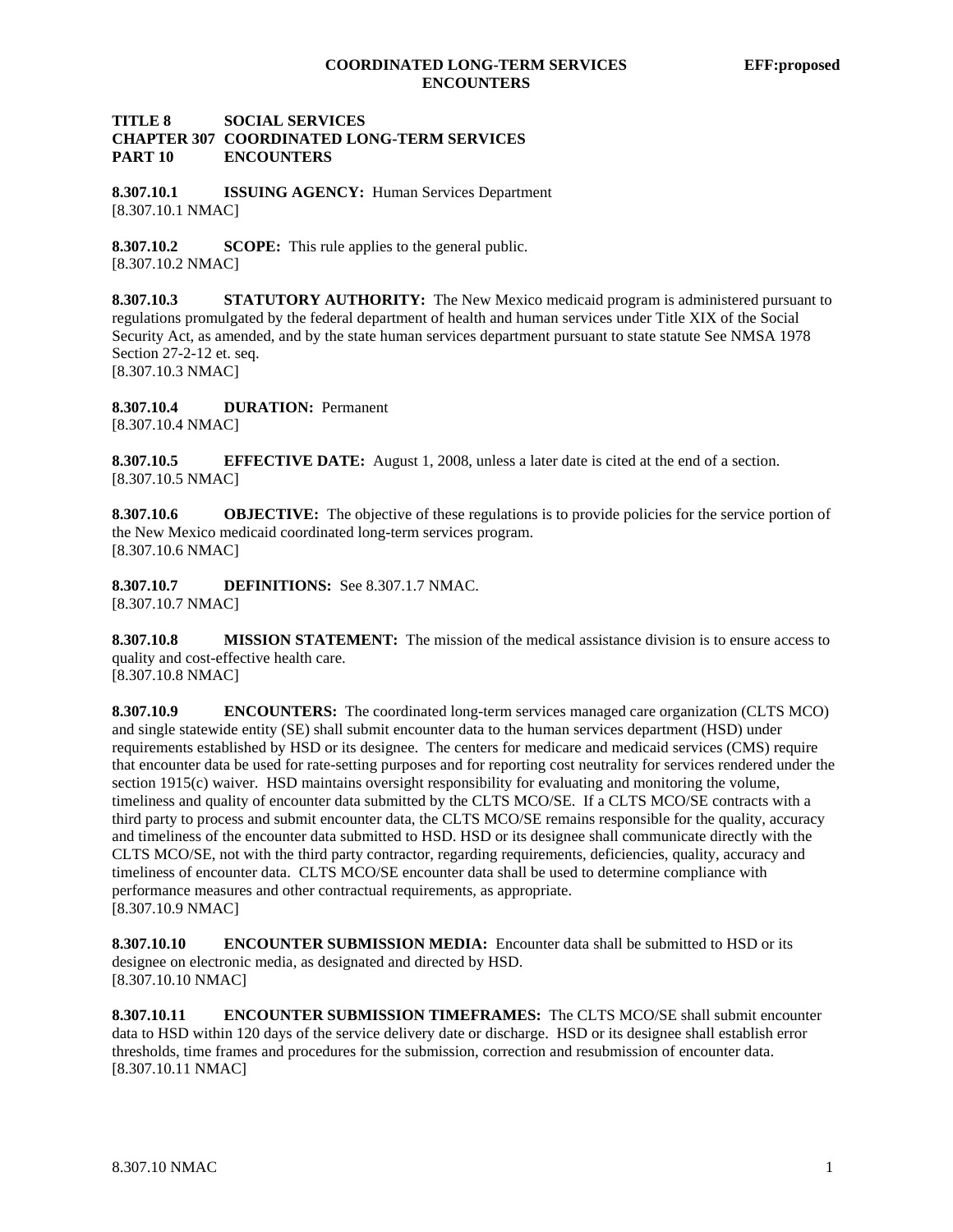# **COORDINATED LONG-TERM SERVICES EFF:proposed ENCOUNTERS**

**8.307.10.12 ENCOUNTER DATA ELEMENTS:** Encounter data elements are a combination of those elements required by Health Insurance Portability and Accountability Act of 1996 (HIPAA) -compliant transaction formats, which comprise a minimum core data set for states and the CLTS MCO/SE, and those required by CMS, HSD or the collaborative for use in the coordinated long-term services program. Encounter data elements are specified in the medicaid systems manual. HSD or its designee may increase or reduce or make mandatory or optional, data elements as it deems necessary. [8.307.10.12 NMAC]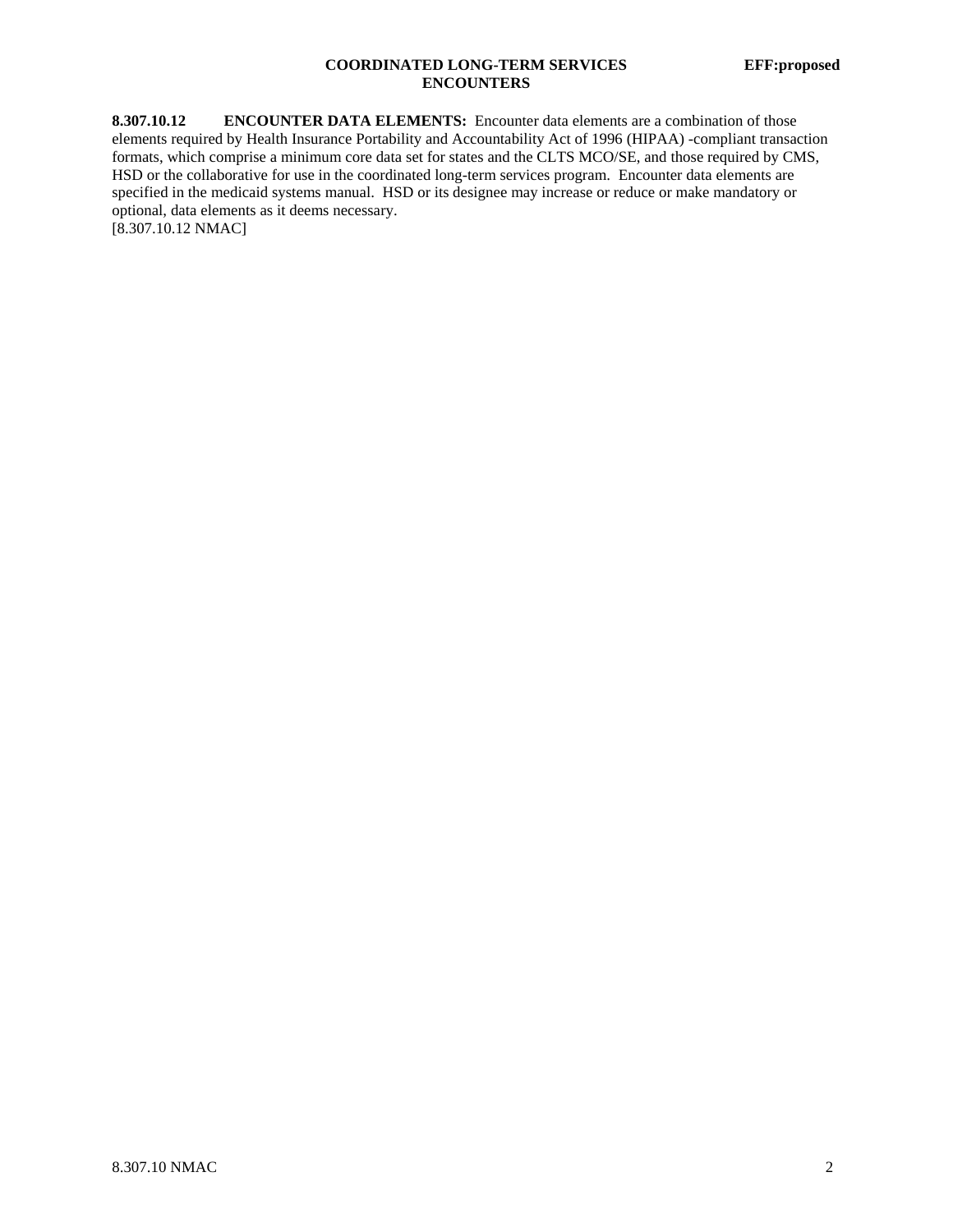#### **TITLE 8 SOCIAL SERVICES CHAPTER 307 COORDINATED LONG-TERM SERVICES PART 11 REIMBURSEMENT FOR COORDINATED LONG-TERM SERVICES**

**8.307.11.1 ISSUING AGENCY:** Human Services Department [8.307.11.1 NMAC]

**8.307.11.2 SCOPE:** This rule applies to the general public. [8.307.11.2 NMAC]

**8.307.11.3 STATUTORY AUTHORITY:** The New Mexico medicaid program is administered pursuant to regulations promulgated by the federal department of health and human services under Title XIX of the Social Security Act, as amended, and by the state human services department pursuant to state statute. See NMSA 1978 27- 2-12 et. seq. [8.307.11.3 NMAC]

**8.307.11.4 DURATION:** Permanent [8.307.11.4 NMAC]

**8.307.11.5 EFFECTIVE DATE:** August 1, 2008, unless a later date is cited at the end of a section. [8.307.11.5 NMAC]

**8.307.11.6 OBJECTIVE:** The objective of these regulations is to provide policies for the service portion of the New Mexico medicaid coordinated long-term services program. [8.307.11.6 NMAC]

**8.307.11.7 DEFINITIONS:** See 8.307.1.7 NMAC. [8.307.11.7 NMAC]

**8.307.11.8 MISSION STATEMENT:** The mission of the medical assistance division is to ensure access to quality and cost-effective health care.

[8.307.11.8 NMAC]

#### **8.307.11.9 REIMBURSEMENT FOR COORDINATED LONG-TERM SERVICES:**

A. **Payment for services:** The human services department (HSD) shall make actuarially sound payments under capitated risk contracts to the designated coordinated long-term services managed care organizations (CLTS MCOs) and single statewide entity (SE). Rates, whether set by HSD or negotiated between HSD and the CLTS MCO/SE, are considered confidential. Rates shall be appropriate for the medicaid populations to be covered and the services to be furnished under the contract. The CLTS MCO/SE shall be responsible for the provision of services to members during the month of capitation. Medicaid members shall not be liable for debts incurred by a CLTS MCO/SE under the CLTS MCO's/SE's contract for providing health services to medicaid members. This shall include, but not be limited to:

(1) the CLTS MCO's/SE's debts in the event of its insolvency;

 (2) services provided to the member that are not included in the medicaid benefit package and for which HSD does not pay the CLTS MCO/SE, e.g. value added services;

 (3) when the CLTS MCO/SE does not pay the service provider that furnishes the services under contractual, referral, or other arrangement;

 (4) payments for covered services furnished under contract, referral, or other arrangement to the extent that those payments are in excess of the amount that the member would owe if the CLTS MCO/SE provided the service directly; and

 (5) if a CLTS MCO/SE member loses eligibility for any reason and is reinstated as eligible by HSD before the end of the month, the CLTS MCO/SE shall accept a retro capitation payment for that month of eligibility and assume financial responsibility for all medically necessary covered benefit services supplied to the member.

 B. **Capitation disbursement requirements:** HSD shall pay a capitated amount to the CLTS MCO/SE for the provision of the coordinated long-term services benefit package at specified rates. The monthly rate is based on actuarially sound capitation rate cells. The CLTS MCO/SE shall accept the capitation rate paid each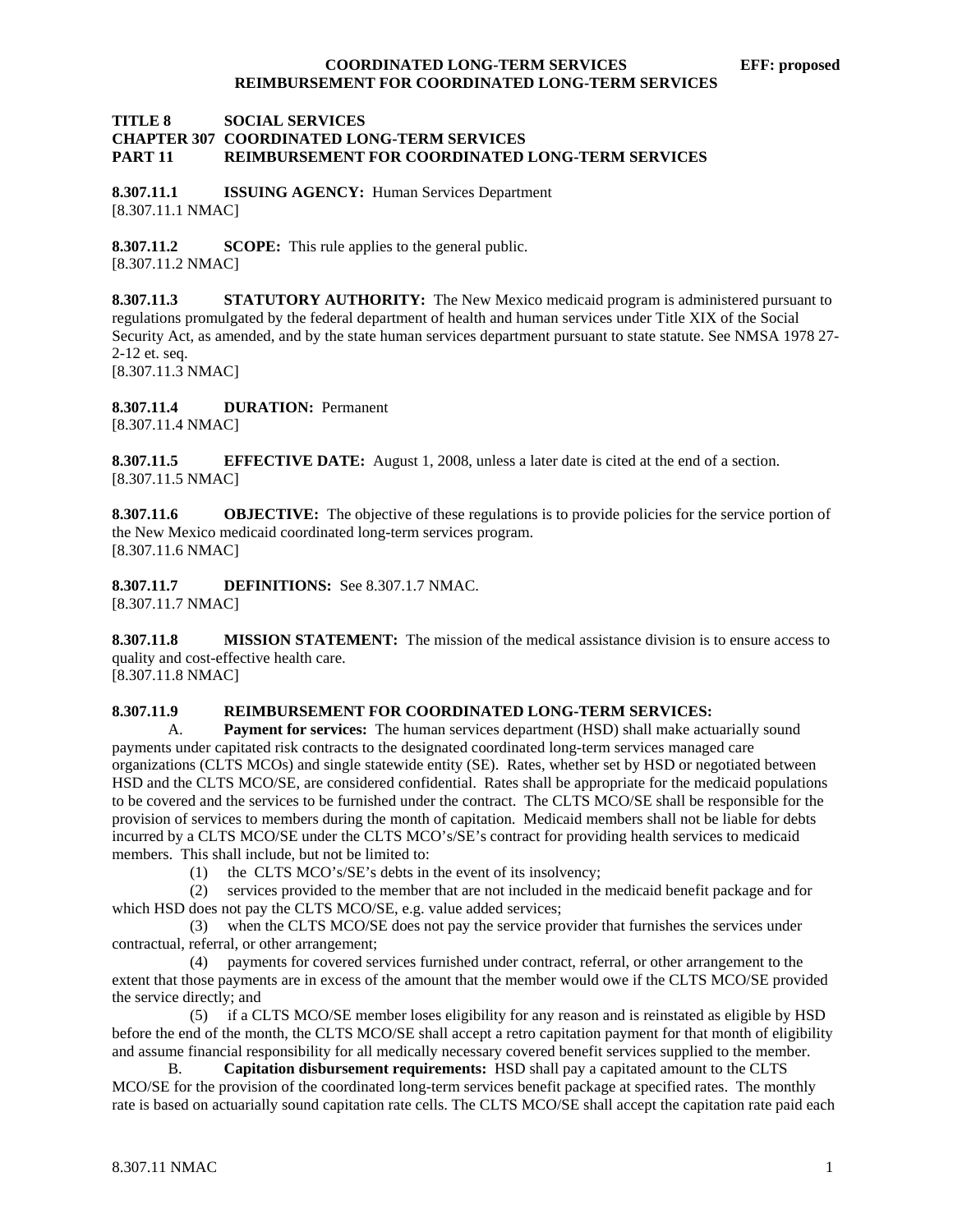month by HSD as payment in full for all services to be provided pursuant to the agreement, including all administrative costs associated therewith. HSD or its designee will calculate or verify the CLTS MCO's/SE's income at the end of the state fiscal year to determine if expenditures were made on the services required under the contract utilizing reported information and the department of insurance reports. Administrative costs, to be no higher than the allowable percent, including all CLTS MCO/SE-delegated entities (if applicable), and other financial information will be monitored. The CLTS MCO/SE does not have the option of deleting benefits from the medicaid defined benefit package. Should the CLTS MCO/SE not meet the required administrative or direct services costs within the terms of the contract, sanctions or financial penalties may be imposed.

 C. **Payment timeframes:** Clean claims as defined in Subsection L of 8.307.1.7 NMAC, *Definitions*, shall be paid by the CLTS MCO/SE to contracted and noncontracted service providers according to the following timeframe: 90% within 30 days of the date of receipt, and 99% within 90 days of the date of receipt, as required by federal guidelines in 42 CFR §447.45. The date of receipt is the date that the CLTS MCO/SE first receives the claim, either manually or electronically. The CLTS MCO/SE is required to date stamp all claims on the date of receipt. The date of payment is the date of the check or other form of payment. An exception to this rule may be made if the CLTS MCO/SE and its service providers, by mutual agreement, establish an alternative payment schedule. However, any such alternative payment schedule shall first be incorporated into the contract between HSD and the CLTS MCO/SE. The CLTS MCO/SE shall be financially responsible for paying all claims for all covered emergency and post-stabilization services that are furnished by non-contracted service providers, at no more than the medicaid fee-for-service (FFS) rate, including medically or clinically necessary testing to determine if a physical or behavioral health emergency exists.

 (1) A CLTS MCO/SE shall pay contracted and noncontracted service providers interest on the CLTS MCO's/SE's liability at the rate of 1.5% per month on the amount of a clean claim (based upon the current medicaid fee schedule) submitted by the participating service provider and not paid within 30 days of the date of receipt of an electronic claim, and 45 days of receipt of a manual claim. Interest shall accrue from the 31<sup>st</sup> day for electronic claims and from the 46<sup>th</sup> day for manual claims. The CLTS MCO/SE shall be required to report the number of claims and the amount of interest paid, on a timeframe determined by HSD or its designee.

 (2) No contract between the CLTS MCO/SE and a participating service provider shall include a clause that has the effect of relieving either party of liability for its actions or inactions.

 (3) If the CLTS MCO/SE is unable to determine liability for, or refuses to pay, a claim from a participating service provider within the times specified above, the CLTS MCO/SE shall make a good-faith effort to notify the participating service provider by fax, electronic or other written communication within 30 days of receipt of the claim, stating the specific reasons why it is not liable for the claim, or to request specific information necessary to determine liability for the claim.

 D. **Rate setting:** Capitation rates paid by HSD to the CLTS MCO/SE for the provision of the coordinated long-term services benefit package shall be calculated through actuarial analysis, be actuarially sound and meet the standards set by 42 CFR 438.6(c).

 E. **Payment on a risk basis:** The CLTS MCO/SE is at risk of incurring losses if its costs of providing the coordinated long-term services benefit package exceed its capitation payment. HSD shall not provide retroactive payment adjustments to the CLTS MCO/SE to reflect the actual cost of services furnished by the CLTS MCO/SE.

 F. **Change in capitation rates:** HSD shall review the capitation rates 12 months from the effective date of the contract and annually thereafter. HSD may adjust the capitation rates based on factors such as the following: changes in the scope of work; federal requirement for modification of a waiver; new or amended federal or state laws or regulations are implemented; inflation; or if significant changes in the demographic characteristics of the member population occur.

 G. **Solvency requirements and risk protections:** A CLTS MCO/SE that contracts with HSD to provide coordinated long-term health services shall comply with, and be subject to, all applicable state and federal laws and regulations, including solvency and risk standards. In addition to requirements imposed by state and federal law, the CLTS MCO/SE shall be required to meet specific medicaid financial requirements and to provide to HSD the information and records necessary to determine the CLTS MCO's/SE's financial condition. Requests for information and records shall be delivered to HSD or its designee, at no cost to HSD, in a reasonable time after the date of request or as specified in the contract.

 (1) **Reinsurance:** A CLTS MCO participating in the coordinated long-term services program shall purchase reinsurance at a minimum of one million dollars (\$1,000,000.00) in reinsurance protection against financial loss due to outlier (catastrophic) cases. The CLTS MCO shall provide documentation to HSD or its designee that reinsurance is in effect through the term of the contract and that the amount of reinsurance is sufficient to cover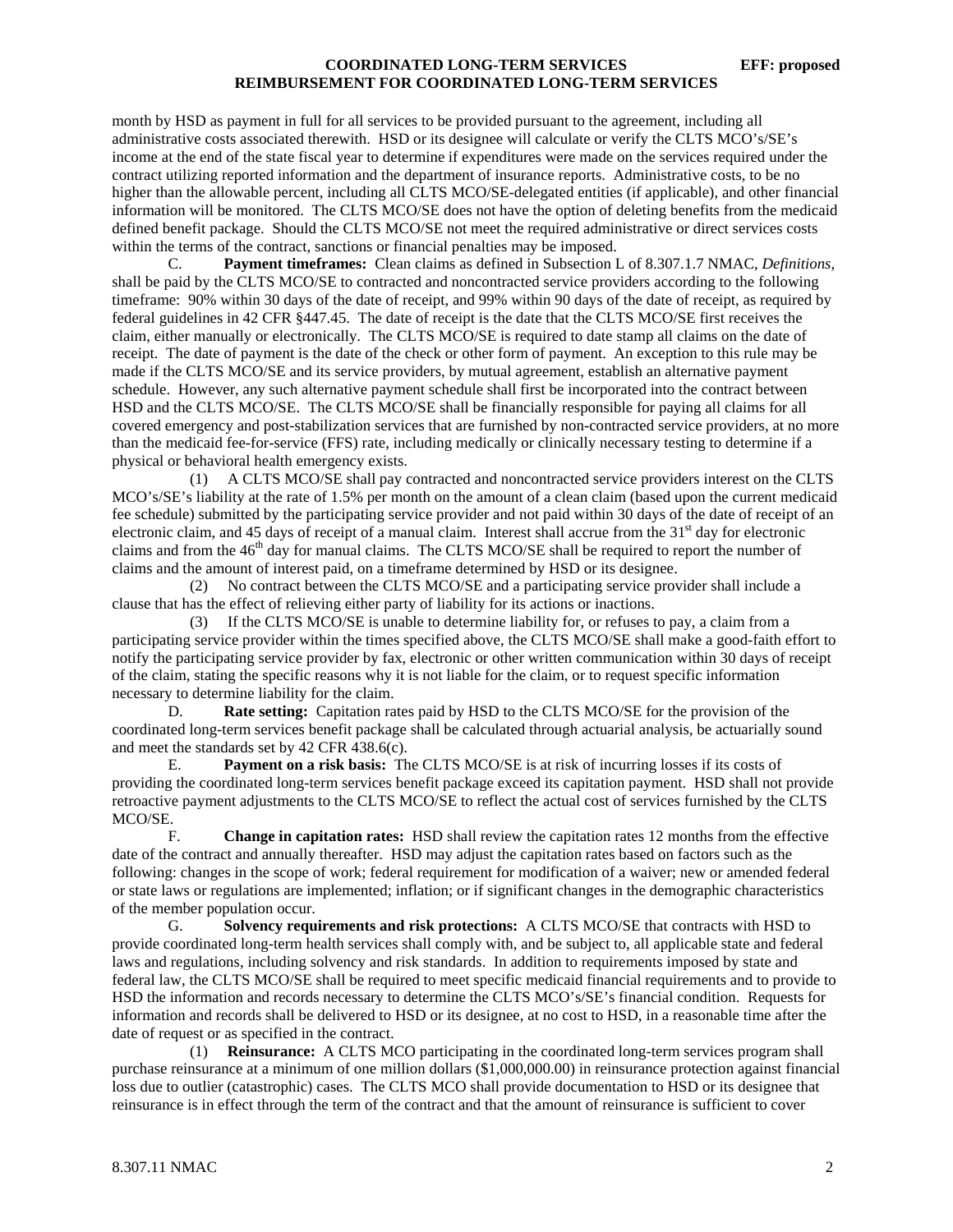probable outlier cases or overall member utilization at an amount greater than expected. Pursuant to 42 CFR 438.6(e)(5), contract provisions for reinsurance, stop-loss limits, and other risk-sharing methodologies shall be computed on an actuarially sound basis.

 (2) **Third party liability (TPL):** The CLTS MCO/SE shall be responsible for identifying a member's third party coverage and coordinating benefits with third parties as required by federal law. The CLTS MCO/SE shall inform HSD or its designee when a member has other health care insurance coverage. The CLTS MCO shall have the sole right of subrogation, for 12 months from when it incurred the cost on behalf of the member, to initiate recovery or to attempt to recover any third-party resources available to medicaid members; and shall make records pertaining to third party collections for members available to HSD or its designee for audit and review. If the CLTS MCO has not initiated recovery or attempted to recover any third-party resources available to medicaid members within 12 months, HSD will pursue the member's third party resources. The CLTS MCO/SE shall provide to HSD or its designee for audit and review all records pertaining to TPL collections for its members.

 (3) **Fidelity bond requirement:** The CLTS MCO/SE shall maintain a fidelity bond in the maximum amount specified under the Insurance Code.

 (4) **Net worth requirement:** The CLTS MCO/SE shall comply with the net worth requirements of the Insurance Code.

 (5) **Solvency cash reserve requirement:** The CLTS MCO/SE shall have sufficient reserve funds available to ensure that the provision of services to medicaid members is not at risk in the event of CLTS MCO/SE insolvency.

 (6) **Per enrollee cash reserve:** The CLTS MCO/SE shall maintain three percent of the monthly capitation payments per member with an independent trustee during each month of the agreement. HSD shall adjust this cash reserve requirement annually, or as needed, based on the number of CLTS MCO/SE members, or the failure of the CLTS MCO/SE to maintain a cash reserve equal to three percent, and shall notify the CLTS MCO/SE of the cash reserve requirement. Each CLTS MCO/SE shall maintain its own cash reserve account. This account may be accessed solely for payment of services to the CLTS MCO's/SE's members in the event that the CLTS MCO/SE becomes insolvent. Money in the reserve account remains the property of the CLTS MCO/SE, and any interest earned (even if retained in the account) shall be the property of the CLTS MCO/SE.

 H. **Inspection and audit for solvency requirements:** The CLTS MCO/SE shall meet all requirements for state licensure with respect to inspection and auditing of financial records. The CLTS MCO/SE shall provide to HSD or its designee all financial records required by HSD. HSD, or its designee, may inspect and audit the CLTS MCO's/SE's financial records at least annually or at HSD discretion.

 I. **Special payment requirements:** This section lists special payment requirements by service provider type:

 (1) **Reimbursement for federally qualified health centers (FQHCs):** Under federal law, FQHCs shall be reimbursed at 100% of reasonable cost under a medicaid FFS or managed care program. The FQHC may waive its right to 100% of reasonable cost and elect to receive a rate negotiated with the CLTS MCO/SE. HSD shall provide a discounted wrap-around payment to FQHCs that have waived a right to 100% reimbursement of reasonable cost from the CLTS MCO/SE.

 (2) **Reimbursement for providers furnishing services to Native Americans:** If an Indian health service (IHS) or tribal 638 provider delivers services to a CLTS MCO/SE member who is Native American, the CLTS MCO/SE shall reimburse the provider at the rate established by the office of management and budget (OMB) for specified services at IHS facilities, except when otherwise specified by HSD.

 (3) **Reimbursement for family planning services:** The CLTS MCO shall reimburse out-of-network family planning providers for services provided to its members at a rate at least equal to the medicaid FFS rate for the provider type.

 (4) **Reimbursement for women in the third trimester of pregnancy:** If a woman in the third trimester of pregnancy at the time of her enrollment in coordinated long-term services has an established relationship with an obstetrical provider and desires to continue that relationship, and the provider is not contracted with the CLTS MCO, the CLTS MCO shall reimburse the out-of-network provider for services directly related to the pregnancy, including delivery and a six-week post-partum visit.

 (5) **Reimbursement for members who disenroll while hospitalized:** If a medicaid member is hospitalized at the time of disenrollment, the organization that was originally responsible for the hospital impatient placement, shall remain financially responsible for payment of all covered inpatient facility and professional services from the date of admission to the date of discharge, or upon transfer to a lower level of care. Upon discharge, the member will then become the financial responsibility of the organization receiving capitation payments.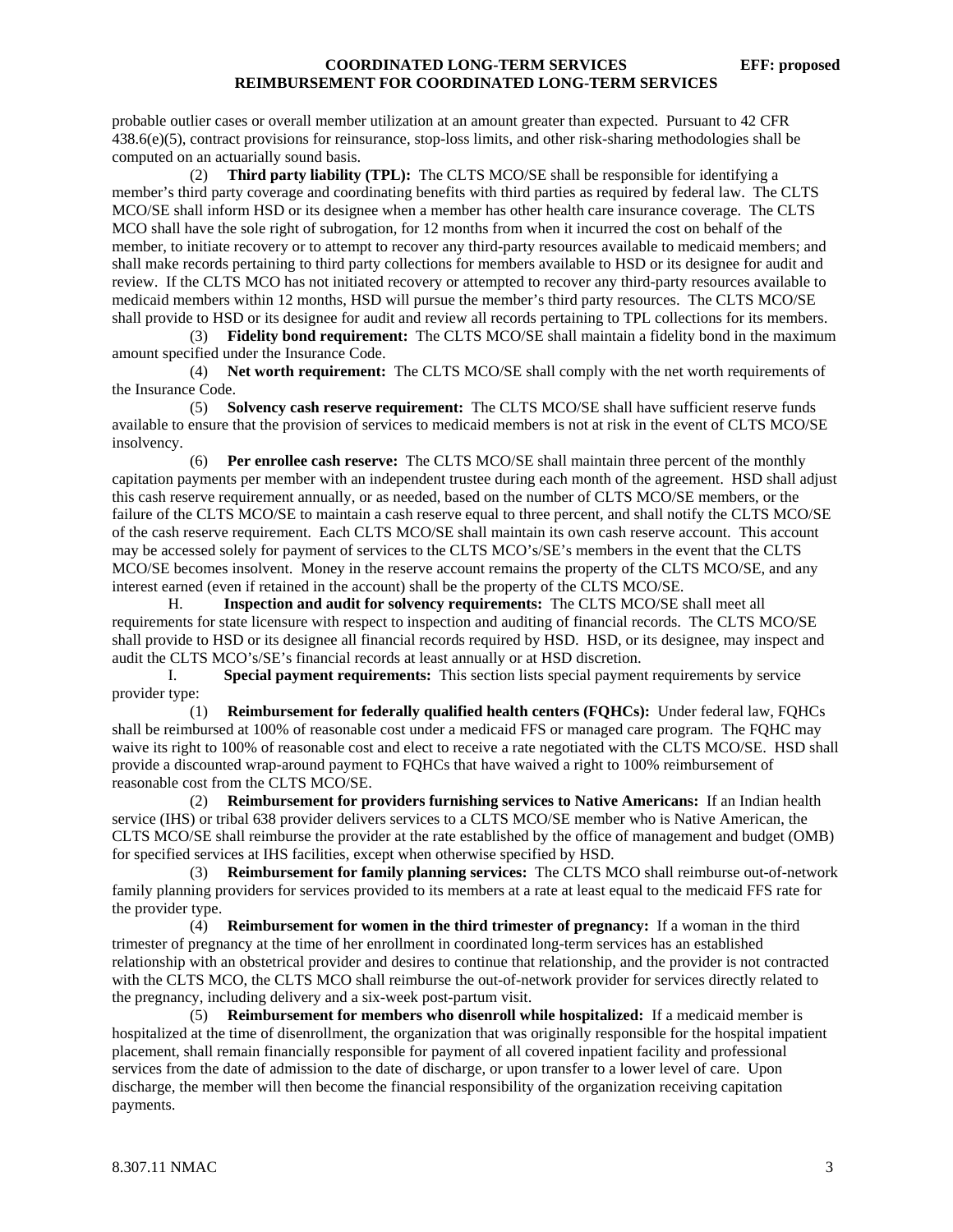(6) **Sanctions for noncompliance:** HSD may impose financial penalties or sanctions against a CLTS MCO/SE that fails to meet the financial requirements specified in this section or additional requirements specified in the terms of the medicaid coordinated long-term services contract or federal medicaid law.

J. **Recoupment payments:** HSD shall recoup payments for CLTS MCO members who are incorrectly enrolled with more than one CLTS MCO; payments made for CLTS MCO/SE members who die prior to the enrollment month for which payment was made; or payments to the CLTS MCO/SE for members whom HSD later determines were not eligible for medicaid during the enrollment month for which payment was made. Any duplicate payment identified by either the CLTS MCO/SE or HSD shall be recouped upon identification. In the event of an error that causes payment(s) to the CLTS MCO/SE to be issued by HSD, HSD shall recoup the full amount of the payment. Interest shall accrue at the statutory rate on any amounts not paid and determined to be due after the  $30<sup>th</sup>$  day following the notice. Any process that automates recoupment procedures shall be discussed in advance by HSD and the CLTS MCO/SE, and documented in writing prior to implementation of the new automated recoupment process. The CLTS MCO/SE has the right to dispute any recoupment action in accordance with contractual provisions.

 K. HSD shall pay interest at 9% per annum on any capitation payment due to the CLTS MCO/SE that is more than 30 days late. No interest or penalty shall accrue for any other late payments or reimbursements.

 L. HSD may initiate an alternate payment methodology for specified program services or responsibilities. [8.307.11.9 NMAC]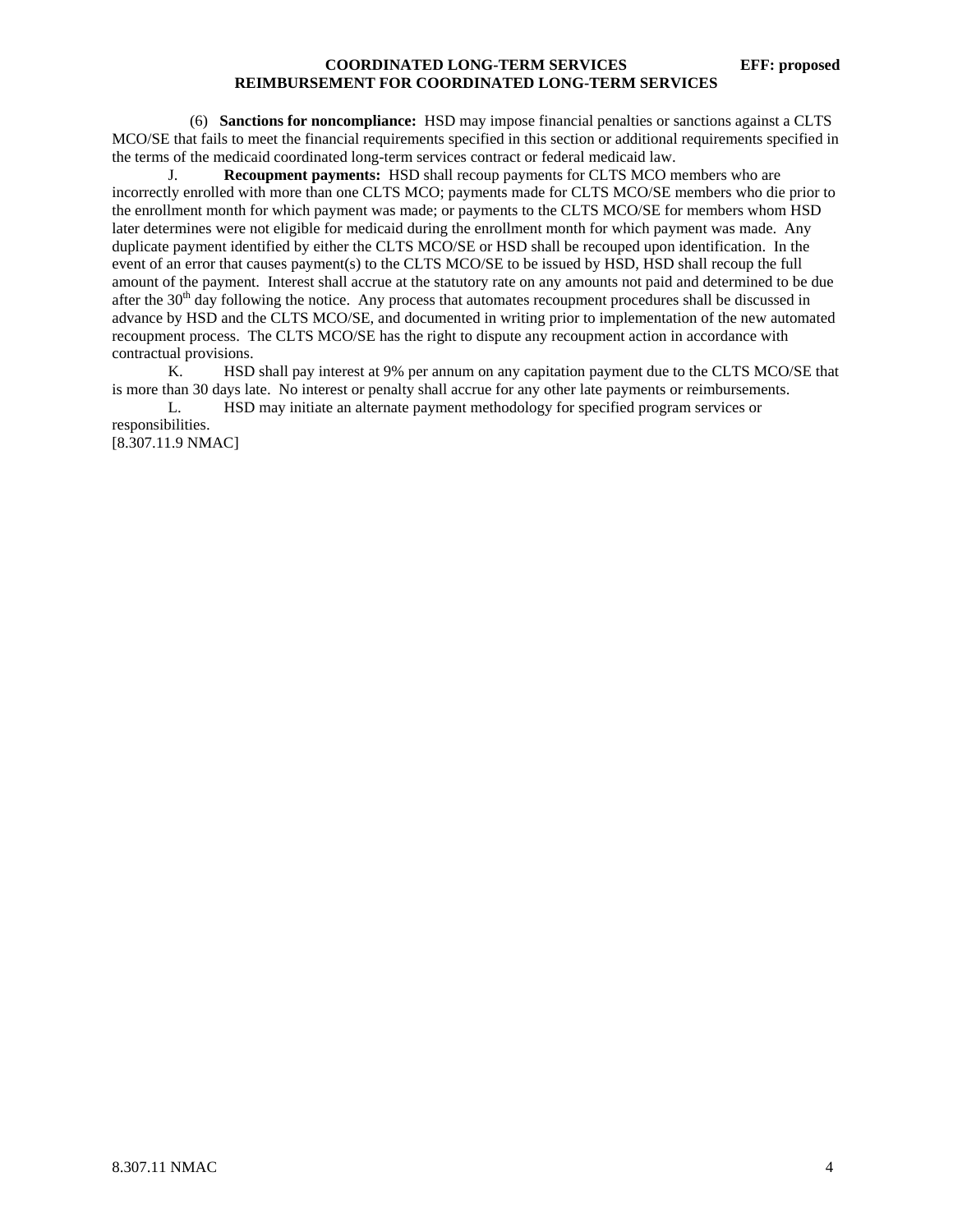# **TITLE 8 SOCIAL SERVICES CHAPTER 307 COORDINATED LONG-TERM SERVICES PART 12 MEMBER GRIEVANCE SYSTEM**

**8.307.12.1 ISSUING AGENCY:** Human Services Department [8.307.12.1 NMAC]

**8.307.12.2 SCOPE:** This rule applies to the general public. [8.307.12.2 NMAC]

**8.307.12.3 STATUTORY AUTHORITY:** The New Mexico medicaid program is administered pursuant to regulations promulgated by the federal department of health and human services under Title XIX of the Social Security Act, as amended, and by the state human services department pursuant to state statute. See NMSA 1978 Section 27-2-12 et. seq. [8.307.12.3 NMAC]

**8.307.12.4 DURATION:** Permanent [8.307.12.4 NMAC]

**8.307.12.5 EFFECTIVE DATE:** August 1, 2008, unless a later date is cited at the end of a section. [8.307.12.5 NMAC]

**8.307.12.6 OBJECTIVE:** The objective of these regulations is to provide policies for the service portion of the New Mexico medicaid coordinated long-term services program. [8.307.12.6 NMAC]

**8.307.12.7 DEFINITIONS:** See 8.307.1.7 NMAC. [8.307.12.7 NMAC]

**8.307.12.8 MISSION STATEMENT:** The mission of the medical assistance division is to ensure access to quality and cost-effective health care.

[8.307.12.8 NMAC]

# **8.307.12.9 GENERAL REQUIREMENTS FOR GRIEVANCES AND APPEALS:**

A. The coordinated long-term services managed care organization (CLTS MCO) and single statewide entity (SE) shall have a grievance system in place for members that includes a grievance process related to dissatisfaction and an appeals process related to a CLTS MCO/SE action, including the opportunity to request a human services department (HSD) fair hearing.

 B. The CLTS MCO/SE shall implement written policies and procedures describing how the member may submit a request for a grievance or an appeal with the CLTS MCO/SE, or submit a request for a fair hearing with HSD. The policy shall include a description of how the CLTS MCO/SE resolves the grievance or appeal.

 C. The CLTS MCO/SE shall provide to all service providers in the CLTS MCO's/SE's network a written description of its grievance and appeal process and how providers can submit a grievance or appeal.

D. The CLTS MCO/SE shall make available reasonable assistance in completing forms and taking other procedural steps. This includes, but is not limited to, providing interpreter services and toll-free numbers that have adequate TTY/TTD and interpreter capability.

 E. The CLTS MCO/SE shall name a specific individual(s) designated as the CLTS MCO's/SE's medicaid member grievances or appeals coordinator with the authority to administer the policies and procedures for resolution of a grievance or appeal, to review patterns/trends in grievances or appeals, and to initiate corrective action.

 F. The CLTS MCO/SE shall ensure that the individuals who make decisions on grievances or appeals are not involved in any previous level of review or decision-making. The CLTS MCO/SE shall also ensure that health care professionals with appropriate clinical expertise shall make decisions for the following:

- (1) an appeal of a CLTS MCO/SE denial that is based on lack of medical necessity;
- (2) a CLTS MCO/SE denial that is upheld in an expedited resolution;
- (3) a grievance or appeal that involves clinical issues.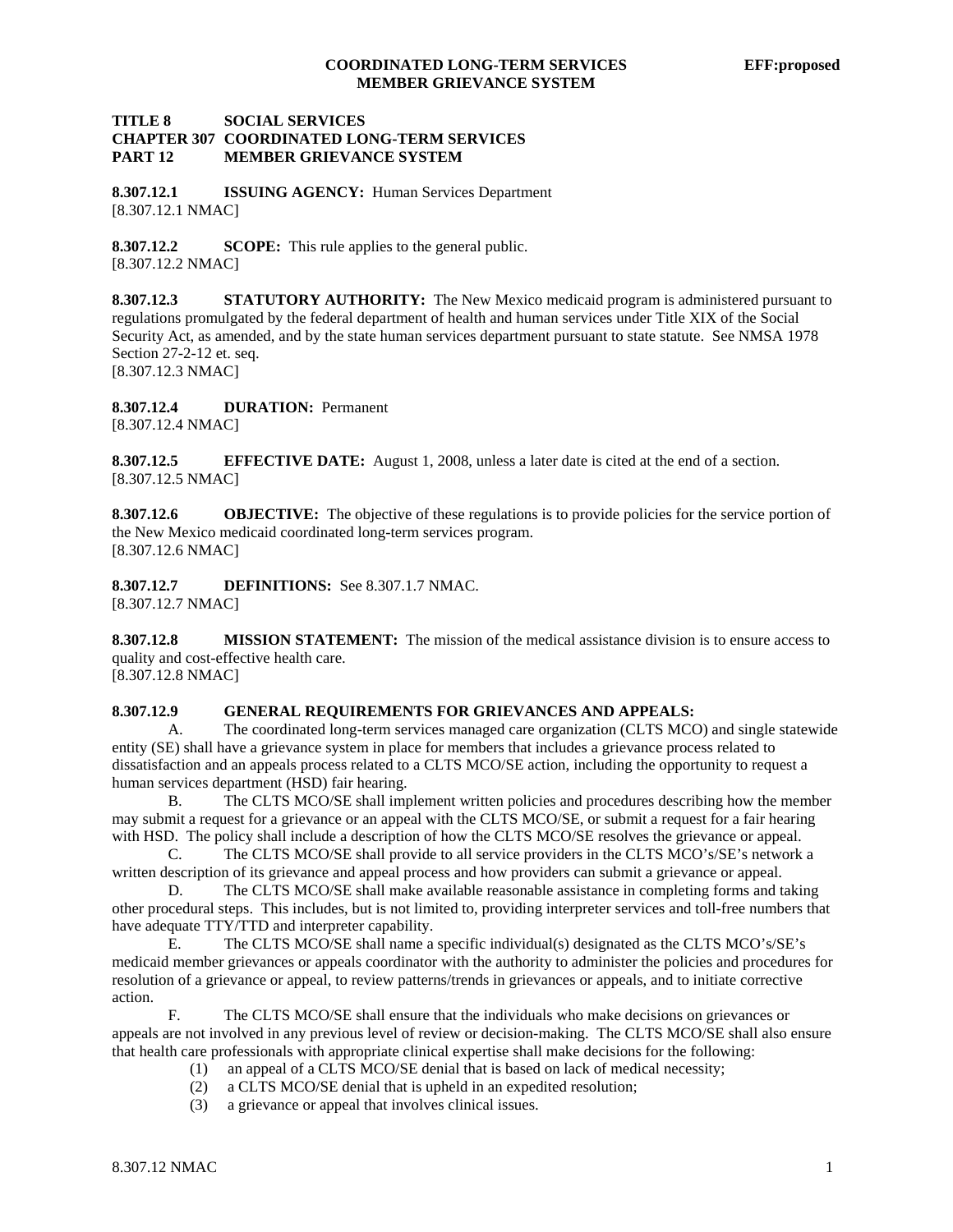# **COORDINATED LONG-TERM SERVICES EFF:proposed MEMBER GRIEVANCE SYSTEM**

 G. Upon enrollment, the CLTS MCO/SE shall provide members, at no cost, with a member information sheet or handbook that provides information on how they or their representative(s) can file a grievance or an appeal, and the resolution process. The member information shall also advise members of their right to file a request for an administrative hearing with the HSD fair hearings bureau, upon notification of a CLTS MCO/SE action, or concurrent with, subsequent to or in lieu of an appeal of the CLTS MCO/SE action. The information shall meet the standards specified in Paragraph (15) of Subsection C of 8.307.8.15 NMAC.

 H. The CLTS MCO/SE shall ensure that punitive or retaliatory action is not taken against a member or service provider that files a grievance or an appeal, or a provider that supports a member's grievance or appeal. [8.307.12.9 NMAC]

**8.307.12.10 GRIEVANCE:** A grievance is an expression of dissatisfaction about any matter or aspect of the CLTS MCO/SE or its operation, other than a CLTS MCO/SE action.

 A. A member may file a grievance either orally or in writing with the CLTS MCO/SE within 90 calendar days of the date of the event causing the dissatisfaction. The legal guardian of the member for a minor or an incapacitated adult, a representative of the member as designated in writing to the CLTS MCO/SE, or a service provider acting on behalf of the member and with the member's written consent, have the right to file a grievance on behalf of the member.

 B. Within five working days of receipt of the grievance, the CLTS MCO/SE shall provide the grievant with written notice that the grievance has been received and the expected date of its resolution.

 C. The investigation and final CLTS MCO/SE resolution process for grievances shall be completed within 30 calendar days of the date the grievance is received by the CLTS MCO/SE and shall include a resolution letter to the grievant.

D. The CLTS MCO/SE may request an extension from HSD or its designee of up to 14 calendar days if the member requests the extension, or the CLTS MCO/SE demonstrates to HSD that there is need for additional information and the extension is in the member's interest. For any extension not requested by the member, the CLTS MCO/SE shall give the member written notice of the reason for the extension within two working days of the decision to extend the timeframe.

 E. Upon resolution of the grievance, the CLTS MCO/SE shall mail a resolution letter to the member. The resolution letter shall include, but not be limited to, the following:

- (1) all information considered in investigating the grievance;
- (2) findings and conclusions based on the investigation; and
- (3) the disposition of the grievance.

[8.307.12.10 NMAC]

**8.307.12.11 APPEALS:** An appeal is a request for review by the CLTS MCO/SE of a CLTS MCO/SE action. A. An action is defined as:

- (1) the denial or limited authorization of a requested service, including the type or level of service;
- (2) the reduction, suspension, or termination of a previously authorized service;
- (3) the denial, in whole or in part, of payment for a service;

 (4) the failure of the CLTS MCO/SE to provide services in a timely manner, as defined by HSD or its designee; or

 (5) the failure of the CLTS MCO/SE to complete the authorization request in a timely manner as defined in 42 CFR 438.408.

 B. **Notice of CLTS MCO/SE action:** The CLTS MCO/SE shall mail a notice of action to the member or service provider within 10 days of the date of the action for previously authorized services as permitted under 42 CFR 431.213 and 431.214, and within 14 days of the date of the action for newly requested services. Denials of claims that may result in member financial liability require immediate notification. The notice shall contain, but not be limited to, the following:

- (1) the action the CLTS MCO/SE has taken or intends to take;
- (2) the reasons for the action;<br>(3) the member's or the servic

the member's or the service provider's right, as applicable, to file an appeal of the CLTS

MCO/SE action through the CLTS MCO/SE;

- (4) the member's right to request an HSD fair hearing and what the process would be;
- (5) the procedures for exercising the rights specified;
- (6) the circumstances under which expedited resolution of an appeal is available and how to request

it;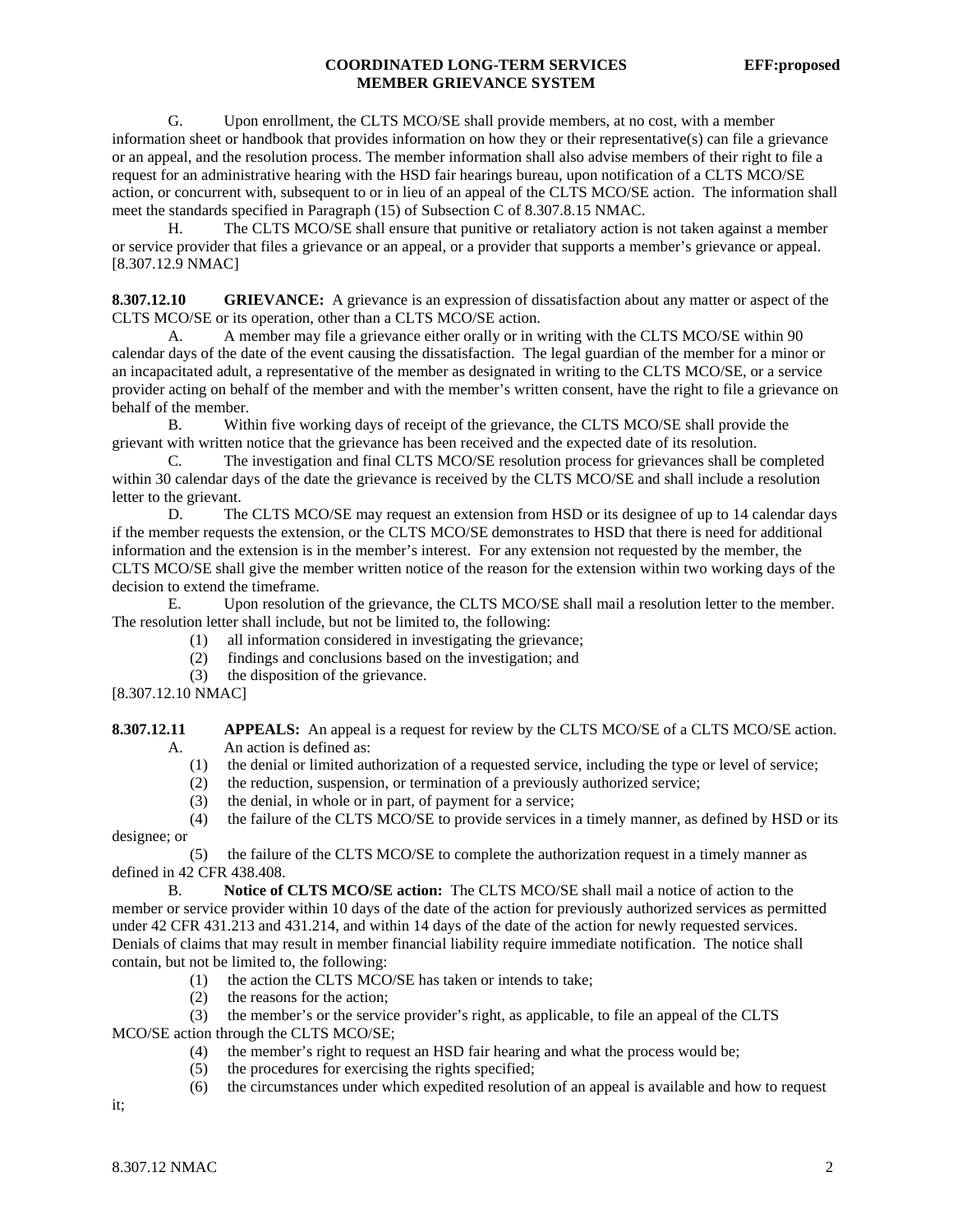#### **COORDINATED LONG-TERM SERVICES EFF:proposed MEMBER GRIEVANCE SYSTEM**

 (7) the member's right to have benefits continue pending resolution of an appeal or fair hearing, how to request the continuation of benefits, and the circumstances under which the member may be required to pay the costs of continuing these benefits.

 C. A member may file an appeal of a CLTS MCO/SE action within 90 calendar days of receiving the CLTS MCO's/SE's notice of action. The legal guardian of the member for a minor or an incapacitated adult, a representative of the member as designated in writing to the CLTS MCO/SE, or a service provider acting on behalf of the member with the member's written consent, have the right to file an appeal of an action on behalf of the member. The CLTS MCO/SE shall consider the member, representative, or estate representative of a deceased member as parties to the appeal.

 D. The CLTS MCO/SE has 30 calendar days from the date the initial oral or written appeal is received by the CLTS MCO/SE to resolve the appeal. The CLTS MCO/SE shall appoint at least one person to review the appeal who was not involved in the initial decision and who is not the subordinate of any person involved in the initial decision.

 E. The CLTS MCO/SE shall have a process in place that ensures that an oral or written inquiry from a member seeking to appeal an action is treated as an appeal (to establish the earliest possible filing date for the appeal). An oral appeal shall be followed by a written appeal that is signed by the member within 10 calendar days. The CLTS MCO/SE shall use its best efforts to assist members as needed with the written appeal and may continue to process the appeal.

 F. Within five working days of receipt of the appeal, the CLTS MCO/SE shall provide the grievant with written notice that the appeal has been received and the expected date of its resolution. The CLTS MCO/SE shall confirm in writing receipt of oral appeals, unless the member or the service provider requests an expedited resolution.

 G. The CLTS MCO/SE may extend the 30-day timeframe by 14 calendar days if the member requests the extension, or the CLTS MCO/SE demonstrates to HSD that there is need for additional information, and the extension is in the member's interest. For any extension not requested by the member, the CLTS MCO/SE shall give the member written notice of the extension and the reason for the extension within two working days of the decision to extend the timeframe.

 H. The CLTS MCO/SE shall provide the member or the member's representative a reasonable opportunity to present evidence of the facts or law, in person as well as in writing.

 I. The CLTS MCO/SE shall provide the member or the representative the opportunity, before and during the appeals process, to examine the member's case file, including medical or clinical records (subject to HIPAA requirements), and any other documents and records considered during the appeals process. The CLTS MCO/SE shall include as parties to the appeal the member and his or her representative, or the legal representative of a deceased member's estate.

 J. For all appeals, the CLTS MCO/SE shall provide written notice within the 30-calendar-day timeframe for resolutions to the member or the service provider, if the provider filed the appeal.

 (1) The written notice of the appeal resolution shall include, but not be limited to, the following information:

- (a) the results of the appeal resolution; and
- (b) the date it was completed.

 (2) The written notice of the appeal resolution for appeals not resolved wholly in favor of the member shall include, but not be limited to, the following information:

(a) the right to request an HSD fair hearing and how to do so;

(b) the right to request receipt of benefits while the hearing is pending, and how to make the

request; and

#### (c) that the member may be held liable for the cost of continuing benefits if the hearing

decision upholds the CLTS MCO's/SE's action.

K. The CLTS MCO/SE may continue benefits while the appeal or the HSD fair hearing process is pending.

(1) The CLTS MCO/SE shall continue the member's benefits if all of the following are met:

 (a) the member or the service provider files a timely appeal of the CLTS MCO/SE action or the member asks for a fair hearing within 13 days from the date on the CLTS MCO/SE notice of action;

- (b) the appeal involves the termination, suspension, or reduction of a previously authorized course of treatment;
	- (c) the services were ordered by an authorized service provider;
	- (d) the time period covered by the original authorization has not expired; and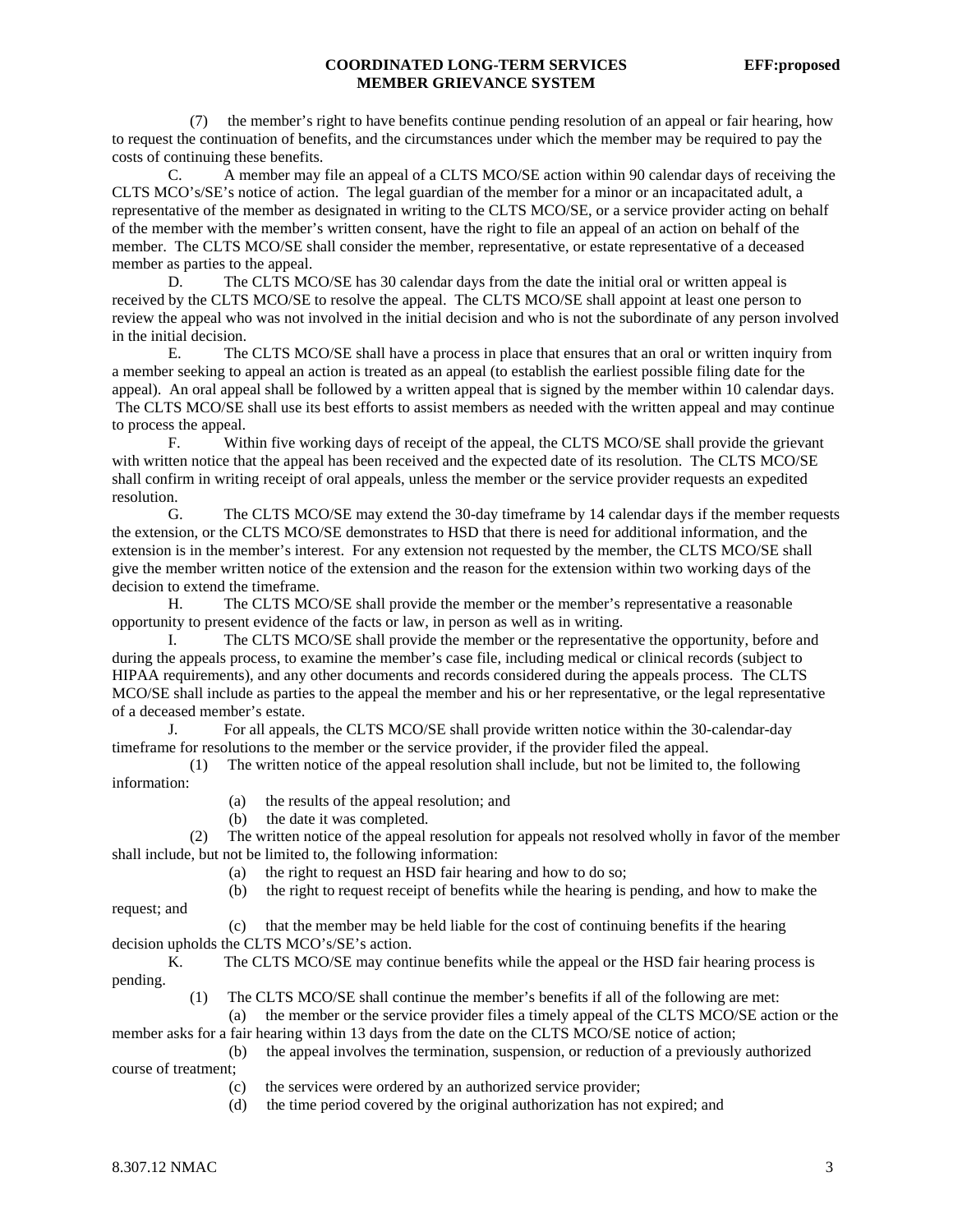# **COORDINATED LONG-TERM SERVICES EFF:proposed MEMBER GRIEVANCE SYSTEM**

- (e) the member requests extension of the benefits.
- (2) The CLTS MCO/SE shall provide benefits until one of the following occurs:
	- (a) the member withdraws the appeal;

 (b) 13 days have passed since the date of the resolution letter, provided the resolution of the appeal was against the member and the member has taken no further action;

- (c) HSD issues a hearing decision adverse to the member; and
- (d) the time period or service limits of a previously authorized service has expired.

 (3) If the final resolution of the appeal is adverse to the member, that is, the CLTS MCO's/SE's action is upheld, the CLTS MCO/SE may recover the cost of the services furnished to the member while the appeal was pending, to the extent that services were furnished solely because of the requirements of this section and in accordance with the policy in 42 CFR 431.230(b).

 (4) If the CLTS MCO/SE or HSD reverses a decision to deny, limit, or delay services, and these services were not furnished while the appeal was pending, the CLTS MCO/SE shall authorize or provide the disputed services promptly and as expeditiously as the member's health condition requires.

 (5) If the CLTS MCO/SE or HSD reverses a decision to deny, limit or delay services and the member received the disputed services while the appeal was pending, the CLTS MCO/SE shall pay for these services. [8.307.12.11 NMAC]

**8.307.12.12 EXPEDITED RESOLUTION OF APPEALS:** An expedited resolution of an appeal is an expedited review by the CLTS MCO/SE of a CLTS MCO/SE action.

 A. The CLTS MCO/SE shall establish and maintain an expedited review process for appeals when the CLTS MCO/SE determines that allowing the time for a standard resolution could seriously jeopardize the member's life or health or ability to attain, maintain, or regain maximum function. Such a determination is based on:

- (1) a request from the member;
- (2) a service provider's support of the member's request;
- (3) a service provider's request on behalf of the member; or
- (4) the CLTS MCO's/SE's independent determination.

 B. The CLTS MCO/SE shall ensure that the expedited review process is convenient and efficient for the member.

 C. The CLTS MCO/SE shall resolve the appeal within three working days of receipt of the request for an expedited appeal, if the request meets the definition of expedited in Subsection A of 8.307.12.13 NMAC. In addition to written resolution notice, the CLTS MCO/SE shall also make reasonable efforts to provide and document oral notice.

D. The CLTS MCO/SE may extend the timeframe by up to 14 calendar days if the member requests the extension, or the CLTS MCO/SE demonstrates to HSD that there is need for additional information and the extension is in the member's interest. For any extension not requested by the member, the CLTS MCO/SE shall give the member written notice of the reason for the delay.

 E. The CLTS MCO/SE shall ensure that punitive action is not taken against a member or a service provider who requests an expedited resolution or supports a member's expedited appeal.

 F. The CLTS MCO/SE shall provide an expedited resolution, if the request meets the definition of an expedited appeal, in response to an oral or written request from the member or service provider on behalf of the member.

 G. The CLTS MCO/SE shall inform the member of the limited time available to present evidence and allegations in fact or law.

H. If the CLTS MCO/SE denies a request for an expedited resolution of an appeal, it shall:

 (1) transfer the appeal to the 30 day timeframe for standard resolution, in which the 30-day period begins on the date the CLTS MCO/SE received the original request for appeal; and

 (2) make reasonable efforts to give the member prompt oral notice of the denial, and follow up with a written notice within two calendar days.

The CLTS MCO/SE shall document in writing all oral requests for expedited resolution and shall maintain the documentation in the case file.

[8.307.12.12 NMAC]

# **8.307.12.13 SPECIAL RULE FOR CERTAIN EXPEDITED SERVICE AUTHORIZATION**

**DECISIONS:** In the case of expedited service authorization decisions that deny or limit services, the CLTS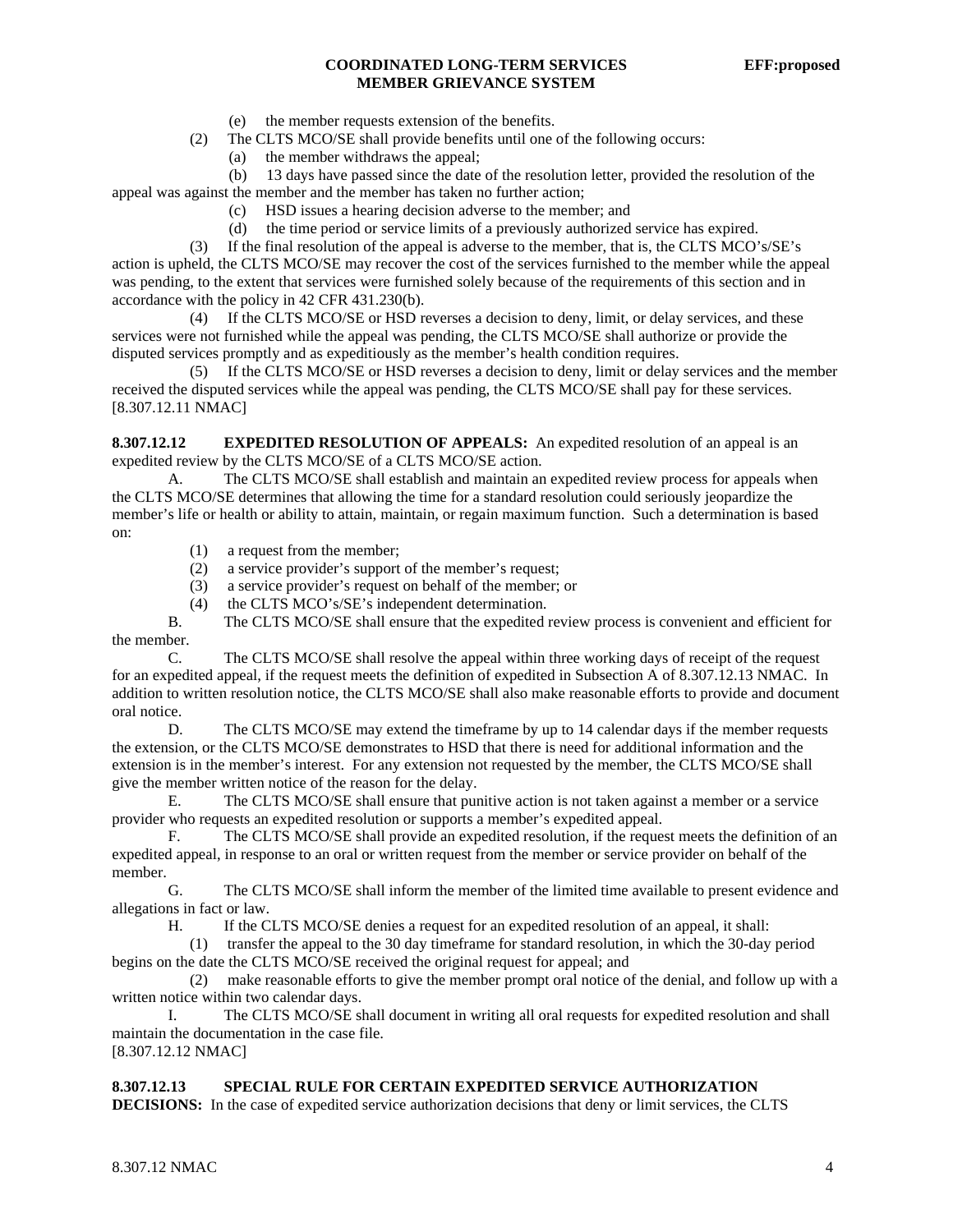MCO/SE shall, within 72 hours of receipt of the request for service, automatically file an appeal on behalf of the member, use its best effort, to give the member oral notice of the decision on the automatic appeal and to resolve the appeal.

[8.307.12.13 NMAC]

# **8.307.12.14 OTHER RELATED PROCESSES:**

 A. **Information about grievance system to providers and subcontractors**: The CLTS MCO/SE shall provide information specified in 42 CFR 438.10(g)(1) about the grievance system to all service providers and subcontractors at the time they enter into a contract.

# B. **Grievance and/or appeal files:**

 (1) All grievance and/or appeal files shall be maintained in a secure and designated area and be accessible to HSD or its designee , upon request, for review. Grievance and/or appeal files shall be retained for 10 years following the final decision by the CLTS MCO/SE, HSD, an administrative law judge, judicial appeal, or closure of a file, whichever occurs later.

 (2) The CLTS MCO/SE shall have procedures for assuring that files contain sufficient information to identify the grievance and/or appeal, the date it was received, the nature of the grievance and/or appeal, notice to the member of receipt of the grievance and/or appeal, all correspondence between the CLTS MCO/SE and the member, the date the grievance and/or appeal is resolved, the resolution, the notices of final decision to the member, and all other pertinent information.

 (3) Documentation regarding the grievance shall be made available to the member, if requested. [8.307.12.14 NMAC]

**8.307.12.15 PROVIDER GRIEVANCE AND APPEAL PROCESS:** The CLTS MCO/SE shall establish and maintain written policies and procedures for the filing of provider grievances and appeals. A service provider shall have the right to file a grievance or an appeal with the CLTS MCO/SE. Provider grievances or appeals shall be resolved within 30 calendar days. If the grievance or appeal is not resolved within 30 days, the CLTS MCO/SE shall request a 14 day extension from the service provider. If the service provider requests the extension, the extension shall be approved by the CLTS MCO/SE. A service provider may not file a grievance or an appeal on behalf of a member without written designation by the member as the member's representative. A service provider shall have the right to file an appeal with the CLTS MCO/SE regarding provider payment or contractual issues. See 8.307.12.13 NMAC for special rules for certain expedited service authorizations. [8.307.12.15 NMAC]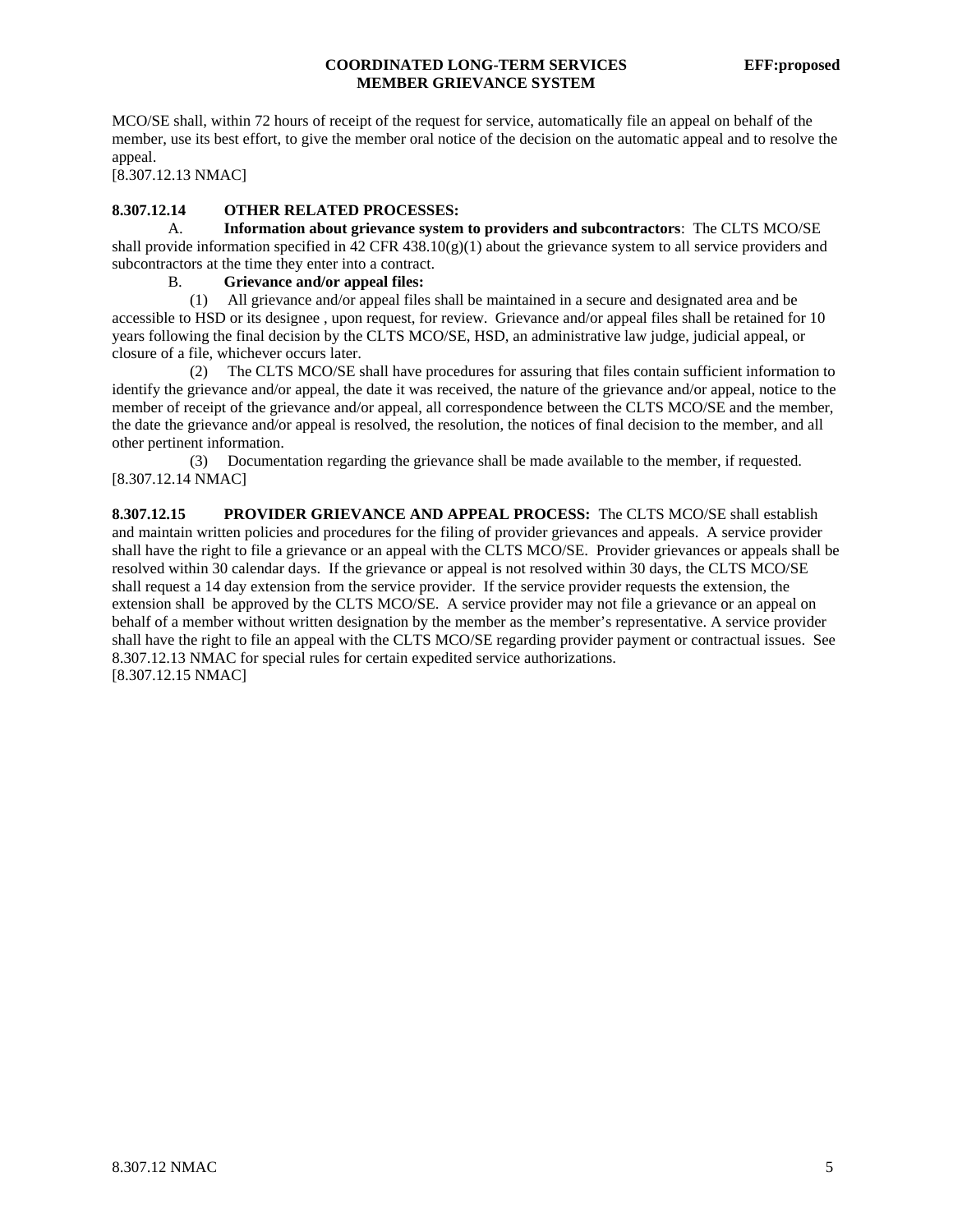## **TITLE 8 SOCIAL SERVICES CHAPTER 307 COORDINATED LONG-TERM SERVICES PART 13 FRAUD AND ABUSE**

**8.307.13.1 ISSUING AGENCY:** Human Services Department [8.307.13.1 NMAC]

**8.307.13.2 SCOPE:** This rule applies to the general public. [8.307.13.2 NMAC]

**8.307.13.3 STATUTORY AUTHORITY:** The New Mexico medicaid program is administered pursuant to regulations promulgated by the federal department of health and human services under Title XIX of the Social Security Act, as amended, and by the state human services department pursuant to state statute. See NMSA 1978 27- 2-12 et. seq. [8.307.13.3 NMAC]

**8.307.13.4 DURATION:** Permanent [8.307.13.4 NMAC]

**8.307.13.5 EFFECTIVE DATE:** August 1, 2008, unless a later date is cited at the end of a section. [8.307.13.5 NMAC]

**8.307.13.6 OBJECTIVE:** The objective of these regulations is to provide policies for the service portion of the New Mexico medicaid coordinated long-term services program. [8.307.13.6 NMAC]

**8.307.13.7 DEFINITIONS:** See 8.307.1.7 NMAC. [8.307.13.7 NMAC]

**8.307.13.8 MISSION STATEMENT:** The mission of the medical assistance division is to ensure access to quality and cost-effective health care.

[8.307.13.8 NMAC]

**8.307.13.9 FRAUD AND ABUSE:** The human services department (HSD) is committed to the development and implementation of an aggressive prevention, detection, monitoring and investigation program to reduce provider/member fraud and abuse, and member abuse and neglect. If fraud or abuse is discovered, HSD shall seek applicable administrative, civil and criminal penalties, sanctions and other forms of relief. This applies to all individuals participating in or contracting with HSD for provision or receipt of medicaid services. The coordinated long-term services managed care organization (CLTS MCO) and single statewide entity (SE) shall comply with provisions of state and federal fraud and abuse laws and regulations. [8.307.13.9 NMAC]

# **8.307.13.10 COORDINATED LONG-TERM SERVICES MANAGED CARE ORGANIZATION**

**REQUIREMENTS:** The CLTS MCO/SE shall have in place internal controls, policies and procedures for the prevention, detection, investigation, and reporting of potential fraud and abuse activities concerning service providers and members. The CLTS MCO's/SE's specific internal controls, policies and procedures shall be described in a comprehensive written plan submitted to HSD, or its designee, for approval. Substantive amendments or modifications to the plan shall be approved by HSD or its designee. The CLTS MCO/SE shall maintain procedures for reporting potential and actual fraud and abuse by consumers or service providers to HSD or its designee. The CLTS MCO/SE shall:

 A. have internal procedures that facilitate preliminary investigating and reporting of potential and actual fraud and abuse to HSD, or its designee, for further investigation;

 B. have specific controls in place for preventing and detecting potential cases of fraud and abuse, such as claims edits, post processing review of claims, service provider profiling/exception reporting and credentialing, prior authorizations, and utilization/quality management monitoring;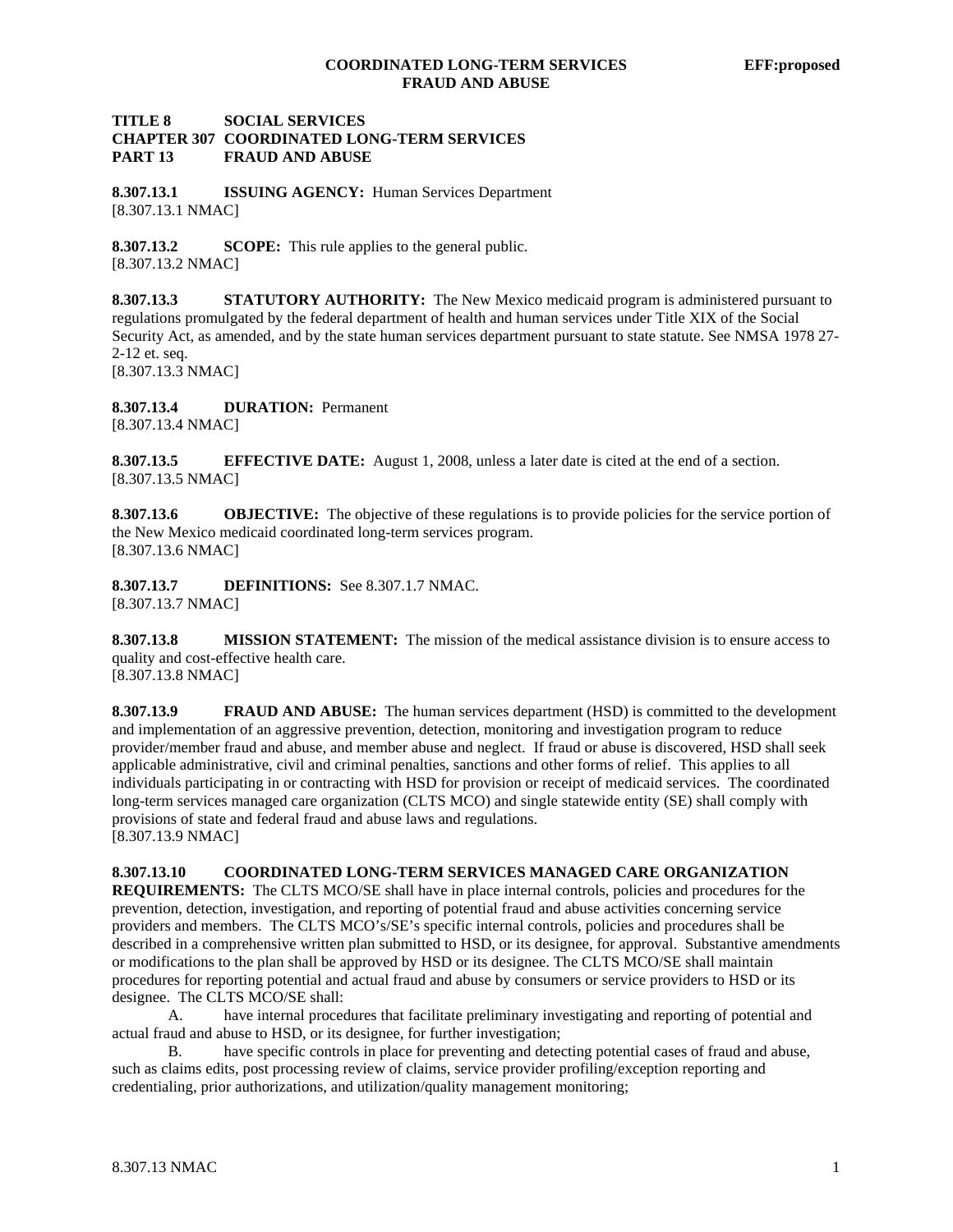# **COORDINATED LONG-TERM SERVICES EFF:proposed FRAUD AND ABUSE**

 C. have a mechanism to work with HSD, or its designee, to further develop prevention and detection methods and best practices and to monitor outcomes for medicaid coordinated long-term services;

 D. have internal procedures to prevent, detect and investigate program violations to recover funds misspent due to fraudulent or abusive actions;

 E. report to HSD or its designee the names of all service providers identified with aberrant utilization, according to service provider profiles, regardless of the cause of the aberrancy;

 F. designate a compliance officer and a compliance committee that are accountable to senior management;

 G. provide effective fraud and abuse detection training, administrative remedies for false claims and statements, and whistleblower protection under such laws to the CLTS MCO's/SE's employees that includes:

 (1) written policies for all employees, agents or contractors that provide detailed information regarding the New Mexico Medicaid False Claims Act, NMSA 1978, and the federal False Claims Act established under sections 3729 through 3733 of Title 31, United States Code, administrative remedies for false claims and statements established under Chapter 38 of Title 31, United States code, including but not limited to, preventing and detecting fraud, waste and abuse in federal health care programs (as defined in section 1128B (f) of the Social Security Act);

 (2) as part of such written policies, detailed provision regarding the CLTS MCO's/SE's policies and procedures for detecting and preventing fraud, waste and abuse; and

 (3) in any employee handbook, a specific discussion of the laws described in Paragraph (1) above, the rights of employees to be protected as whistleblowers, and the contractor's or subcontractor's policies and procedures for detecting and preventing fraud, waste and abuse;

 H. implement effective lines of communication between the compliance officer and the CLTS MCO's/SE's employees;

I. require enforcement of standards through well-publicized disciplinary guidelines; and

 J. have a provision for prompt response to detected offenses and for development of corrective action initiatives relating to the CLTS MCO's/SE's contract.

[8.307.13.10 NMAC]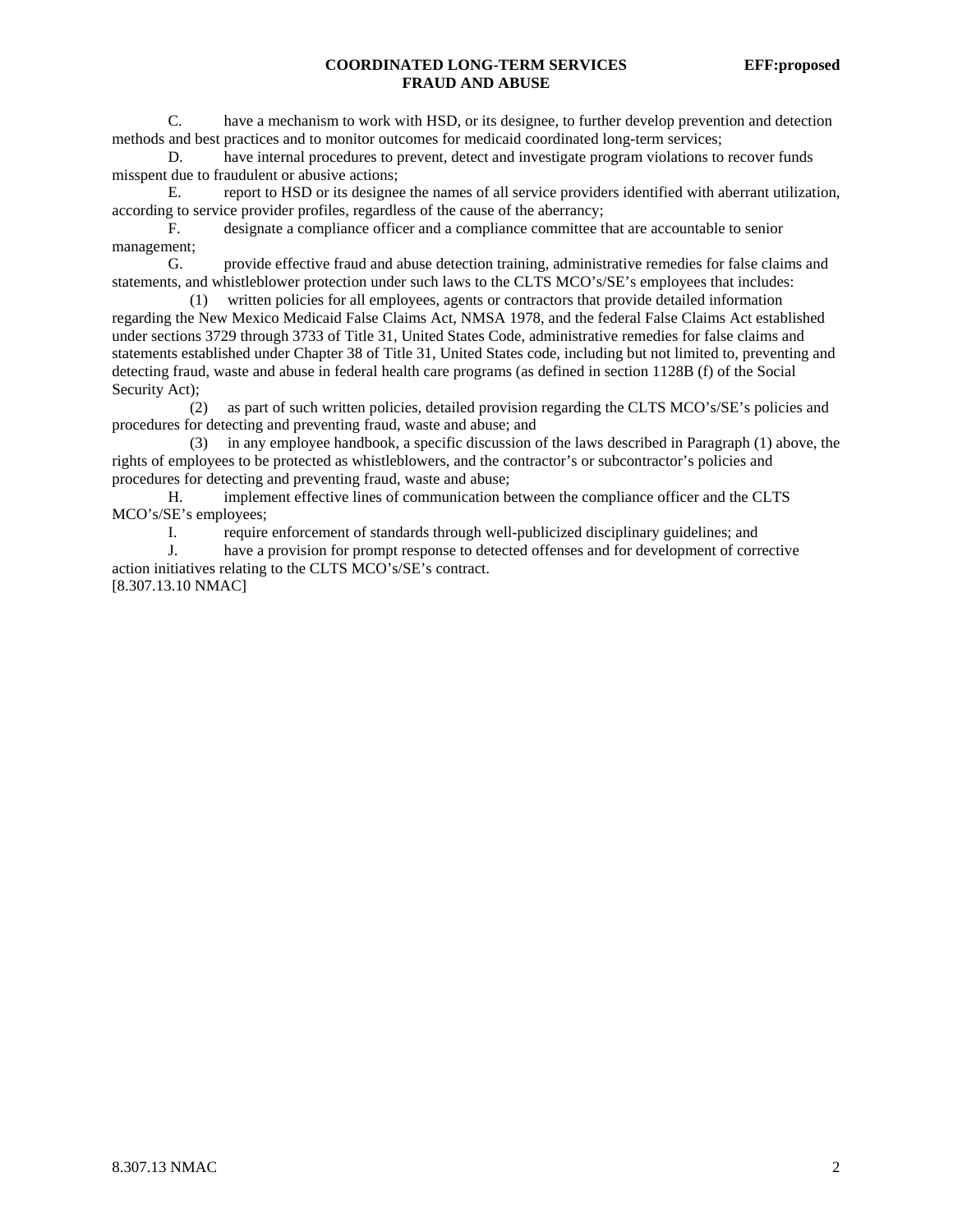# **TITLE 8 SOCIAL SERVICES CHAPTER 307 COORDINATED LONG-TERM SERVICES PART 14 REPORTING REQUIRMENTS**

**8.307.14.1 ISSUING AGENCY:** Human Services Department [8.307.14.1 NMAC]

**8.307.14.2 SCOPE:** This rule applies to the general public. [8.307.14.2 NMAC]

**8.307.14.3 STATUTORY AUTHORITY:** The New Mexico medicaid program is administered pursuant to regulations promulgated by the federal department of health and human services under Title XIX of the Social Security Act, as amended, and by the state human services department pursuant to state statute. See NMSA 1978 Section 27-2-12 et. seq. [8.307.14.3 NMAC]

**8.307.14.4 DURATION:** Permanent [8.307.14.4 NMAC]

**8.307.14.5 EFFECTIVE DATE:** August 1, 2008, unless a later date is cited at the end of a section. [8.307.14.5 NMAC]

**8.307.14.6 OBJECTIVE:** The objective of these regulations is to provide policies for the service portion of the New Mexico medicaid coordinated long-term services program. [8.307.14.6 NMAC]

**8.307.14.7 DEFINITIONS:** See 8.307.1.7 NMAC. [8.307.14.7 NMAC]

**8.307.14.8 MISSION STATEMENT:** The mission of the medical assistance division is to ensure access to quality and cost-effective health care.

[8.307.14.8 NMAC]

**8.307.14.9 REPORTING REQUIREMENTS:** The coordinated long-term services managed care organization (CLTS MCO) and single statewide entity (SE) shall provide to the human services department (HSD) managerial, financial, delegation, suspicious activity, utilization, and quality reports. The content, format and schedule for submission shall be determined by HSD or its designee in writing. HSD or its designee may require the CLTS MCO/SE to prepare and submit ad hoc reports. [8.307.14.9 NMAC]

**8.307.14.10 REPORTING STANDARDS:**

- A. Reports submitted by the CLTS MCO/SE to HSD shall meet certain standards:
	- (1) The CLTS MCO/SE shall verify the accuracy of data and other information on reports submitted.
	- (2) Reports or other required data shall be received on or before scheduled due dates.
	- (3) Reports or other required data shall conform to HSD's defined standards as specified in writing.

(4) All required information shall be fully disclosed in a manner that is responsive and with no

material omission.

 (5) The CLTS MCO/SE shall analyze all required reports internally before submitting them to HSD or its designee. The CLTS MCO/SE shall analyze reports for any early patterns of change, identified trends, or outliers (catastrophic cases), and shall submit this analysis with the required reports. The CLTS MCO/SE shall send a written narrative for specified reports with the report documenting the CLTS MCO's/SE's interpretation of early patterns of change, identified trends, or outliers.

 B. **Consequences of violation of reporting standards:** The submission of late, inaccurate or otherwise incomplete reports shall be considered failure to report. Sanctions may be imposed by HSD, or its designee, on the CLTS MCO/SE for failure to submit accurate and timely reports.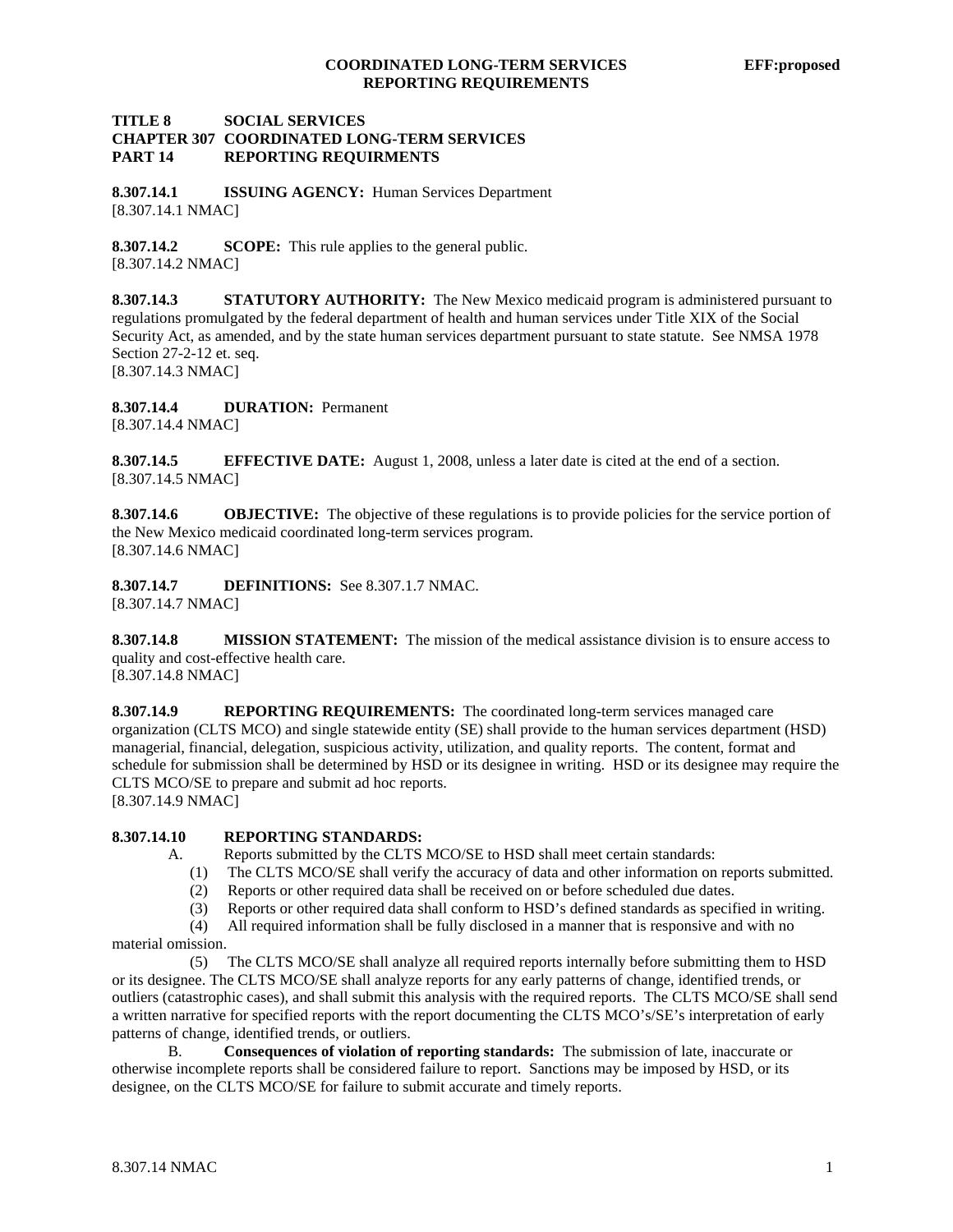#### **COORDINATED LONG-TERM SERVICES EFF:proposed REPORTING REQUIREMENTS**

 C. **Changes in requirements:** HSD's requirements regarding reports, report content and frequency of submission may change during the term of the contract. The CLTS MCO/SE shall comply with changes specified by HSD or its designee.

[8.307.14.10 NMAC]

**8.307.14.11 MANAGERIAL REPORTS:** Managerial reports demonstrate compliance with the operational requirements of the contract. These reports shall include, but not be limited to, information on such topics as:

- A. CLTS MCO/SE: composition of current provider networks and capacity to take new members;
- B. CLTS MCO/SE: changes in the composition and capacity of provider networks;
- C. CLTS MCO: primary care provider (PCP)-to-member ratios;
- D. CLTS MCO/SE: identification of third-party liability;
- E. CLTS MCO/SE: grievance system activity;<br>F. CLTS MCO/SE: fraud and abuse detection a
- CLTS MCO/SE: fraud and abuse detection activities;
- G. CLTS MCO/SE: delegation oversight activities; and
- H. CLTS MCO/SE: member satisfaction.

[8.307.14.11 NMAC]

**8.307.14.12 FINANCIAL REPORTS:** Financial reports demonstrate the CLTS MCO's/SE's ability to meet its commitments under the terms of the contract. The format, content and frequency for submitting financial reports shall be determined by HSD or its designee. The CLTS MCO/SE shall meet the following general requirements:

 A. The CLTS MCO shall submit annual audited financial statements, including, but not limited to, its income statement, a statement of changes in financial condition or cash flow and a balance sheet, and shall include an audited schedule of coordinated long-term services revenues and expenses. The SE shall submit annual audited financial statements, including, but not limited to, its income statement, a statement of changes in financial condition or cash flow and a balance sheet, and shall include an audited schedule of coordinated long-term services behavioral health revenues and expenses. The result of the CLTS MCO's/SE's annual audit and related management letters shall be submitted no later than 150 days following the close of the CLTS MCO's/SE's fiscal year. The audit shall be performed by an independent certified public accountant. The CLTS MCO/SE shall submit for examination any financial reports requested by HSD or its designee.

 B. The CLTS MCO/SE and their subcontractors shall maintain their accounting systems in accordance with statutory accounting principles, generally accepted accounting principles, or other generally accepted systems of accounting. The accounting system shall clearly document all financial transactions between the CLTS MCO/SE and their subcontractors and the CLTS MCO/SE and HSD. These transactions shall include, but not be limited to, claim payments, refunds and adjustments of payments.

 C. The CLTS MCO/SE and their subcontractors shall make available to HSD, and other authorized state or federal agencies, all financial records required to examine compliance by the CLTS MCO/SE, in so far as those records are related to CLTS MCO/SE performance under the contract. The CLTS MCO/SE and their subcontractors shall provide HSD or its designee access to their facilities for the purpose of examining, reviewing and inspecting the CLTS MCO's/SE's records.

D. The CLTS MCO/SE and their subcontractors shall retain all records and reports relating to agreements with HSD for a minimum of 10 years after the date of final payment. In cases involving incomplete audits and unresolved audit findings, administrative sanctions or litigation, the minimum 10 year retention period shall begin on the date such actions are resolved.

 E. The CLTS MCO/SE is mandated to notify HSD or its designee immediately when any change in ownership is anticipated. The CLTS MCO/SE shall submit a detailed work plan to the department of insurance during the transition period no later than the date of the sale. The work plan shall identify areas of the contract that may be impacted by the change in ownership, including management and staff. The CLTS MCO/SE shall submit records involving any business restructuring when changes in ownership interest in the CLTS MCO/SE of 5% or more have occurred. These records shall include, but not be limited to, an updated list of names and addresses of all persons or entities having ownership interest in the CLTS MCO/SE of 5% or more. These records shall be provided no later than 60 days following the change in ownership. [8.307.14.12 NMAC]

**8.307.14.13 UTILIZATION AND QUALITY MANAGEMENT REPORTING:** Utilization and quality management reports shall demonstrate compliance with HSD's service delivery and quality standards. These reports shall include, but not be limited to: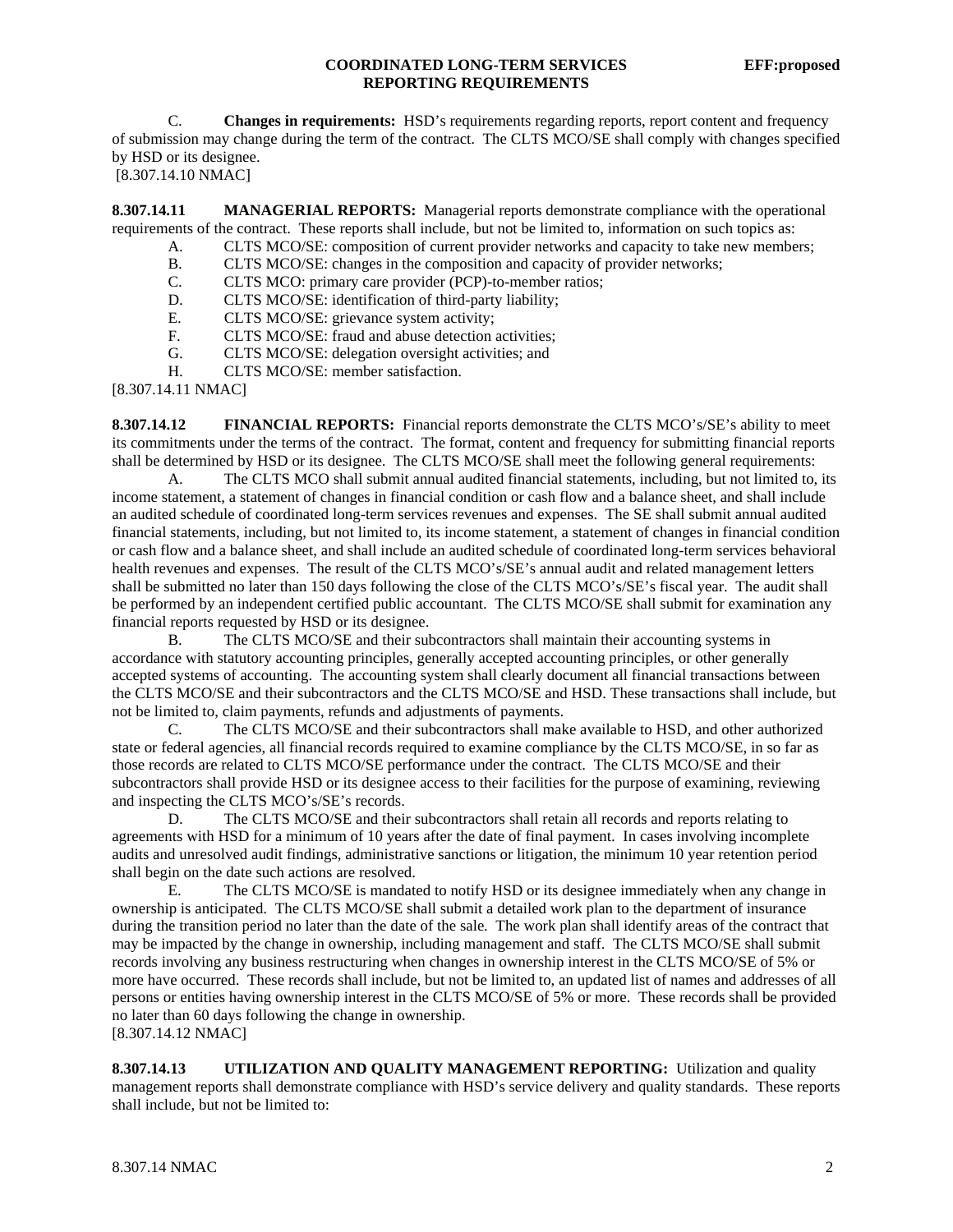# **COORDINATED LONG-TERM SERVICES EFF:proposed REPORTING REQUIREMENTS**

A. regular reporting that describes critical incidents as specified by HSD or its designee. For this purpose, critical incidents contribute to a trend that has a negative impact on areas such as quality of services, access to services or service delivery as defined by HSD or its designee;

- B. regular reporting of encounter data as specified by HSD or its designee;<br>C. regular reporting of utilization management activity; and
- regular reporting of utilization management activity; and
- D. other required reports as determined by HSD or its designee, including, but not limited to,

performance and tracking measures.

[8.307.14.13 NMAC]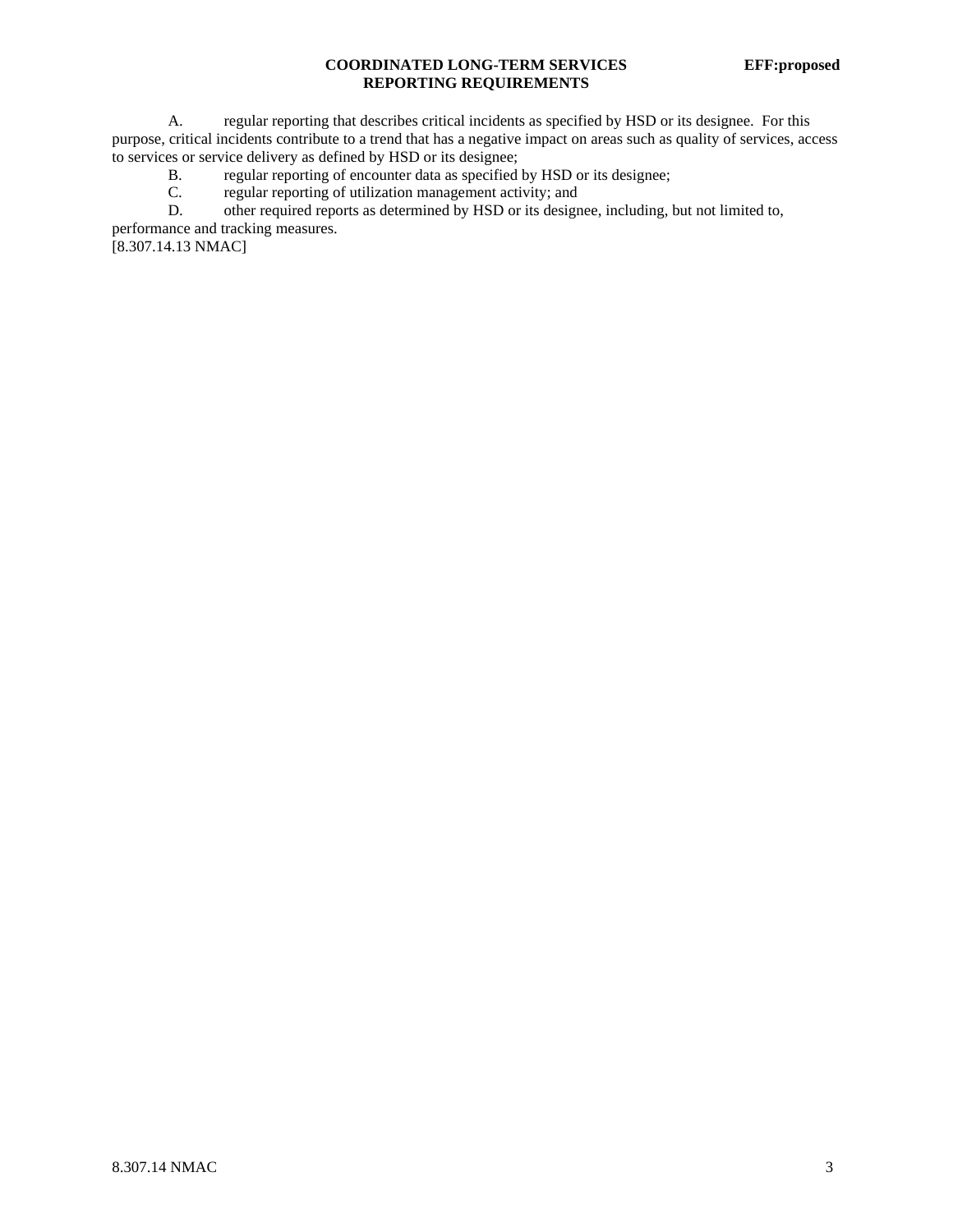#### **TITLE 8 SOCIAL SERVICES CHAPTER 307 COORDINATED LONG-TERM SERVICES PART 15 SERVICES FOR INDIVIDUALS WITH SPECIAL HEALTH CARE NEEDS**

**8.307.15.1 ISSUING AGENCY:** Human Services Department [8.307.15.1 NMAC]

**8.307.15.2 SCOPE:** This rule applies to the general public. [8.307.15.2 NMAC]

**8.307.15.3 STATUTORY AUTHORITY:** The New Mexico medicaid program is administered pursuant to regulations promulgated by the federal department of health and human services under Title XIX of the Social Security Act, as amended, and by the state human services department pursuant to state statute. See NMSA 1978 Section 27-2-12 et. seq. [8.307.15.3 NMAC]

**8.307.15.4 DURATION:** Permanent

[8.307.15.4 NMAC]

**8.307.15.5 EFFECTIVE DATE:** August 1, 2008, unless a later date is cited at the end of a section. [8.307.15.5 NMAC]

**8.307.15.6 OBJECTIVE:** The objective of these regulations is to provide policies for the service portion of the New Mexico medicaid coordinated long-term services program. [8.307.15.6 NMAC]

**8.307.15.7 DEFINITIONS:** See 8.307.1.7 NMAC. [8.307.15.7 NMAC]

**8.307.15.8 MISSION STATEMENT:** The mission of the medical assistance division is to ensure access to quality and cost-effective health care. [8.307.15.8 NMAC]

# **8.307.15.9 SERVICES FOR INDIVIDUALS WITH SPECIAL HEALTH CARE NEEDS (ISHCN):**

 A. ISHCN require a broad range of primary, specialized medical, behavioral health and related services. ISHCN are individuals who have, or are at an increased risk for, a chronic physical, developmental, behavioral, neurobiological, or emotional condition, or low to severe functional limitation, and who also require health and related services of a type or amount beyond that required by other individuals. ISHCN have ongoing health conditions, high or complex service utilization, and low to severe functional limitations. The primary purpose of the definition is to identify these individuals so that the CLTS MCO/SE can facilitate access to appropriate services. The definition also allows for flexible targeting of individuals based on clinical justification and discontinuing targeted efforts when such efforts are no longer needed.

 B. **Identification of enrolled ISHCN:** The CLTS MCO/SE shall have written policies and procedures in place, with the human services department's (HSD's) or its designee's approval, that govern how members with multiple and complex physical and behavioral health service needs shall be identified. The CLTS MCO/SE shall have an internal operational process, in accordance with policies and procedures, to target members for the purpose of applying stratification criteria to identify ISHCN. The CLTS MCO/SE shall employ reasonable efforts to identify ISHCN based at least on the following criteria:

- (1) individuals eligible for supplemental security income (SSI);
- (2) individuals enrolled in the home-based waiver programs;
- (3) children receiving foster care or adoption assistance support;
- (4) individuals identified by service utilization, clinical assessment, or diagnosis; and
- (5) referral by family or a public or community program.

[8.307.15.9 NMAC]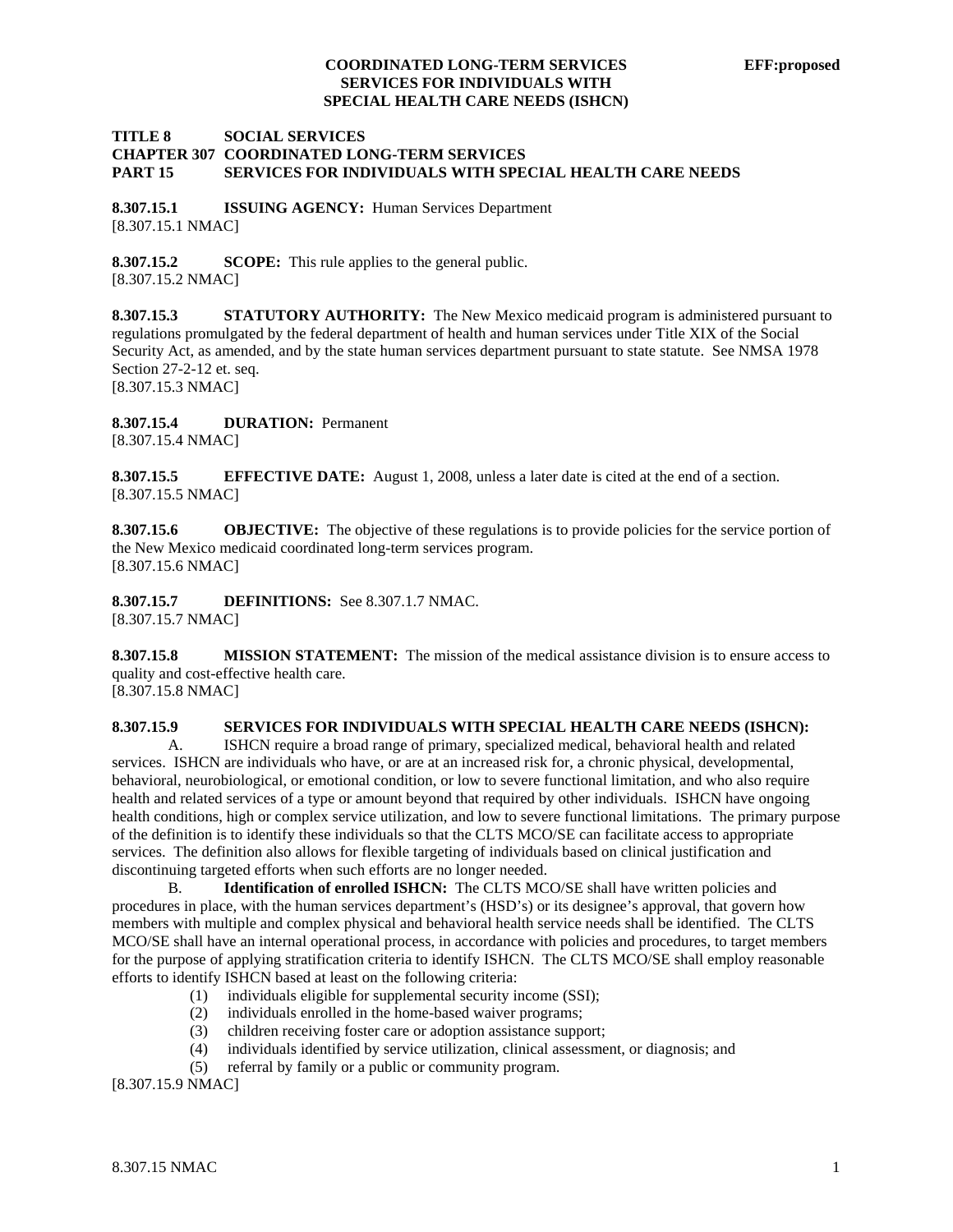# **8.307.15.10 COORDINATED LONG-TERM SERVICES ENROLLMENT FOR ISHCN:**

 A. **Switch enrollment:** The CLTS MCO shall have policies and procedures to facilitate a smooth transition for members who switch enrollment to another CLTS MCO. See Subsection F of 8.307.5.9 NMAC, *Member Switch Enrollment*. Members, including ISHCN, may request to break a lock-in and be switched to membership in another CLTS MCO, based on cause. The member and/or the member's family or legal guardian shall contact HSD or its designee to request that the member be switched to another CLTS MCO.

#### B. **ISHCN information and education:**

 (1) The CLTS MCO/SE shall develop and distribute information and materials specific to the needs of ISHCN to ISHCN members, caregivers, and parents or legal guardians, as appropriate. This includes information such as items and services that are provided or not provided by the coordinated long-term services program, how to arrange transportation, and which services require a referral from the member's primary care provider (PCP). The individual, family, caregiver, or legal guardian shall be informed on how to present an individual for services in an emergency room that is unfamiliar with the individual's special health service needs, and about the availability of service coordination. See 8.307.9 NMAC, *Coordination of Services*. This information may be included in either a special member handbook or in an ISHCN insert to the CLTS MCO/SE member handbook.

 (2) The CLTS MCO/SE shall provide health education information to assist an ISCHN or caregivers in understanding how to cope with the day-to-day stress caused by chronic illness, including chronic behavioral health conditions.

 (3) The CLTS MCO/SE shall provide ISHCN or caregivers a list of key CLTS MCO/SE resource people and their telephone numbers. The CLTS MCO/SE shall designate a single point of contact that an ISHCN member, family member, caregiver, or service provider may call for information. [8.307.15.10 NMAC]

**8.307.15.11 CHOICE OF SPECIALIST AS PCP:** The CLTS MCO shall develop and implement policies and procedures governing the process for member selection of a PCP, including the right by an ISHCN to choose a specialist as a PCP. The specialist provider must agree to be the PCP. [8.307.15.11 NMAC]

**8.307.15.12 SPECIALTY PROVIDERS FOR ISHCN:** The CLTS MCO/SE shall have policies and procedures in place to allow direct access to necessary specialty services, consistent with coordinated long-term services access appointment standards for clinical urgency, including behavioral health access standards. See 8.307.8.18 NMAC, S*tandards for Access*.

[8.307.15.12 NMAC]

# **8.307.15.13 TRANSPORTATION FOR ISHCN:** The CLTS MCO shall:

 A. have written policies and procedures in place to ensure that the appropriate level of transportation is arranged, based on the individual's clinical condition;

 B. have past member service data available at the time services are requested to expedite appropriate arrangement;

C. ensure that CPR-certified drivers transport ISHCN if clinically indicated;

 D. have written policies and procedures to ensure that the transportation mode is clinically appropriate, including access to non-emergency ground carriers;

 E. develop and implement written policies and procedures to ensure that individuals can access and receive authorization for needed transportation services under certain unusual circumstances without the usual advance notification;

 F. develop and implement a written policy regarding the transportation of minors to ensure the minor's safety;

 G. distribute clear and detailed written information to ISHCN and, if needed, to their caregivers, on how to obtain transportation services, and also make this information available to network providers; and

 H. coordinate transportation needs with the SE. The SE shall also coordinate the transportation needs of its population with the member's respective CLTS MCO. [8.307.15.13 NMAC]

**8.307.15.14 CARE COORDINATION FOR ISHCN:** The CLTS MCO/SE shall develop policies and procedures to provide service coordination for ISHCN. Refer to Section 8.307.9.9 NMAC, *Coordination of*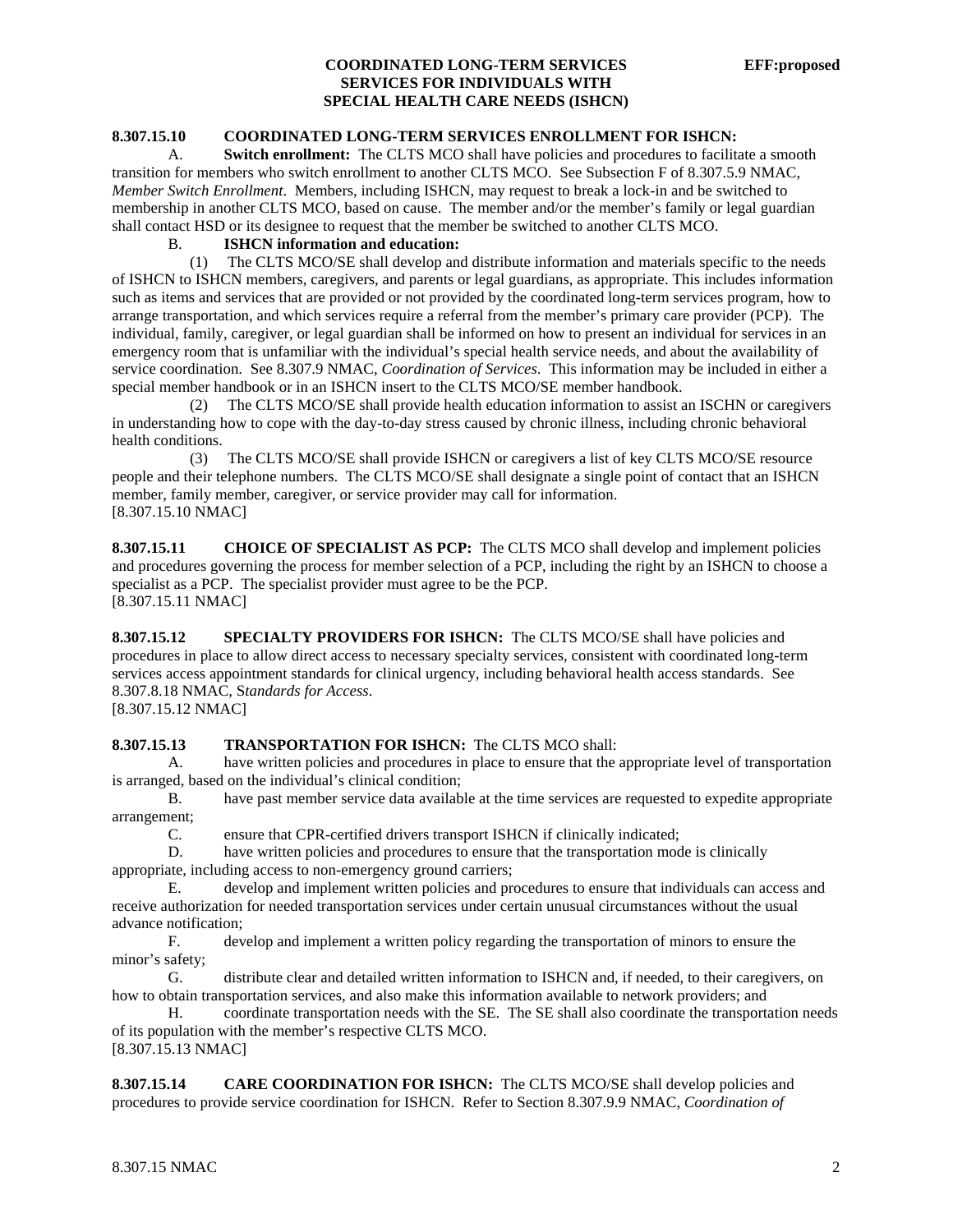*Services*, for definition.

 A. The CLTS MCO/SE shall have an internal operational process, in accordance with policies and procedures, to target medicaid members for purposes of applying stratification criteria to identify those who are potential ISHCN. The contractor shall provide HSD or its designee with the applicable policies and procedures describing the targeting and stratification process.

 B. The CLTS MCO/SE shall have written policies and procedures to ensure that each member identified as having special health care needs is assessed by an appropriate health care professional regarding the need for service coordination. If the member has both physical and behavioral health special needs, the CLTS MCO and SE shall coordinate services in a timely and collaborative manner.

 C. The CLTS MCO/SE shall have written policies and procedures for educating ISHCN needs and, in the case of children with special health care needs, parent and legal guardians, that service coordination is available and when it may be appropriate to their needs.

[8.307.15.14 NMAC]

#### **8.307.15.15 EMERGENCY, INPATIENT AND OUTPATIENT AMBULATORY SURGERY HOSPITAL REQUIREMENTS FOR ISHCN:** The CLTS MCO/SE shall develop and implement policies and procedures for:

 A. educating ISHCN members, ISHCN family members and/or caregivers on how to access emergency room services and what clinical history to provide when emergency services or inpatient admission are needed, including behavioral health emergency services;

 B. how coordination with the PCP, the SE (if applicable) and the hospitalist shall occur when an ISHCN is hospitalized;

 C. ensuring that the emergency room physician has access to the individual's medical clinical history; and

 D. obtaining any necessary referrals from PCPs for inpatient hospital staff providing outpatient or ambulatory surgical procedures.

[8.307.15.15 NMAC]

# **8.307.15.16 REHABILITATION THERAPY SERVICES (PHYSICAL, OCCUPATIONAL, AND SPEECH THERAPY) FOR ISHCN:** The CLTS MCO shall:

 A. develop and implement therapies using clinical practice guidelines specific to acute, chronic or long-term conditions of their ISHCN, that meet medical necessity criteria and are based on HSD's children and adult rehabilitation services policy;

 B. be knowledgeable about and coordinate with the home and community-based waiver programs and/or the schools regarding other therapy services being provided to the ISHCN in order to avoid duplication of services;

 C. involve the ISHCN's family, caregivers, physicians and therapy service providers in identifying issues to be included in the plan of services; and

 D. develop and implement utilization prior authorization and continued stay criteria, including time frames, that are appropriate to the chronicity of the member's status and anticipated development process. [8.307.15.16 NMAC]

**8.307.15.17 DURABLE MEDICAL EQUIPMENT (DME) AND SUPPLIES FOR ISHCN:** The CLTS MCO shall:

 A. develop and implement a process to permit members utilizing supplies on an ongoing basis to submit a list of supplies to the DME service provider on a monthly basis. The CLTS MCO shall contact the member or the member's legal guardian or caregiver when requested supplies cannot be delivered and make other arrangements, consistent with clinical need;

 B. develop and implement a system for monitoring compliance with access standards for DME and medical supplies, and institute corrective action if the service provider is out of compliance; and

 C. have an emergency response plan for DME and medical supplies needed on an emergent basis. [8.307.15.17 NMAC]

# **8.307.15.18 CLINICAL PRACTICE GUIDELINES FOR PROVISION OF SERVICES TO ISHCN:**

The CLTS MCO/SE shall develop clinical practice guidelines, practice parameters and other criteria that consider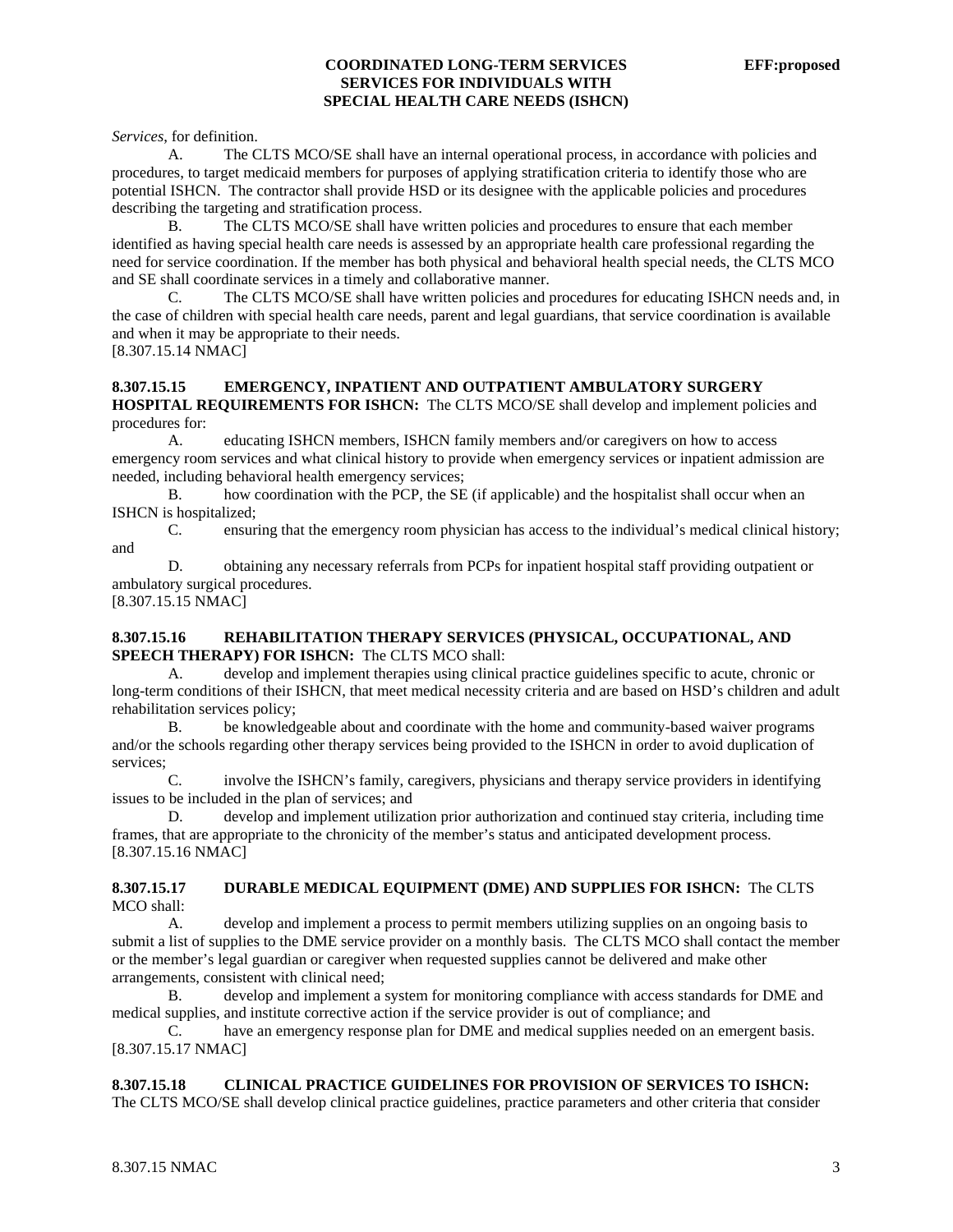the needs of ISHCN and provide guidance in the provision of acute and chronic physical and behavioral health care services to this population. The guidelines should be based on professionally accepted standards of practice and national guidelines.

[8.307.15.18 NMAC]

**8.307.15.19 UTILIZATION MANAGEMENT FOR SERVICES TO (ISHCN):** The CLTS MCO/SE shall develop written policies and procedures to exclude from prior authorization any item of service identified in the course of treatment and/or extend the authorization periodicity for services provided for chronic conditions. There shall be a process for review and periodic update for the course of treatment, as indicated. [8.307.15.19 NMAC]

**8.307.15.20 ADDITIONS TO CONSUMER ASSESSMENT OF HEALTH PLANS SURVEY (CAHPS) FOR ISHCN:** The CLTS MCO shall add questions about ISHCN to the most current health plan employer data and information set (HEDIS) CAHPS survey. [8.307.15.20 NMAC]

**8.307.15.21 ISHCN PERFORMANCE MEASURES:** The CLTS MCO/SE shall initiate a quality strategy related to ISHCN within its annual quality management plan utilizing a performance measure specific to ISHCN. See 8.307.8 NMAC, *Quality Management*. [8.307.15.21 NMAC]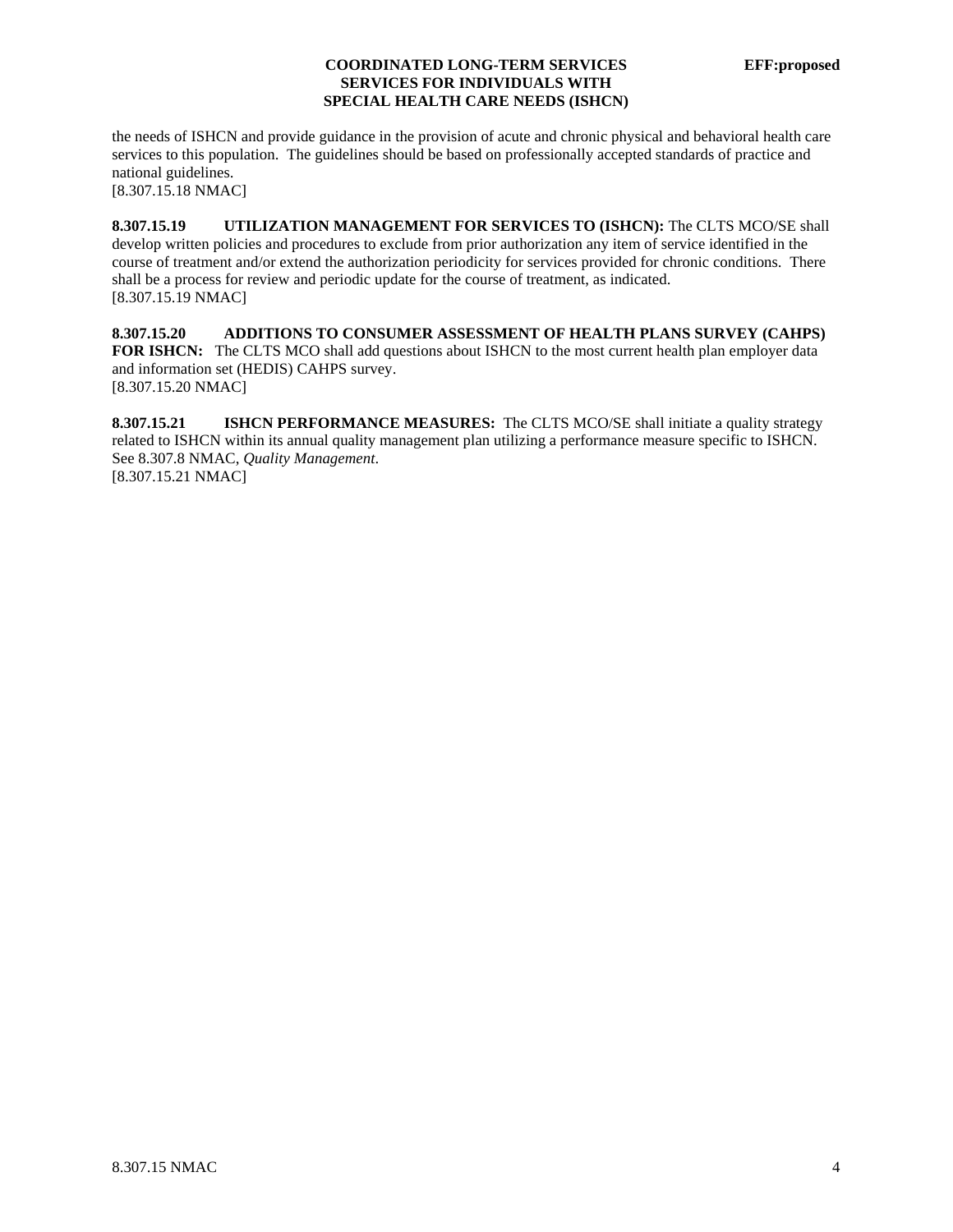## **TITLE 8 SOCIAL SERVICES CHAPTER 307 COORDINATED LONG-TERM SERVICES PART 16 MEMBER TRANSITION OF SERVICES**

**8.307.16.1 ISSUING AGENCY:** Human Services Department [8.307.16.1 NMAC]

**8.307.16.2 SCOPE:** This rule applies to the general public. [8.307.16.2 NMAC]

**8.307.16.3 STATUTORY AUTHORITY:** The New Mexico medicaid program is administered pursuant to regulations promulgated by the federal department of health and human services under Title XIX of the Social Security Act, as amended, and by the state human services department pursuant to state statute. See NMSA 1978 Section 27-2-12 et. seq. [8.307.16.3 NMAC]

**8.307.16.4 DURATION:** Permanent [8.307.16.4 NMAC]

**8.307.16.5 EFFECTIVE DATE:** August 1, 2008, unless a later date is cited at the end of a section. [8.307.16.5 NMAC]

**8.307.16.6 OBJECTIVE:** The objective of these regulations is to provide policies for the service portion of the New Mexico medicaid coordinated long-term services program. [8.307.16.6 NMAC]

**8.307.16.7 DEFINITIONS:** See 8.307.1.7 NMAC. [8.307.16.7 NMAC]

**8.307.16.8 MISSION STATEMENT:** The mission of the medical assistance division is to ensure access to quality and cost-effective health care.

[8.307.16.8 NMAC]

**8.307.16.9 MEMBER TRANSITION OF SERVICES:** The coordinated long-term services managed care organization (CLTS MCO) and single statewide entity (SE) shall have the resources, policies and procedures in place to ensure continuity of services without disruption in service to members and to assure the service provider of payment. The CLTS MCO/SE shall actively assist members, in particular individuals with special health care needs (ISHCN). Members transitioning from institutional levels of care such as hospitals, nursing homes, or residential treatment facilities back to community services with transition of service needs shall be offered care coordination services as indicated. Medicaid-eligible members may initially receive physical and behavioral health services under fee-for-service (FFS) medicaid prior to enrollment in coordinated long-term services. During the member's medicaid eligibility period, enrollment status with a particular CLTS MCO may change and the member may switch enrollment to a different CLTS MCO. Certain members covered under coordinated long-term services may become exempt and other members may lose their medicaid eligibility while enrolled in a CLTS MCO/SE. A member changing from one CLTS MCO to another CLTS MCO, or from FFS to coordinated long-term services or vice versa shall continue to receive medically necessary services in an uninterrupted manner.

 A. **Member transition:** The CLTS MCO/SE shall have policies and procedures that address member identification and the clinical transition and transfer of members into or out of the CLTS MCO.

 (1) The CLTS MCO shall have policies and procedures that cover potentially large or mass transfer of members into or out of the CLTS MCO, including the identification of members currently receiving services, and notification of the statewide entity (SE).

 (2) The CLTS MCO shall have policies and procedures that address the transition into the CLTS MCO of an individual member, including member and provider education about the CLTS MCO and the review and update of existing courses of treatment. The SE shall be notified and coordination of care shall occur.

 (3) The CLTS MCO shall have policies and procedures that identify members transferring out of the CLTS MCO and ensure the provision of member data and clinical information to the future CLTS MCO necessary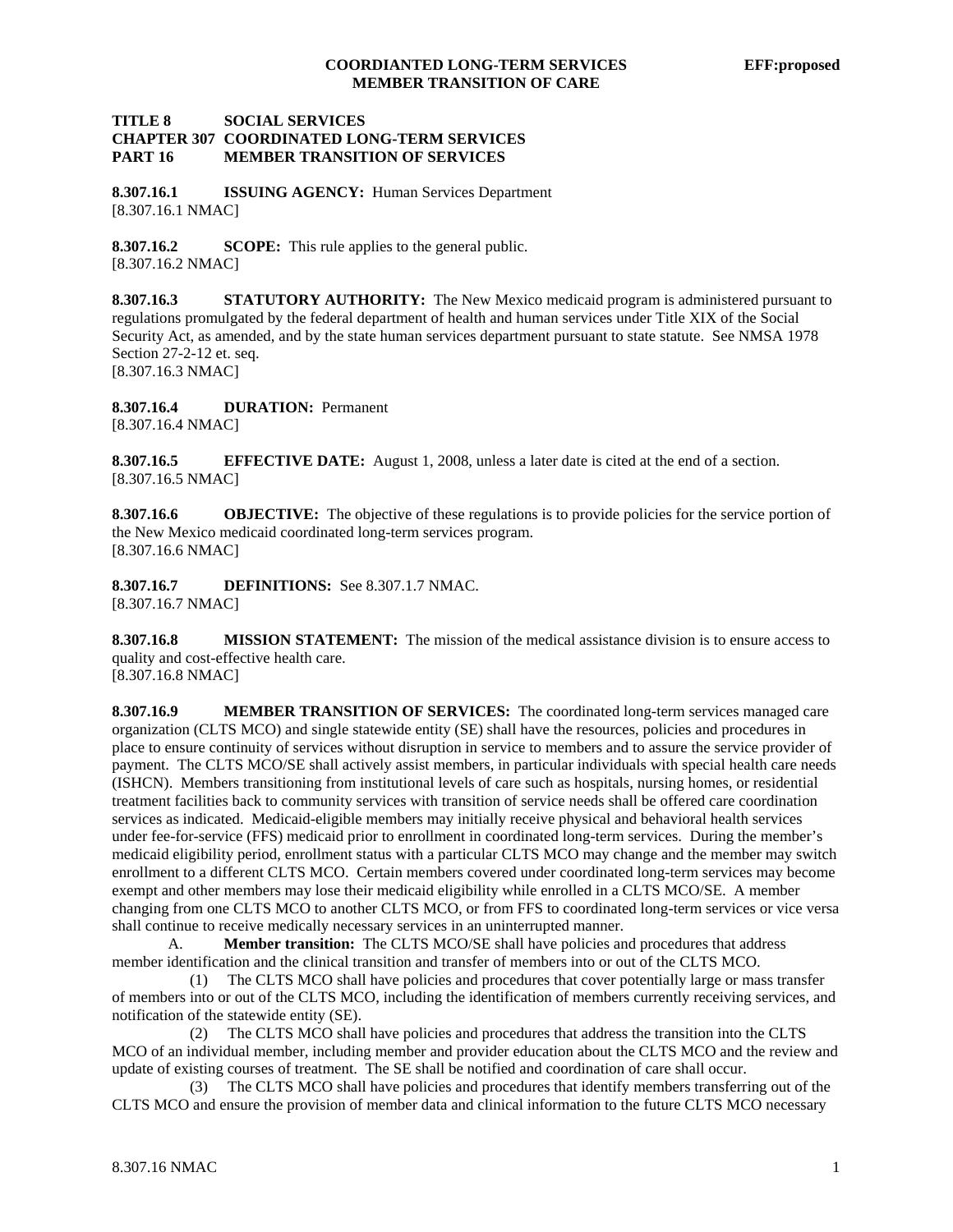# **COORDIANTED LONG-TERM SERVICES EFF:proposed MEMBER TRANSITION OF CARE**

to avoid delays in member treatment. The CLTS MCO shall have written policies and procedures to facilitate a smooth transition of a member to another CLTS MCO when a member chooses and is approved to switch to another CLTS MCO.

 (4) The CLTS MCO/SE shall have policies and procedures regarding provider responsibilities for discharge planning upon the member's discharge from an inpatient or residential treatment facility, and the CLTS MCO/SE shall help coordinate for a seamless transition of post-discharge care.

# B. **Prior authorization and provider payment requirements:**

 (1) For newly enrolled members, the CLTS MCO shall honor all prior authorizations granted by the human services department (HSD) through its contractors for the first 60 days of enrollment or until the CLTS MCO has made other arrangements for the transition of services. Providers who delivered services approved by HSD through its contractors shall be reimbursed by the CLTS MCO. The SE shall honor all prior authorizations for 30 days or until other arrangements can be made.

 (2) For members who recently became exempt from coordinated long-term services, HSD shall honor prior authorization of FFS covered benefits granted by the CLTS MCO/SE for the first 30 days under FFS medicaid or until other arrangements for the transition of services have been made. Providers that deliver these services and are eligible and willing to enroll as medicaid FFS providers shall be reimbursed by HSD.

 (3) For members who had transplant services approved by HSD under FFS, the CLTS MCO shall reimburse the service providers approved by HSD if a donor organ becomes available for the member during the first 30 days of enrollment.

 (4) For members who had transplant services approved by the CLTS MCO, HSD shall reimburse the service providers approved by the CLTS MCO if a donor organ becomes available for the member during the first 30 days under FFS medicaid. Service providers who deliver these services shall be eligible and willing to enroll as medicaid FFS providers.

 (5) For newly enrolled members, the CLTS MCO shall pay for prescriptions for drug refills for the first 90 days or until the CLTS MCO has made other arrangements. The SE shall pay for all prescriptions for 30 days or until other arrangements are made. All drugs prescribed by a licensed behavioral health service provider shall be paid for by the SE.

 (6) For members who recently became exempt from coordinated long-term services, HSD shall pay for prescriptions for drug refills for the first 30 days under the FFS formulary. The pharmacy provider shall be eligible and willing to enroll as a medicaid FFS provider.

 (7) The CLTS MCO shall pay for durable medical equipment (DME) costing \$2,000 or more, approved by the CLTS MCO but delivered to the member after disenrollment from coordinated long-term services.

 (8) HSD shall pay for DME costing \$2,000 or more, approved by HSD but delivered to the member after enrollment in the CLTS MCO. The DME service provider shall be eligible for and willing to enroll as a medicaid FFS provider. DME is not covered by the SE unless it has been prescribed by a behavioral health service provider.

 C. **Special payment requirement:** The CLTS MCO shall be responsible for payment of covered physical health services provided to the member for any month during which the CLTS MCO receives a capitation payment. The SE shall be responsible for payment of covered behavioral health services provided to the member for any month the SE receives a capitation payment.

 D. **Claims processing and payment:** In the event that the CLTS MCO's/SE's contract with HSD or the collaborative has ended, is not renewed or is terminated, the CLTS MCO/SE shall remain responsible for processing and paying claims for services delivered through the contract period, but submitted after the CLTS MCO's/SE's contract has ended.

 (1) The CLTS MCO/SE shall be required to inform service providers in writing, at least 30 days prior to the end of the contract, of the termination of the contract and of the process for service providers to submit claims for services provided through the contract end date. The letter shall include the telephone, fax numbers, and the billing address for claims submissions, as well as the names of persons to contact with questions.

 (2) The CLTS MCO/SE shall allow six months to process claims for services provided prior to the contract termination date.

 (3) The CLTS MCO/SE shall continue to meet timeframes established for processing all claims. [8.307.16.9 NMAC]